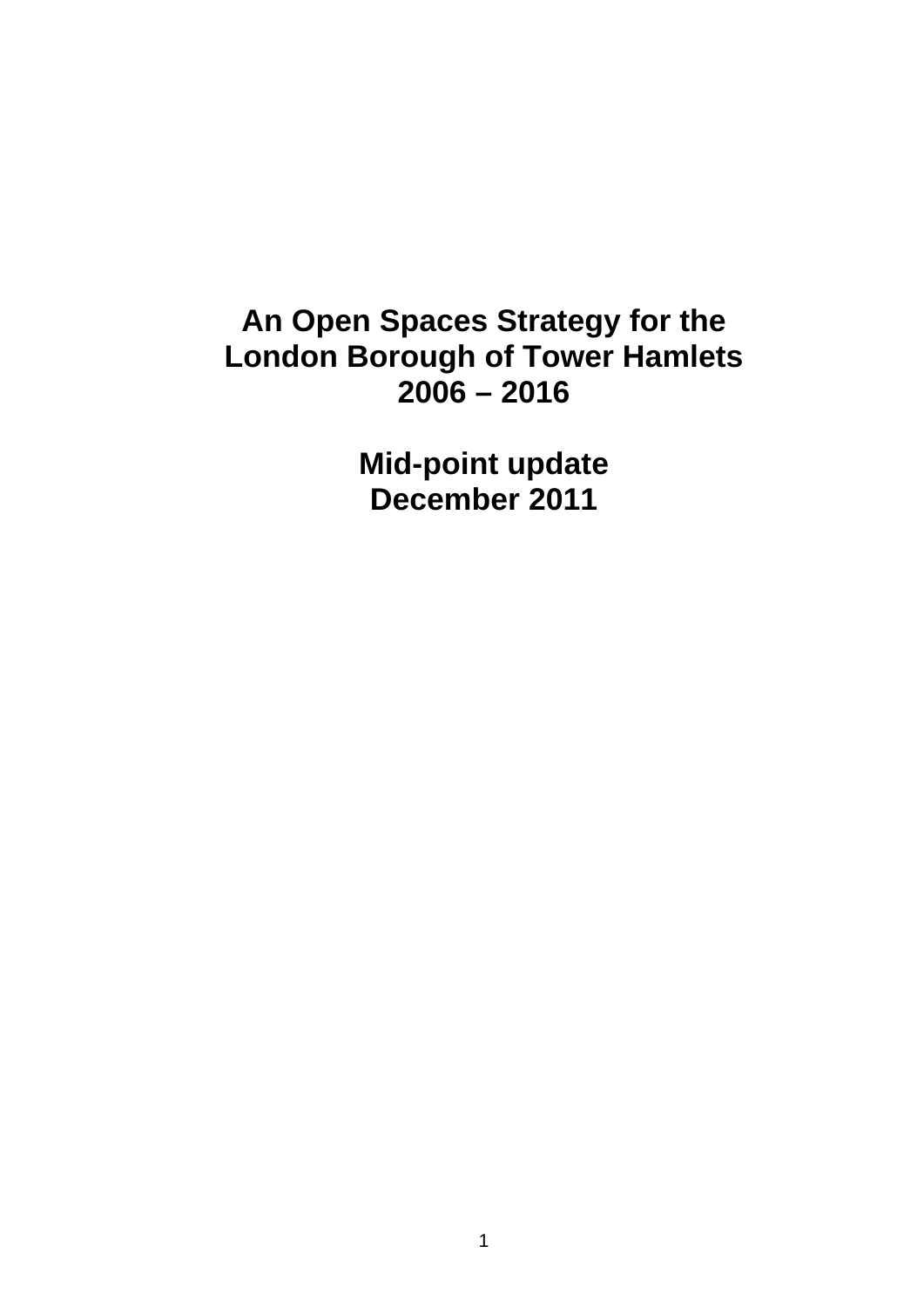# **Table of Contents**

| <b>TABLE OF CONTENTS</b>                                                                                                                     | 2  |
|----------------------------------------------------------------------------------------------------------------------------------------------|----|
|                                                                                                                                              |    |
|                                                                                                                                              |    |
| An Open Space Strategy that Supports Sustainable Growth 7                                                                                    |    |
|                                                                                                                                              |    |
|                                                                                                                                              |    |
| SECTION 2: SCOPE AND PURPOSE OF THE OPEN SPACE STRATEGY9                                                                                     |    |
|                                                                                                                                              |    |
|                                                                                                                                              |    |
| Planning Policy Guidance Note (PPG) 17 on Planning for Open Space, Sport and<br>Recreation & the Mayor's Guidance on Open Space Strategies10 |    |
| The Open Space Strategy and the Local Development Framework11                                                                                |    |
| The Green Grid Strategy and the Local Development Framework12                                                                                |    |
|                                                                                                                                              |    |
| <b>SECTION 3:</b><br><b>REGIONAL AND SUB REGIONAL POLICY CONTEXT</b>                                                                         | 14 |
|                                                                                                                                              |    |
|                                                                                                                                              |    |
|                                                                                                                                              |    |
|                                                                                                                                              |    |
| <b>SECTION 4:</b><br><b>METHODOLOGY AND OPEN SPACE HIERARCHY</b>                                                                             | 16 |
|                                                                                                                                              |    |
|                                                                                                                                              |    |
|                                                                                                                                              |    |
| THE QUANTITY OF OPEN SPACE<br><b>SECTION 5:</b>                                                                                              | 19 |
|                                                                                                                                              |    |
|                                                                                                                                              |    |
|                                                                                                                                              |    |
|                                                                                                                                              |    |
| SECTION 6: THE ACCESSIBILITY OF OPEN SPACE                                                                                                   | 22 |
|                                                                                                                                              |    |
|                                                                                                                                              |    |
|                                                                                                                                              |    |
|                                                                                                                                              |    |
| THE QUALITY OF OPEN SPACE<br><b>SECTION 7:</b>                                                                                               | 25 |
|                                                                                                                                              |    |
|                                                                                                                                              |    |
|                                                                                                                                              |    |
|                                                                                                                                              |    |
|                                                                                                                                              |    |
|                                                                                                                                              |    |
| <b>COMMUNITY VIEWS AND NEEDS ASSESSMENT</b><br><b>SECTION 8:</b>                                                                             | 28 |
|                                                                                                                                              |    |
|                                                                                                                                              |    |
|                                                                                                                                              |    |
|                                                                                                                                              |    |
| <b>SECTION 9: UNDERSTANDING AND MANAGING DEMAND</b>                                                                                          | 35 |
|                                                                                                                                              |    |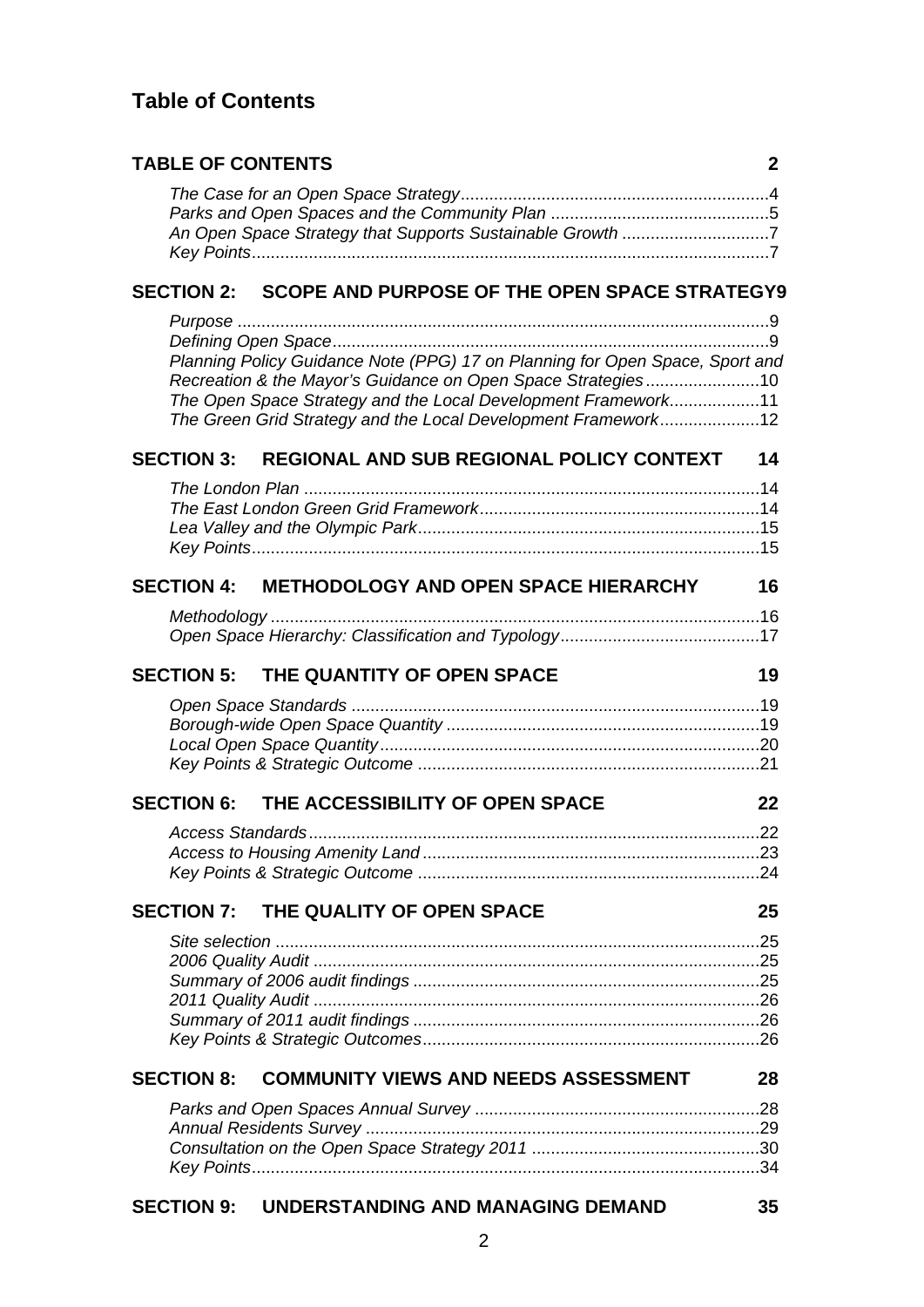| Preferred locations and typology of new strategic open spaces39                                                                                                    |    |
|--------------------------------------------------------------------------------------------------------------------------------------------------------------------|----|
| <b>SECTION 10:</b><br><b>IMPLEMENTATION &amp; MONITORING</b>                                                                                                       | 46 |
|                                                                                                                                                                    |    |
| Attracting investment & ensuring local government efficiency46                                                                                                     |    |
|                                                                                                                                                                    |    |
|                                                                                                                                                                    |    |
| <b>SECTION 11:</b><br><b>ACTION PLAN UPDATE</b>                                                                                                                    | 50 |
|                                                                                                                                                                    |    |
|                                                                                                                                                                    |    |
| <b>APPENDIX A: OUTLINE LDF CORE STRATEGY 'PLACE' MAP</b>                                                                                                           | 52 |
| APPENDIX B: OPEN SPACE DEFINITION, DESIGNATIONS AND TYPOLOGIES<br>53                                                                                               |    |
| APPENDIX C: EVIDENCE METHODOLOGY FOR THE TH GREEN GRID AND<br><b>OPEN SPACE STRATEGIES</b>                                                                         | 57 |
| APPENDIX D: OPEN SPACE AUDIT 2011 - OPEN SPACE PROVISION AND<br><b>QUALITY BY 'PLACE'</b>                                                                          | 58 |
| <b>APPENDIX E: SPORTS FACILITIES IN PARKS AND OPEN SPACES</b>                                                                                                      | 69 |
| APPENDIX F: HISTORY OF PARKS AND OPEN SPACES IN TOWER HAMLETS<br><b>AND THEIR HERITAGE SIGNIFICANCE</b>                                                            | 74 |
| <b>APPENDIX G: SITES OF IMPORTANCE FOR NATURE CONSERVATION 81</b>                                                                                                  |    |
| APPENDIX H: ANALYSIS OF COUNCIL OWNED PARKS AND OPEN SPACES BY<br><b>SIZE</b>                                                                                      | 83 |
| APPENDIX I: 2011 AUDIT - QUALITY & VALUE SCORES FOR COUNCIL OWNED<br><b>PARKS AND OPEN SPACES INCLUDING CAPITAL INVESTMENT DETAILS</b><br><b>FROM 2006 TO 2011</b> | 87 |
| <b>APPENDIX J: MAPS 1 TO 17 (2011)</b>                                                                                                                             | 93 |
| <b>APPENDIX K: ACTION PLAN</b>                                                                                                                                     | 94 |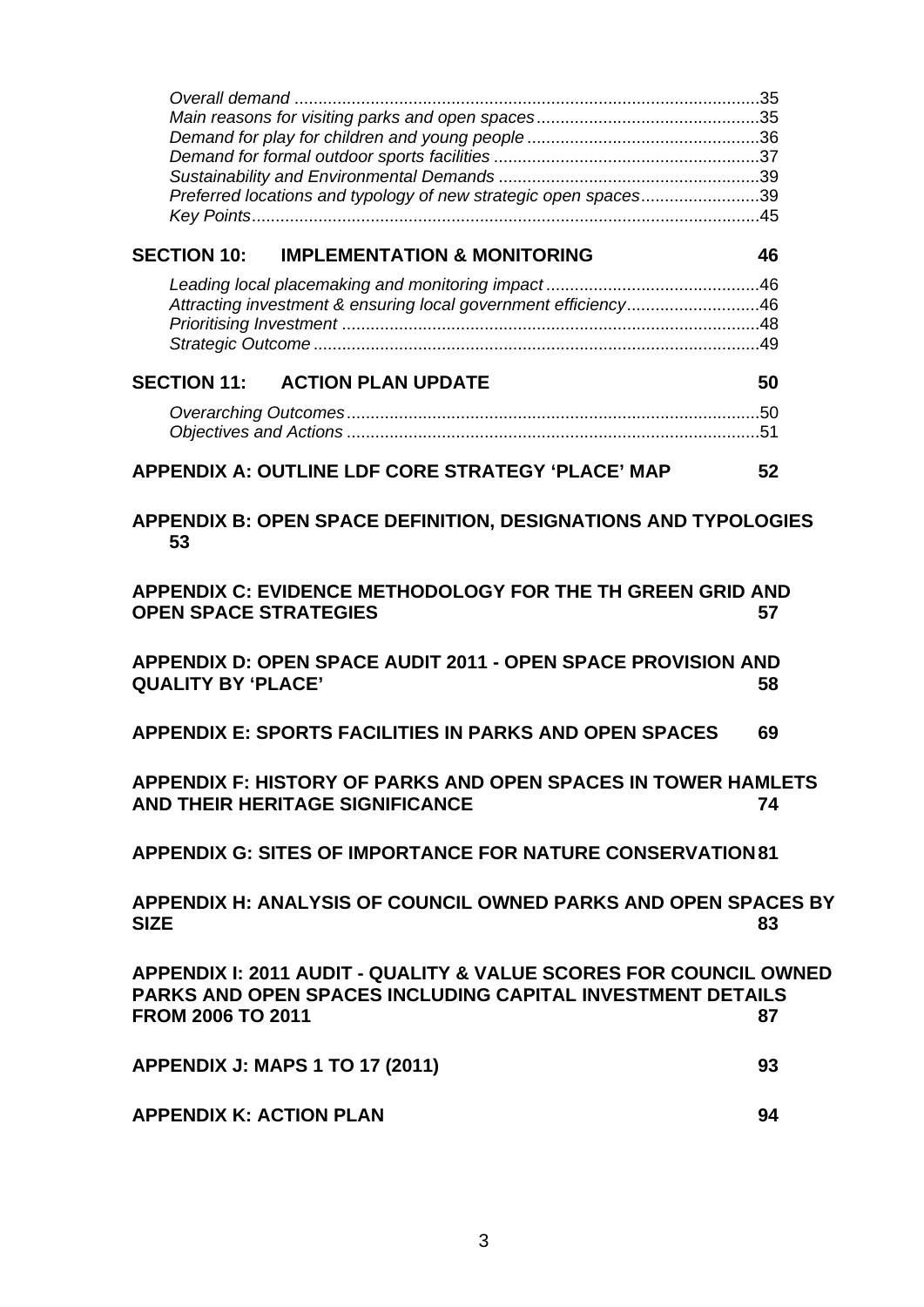### **SECTION 1: THE NEED FOR AN UPDATED OPEN SPACE STRATEGY**

#### *The Case for an Open Space Strategy*

- 1.1 Parks and open spaces offer many benefits for people and communities, the environment, wildlife and the local economy. The overall provision of publicly accessible open space is low in Tower Hamlets compared to most other London Boroughs and national standards, and some parts of the borough are acutely deficient. The borough has a growing population which combined with plans for additional housing presents a changing picture of need over the coming years.
- 1.2 A strategic approach is required to protect existing spaces and to ensure that the most effective use is made of resources for improvements to access, quality and availability of publicly accessible open space. A key function of the Strategy is to identify the measures required to mitigate the impacts of a growing population based on an assessment of future need relative to current provision.
- 1.3 Updating the Strategy focuses on refreshing the quantitative and qualitative assessment of open space in Tower Hamlets to guide future investment in new and existing open space. The update also ensures that the Strategy remains consistent with the refreshed Community Plan. The Strategy is not intended as a day to day guide to service management but as a tool for safeguarding the benefits of open space for future residents.
- 1.4 Tower Hamlets covers an area of less than 8 square miles. It has an estimated population of over 250,000, which is growing rapidly with an increase of over 60,000 since 2001. Tower Hamlets now has one of the highest population densities in London and one of the highest levels of highrise housing. These two facts have a profound implication for the provision, role and quality of open space in the borough.
- 1.5 At the same time as seeing significant job growth in the financial sector, Tower Hamlets remains one of the most deprived areas in the country. About three-quarters of children living in Tower Hamlets are in low-income families. Unemployment rates are significantly above London and national rates. The percentage of claimants who are long-term unemployed (over 6 months) is significantly higher than for both Greater London and England.
- 1.6 Open spaces, and particularly parks, are playing an increasingly important role for tourism by providing some of the most striking images of the borough and an important infrastructure to support some of the largest festivals and events in the UK. The potential for open spaces to contribute to economic regeneration must continue to be developed, but increased event usage needs to be managed carefully.
- 1.7 Tower Hamlets' population is ethnically diverse. The GLA 2010 Round Ethnic Group Projections identify that in 2011 almost half (46.6%) of the population is made up of minority ethnic groups. The largest of these groups is the Bangladeshi community, comprising 29.6% of the population. It is the largest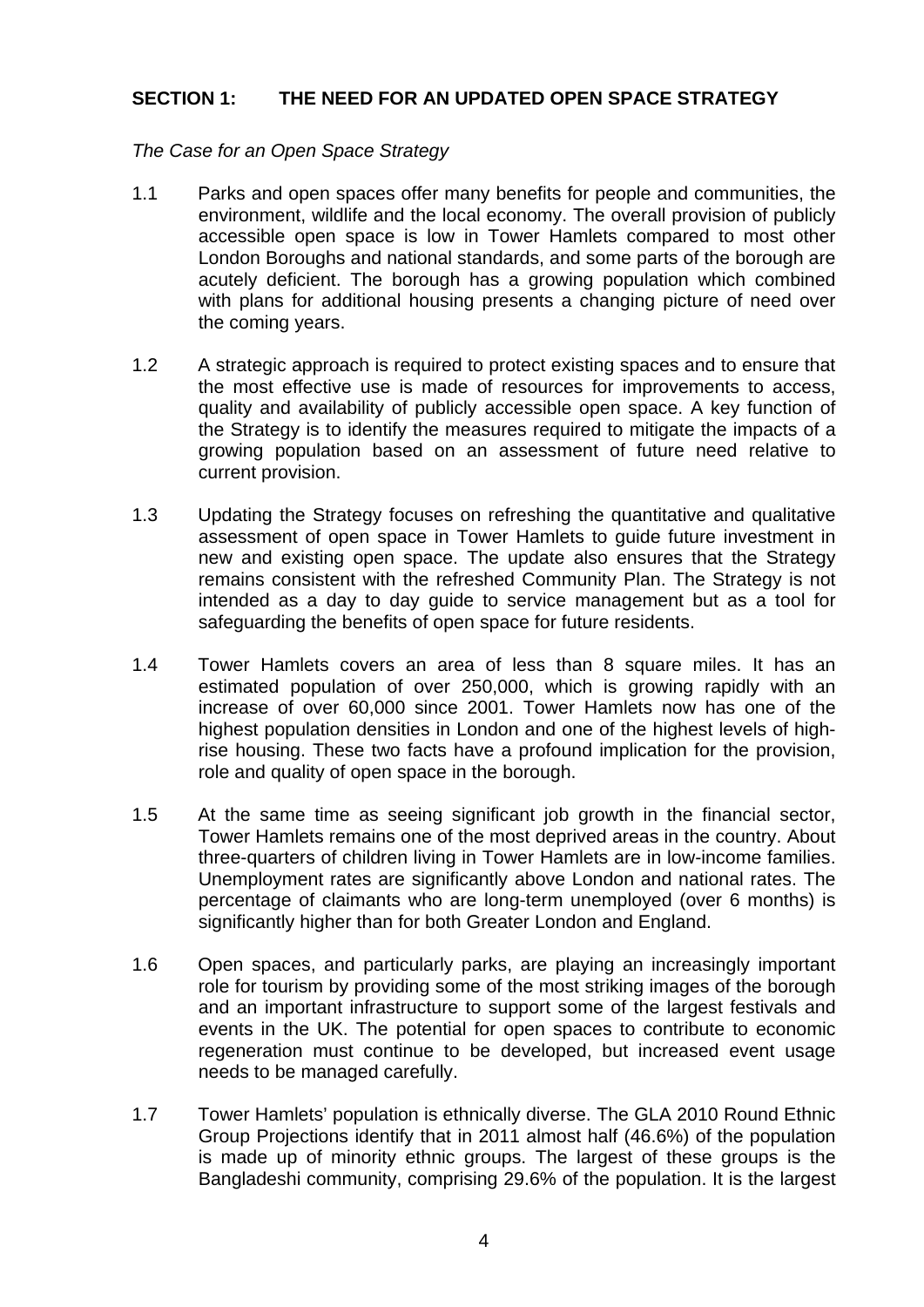single minority ethnic population of any London borough. There are also sizeable Chinese and African groups, including a growing Somali community.

- 1.8 A significant number of young people live in Tower Hamlets. 19.3% of the population is under 15 years old, compared to 19.1% for Greater London. The 20 - 39 year old age group represents 46.7% of the total population compared to 35.2% for Greater London.
- 1.9 With such a young and very diverse population in place, parks and open spaces must be developed and improved to provide for a wide range of uses and needs. In particular, the social, educational and recreational needs of young people need to be addressed.
- 1.10 Of the 19 Tower Hamlets wards, 13 are amongst the 3% most deprived wards in England and Wales. The population has relatively high levels of adult and infant mortality compared to Greater London, and England and Wales. The percentage of the working age population receiving incapacity benefit is also higher than national and regional figures. There are a relatively high number of children and young people with multiple disabilities.
- 1.11 The health benefits of regular exercise and access to green spaces is well established. Poor health and inequality in the Borough can in part be ameliorated by increased and better use of its open spaces.
- 1.12 Overcrowded housing is a problem in Tower Hamlets. 29% of households are registered as overcrowded compared to 24.6% for inner London and 7% nationally; consequently demand for housing significantly exceeds supply. The high proportion of households on housing benefit is indicative of the relative levels of poverty.
- 1.13 As a densely populated Borough with large numbers of residents without access to a private garden and a rapidly increasing daytime workforce those open spaces that exist need to be of the highest quality and support an increasing range of demands. The speed and scale of regeneration and development in the borough presents both opportunities and challenges in relation to the provision of adequate, good quality, sustainable open spaces.

### *Parks and Open Spaces and the Community Plan*

- 1.14 The Council's vision is to improve the lives of all those living and working in Tower Hamlets. It is a vision that is shared by all partners in the Tower Hamlets Partnership, which comprises residents, the Council and other public service providers, businesses, faith communities and the voluntary and community sector.
- 1.15 Parks and open spaces play a significant role in delivering this vision and they contribute to the four interdependent themes of the borough's Community Plan.
- 1.16 A great place to live: Tower Hamlets will be a place where people live in quality affordable housing, located in clean and safe neighbourhoods served by well connected and easy to access services and community facilities.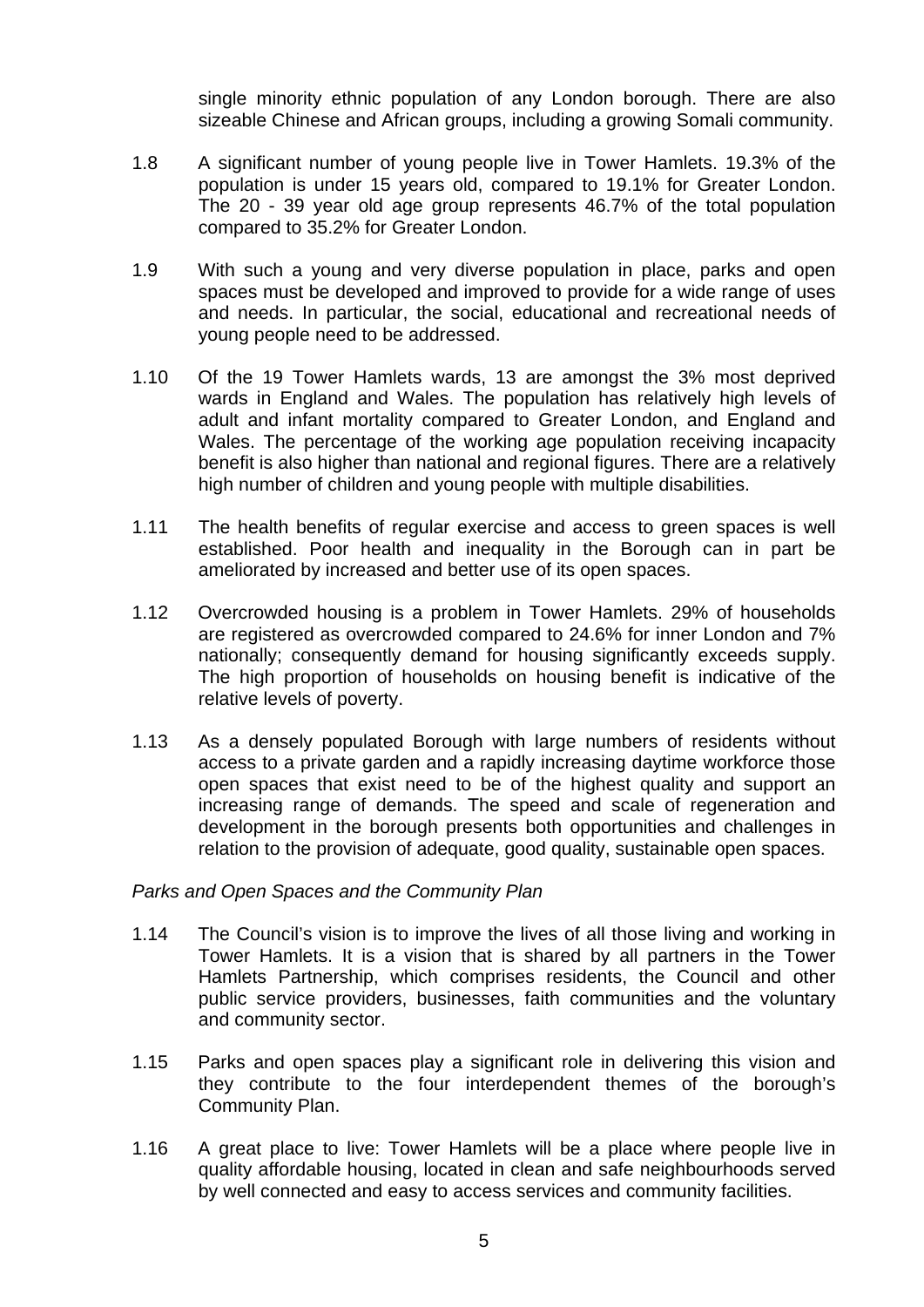# 1.17 Parks and open spaces:

- enhance the visual appearance of the Borough
- are the places that help people define and connect with their local community and are valuable cultural assets in their own right
- are in some cases the remaining fragments of the medieval landscape of the area, or are important designed landscapes or contain historic features of great heritage significance, such as the Commonwealth Memorial at Trinity Square Gardens (see Appendix F)
- offer peace and quiet and the opportunity to enjoy semi-natural landscapes and contact with nature
- are the only places that offer significant wildlife habitats in Tower **Hamlets**
- improve air quality by removing dust and adding oxygen, they reduce summer temperatures, and reduce the run-off into drainage systems during storms
- provide attractive routes for pedestrians and cyclists as alternatives to busy roads.
- 1.18 A prosperous community: Tower Hamlets will be a place where everyone, regardless of their background and circumstances, has the aspiration and opportunity to achieve their full potential.
- 1.19 Parks and open spaces:
	- are used for educational activities by schools, universities, volunteer groups and individuals monitoring wildlife or taking part in guided walks and talks
	- encourage tourism as well as inward investment to benefit the local economy.
- 1.20 A safe and cohesive community: Tower Hamlets will be a safer place where people feel safer, get on better together and difference is not seen as a threat but a core strength of the Borough.
- 1.21 Parks and open spaces:
	- are freely accessible to everyone in the community at the point of access
	- promote community cohesion (by providing meeting spaces and events and festivals) and social inclusion.
- 1.22 A healthy and supportive community: Tower Hamlets will be a place where people are supported to live healthier, more independent lives and the risk of harm and neglect to vulnerable children and adults is reduced.
- 1.23 Parks and open spaces:
	- improve the health and well being of individuals, supporting active, healthy lifestyles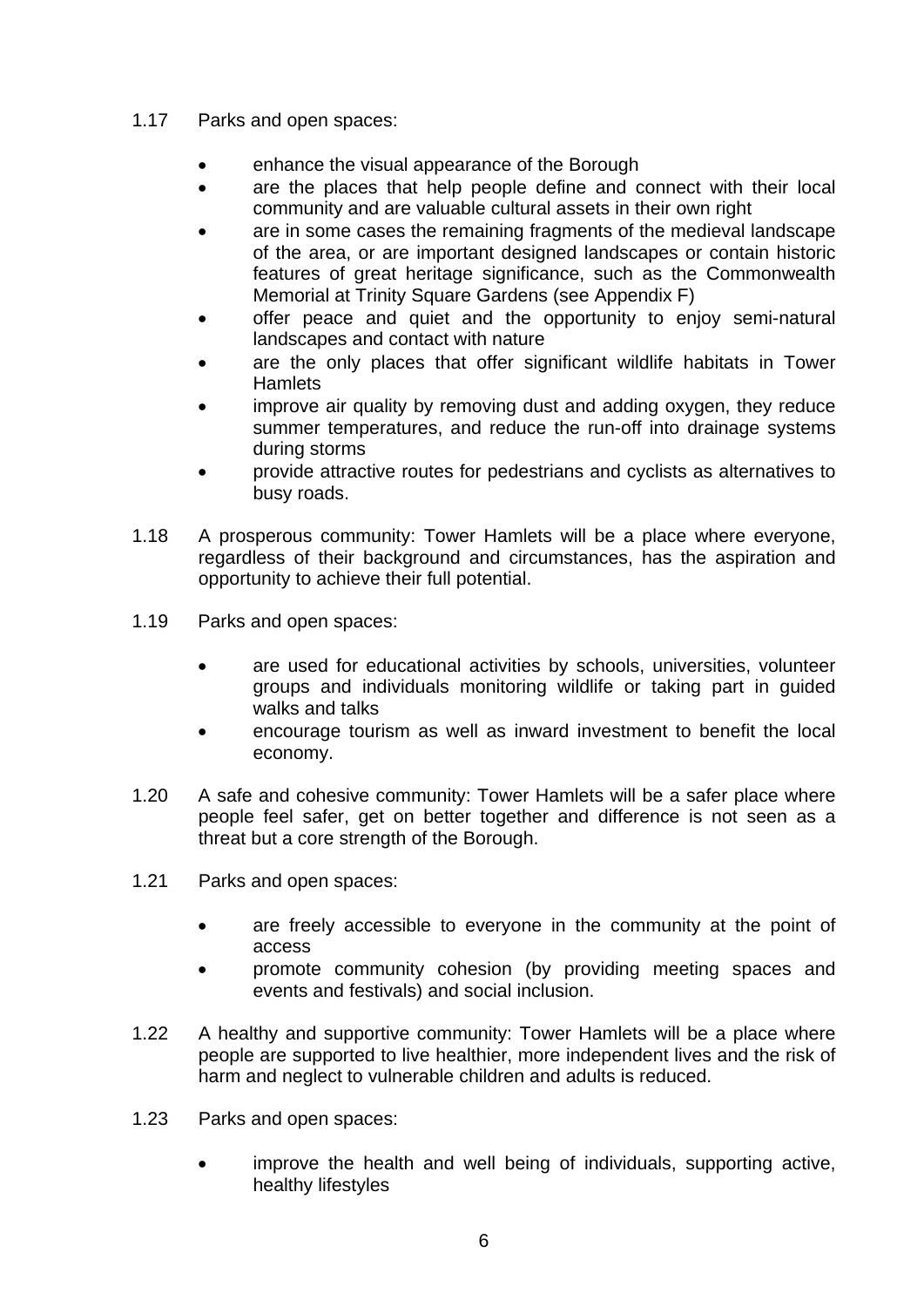- offer the chance for children to run and play freely in natural surroundings or to have fun in formal play facilities
- provide the principal opportunities for a wide range of formal and informal outdoor sports.

# *An Open Space Strategy that Supports Sustainable Growth*

- 1.24 National Planning Policy Guidance (PPG) 17 and the emerging National Planning Policy Framework (NPPF) identify that Planning Authorities like Tower Hamlets Council should make provision for open space. PPG 17 establishes principles and guidelines that include assessment of need, the setting of local standards, maintenance of adequate supply and the planning for new spaces to meet local demand. The emerging NPPF takes a lighter touch approach, suggesting that planning policies should include assessments of quality and quantity of open space.
- 1.25 The Mayor for London's London Plan states that boroughs should:
	- Follow the guidance in PPG 17 and undertake audits of all forms of open space and assessments of need. These should be both qualitative and quantitative, and have regard to the cross-borough nature and use of many open spaces.
	- Produce Open Space Strategies that cover all forms of open space. These should identify priorities for addressing deficiencies and should set out positive measures for the management of open space. These strategies and their action plans need to be kept under review.
- 1.26 The refreshed Tower Hamlets Open Space Strategy meets the recommendations of PPG17 and the draft NPPF and will enable the Council to effectively plan for open space provision in an area that is expected to see significant housing, employment and population growth.
- 1.27 The 2006 Open Space Strategy was prepared to provide a policy and structural framework for the provision, protection and improvement of publicly accessible open space in the borough. Through the 2011 review process it is being updated so as to be consistent with the Council's 2011 Community Plan review and the Local Development Framework Core Strategy (Core Strategy), which will guide the spatial development of the Borough over the coming decade.

### *Key Points*

- 1.28 The quality, amount, and access to open space are key issues that impact on the ability of the Council and its partners to deliver the Community Plan vision.
- 1.29 The revised Strategy directly addresses planning guidance requirements and sets out clear strategic approaches that underpin the Council's Local Development Framework and forms part of the related evidence base.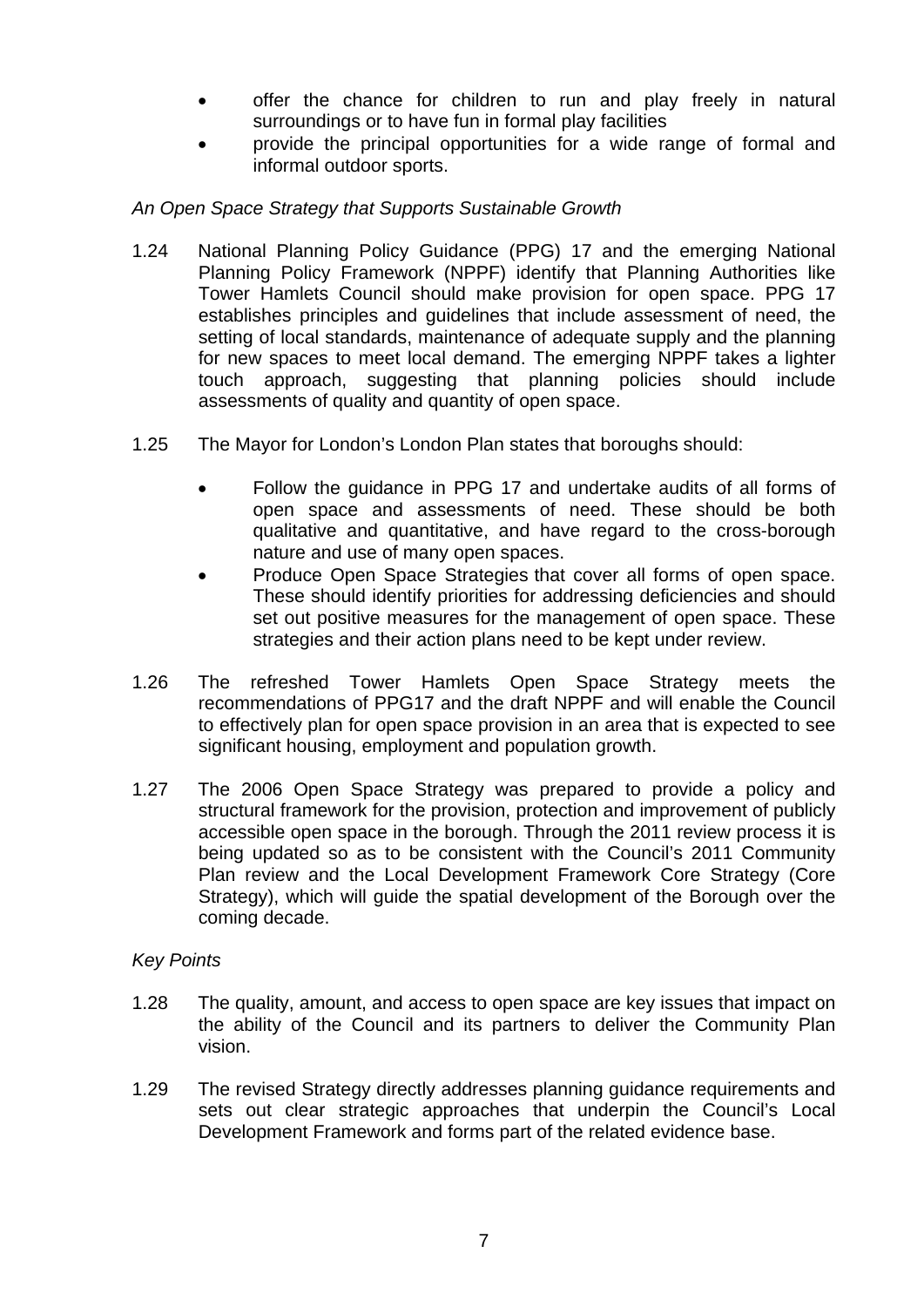- 1.30 Existing open space is a scarce and already overstretched resource that will come under much more demand in the next decade and beyond to 2025 due to significantly increased residential and daytime densities.
- 1.31 As a result of this, the open spaces that do exist must be upgraded to cope with often competing demands and in particular to take account of the following :
	- The need to use these spaces much more effectively to directly address the boroughs significant health inequalities and encourage healthier, lifestyles including sport.
	- The needs of a growing population of young people
	- The demands of the festival programme (fundamental to community cohesion and important to tourism) on the open spaces that provide many of the venues.
	- Biodiversity and sustainability.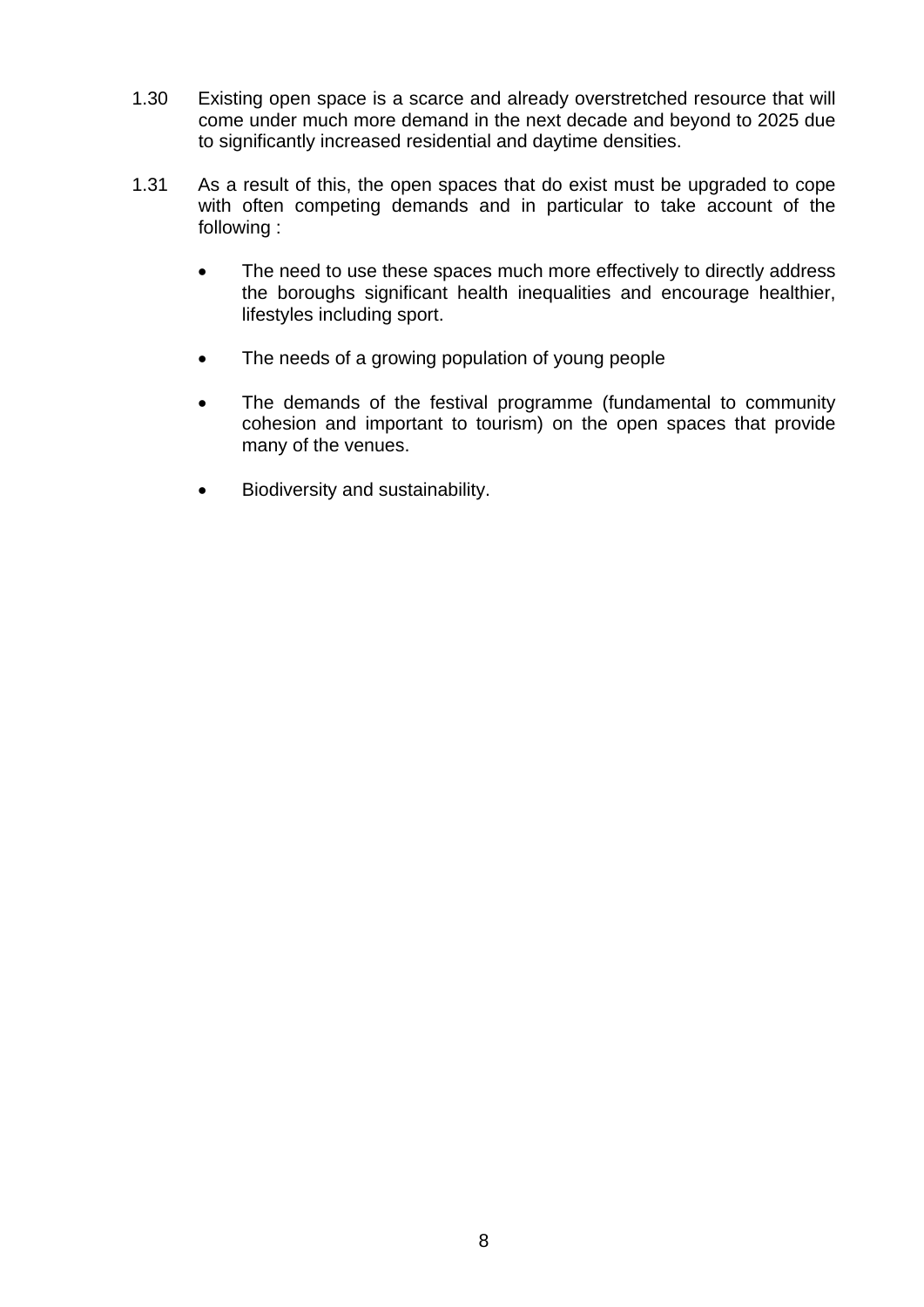# **Section 2: Scope and purpose of the Open Space Strategy**

# *Purpose*

- 2.1 The purpose of the updated Open Space Strategy 2011 is to enable the Council and its partners to:
	- have a better understanding of current and future open space demand
	- map the supply of open space in terms of its quantity and distribution, its quality and its accessibility
	- provide a framework to inform planning and development for new publicly accessible open space provision
	- inform the targeting of investment to where it is most needed
	- protect open space with effective policies
	- comply with the requirements of the Government policy guidance, the London Plan and with good practice
	- deliver improved parks and open space provision for the residents, workers and visitors of Tower Hamlets

# *Defining Open Space*

2.2 The London Plan provides a definition of 'Open Space', and this has been used in the preparation of this Strategy to capture the quantum of all open space available.

*All land use in London that is predominantly undeveloped other than by buildings or structures that are ancillary to the open space use. The definition covers the broad range of open space types within London, whether in public or private ownership and whether public access is unrestricted, partially restricted or restricted.* 

- 2.3 For the purpose of producing an Open Space Strategy, the definition does not include private residential gardens or incidental areas, such as road verges, or streets (unless these form part of a link in the open space network).
- 2.4 In line with the London Plan the Core Strategy establishes two local definitions<sup>1</sup> in relation to open space. A broad definition which includes areas of green space such as housing amenity greens and water bodies (Blue Space):

*All open space that offers opportunity for play, recreation and sport or is of amenity value including land, as well as areas of water such as rivers,* 

<sup>1</sup> <sup>1</sup> Core Strategy Development Plan Document 2025, page 131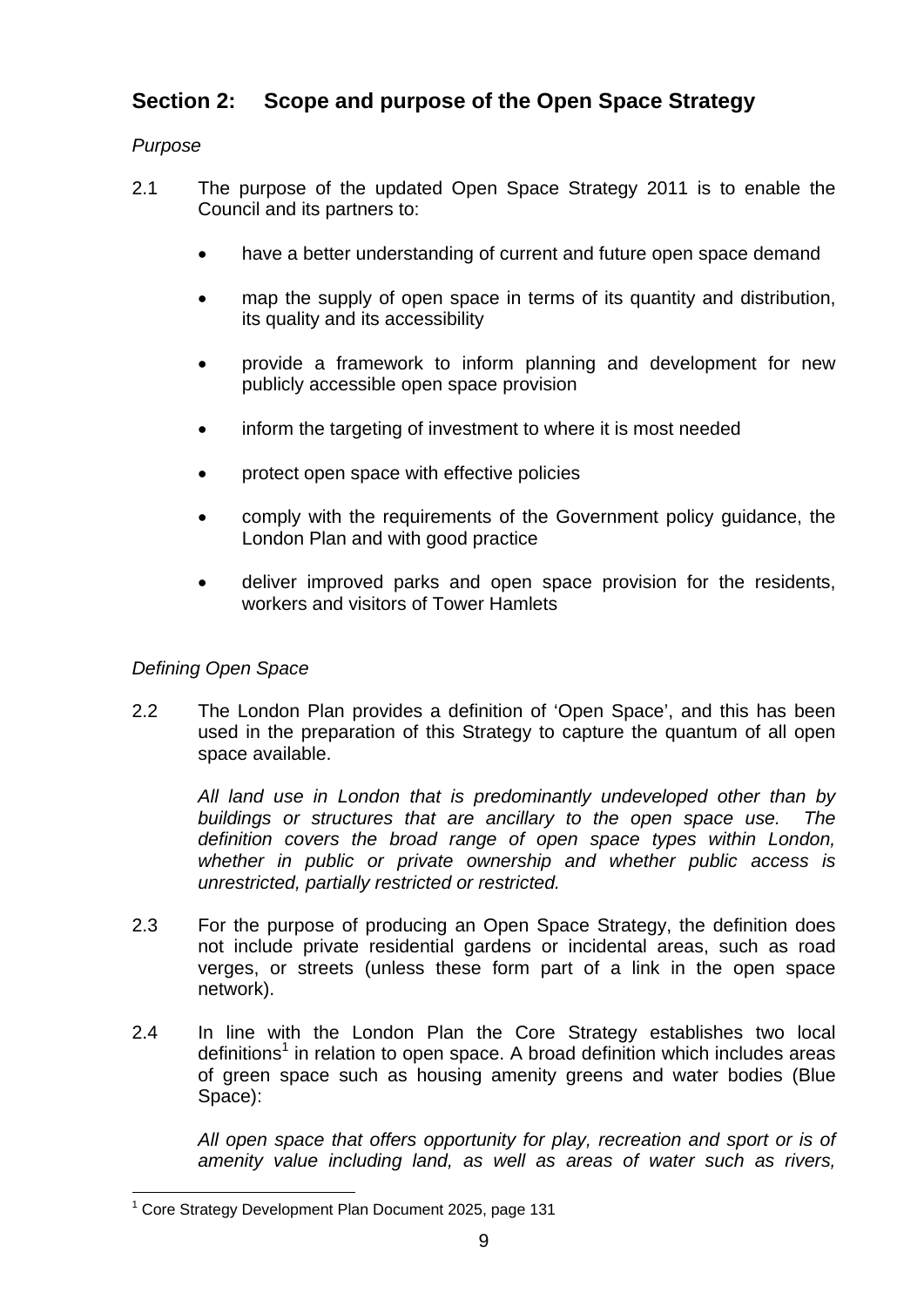*canals, lakes and docks. This wider definition covers all open space, whether in public or private ownership, where public access is unrestricted, partially restricted or restricted.*

2.5 The second definition identifies the criteria for Publicly Accessible Open Space:

*Open space will be considered to be publicly accessible, where access for the public is secured by virtue of legal agreements and formal arrangement; whether it is in public or private ownership. Publicly accessible open space will not include areas of water such as rivers, canals, lakes, docks or incidental spaces.*

2.6 In preparing an updated Strategy, the emphasis is placed upon the quality and availability of publicly accessible open space as it is such space which provides for the needs of residents. However, other types of open space are also relevant, in particular where there is an opportunity to achieve the criteria of publicly accessible open space, and especially where this can address areas that are currently deficient or which might become deficient in provision due to population increase or planned developments. A table of open space typologies is attached as Appendix B.

*Planning Policy Guidance Note (PPG) 17 on Planning for Open Space, Sport and Recreation & the Mayor's Guidance on Open Space Strategies* 

- 2.7 The Strategy conforms with national and regional policy guidance and provides:
	- an assessment of current needs and future demographic trends
	- an assessment of the quantity, quality, availability and accessibility of the spaces and their capacity and suitability to meet both current and future local community needs
- 2.8 The Government published PPG 17 in 2002 and will in due course be replaced by the emerging National Planning Policy Framework. The policy guidance stresses the role of open space in supporting an urban renaissance, promoting social inclusion and community cohesion and promoting sustainable development. The policy guidance requires robust assessments of need as well as audits of the number, quality and use of existing open spaces to be undertaken. Open spaces cannot be disposed of or have planning permission granted without such assessments having been carried out.
- 2.9 PPG 17 requires Local Authorities to set local open space standards, including quantitative, qualitative and accessibility thresholds. It states that Local Planning Authorities should formulate effective planning policies to protect open space and ensure adequate provision of high quality open spaces, and that Local Planning Authorities should seek opportunities to remedy deficiencies in provision in terms of quantity, quality or accessibility.
- 2.10 Other PPG and Planning Policy Statements (PPSs) that affect the planning context for open space include Housing (PPG3), Biodiversity and Geological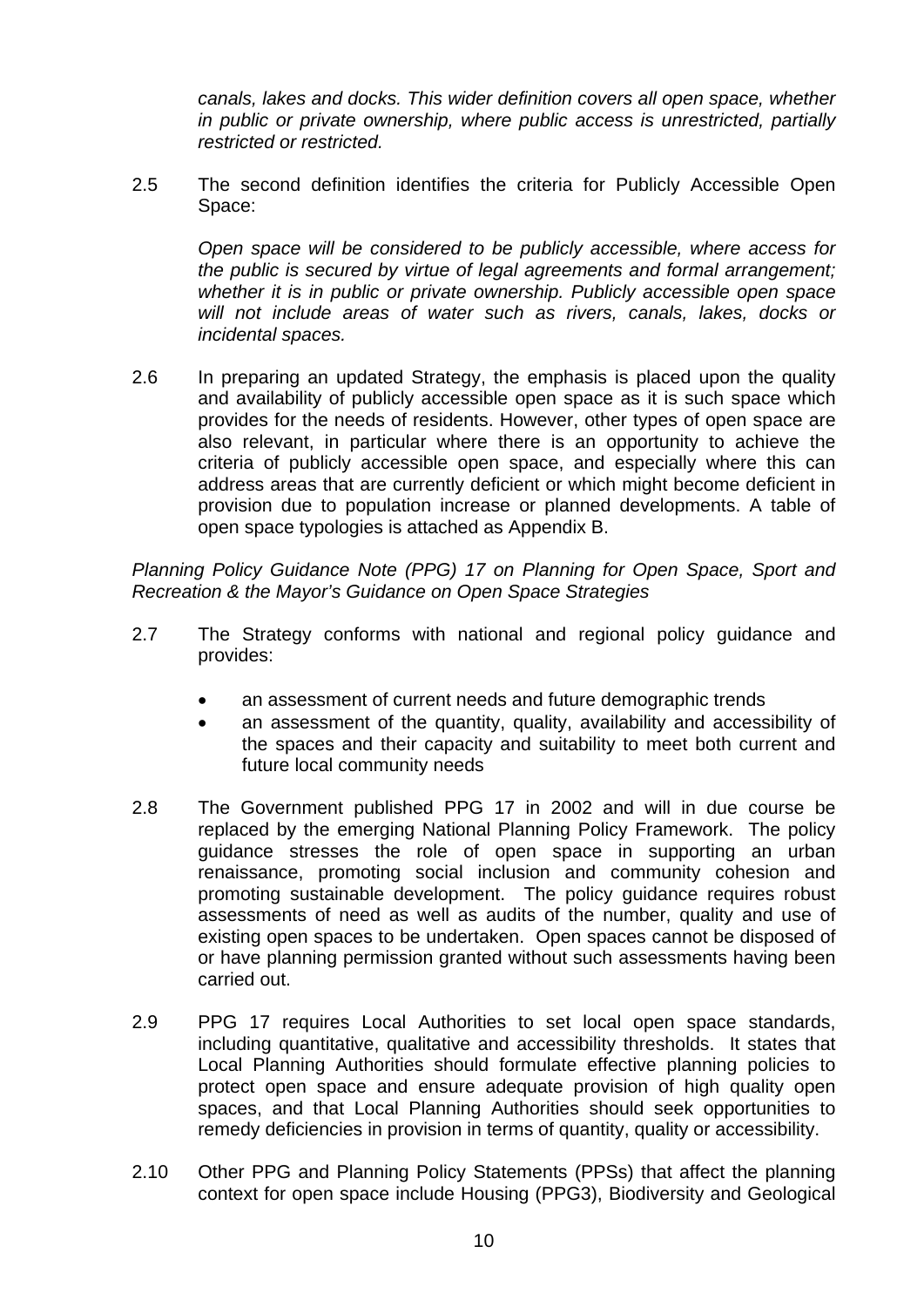Conservation (PPS9), Transport (PPG13) and Flood Risk (PPG25). Government has announced its intention to provide streamlined policy guidance, bringing various existing guidance documents together. However, for the time being PPG 17 remains valid.

- 2.11 The Mayor of London's Best Practice Guidance on Preparing Open Space Strategies was followed in the preparation of the 2006 Strategy and the 2011 update. All open space has a value to the community and contributes to the environmental quality of an area, therefore all open space in Tower Hamlets was identified and assessed, regardless of its public access or defined recreational role. In addition, public open spaces within 1.2 km of the boundary in neighbouring boroughs were assessed, in accordance with the guidance.
- 2.12 For the purpose of identifying overall provision of open space the Council has used the Mayor of London's recommended typologies, where appropriate.
- 2.13 For the purpose of assessing access to open space the Council has used the Mayor of London's recommended pedestrian and public transport user measures for time and distance from the various open space typologies.
- 2.14 For the 2011 review the impact of the Open Space Strategy to date has been evaluated in terms of quality, accessibility and quantum, and the strategic approach and assessment has been adapted to reflect developments in regional and council policy and strategy since 2006.

#### *The Open Space Strategy and the Local Development Framework*

- 2.15 The Open Space Strategy is a key document informing local spatial planning policy as expressed in the suite of policy documents making up the Local Development Framework. The Core Strategy identified the Open Space Strategy as one of the mechanisms for identifying sites for new publicly accessible open space. It also identified the Open Space Strategy as the delivery mechanism for improvements to existing publicly accessible open space.
- 2.16 The Core Strategy was formally adopted by Full Council on 15th September 2010. It presents a new emphasis on planning at a local level and establishes the concept of 'Place-making' through a spatial arrangement of 24 places (the Hamlets) across the Borough. In reviewing provision of open space, the 'Places' provide a new focus for local provision and a reference for defining and tackling deficiencies through improvement and development opportunities (see 'Places' map Appendix A) at a local level. Unlike administrative boundaries like wards, the 'Places' are more aligned to people's daily experience of the area in which they live.
- 2.17 Supporting the aims and objectives of the Core Strategy and localised neighbourhood level planning, the 2011 Open Space Strategy includes an evaluation of provision at 'Place' level.
- 2.18 Recognising the deficiency of open space as identified in the 2006 Open Space Strategy, the Core Strategy establishes access to nature and open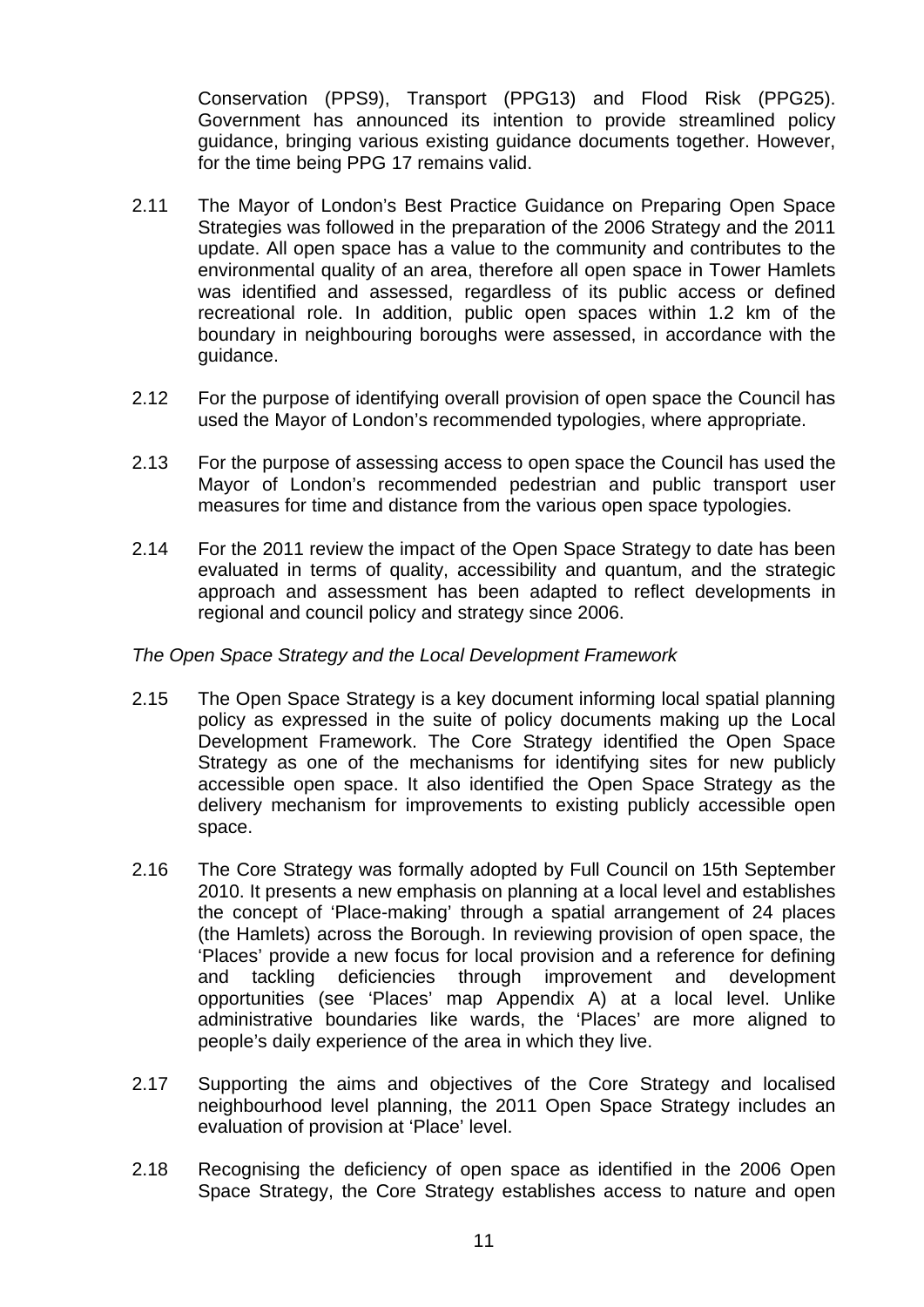space as a key principle underpinning the spatial vision for Tower Hamlets. It sets out a four themed approach to delivering a network of open spaces:

- Protect Protecting and safeguarding all existing open space such that there is no net loss.
- Create Maximising opportunities for new publicly accessible open space.
- Enhance Improving the quality, usability and accessibility of existing publicly accessible open spaces.
- Connect Creating new green corridors and enhancing existing ones to connect publicly accessible open spaces to main destination points.

These high level Core Strategy policies are underpinned by detailed guidance and policy statements contained in the Managing Development Plan Document (DPD).

- 2.19 The DPD sets out the detailed place based approach to development and improvement. It identifies site allocations for different key uses, including strategically important new publicly accessible open space, spatial policy areas, guidance for placemaking elements and how these will contribute to achieve the visions for each of the 24 places. The DPD will contain a detailed spatial vision for each place and the Core Strategy recognises the need to ensure that places have a range and mix of high quality, publicly accessible green spaces that promote biodiversity, health and well-being.
- 2.20 The DPD also sets out quidance for the planning application process and detailed policies to inform the process of assessing planning applications. The function of the DPD is to provide clear criteria-based policies to inform planning decisions and manage sustainable development. The DPD will set clear policies on how individual developments must conform to the Core Strategy principles of Protect, Create, Enhance and Connect.
- 2.21 The Open Space Strategy supports the DPD by identifying areas of search to deliver new *strategic publicly accessible open space,* meaning those spaces of circa 1.2ha to 2ha or greater in size that are designed to cater for active recreation in areas of population growth. Areas of search will be evidenced through an updated spatial analysis which takes account of the projected population growth through residential development to 2025. The evidence will support the identification of specific sites, and their designation as publicly accessible open space.
- 2.22 The Open Space Strategy provides the quantitative needs assessment that will underpin DPD policies to protect existing open space. The Strategy also informs DPD policies to enhance and create new open space by providing an analysis of future development and population growth on existing open space.

### *The Green Grid Strategy and the Local Development Framework*

2.23 The Tower Hamlets Green Grid (THGG) forms part of the Local Development Framework evidence base and has informed the Core Strategy approach to connecting publicly accessible open space. The THGG has been developed in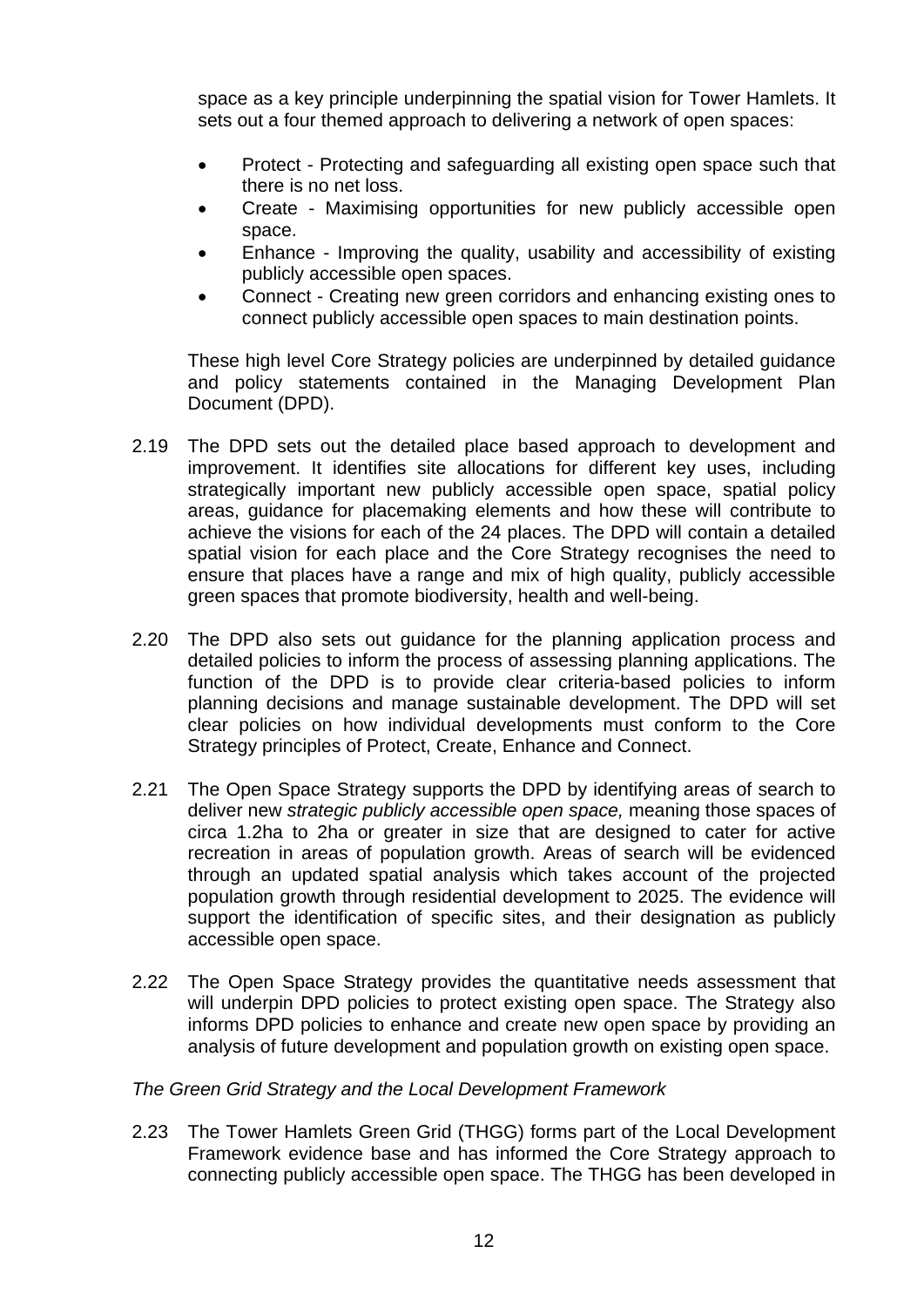response to the Borough's deficiency in open space, and seeks to improve access to existing open spaces and create a network of new open spaces.

- 2.24 The THGG provides the guidance and objectives for improving connections between green spaces to create green corridors across the Borough. It informs the justification and allocation of open space contributions to connectivity projects as identified through the THGG.
- 2.25 The THGG will inform the DPD in relation to the delivery of new local publicly accessible open space provision and development of a greener public realm. Projects to connect existing spaces and opportunities to create new smaller spaces as identified in the THGG will inform the placemaking elements contained in the place plans.
- 2.26 Proximity of development sites to routes and locations along a route will inform the focus of applying DPD policies to individual developments. It is anticipated that developments along routes will address the THGG by providing on site open space onto the route frontages.
- 2.27 In order to clarify the relationship between and functions of the THGG and the Open Space Strategy a diagram showing the defined purposes of these documents is attached at Appendix C.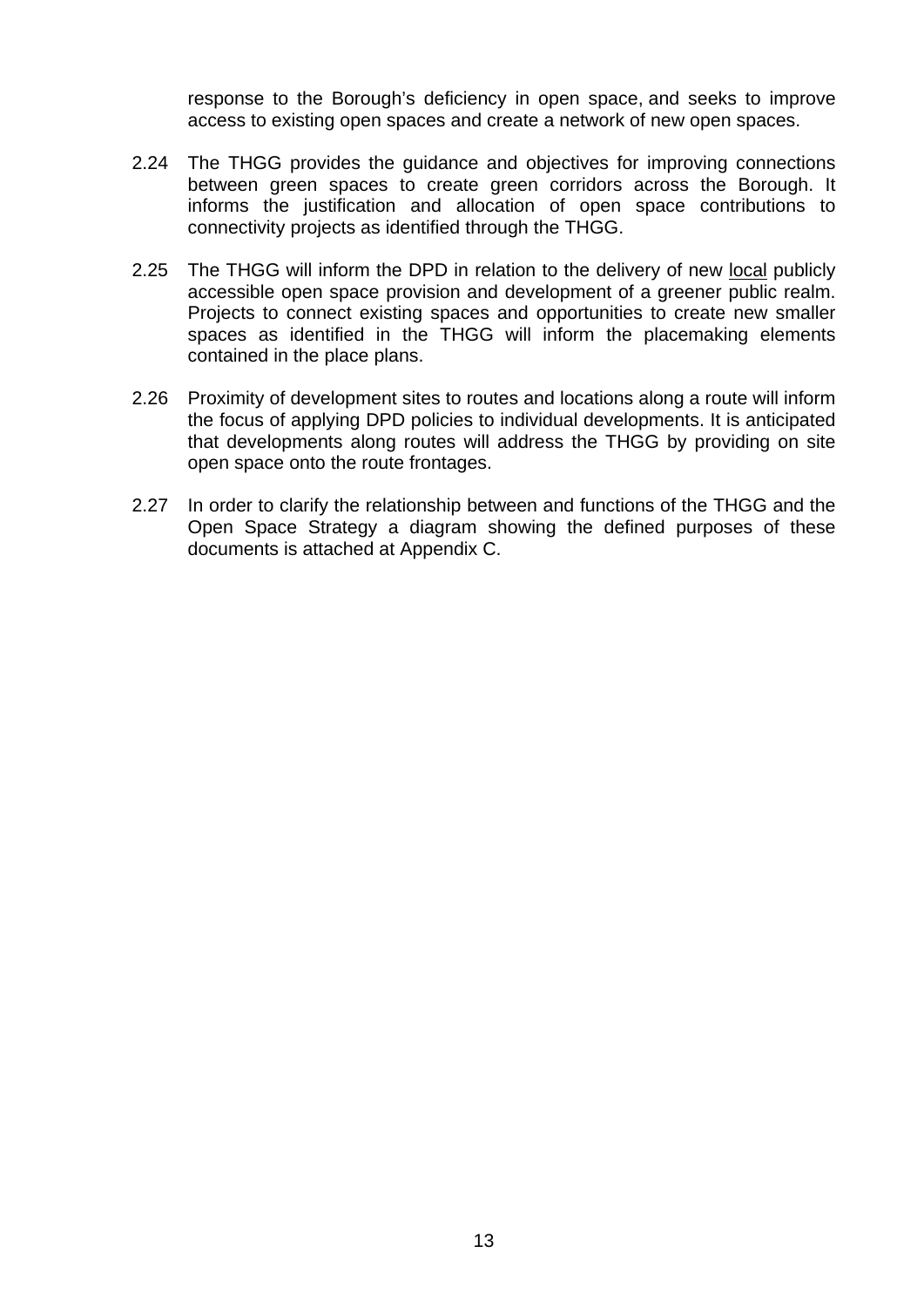# **Section 3: Regional and Sub Regional Policy Context**

# *The London Plan*

- 3.1 The London Plan sets out a Spatial Development Strategy for Greater London, and specifically identifies the role for public open spaces. It sets out an open space hierarchy by size and accessibility standards. The London Plan states that every Londoner should be able to access a Local Park within 400 m of their home (about 5 minutes' walk) and a District Park within 1.2 km (about 15 to 20 minutes walk). It stresses:
	- the value of open space
	- the need to protect metropolitan open land, locally important open space, green chains and important wildlife habitats
	- its support for improved access to and connections between spaces
	- the need to create new open spaces and improvements in existing provision where there are deficiencies
	- the need to ensure equal access
	- the need for boroughs to prepare open space strategies
	- the value of the Blue Ribbon Network (the rivers, canals, docks and other water links and spaces in London) for linkages, biodiversity and recreation

### *The East London Green Grid Framework*

- 3.2 The East London Green Grid Framework exists to guide the implementation of the aims of the Mayor's London Plan by providing the sub-regional framework for open space enhancement. It identifies where stakeholders will be able to shape their policies and actions to deliver projects to the strategic network as an integral part of achieving social and economic regeneration.
- 3.3 The East London Green Grid is an inter-linked network of multi-functional green spaces and public rights of way, which contribute to the environmental enhancement of East London and enable the creation of sustainable communities within the Thames Gateway. Delivering the East London Green Grid will involve the creation of new public areas and the enhancement of existing parks and green spaces. The East London Green Grid concept is not designed to displace current open space projects or programmes, but to strengthen the awareness and support for their delivery and management under a single strategic banner.
- 3.4 The Vision for the East London Green Grid is:

*'A living network of parks, green spaces, river and other corridors connecting urban areas to the river Thames, the green belt and beyond.'*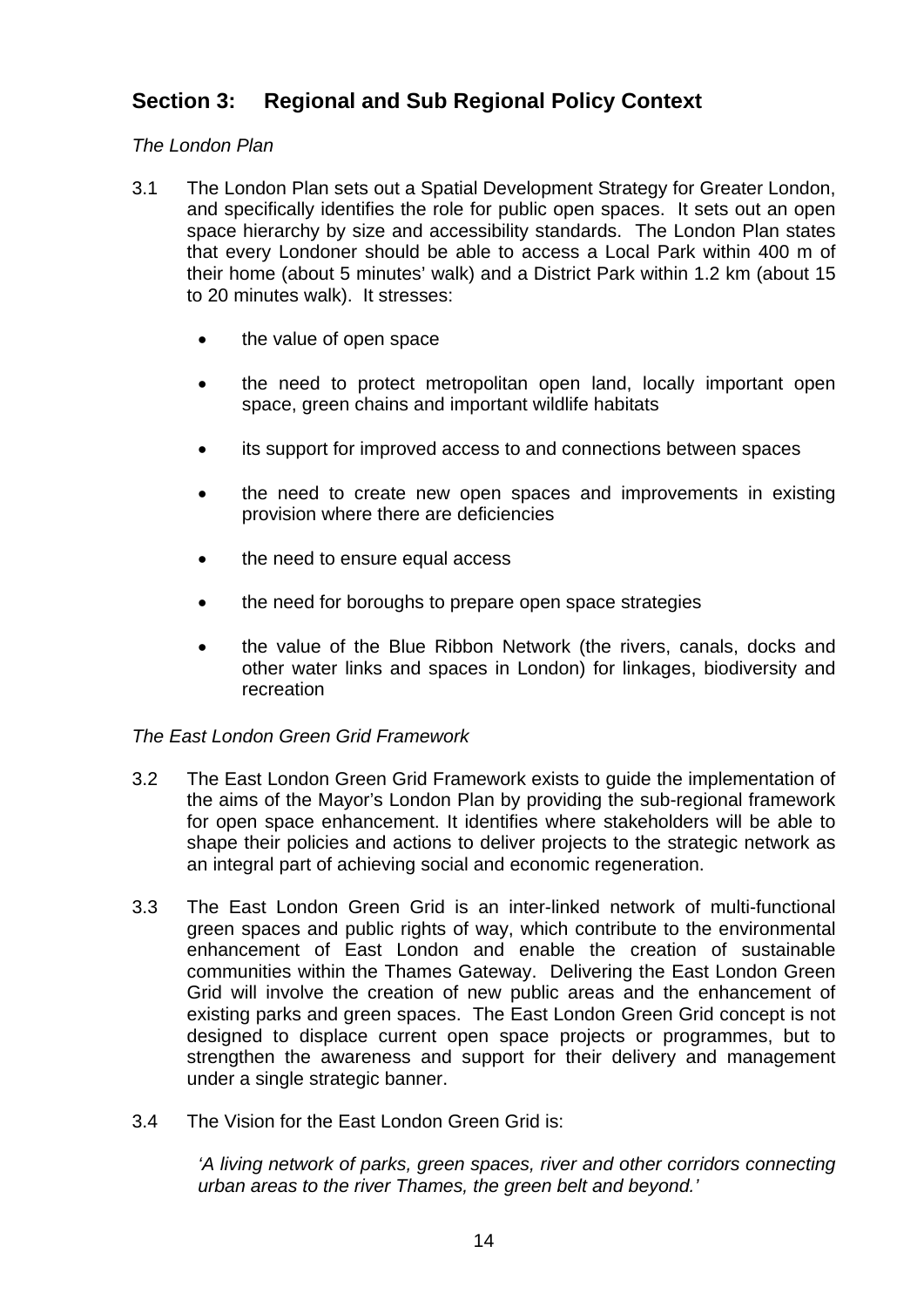The objectives of the East London Green Grid are to:

- Deliver new and enhance existing public spaces that promote vibrant, sustainable landscapes for East London communities
- Provide high-quality strategic public areas along the river tributaries and green areas
- Provide a diversity of leisure, recreational uses and landscapes for people to escape, relax, learn, play and enjoy, and promote healthy living
- Manage water collection and flood risk with multi-functional spaces
- Provide beautiful, diverse and managed green infrastructure to the highest standards for people and wildlife

### *Lea Valley and the Olympic Park*

- 3.5 The Lee Valley Park Authority owns 20 per cent of the Olympic Park and will provide long term management of four venues and associated open space after the London 2012 Games as part of the Games' legacy. An additional two miles of open space will be added to the park, improving the green link through the Olympic Park to the Thames.
- 3.6 The Olympic Park is designed to provide a green backdrop for the Games and a new green space after 2012 for people and wildlife living in and around the area. The southern part of the Olympic Park includes riverside gardens whilst the northern area will use green techniques to manage flood and rain water, while providing quieter public space and a range of wildlife habitats. The Olympic Park will be the UK's largest ever urban river and wetland planting scheme. Around 2,000 semi-mature British-grown trees will be planted in the green spaces, and a further 2,000 trees will be planted on the Olympic Village site.

### *Key Points*

- 3.7 The Council's Open Space Strategy must link effectively with other regional strategies including the East London Green Grid, Lee Valley and Olympic Park legacy plans, and with related local strategies already established for the borough.
- 3.8 Close working with the Olympic authorities and Lea Valley Park Trust must continue to ensure that residents of Tower Hamlets benefit from the opportunities for new open space that this brings particularly in the Lea Valley.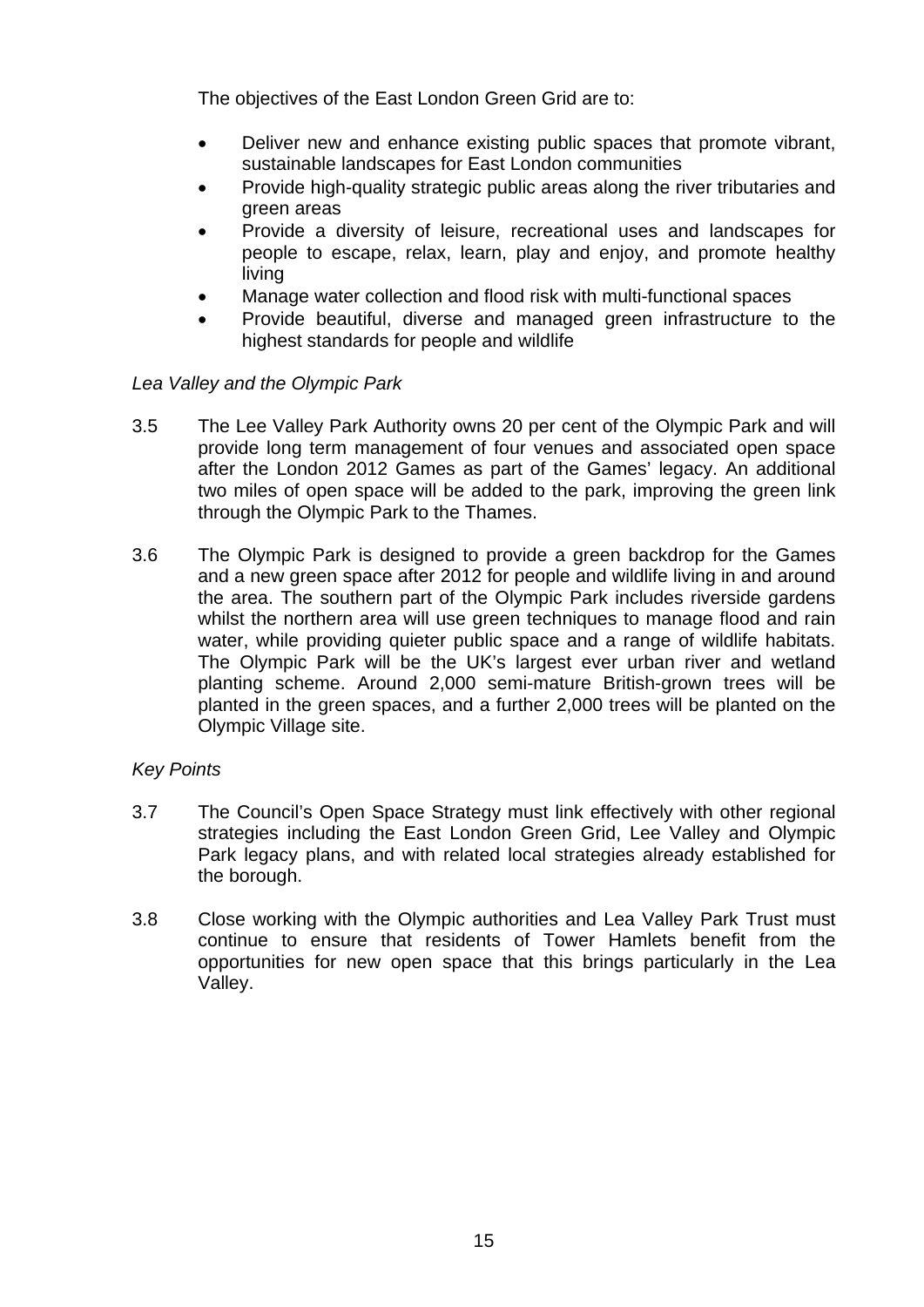# **Section 4: Methodology and Open Space Hierarchy**

# *Methodology*

- 4.1 In 2005 external open space assessors were appointed to develop and implement a research programme to support the development of an Open Space Strategy for the Borough. They undertook the following tasks to understand the supply of open space in Tower Hamlets:
	- Review of current site information on parks and open spaces
	- Desk-top study to identify all parcels of open land<sup>2</sup> from existing sources of information, cross checked from aerial photos and ground verified
	- Classification of all open spaces identified (typology)
	- Site verification
	- Identification of degree of public accessibility
	- Consideration of size threshold for quality audit
	- Quality audit of sites with public access
	- Refinement of PPG17 typology to take local characteristics into account
- 4.2 For the 2011 review this research has been updated to take account of:
	- Loss and gains in open space provision since 2005
	- Changes to the recommended typologies and classifications of land (GLA)
	- Additional analytical requirements arising from the Core Strategy, in particular analysis at 'Place' level
	- More detailed information on access points to sites
	- The 2011 Quality Audit undertaken based upon the widely used and accepted Green Flag criteria.
- 4.3 Recent developments in GIS systems also support more sophisticated analysis. The mapping supplement that accompanies the Strategy is being updated to support more detailed Place level analysis and local neighbourhood planning.

 2 For this purpose, open space does not include private gardens or most areas of housing open space, except where it is obviously publicly accessible and in effect serves as a local park. It includes all open land, including rivers, basins and canals whether in public or private ownership, in use or derelict. School sports grounds that exceed 0.3 ha were included in 2005 but these have not been re-assessed for the 2011 update.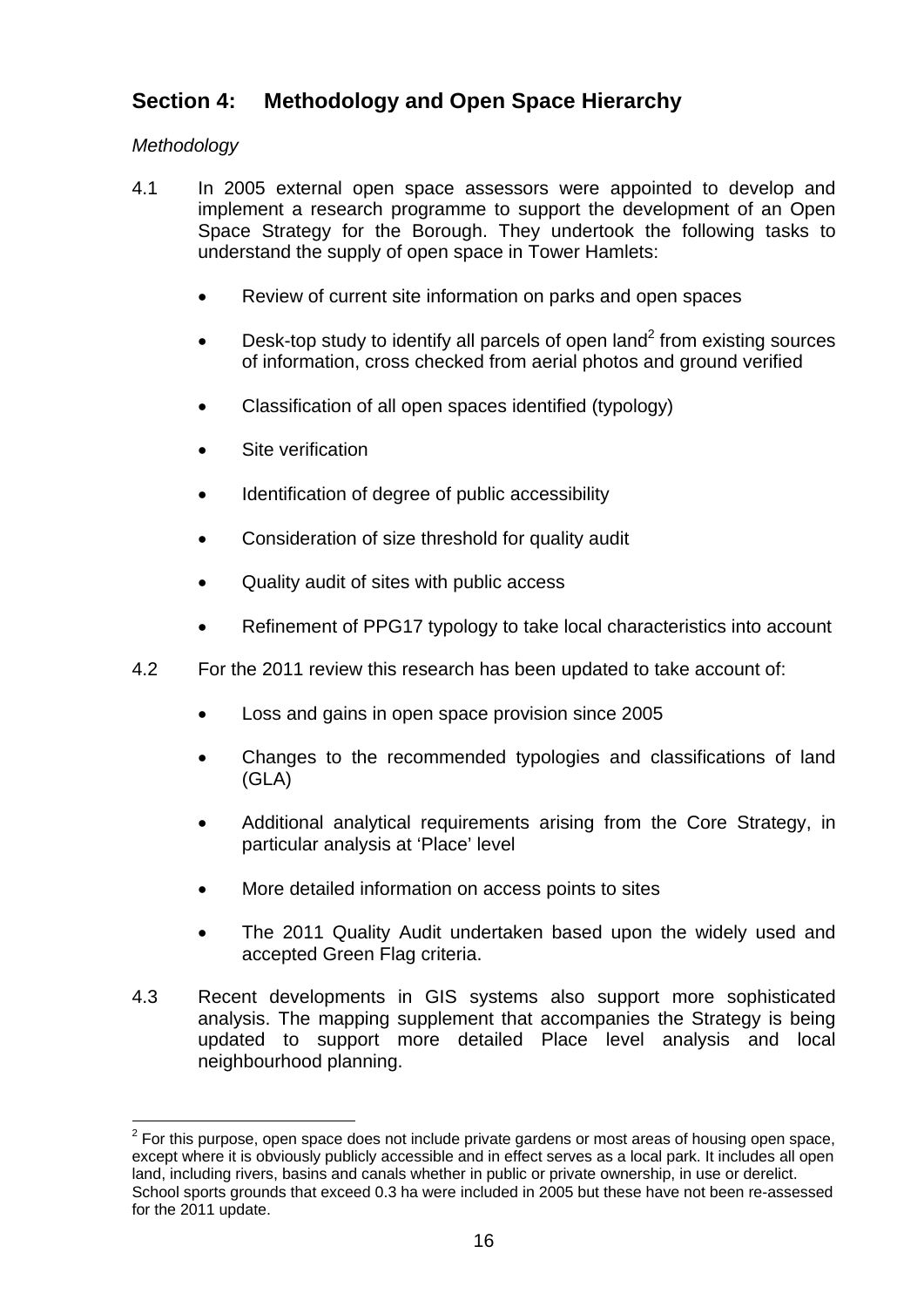# *Open Space Hierarchy: Classification and Typology*

- 4.4 The Strategy considers all open land in Tower Hamlets whether in public or private ownership, in use or derelict. The "Borough Framework Map", shows all of the borough's open space, including rivers, docks, canals and burial grounds. In accordance with the Mayor's Guidance on Preparing Open Space Strategies, private gardens are not included. An assessment of some housing amenity land was carried out to identify land that currently provides a publicly accessible open space or play ground function. However, the Open Space Strategy should not be considered a definitive guide to open space in planning policy terms. Spaces which perform functions in line with the Core Strategy definition of open space will be considered open space for the purpose of planning decisions.
- 4.5 The Open Space Strategy groups open space based on the Open Spaces Typology set out in PPG 17, and as advocated by the Mayor's Guidance on preparing Open Space Strategies. This means that the Tower Hamlets' data is compatible with national and regional data collection and monitoring. Some categories have been sub-divided to suit local circumstances, again as the PPG 17 and the Mayor's guidance permits.
- 4.6 The classification of sites by typology has been undertaken in accordance with their primary purpose, although many sites are multi-functional in practice. For the Strategy update the typologies for individual sites have been re-evaluated. This has led to minor changes to the designated typology in a small number of cases. For example, Tower Hamlets Cemetery Park was identified as a burial ground in 2005, but the Council acknowledged that it is also a public park and a local nature reserve / woodland, and in view of this the site has been re-designated as a 'Natural and semi-natural urban green space'.

| PPG 17 & GLA Typology                         | <b>Local Typology</b>                                                                                                                                                                     | <b>Number</b><br>of sites |
|-----------------------------------------------|-------------------------------------------------------------------------------------------------------------------------------------------------------------------------------------------|---------------------------|
| Parks and gardens                             | Metropolitan Park***                                                                                                                                                                      |                           |
|                                               | District Parks***                                                                                                                                                                         | 1                         |
|                                               | Local Parks & Gardens***                                                                                                                                                                  | 9                         |
|                                               | Small Local Parks & Gdns.***                                                                                                                                                              | 47                        |
|                                               | Pocket Parks***                                                                                                                                                                           | 52                        |
| Provision for children and                    | Playground***                                                                                                                                                                             |                           |
| teenagers                                     |                                                                                                                                                                                           |                           |
| Natural and semi-natural urban<br>green space | Ecological (equating to semi-<br>natural spaces), where a site's<br>primary function is wildlife<br>habitat; none of these sites in<br><b>Tower Hamlets is publicly</b><br>accessible *** |                           |
| Amenity green space                           | Housing open space                                                                                                                                                                        | 8                         |
| Green corridors                               | The canals function as green<br>corridors but are classified                                                                                                                              | Nil                       |

4.7 The table below presents a breakdown of the Borough's open spaces by typology: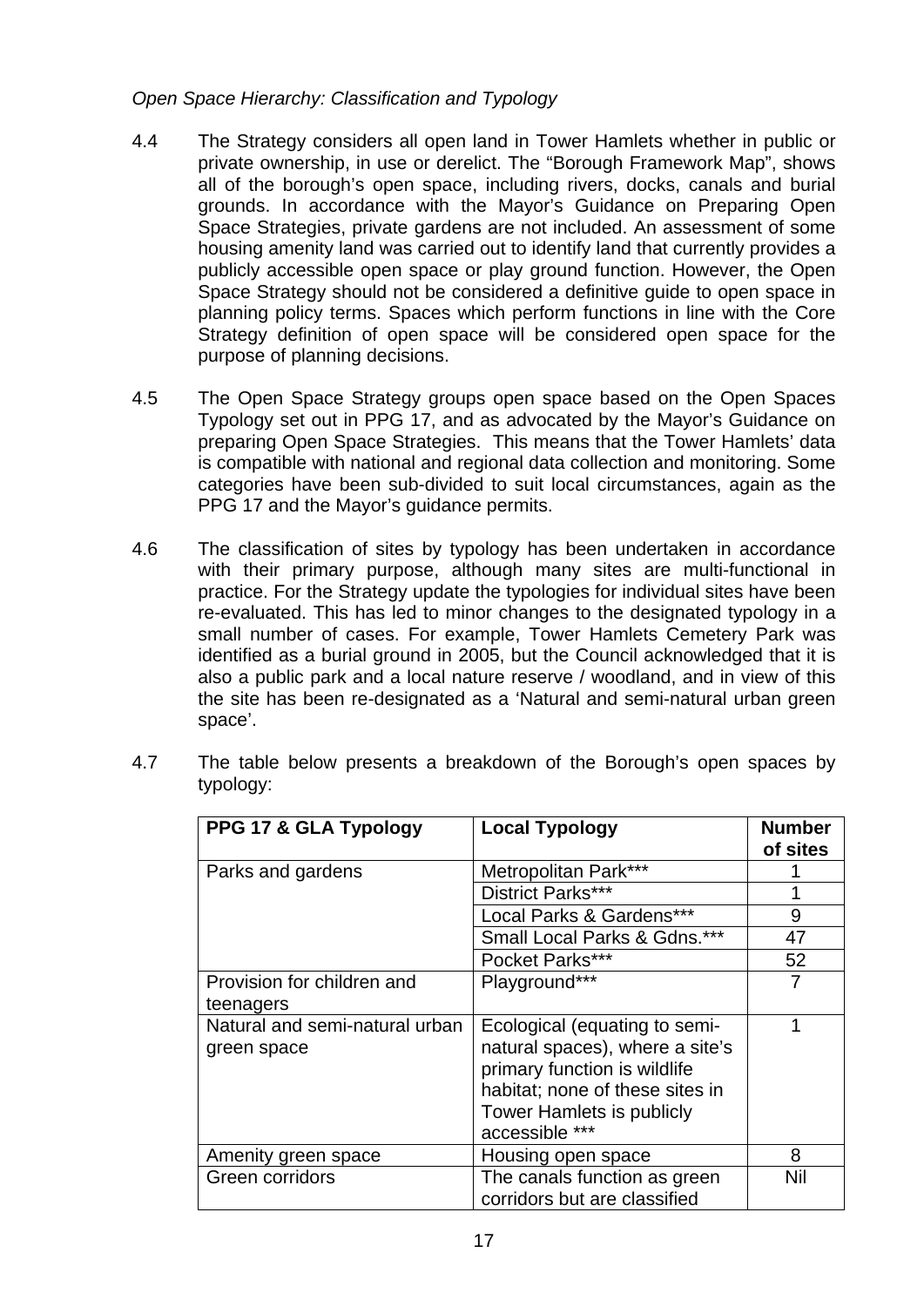|                                                 | here as civic / water front (see<br>below) since these are<br>particularly important in Tower<br><b>Hamlets</b>                                                |     |
|-------------------------------------------------|----------------------------------------------------------------------------------------------------------------------------------------------------------------|-----|
| Accessible countryside                          | None in Tower Hamlets                                                                                                                                          | Nil |
| <b>Outdoor sports facilities</b>                | Outdoor sports facilities (all in<br>school grounds, therefore not<br>fully accessible to the public<br>without specific agreement)                            | Nil |
| <b>Brownfield land</b>                          | Brownfield land (note no sites<br>>0.3 ha. were found; there are<br>operational open spaces such<br>as car parks and gas works<br>which have not been included | Nil |
| Churchyards and cemeteries                      | Burial grounds***                                                                                                                                              | 9   |
| Allotments, community<br>gardens and city farms | Allotments / city farms***                                                                                                                                     | 6   |
| Civic space                                     | Civic space / water front                                                                                                                                      | 17  |
|                                                 | Total                                                                                                                                                          | 158 |

Note \*\*\* = sites that have been counted towards the Tower Hamlets open space provision standard.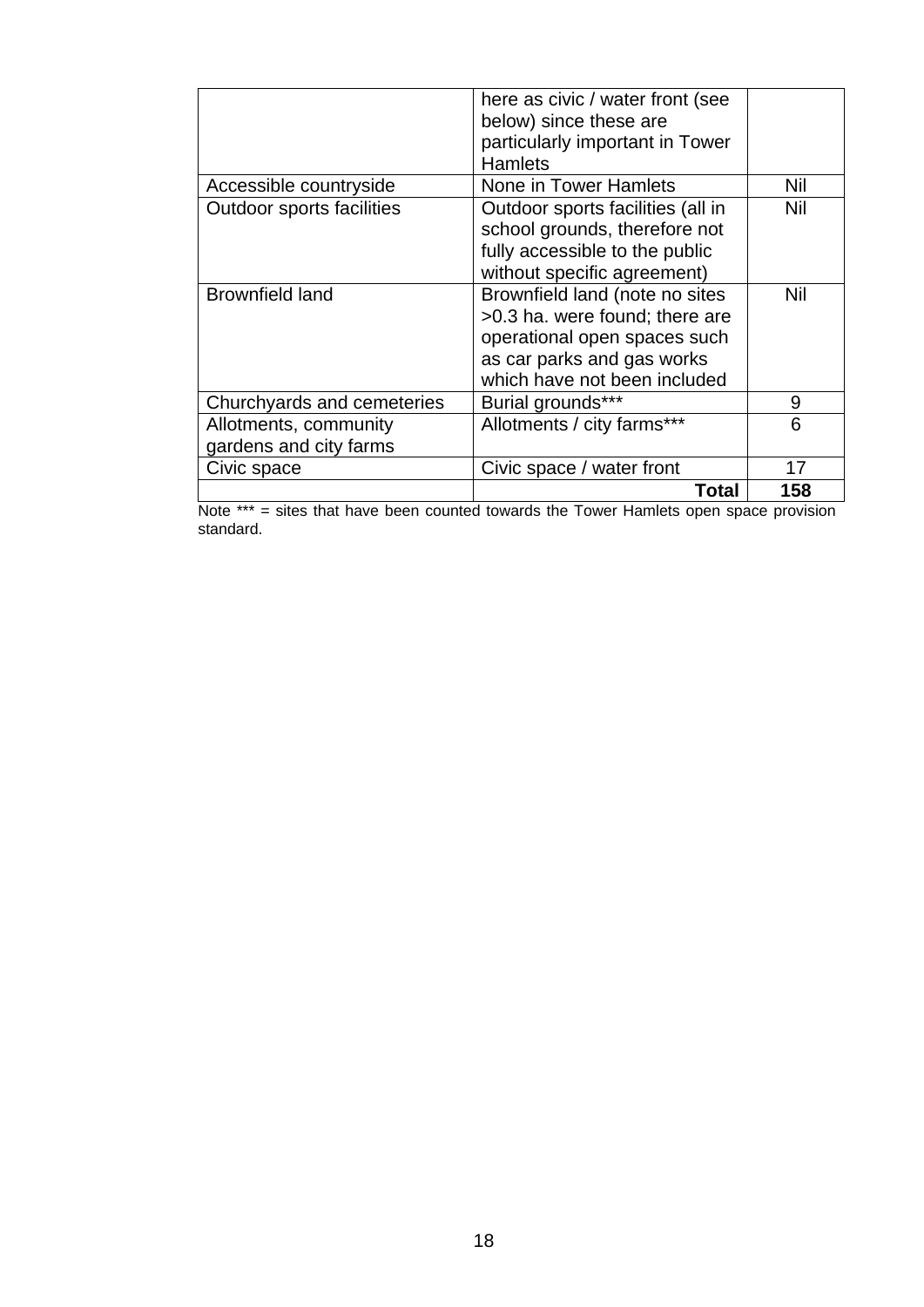# **Section 5: The Quantity of Open Space**

*Open Space Standards* 

- 5.1 The adequacy of open space provision has traditionally been assessed by comparing the area of open space to the total population within a given geographic area. PPG 17 states that local authorities should set local standards for open space provision and that these should be incorporated into development plans.
- 5.2 A key issue for this strategy to consider is an appropriate standard for an inner London Borough like Tower Hamlets. In order to understand the adequacy of overall provision, the Council compared actual provision with the Field in Trust Standard of 2.4 hectares per 1,000 population. This standard has long been used as the national benchmark for open space provision and is still used for comparison purposes. The standard was developed to quantify the amount of open land required for the sports and play needs of local communities and it therefore focuses on green space that is fully accessible to the public and that can be used for these purposes. It follows that not all types of open space can be counted as contributing towards this type of provision.
- 5.3 Certain types of open space have been excluded from the calculation of quantum for publicly accessible open space, specifically; canals, docks and river spaces, most housing amenity areas, privately owned closed grounds, and other such land. This is consistent with the definitions set out in the Core Strategy.
- 5.4 The 2006 Open Space Strategy established a local standard of 1.2 hectares (ha) per 1,000 head of population. This standard was based upon the open space provision that existed in the borough in 2005. The local standard was just half of the minimum provision recommended by Fields in Trust.
- 5.5 The Core Strategy identifies that in order to deliver the local standard, and against a background of rising population numbers, the council would need to provide an additional 99ha of publicly accessible open space by 2025 (approximately the area of Victoria Park and Mile End Park combined). The Core Strategy recognises that in the context of acute housing need in the Borough such quantities are not achievable.
- 5.6 At the same time the Core Strategy confirms the need for high quality and accessible open space to support sustainable growth. It confirms that the 1.2ha standard will continue to be used as a monitoring standard to justify local need and identify the impact of new development on existing open space.

# *Borough-wide Open Space Quantity*

5.7 Using 2001 census data it was determined that the overall provision of open space across the Borough in 2005 was 1.2 hectares per 1,000 population, or just half of the national guidance standard of 2.4 hectares.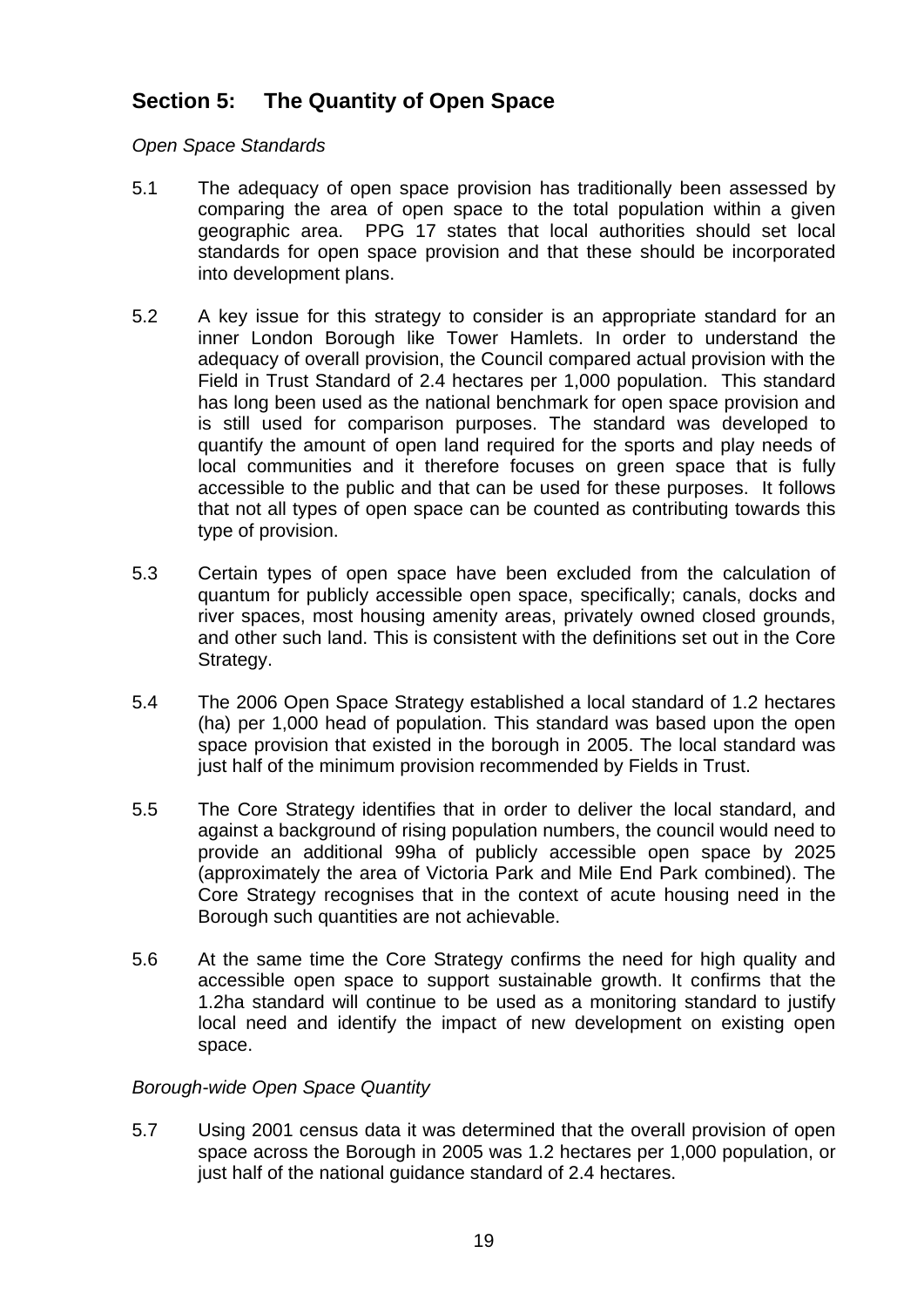- 5.8 Since 2001 the population of the borough has increased significantly. Over this period there has been some new provision of open space but this has not been sufficient to keep pace with the growth in population. The results of the 2011 census are not yet available to confirm current population levels. However, the Council has developed a population model underpinning the Core Strategy and the Open Space Strategy draws on this model to project future open space requirements. The model identifies 2010 population levels to be 253,019, and that by 2025 there will be 346,502 people living in Tower Hamlets.
- 5.9 Based on the current amount of open space there is an average provision of 0.98ha per 1,000 residents at 2010 levels. If there is no additional open space provision by 2025 this will have dropped to 0.72ha per 1,000 residents.
- 5.10 The assessment of hectares per thousand residents does not take into account the transient populations of workers, students and visitors who also use Tower Hamlets' open spaces. For example, the Council knows that workers from Canary Wharf make use of local sports facilities such as ball games areas and grass pitches, adding to demand and to wear. This is an issue for consideration when planning for future provision and when considering the impact of all development, including commercial development.

# *Local Open Space Quantity*

- 5.11 Detailed maps have been developed that indicate levels of deficiency in publicly accessible open space in specific parts of the Borough (see Supplement Maps). It is evident that some parts of the Borough have exceptionally low provision of open space for residents.
- 5.12 For the 2011 review of the Strategy, mapping has been refined to enable planning for open space at 'Place' levels. Using population density modelling from the Tower Hamlets Planning for Population Change and Growth Model, it is possible to estimate the current level of provision per head of population for any given 'Place'. The model serves to further highlight the imbalance of open space provision that exists across the Borough. It is also a useful tool to assess and evaluate the impact of projected population change and to plan for the provision of new publicly accessible open space needs. The mapping identifies the imbalance that currently exists. 20 of the 24 places currently fall below the 1.2ha LDF monitoring standard for publicly accessible open space provision.
- 5.13 The Tower Hamlets Planning for Population Change and Growth Model also makes it possible to estimate the future level of provision per head of population taking into account projected population growth. Further mapping for the 2025 scenario shows the relative deficiency in quantity (area) of public open space that would exist in 2025 if no additional open space is provided. Mile End and Victoria Park are the only Place areas that do not have a deficiency at that time. In some places the level of open space provision may be further reduced by major infrastructure projects such as the proposed Thames Tideway Tunnel construction site affecting King Edward Memorial Park.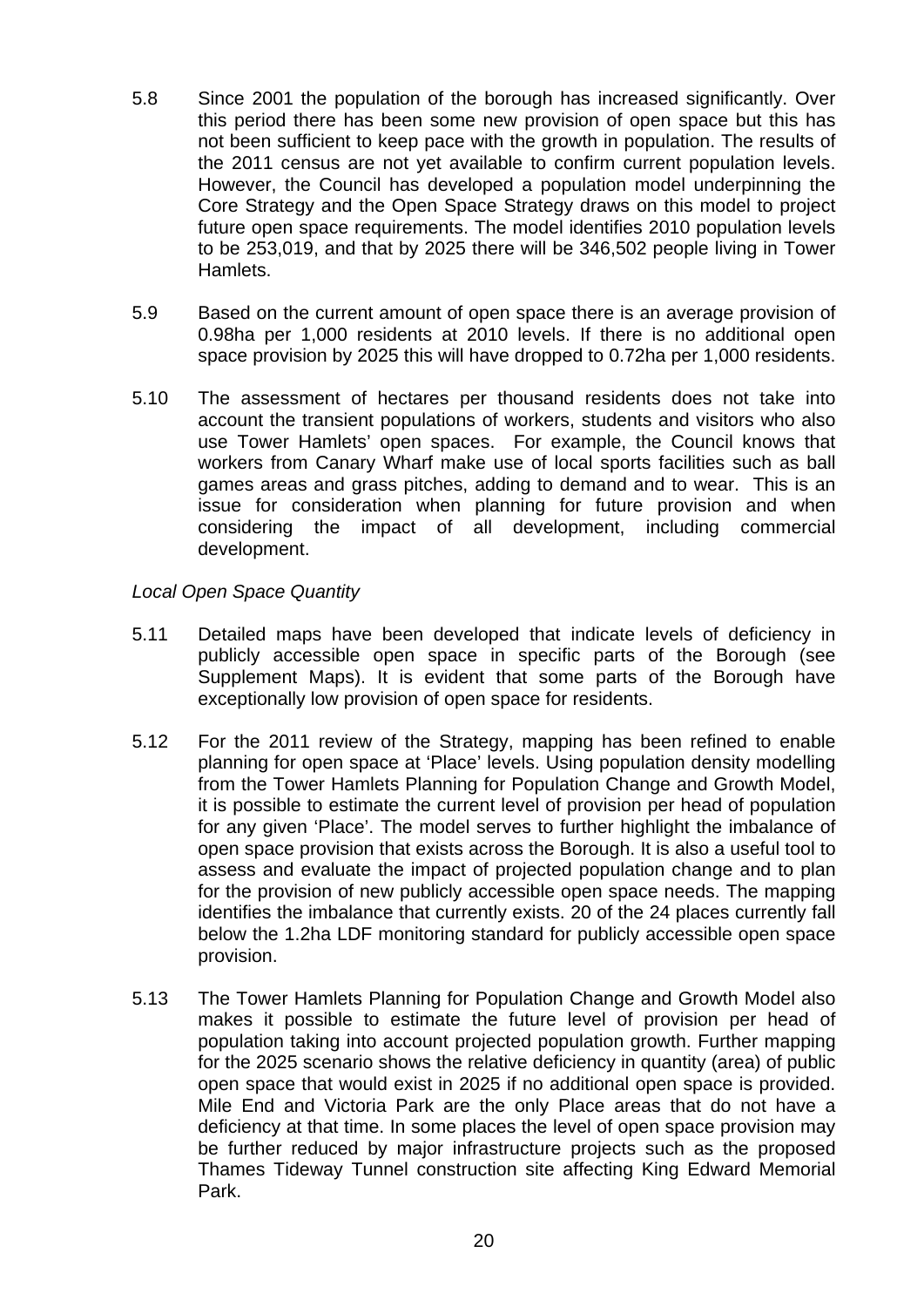5.14 Map 15 shows the projected level of deficiency in 2025. This demonstrates that unless further space is provided, some areas of the Borough, in particular those with the highest level of population growth, would see ever greater levels of deficiency when compared with the monitoring standard.

### *Key Points & Strategic Outcome*

- 5.15 Compared to the national guidance standard of 2.4ha of publicly accessible open space, Tower Hamlets as a whole is significantly deficient in open space meaning existing open space will need to be protected adequately through planning policies.
- 5.16 The distribution of spaces across the borough is unequal with particularly low levels of provision in the West, East and South edges of the borough.
- 5.17 Given the projected population growth in all areas of the Borough, pressure on existing open space will increase over the coming decade. All new development will place additional strain on open space and this strain will need to be mitigated through appropriate measures in the planning application process to allow investment in upgrade and provision of new open space.
- 5.18 **Strategic Outcome:** To create wherever possible new publicly accessible open space by effective use of planning powers and obligations, especially in areas identified as deficient in open space.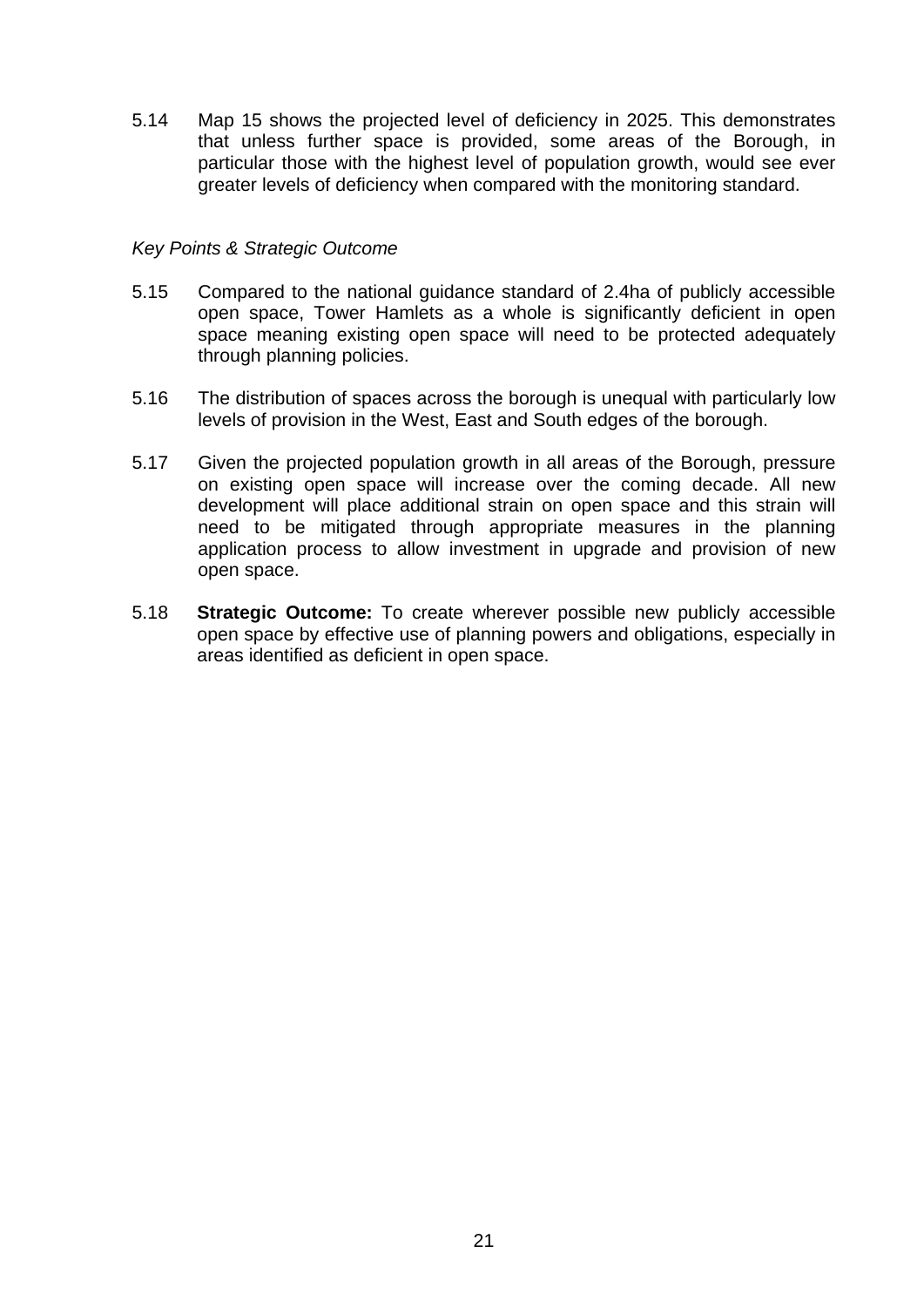# **Section 6: The Accessibility of Open Space**

### *Access Standards*

- 6.1 The quantity of open space is only a limited measure of determining the level of open space accessible to residents. It is even more important to consider the distance to the nearest open space, in particular in relation to children and young people as users of open space.
- 6.2 The Council has followed the London Plan Open Space hierarchy approach to analyse accessibility to Local Parks. The Plan states that residents should have access to a Local Park within 400 m of their front door (about 5 minutes' walk) and to major parks within 1.2 km (about 15 minutes' walk). Being within the catchment area of a major park does not mitigate for any lack of easy access to a local park within close proximity of the home.

| <b>Open Space category</b> | Size guideline<br>(hectares / hectares) | <b>Distances from</b><br>homes to open<br>spaces |
|----------------------------|-----------------------------------------|--------------------------------------------------|
| Regional                   | Over 400 ha.                            | 8 km                                             |
| Metropolitan               | 60-400 ha.                              | 3.2 km                                           |
| District / major parks     | 20-60 ha.                               | $1.2 \text{ km}$                                 |
| Local parks                | $2 - 20$                                | 400 m                                            |
| Small local parks          | $0.4 - 2$ ha.                           | 400 m                                            |
| Pocket parks               | Under 0.4ha.                            | 400 m                                            |
| Linear open spaces         | Variable                                | Where feasible                                   |

- 6.3 The London Plan deems district/major parks to be 20 hectares or more in size. The distribution of parks of this size is particularly uneven in Tower Hamlets**.** Only two of the Borough's parks actually meet this threshold; Victoria Park and Mile End Park. Millwall Park and the Mudchute Park and Farm can also be counted as a district park since they are adjacent sites and together they provide a large number of facilities and wide range of landscapes for people to enjoy. These three areas are the borough's major parks provision.
- 6.4 Accessibility to the major parks is restricted from some areas due to significant physical barriers. The 2006 strategy used 1.2 km catchment areas, as set out in the London Plan's open space hierarchy to identify the parts of the borough where residents were within reasonable walking distance (15 minutes) of a major park. This mapping was refined to take account of some of the major boundaries such as canals, major roads and rail lines to calculate the zone of influence from the entrance points to the sites. This indicated that only about half (50%) of the Borough's residents had adequate access to the Borough's major parks. Residents in the west and the east of the borough live well outside the standard 15 minutes walking time to a major park.
- 6.5 More sophisticated GIS analysis tools have been developed over the last five years. This resource has been used to update the access zone mapping to provide more detailed analysis of access at Place level across the Borough. The information that this provides will be used to evidence the need for new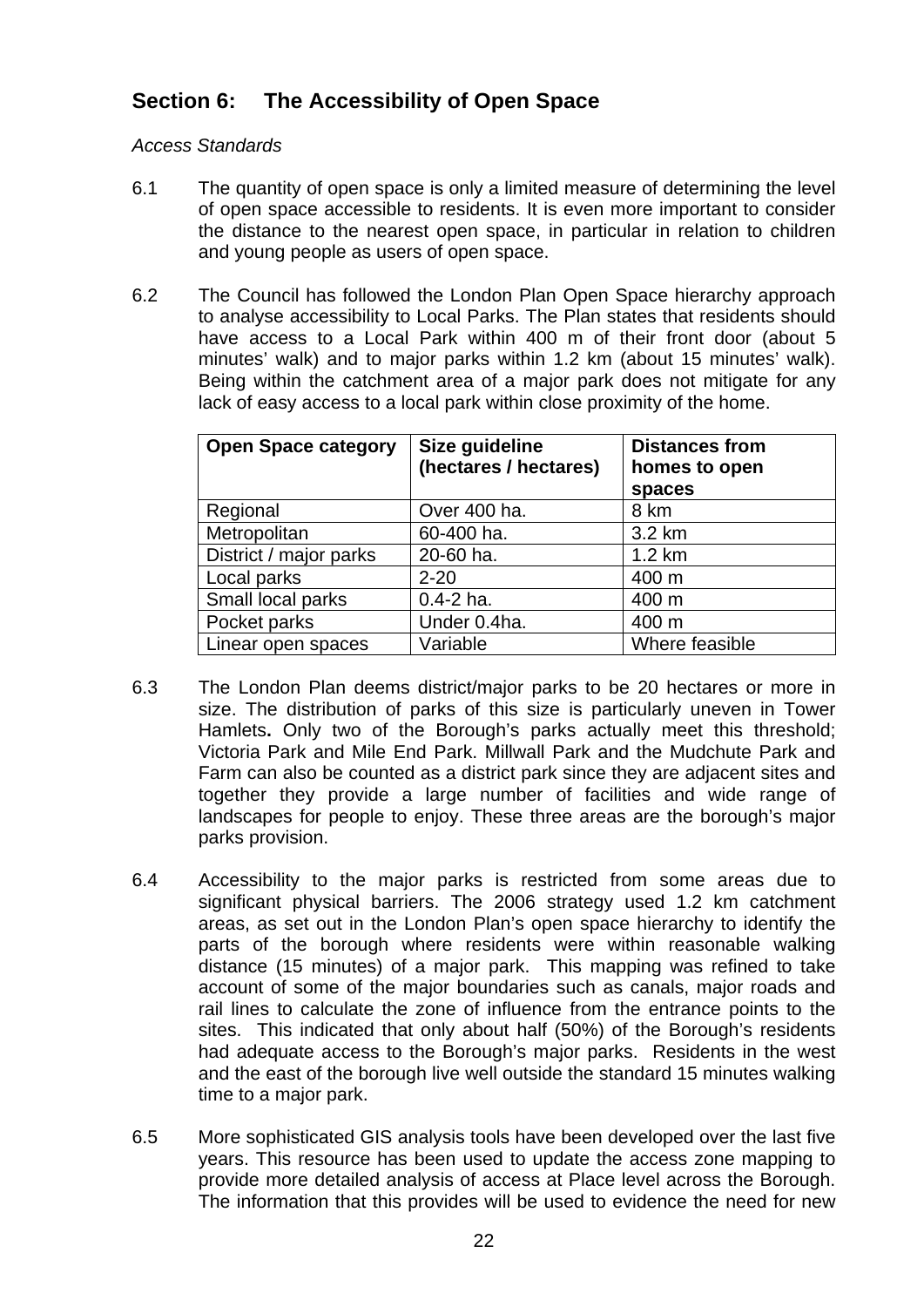spaces, highway and footway improvements, bridge installation, additional site entrances and the like as developments arise and resources become available. It will also be used to identify the most appropriate locations for new spaces so as to optimise additional open space access for local people and new resident populations.

- 6.6 Revised more detailed mapping has shown that access to Local Parks (2ha in line with the GLA typology) is also very limited as can be seen from Map 11. The map shows 400m catchment areas for all parks that take the role of Local Parks for everyday visits. For the purpose of Local Park modelling, Major and Metropolitan Parks take on this role.
- 6.7 It has been recognised that due to the urban nature of Tower Hamlets, parks smaller than 2ha may also need to act as Local Parks. The role of Local Parks is to provide a space for active play and active recreation. As such spaces will need to be at least 1ha in size (0.75ha being the approximate size of a standard football pitch) to fulfil this role. Map 11 also shows catchment areas for all spaces within this category, which will be referred to as the Tower Hamlets Local Park.
- 6.8 Map 11 shows some clear areas of restricted accessibility along the entire eastern edge of the Borough, to the South of Canary Wharf, and in the Whitechapel, Shoreditch, Spitalfields, northern Bethnal Green areas. Other areas with better existing accessibility levels may see these declining due to proposed major infrastructure projects. One such are is Wapping where the Thames Tideway Tunnel project may significantly reduce access to local parks.
- 6.9 A number and variety of obstacles limit or prevent access to Local Parks and Tower Hamlets Local Parks. These include major roads, railways, rivers and canals. Many of the publicly accessible open spaces are small and awkwardly sited without reference to where residents live, a factor that tends to aggravate inequality of access. This is particularly significant in areas of projected growth to the east of the A12.
- 6.10 Map 13 "Public Transport Accessibility Levels" demonstrates that parts of the Borough have relatively low public transport accessibility. The Council has therefore mapped the borough's parks and open spaces against Public Transport Accessibility Levels (PTAL). This highlighted the poor public transport accessibility for the east of Victoria Park. The Stratford City and Olympic Park developments may offer medium term solutions on public transport accessibility.
- 6.11 Maps 3 to 7 show the Borough's open spaces, access arrangements and their type. Map 3 "Borough Framework Map" shows the Borough's Open Spaces and Maps 4 –7 show the same information in more detail at Place level.

*Access to Housing Amenity Land*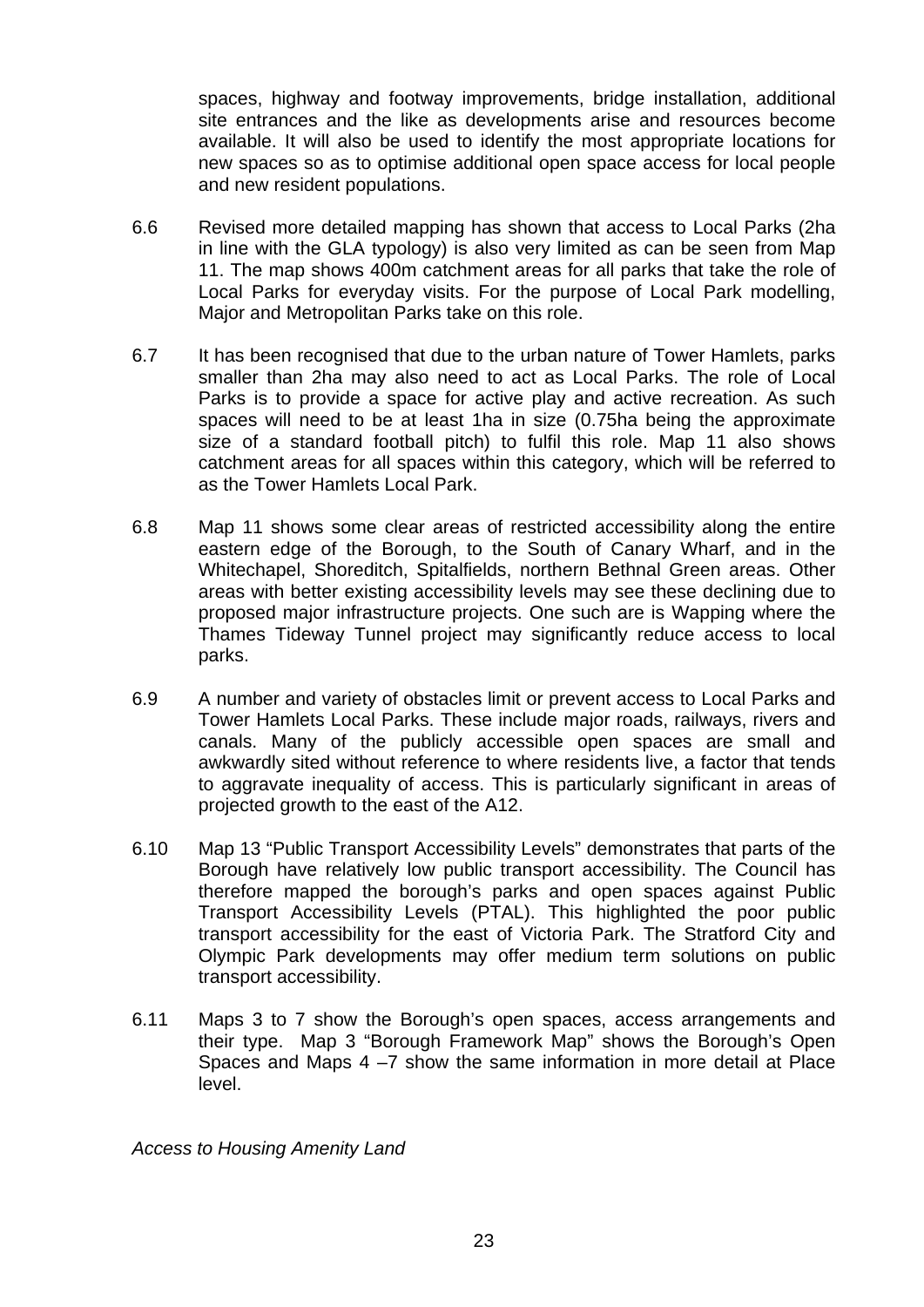- 6.12 Access to Housing amenity land is often restricted to use by estate residents either by virtue of being gated or as a consequence of the perceptions created by signage, fencing, walls and other design aspects. Much of this space is fragmented and laid to grass, limiting its practical use by residents. The future remodelling of these estates offers opportunities for improving the quantity and quality of open space provision and public access to it. The Tower Hamlets Green Grid includes an assessment of Housing Amenity Land and is the strategic driver for delivering better access and use of these assets.
- 6.13 Some areas of Housing Amenity land are already managed, maintained and developed by RSLs for public access. RSLs are accountable to the Housing Corporation for their general performance, and to the local authority in respect of the contractual offer made to tenants about what they will deliver. The Council oversees that they meet these commitments.
- 6.14 These mechanisms play a part in ensuring that RSLs perform well on a range of indicators including the quality of housing amenity land. The Council will, through the Local Development Framework, Green Grid approach and this strategy, seek to ensure that Housing Amenity spaces are managed and developed to meet local needs, and compliment and enhance open space and play provision.

### *Key Points & Strategic Outcome*

- 6.15 Significant areas of Tower Hamlets are not within easy reach of a Local Park as defined in the London Plan or Tower Hamlets Local Park as defined in this strategy. Physical barriers compound the general deficiency by further preventing access. Lack of access within reasonable proximity has a more profound impact than the volume of open space as it can exclude entire communities from a valuable resource.
- 6.16 More sophisticated analysis tools than were available in 2006 allow for more effective planning for access routes or space locations at a local level. This information will inform future investment priorities and provide key evidence to the Local Development Framework.
- 6.17 Improved access to housing amenity for the wider community can assist in meeting demand for space at a local level. The Tower Hamlets Green Grid can be an important tool in determining preferred areas for widening access to housing amenity land.
- 6.18 **Strategic Outcome:** To improve accessibility to existing and new open spaces.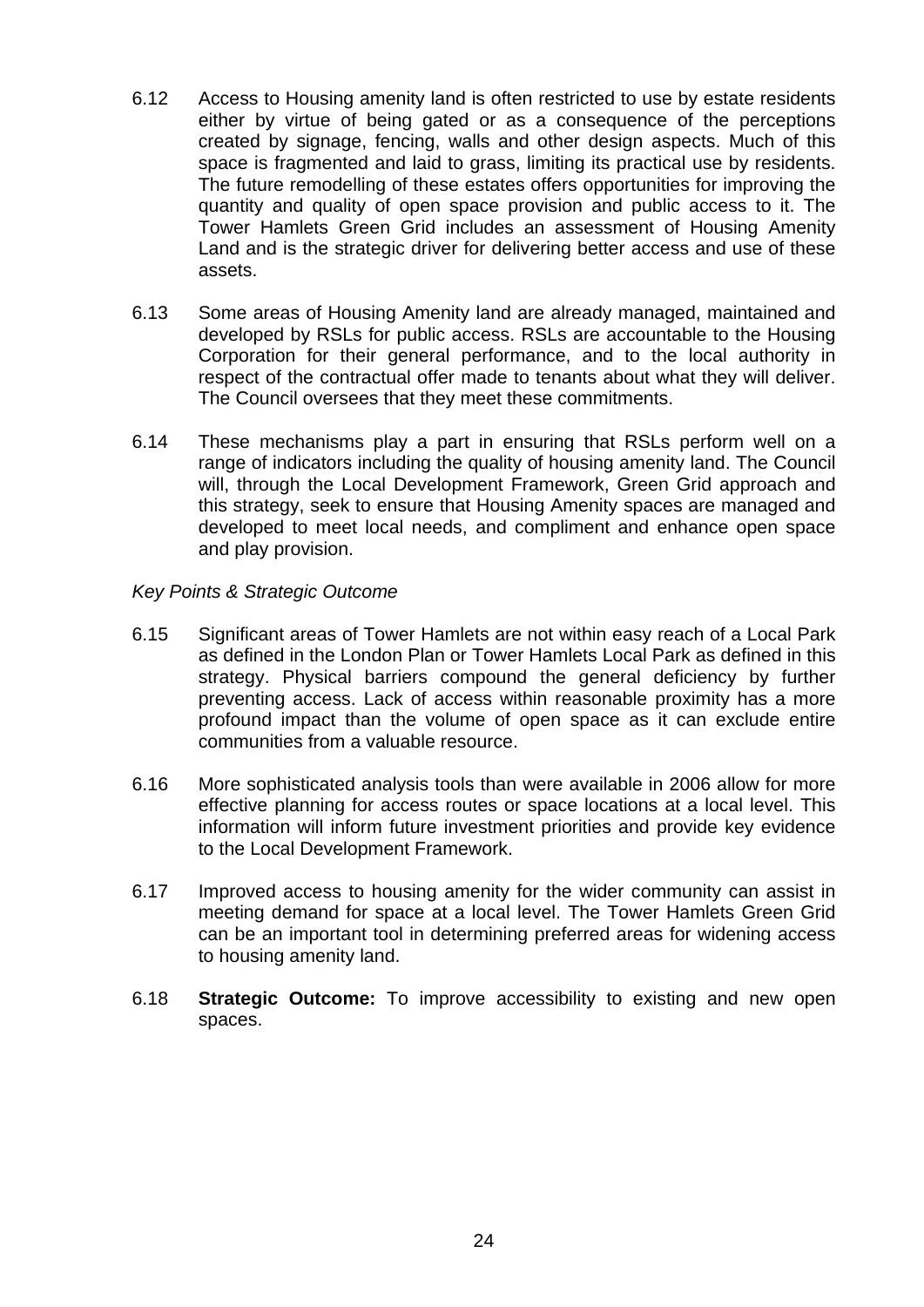# **Section 7: The Quality of Open Space**

# *Site selection*

7.1 The Mayor's Guidance suggests that the condition and quality audit of open spaces should be applied to sites over 0.4 hectares whilst PPG 17 suggests 0.2 hectares. A large number of sites in Tower Hamlets fall between 0.3 and 0.4 hectares, some of which the Council considers to have significant facilities. The Council has therefore quality audited all its own public open spaces and other spaces that exceed 0.3 hectares in size. In addition to the qualitative aspects of each space, the audits also collate management information on use, roles and facilities.

# *2006 Quality Audit*

- 7.2 For the 2006 strategy a quality and management audit was carried out. The physical, visual, psychological and functional aspects of each site were assessed and scored against pre-determined evaluation criteria. The physical qualities of the sites were assessed by looking at the access, signage, lighting, vegetation, site furniture, boundaries, footpaths, architectural features, maintenance, biodiversity and play facilities. Other factors such as convenience, condition, usefulness, and appropriateness also contributed to a sites quality score. Where no feature was present, a score of zero was recorded. The better the quality of the site, the higher the score achieved.
- 7.3 Social features such as sense of personal security and evidence of vandalism were also considered. Personal security was assessed in relation to visibility, degree of isolation, exit options, hidden corners, visual links and accessibility. A summary assessment was made using a five-point scale ranging from threatening to comfortable. Vandalism was assessed on a similar scale with a score of 5 going to a site with no obvious vandalism and a score of 1 for generally extensive vandalism.
- 7.4 Aesthetic qualities were judged by reference to scale, enclosure, texture, colour, diversity, unity, stimulus and pleasure. Again, evaluation criteria were developed to guide scoring for each quality.
- 7.5 The 2006 audit provided a record of standards and needs at that time, and the information and analysis was a key element of the data used to identify the improvement priorities for the Strategy.

### *Summary of 2006 audit findings*

7.6 Overall quality scores were derived for each space assessed. The quality assessments showed that there was a marked variation in quality of open space across the borough, and this did not appear to be related to type of site, with most types represented amongst the best and worst performing sites. Nor was quality related to size, location or management of the site. The study concluded, however, that there was a strong link between quality and investment.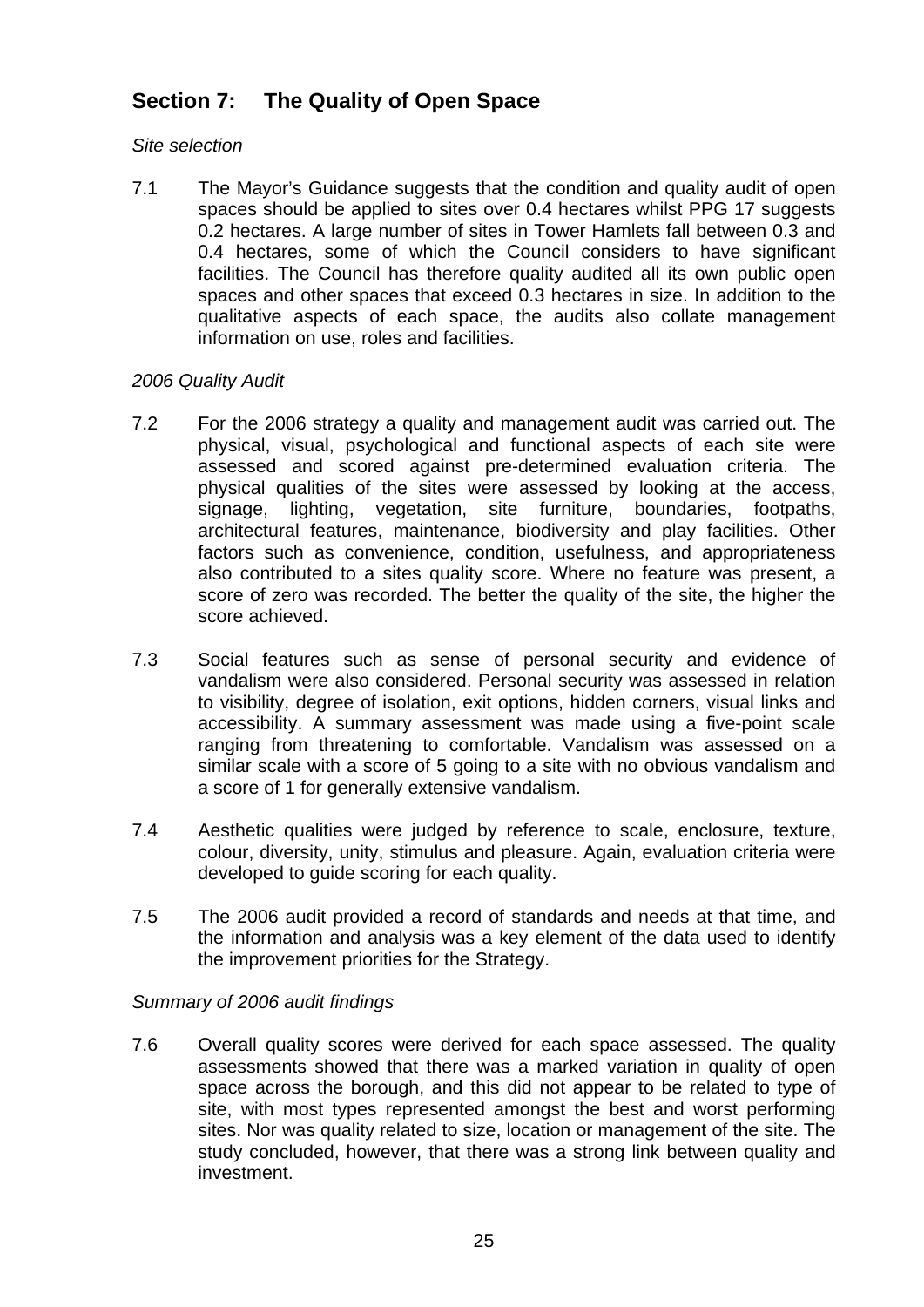#### *2011 Quality Audit*

- 7.7 For the 2011 review and update of the Open Space Strategy, the Council commissioned a fresh external quality audit. The main purpose of this was four:
	- To evaluate the impact of c.£12m investment in parks over the last 5 years (see Appendix I).
	- To provide analysis of quality and value that took account of the Green Flag Award criteria in a format that could be readily repeated and updated
	- To identify priorities for future investment as and when resources become available
	- To provide an assessment of accessibility on a site by site basis.: accessibility criteria were used to score each site in order to provide a robust base for analysis of deficiency and to inform targeting of future investment in access improvements.

The audit also captured and assessed a number of new sites created since 2005 which met the criteria for publicly accessible open space over 0.3ha in size.

### *Summary of 2011 audit findings*

- 7.8 The audit provided a scoring system for open spaces with traffic light indicators to highlight sites that were at or above an acceptable standard (Dark Green or Green) based on the Green Flag criteria and those which need further improvement (Amber and Red).
- 7.9 In 2006 a total of 51 sites were identified as high priority for investment. Since then, these sites have received improvement funding ranging between £50k and £1.2m. Of these, the 2011 survey rated 10 sites as Very Good and a further 35 as Good. Overall this means that 72% of the Council parks and open spaces are now considered to be of a Good or Very Good standard. Open Space priorities were identified in each LAP area, which means that the improvements have taken place right across the borough.

#### *Key Points & Strategic Outcomes*

- 7.10 The quality of open space varies across the Borough. The Open Space Strategy provides a consistent approach to investment which has improved the overall quality of Council owned spaces and the distribution of good quality spaces across the borough.
- 7.11 Further investment is needed to bring more sites up to an acceptable standard. The 2011 review of the Strategy establishes new quality measures based upon Green Flag standards which will prioritise and guide future investment.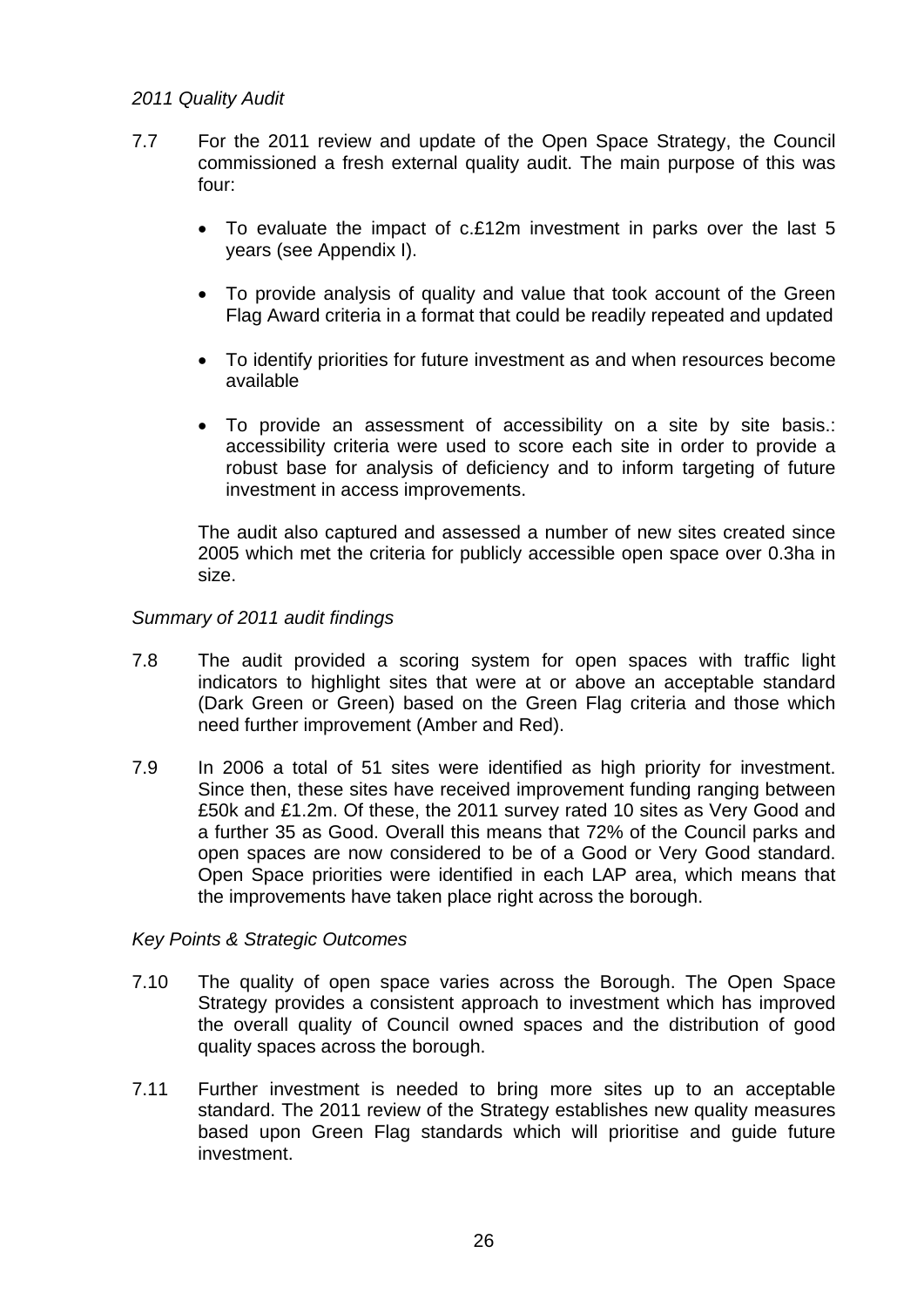- 7.12 **Strategic Outcome:** To improve the overall quality of current provision of open space within the Borough by having no poor quality sites
- 7.13 **Strategic Outcome:** To prioritise public safety in parks.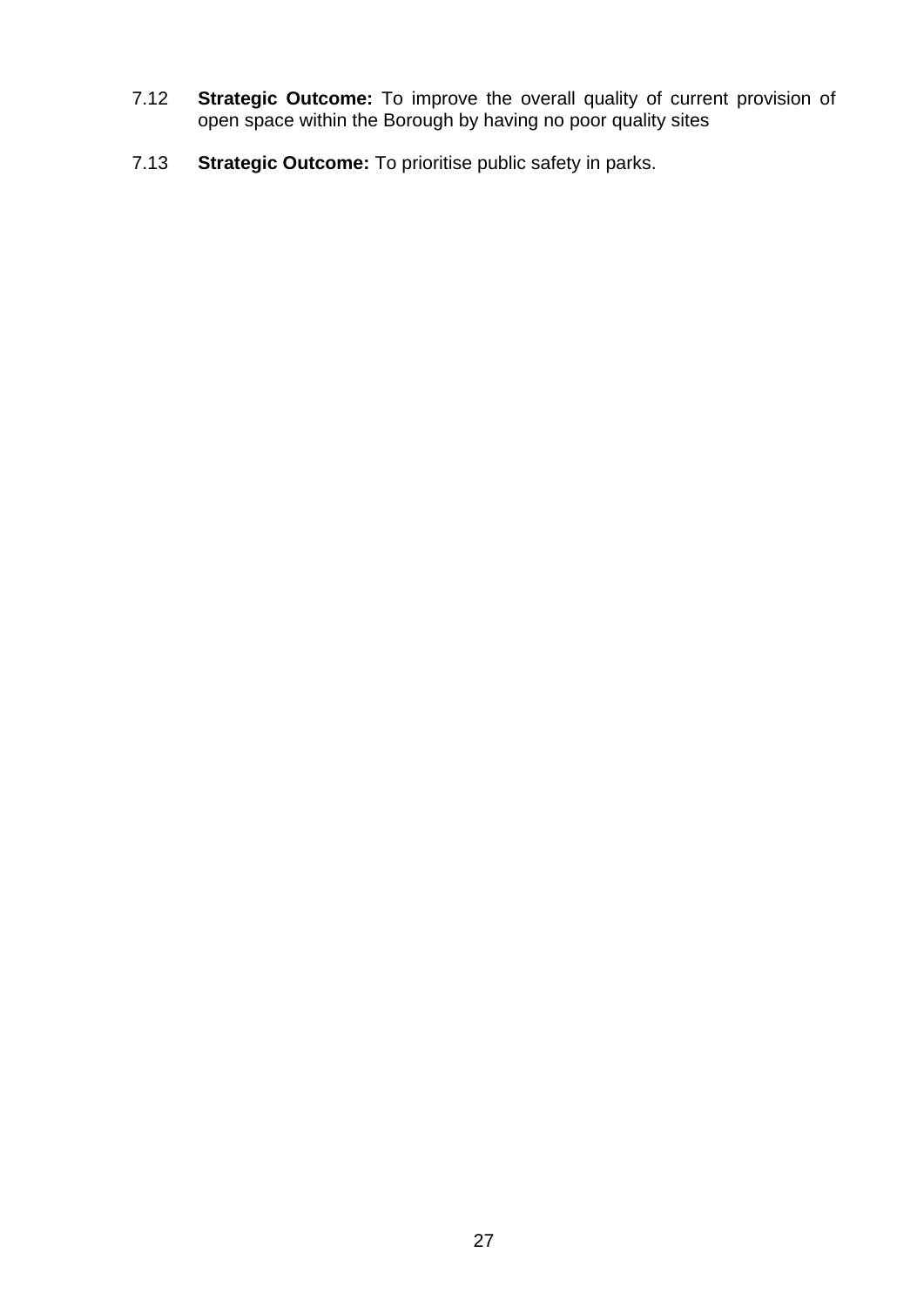# **Section 8: Community views and needs assessment**

*Parks and Open Spaces Annual Survey* 

- 8.1 When adopting the strategy in 2006 the Council undertook to continue to engage with the local community and regularly monitor public opinion. To this end the views of residents on the provision of public parks and open spaces have been collected through an annual survey. The results of those surveys have been used to inform the mid-point review and this analysis is described in more detail in Sections 8 and 9.
- 8.2 The Council uses a national methodology for market research that provides a standardised approach for local authorities to obtain a range of customer views in relation to the provision of parks and open spaces. The Council now has six years of data which can be used to track satisfaction in parks and open spaces since the adoption of the Open Space Strategy in 2006.
- 8.3 An independent agency polled a representative sample of 1,000 residents for the Council. Overall satisfaction levels provide a general indicator of performance that can be used to check improvement over time and to benchmark with other local authorities. The survey scoring system rates satisfaction scores as follows:
	- 8 10 = Very Good
	- $6 8 = Good$
	- $\bullet$  4 6 = Fair
	- $2 4 = P$ oor
	- $0 2 =$  Very Poor
- 8.4 In addition to providing borough wide measures of satisfaction, the data can be analysed in relation to specific parks where respondents have identified the park that they most use. This analysis has been used to help target resources to improve poorly performing parks and open space so that they are better equipped to meet the needs of local people.
- 8.5 The 2005 survey revealed that the overall satisfaction level compared favourably against other authorities, whilst the 2010 survey showed that the borough parks satisfaction scores have improved by 8.3% on average.

#### *Parks and Open Spaces Annual Survey: Results received for the larger individual parks and open spaces (Major & Key Parks) showing change from 2005 to 2010*

| <b>Key Parks</b>             | <b>Satisfaction</b><br><b>Score 2005</b> | <b>Satisfaction Score</b><br>2010 | %<br>Change | <b>Direction</b> |
|------------------------------|------------------------------------------|-----------------------------------|-------------|------------------|
| <b>Bartlett Park</b>         | 6.24 - Good                              | 6.56 - Good                       | 5.13%       | <b>Better</b>    |
| <b>Bethnal Green Gardens</b> | 7.02 - Good                              | 6.79 - Good                       | $-3.28%$    | Worse*           |
| King Edward Memorial Park    | 6.78- Good                               | 7.26 - Good                       | 7.08%       | <b>Better</b>    |
| <b>Meath Gardens</b>         | 7.13 - Good                              | 8.10 - Very Good                  | 13.60%      | <b>Better</b>    |
| Mile End Park                | 6.86 - Good                              | 7.42 - Good                       | 8.16%       | <b>Better</b>    |
| <b>Millwall Park</b>         | 6.37 - Good                              | 7.17 - Good                       | 12.56%      | <b>Better</b>    |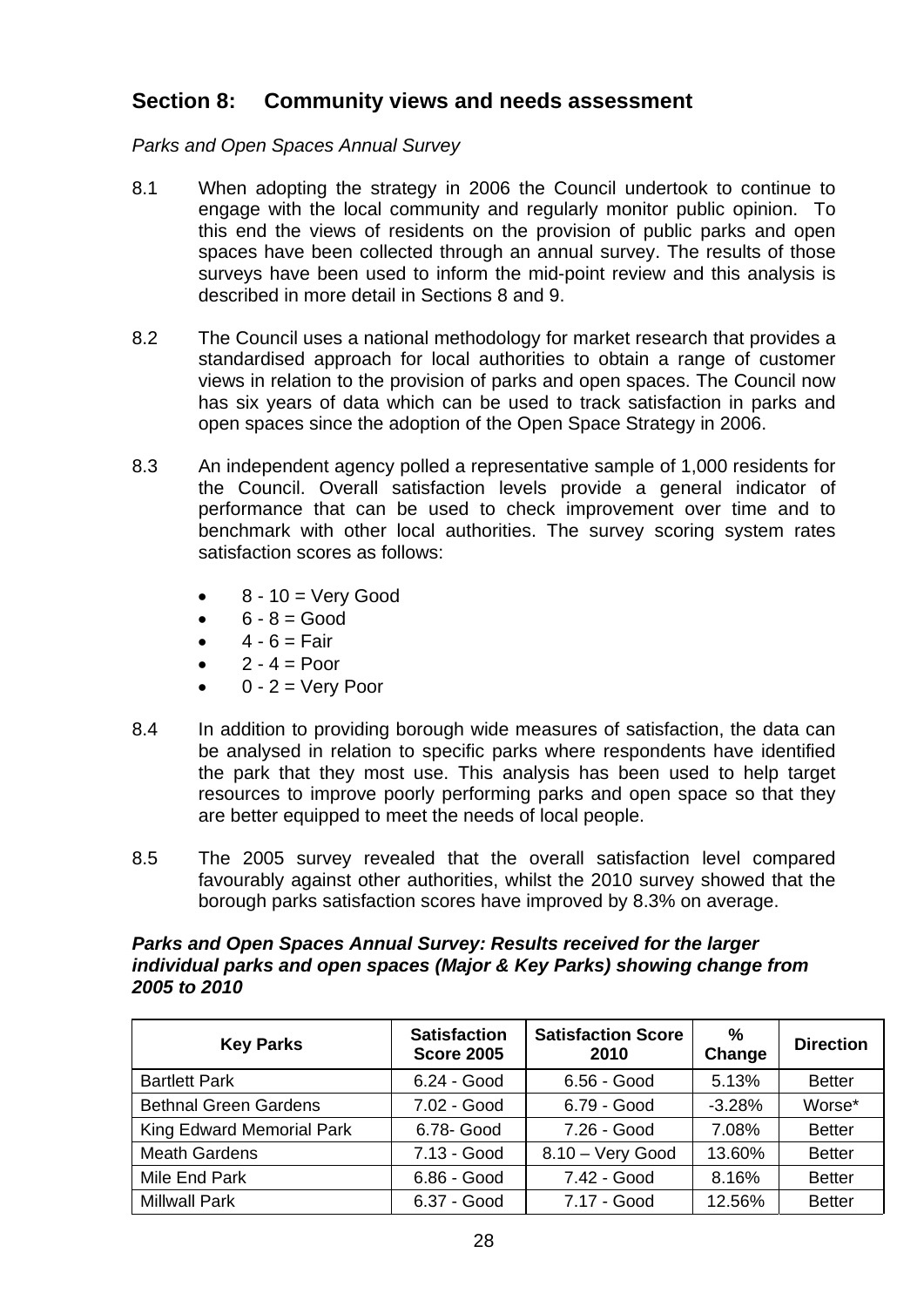| Mudchute Park & Farm      | 6.58 - Good  | 7.50 - Good | 13.98% | <b>Better</b> |
|---------------------------|--------------|-------------|--------|---------------|
| <b>Stepney Green Park</b> | 6.47 - Good  | 7.16 - Good | 10.66% | <b>Better</b> |
| T.H. Cemetery Park        | 7.13 - Good  | 7.83 - Good | 9.82%  | <b>Better</b> |
| Victoria Park             | $6.8 - Good$ | 7.22 - Good | 5.25%  | Better*       |
| <b>Weavers Fields</b>     | 6.42 - Good  | 6.96 - Good | 8.41%  | <b>Better</b> |
|                           |              |             | 8.31%  | <b>Better</b> |

\* Significant capital improvement works were taking place at these sites in the period immediately prior to and during the 2010 survey period.

- 8.6 The survey data from 2005 provided a useful guide for the effective targeting of resources to aid improvements. The detailed data obtained from the survey has helped to inform parks and open space management and improvement plans including the development of site specific management plans that support Green Flag Award entries and provide evidence to support successful funding bids for Heritage Lottery, Play Pathfinder and other funding streams.
- 8.7 In addition to overall satisfaction, the survey also tracks satisfaction with key factors influencing overall satisfaction. The survey has revealed an improving trend over the period against all factors.

| <b>Measure</b>        | 2005 Score | 2010 Score | % Improvement | <b>Current Rating</b> |
|-----------------------|------------|------------|---------------|-----------------------|
| <b>Cleanliness</b>    | 7.57       | 8.03       | 6.1%          | Very Good             |
| Ease of Getting to    | 8.12       | 8.82       | 8.6%          | Very Good             |
| Information           | 6.38       | 7.11       | 11.6%         | Good                  |
| General Appearance    | 7.77       | 8.07       | 3.9%          | Very Good             |
| <b>Facilities</b>     | 6.31       | 6.95       | 10.2%         | Good                  |
| Wildlife              | 6.51       | 7.01       | 7.6%          | Good                  |
| <b>Toilets</b>        | 4.65       | 5.51       | 18.3%         | Fair                  |
| <b>Pitches</b>        | 6.92       | 7.51       | 8.5%          | Good                  |
| Pavilions             | 6.54       | 7.19       | 10.0%         | Good                  |
| Catering              | 5.79       | 6.94       | 19.9%         | Good                  |
| Car parking           | 5.20       | 5.71       | 9.7%          | Fair                  |
| Play area             | 7.31       | 7.80       | 6.6%          | Good                  |
| Disabled provision    | 6.37       | 7.14       | 12.1%         | Good                  |
| Seats & Bins          | 6.78       | 7.42       | 9.5%          | Good                  |
| Grass cutting         | 7.75       | 8.07       | 4.1%          | Very Good             |
| Flowers & shrubs      | 7.56       | 7.90       | 4.5%          | Good                  |
| Lighting              | 6.78       | 6.96       | 2.7%          | Good                  |
| Signage               | 6.78       | 7.12       | 5.1%          | Good                  |
| Control of Dogs       | 6.24       | 6.39       | 2.3%          | Good                  |
| Youth provision       | 6.40       | 7.14       | 11.6%         | Good                  |
| <b>Overall rating</b> | 6.69       | 7.24       | 8.3%          | Good                  |

### *Annual Residents Survey*

8.8 Resident satisfaction with parks and open spaces has also been measured through the Annual Residents Survey of Council services. This indicates that satisfaction in Tower Hamlets parks and open spaces is improving broadly in line with the London average, though satisfaction levels are lower compared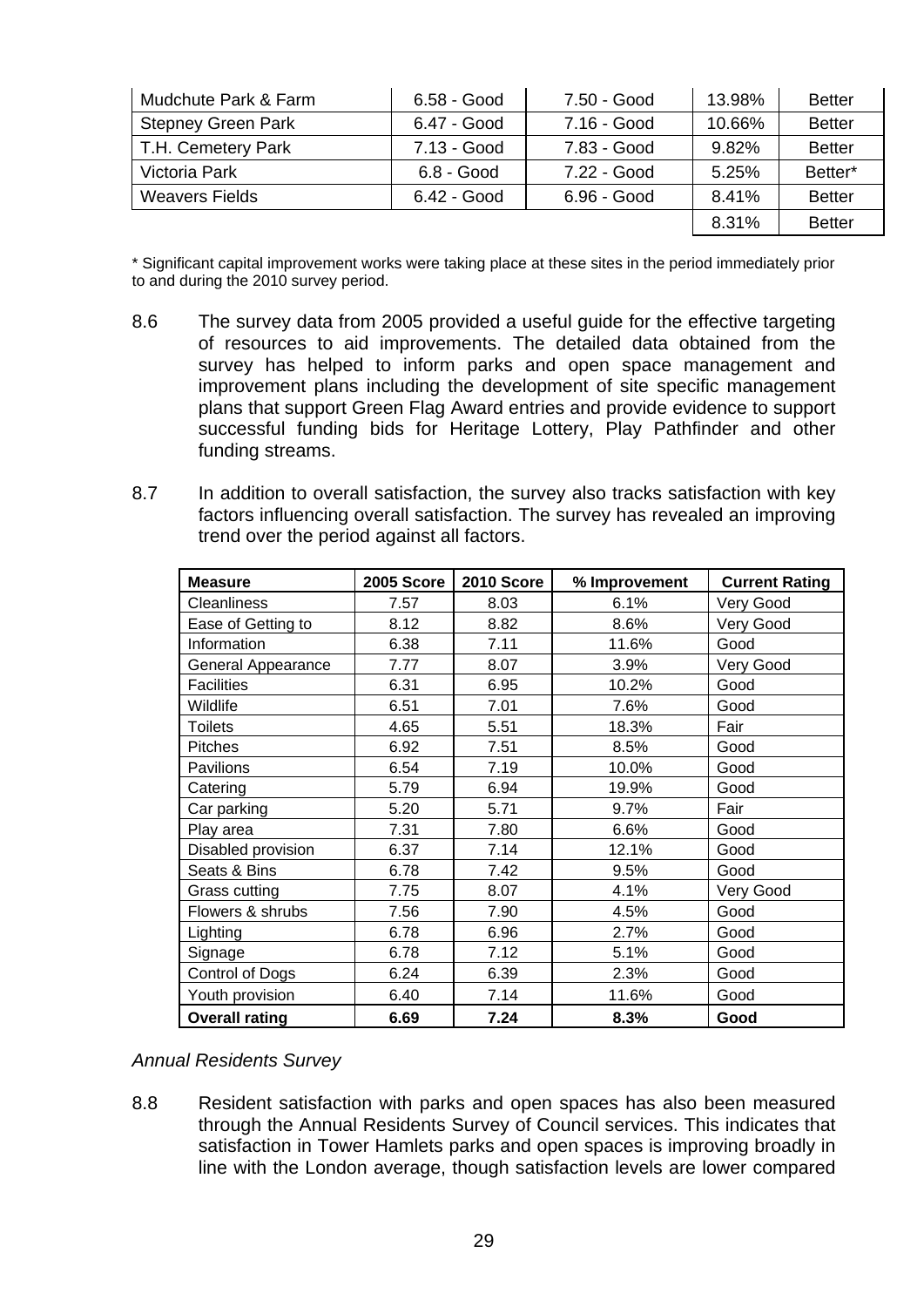to other London authorities. The following table tracks the changes since 2005:



**Parks & Open Spaces Satisfaction Trend vs London**

*Consultation on the Open Space Strategy 2011* 

- 8.9 A consultation into the updated Open Space Strategy was held from  $19<sup>th</sup>$ September - 28<sup>th</sup> October 2011. Residents had the opportunity to have their say on how they wanted to shape investment into parks and open spaces in Tower Hamlets. A number of drop-in sessions were held across the borough at the four Idea Stores (Whitechapel, Bow, Canary Wharf and Chrisp Street) as well as Watney Market library. Separate workshops were held specifically aimed at stakeholders and young people, and there were two Members dropin sessions. Residents could also complete an online survey or request a hard copy by post. The feedback from the consultation as outlined below has been used to inform the strategy.
- 8.10 The survey was designed to understand the views of residents with regards to how they wanted to prioritise resources in those existing parks and open spaces that have been identified as needing further investment, as well as what characteristics or elements they wanted to see in new parks and open spaces. In particular the survey set out to identify and establish the following:
	- How residents wanted to prioritise resources in existing open spaces that needed further investment
	- What residents believed makes a good park
	- The usage of open space by residents within the borough
	- The main reasons residents visited open spaces differing by types of provision
	- Views of residents in how they wanted the Council to balance the various uses when thinking about the design of new local parks and open spaces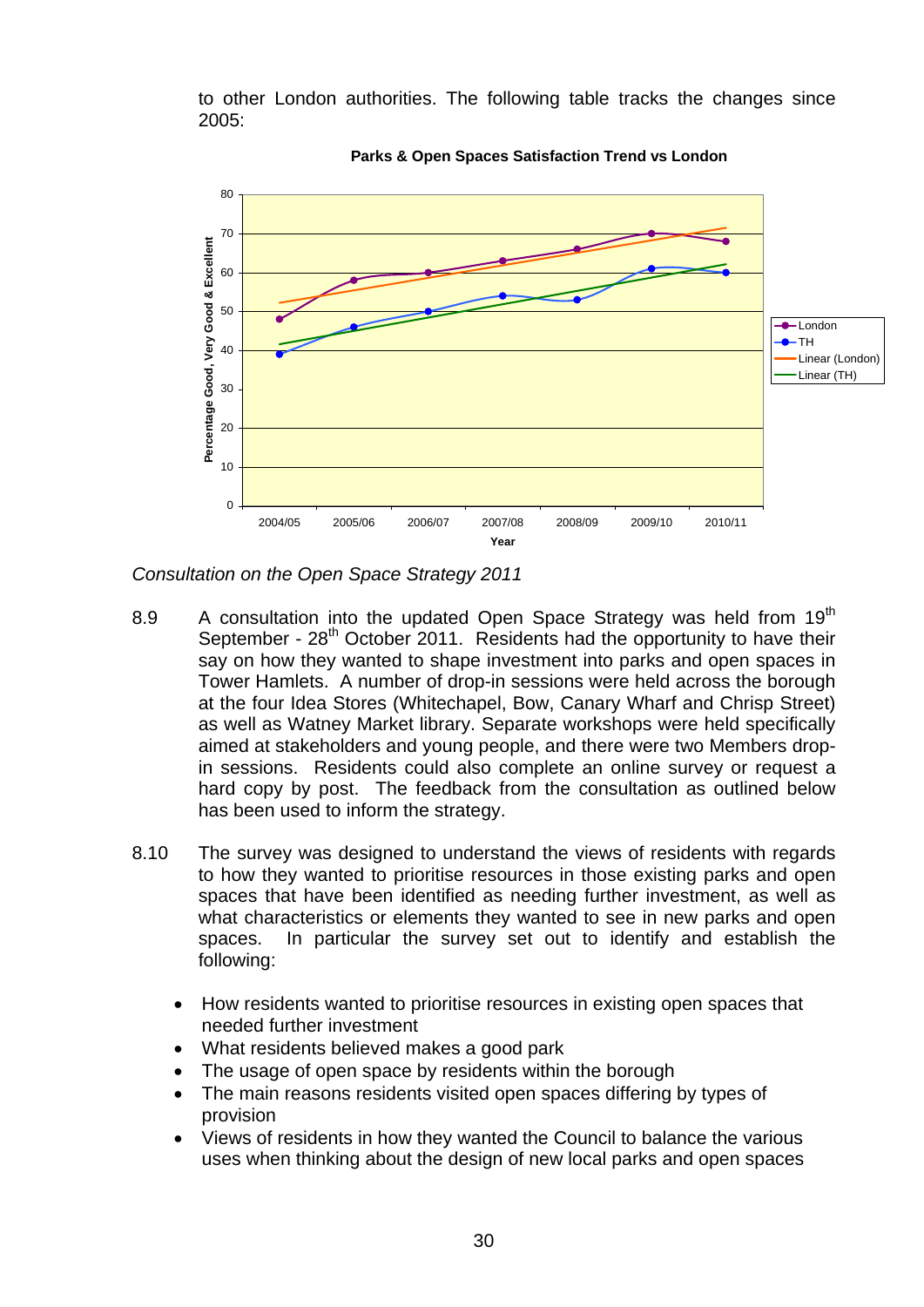- 8.11 241 surveys were completed during the consultation period. 70% of the respondents either visited open spaces daily or several times a week. The parks visited most frequently included Millwall Park, Victoria Park and Mile End Park. Most of the parks identified were large parks with a wide range of facilities and easily accessible by public transport.
- 8.12 The top five reasons given for visiting open spaces were: to relax (55.2%), to go for a walk (45.2%), to keep fit/exercise (39.8%), for children's play (33.6%) and to play sports or games (28.6%). This result was similar to that of the Parks & Open Spaces Annual Survey responses which indicated that the most significant levels of usage are for relaxation, exercise, and children's play. The wide range of activities selected indicates how important it is for open spaces to have a variety of different functions that appeal to people of all ages.



8.13 In terms of future improvements to the areas identified by the strategy as priority investment areas, respondents were asked to rank which issues they thought were most important, with regard to: increasing enjoyment of open spaces, making them more useful, and encouraging more visits to them. Results indicated that increasing safety was of most importance, followed by upgrading existing facilities and making open spaces more beautiful.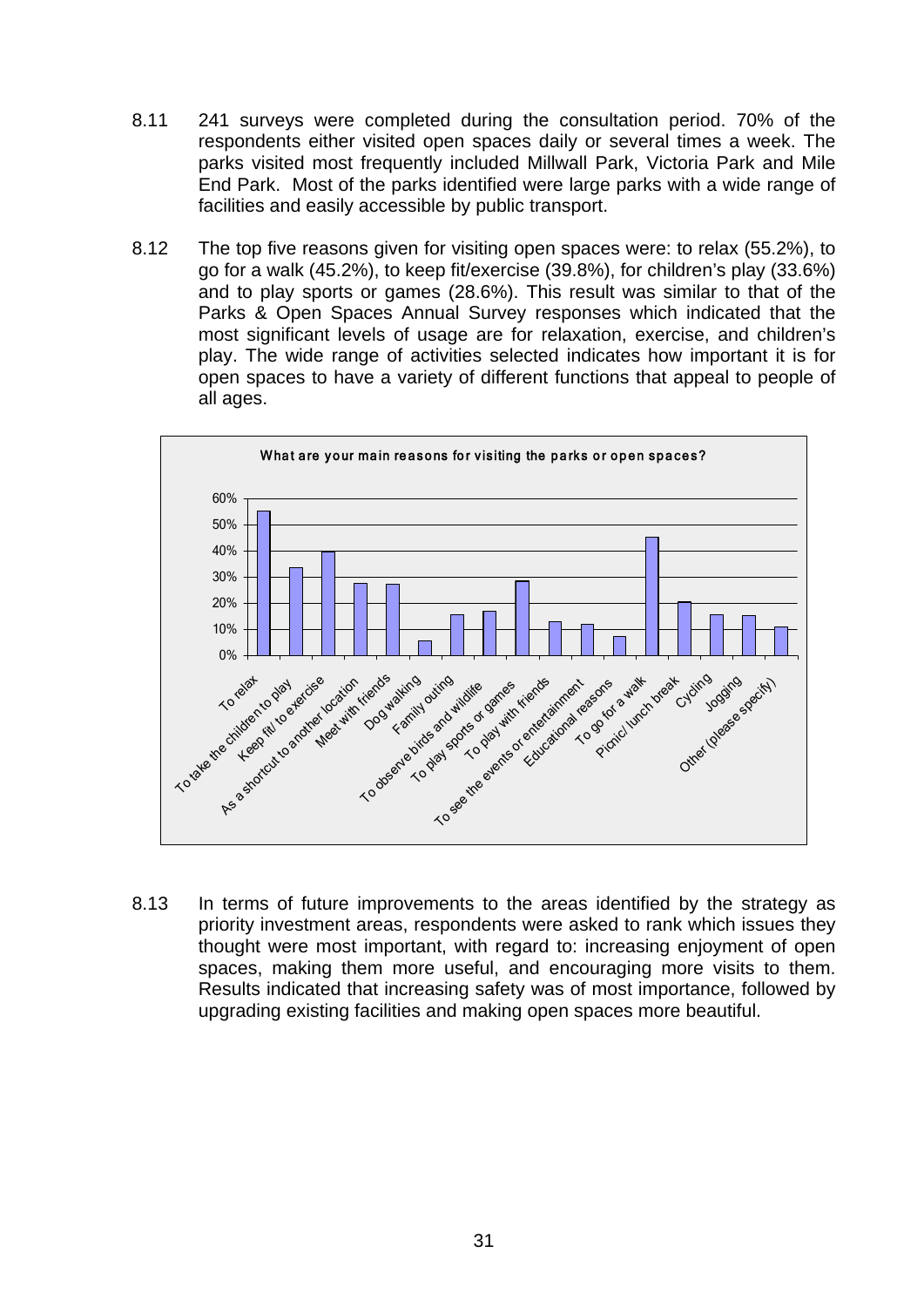

8.14 In terms of functions or uses of proposed new open spaces as identified by the strategy, respondents were asked to rank which functions or uses were most needed. The rating average revealed that respondents felt having places to sit and relax was the most important, followed by having areas set aside for children and young people. Formal sports pitches were ranked as being the least important characteristic to have in new open spaces.



8.15 A stakeholder workshop took place on  $25<sup>th</sup>$  October 2011 with key groups and organisations that use the parks and open spaces, such as representatives from Friends of Parks groups, city farms, sports clubs, and sports governing bodies. The stakeholders were all people who have an influence or involvement in the provision, maintenance or public use of open space across the borough.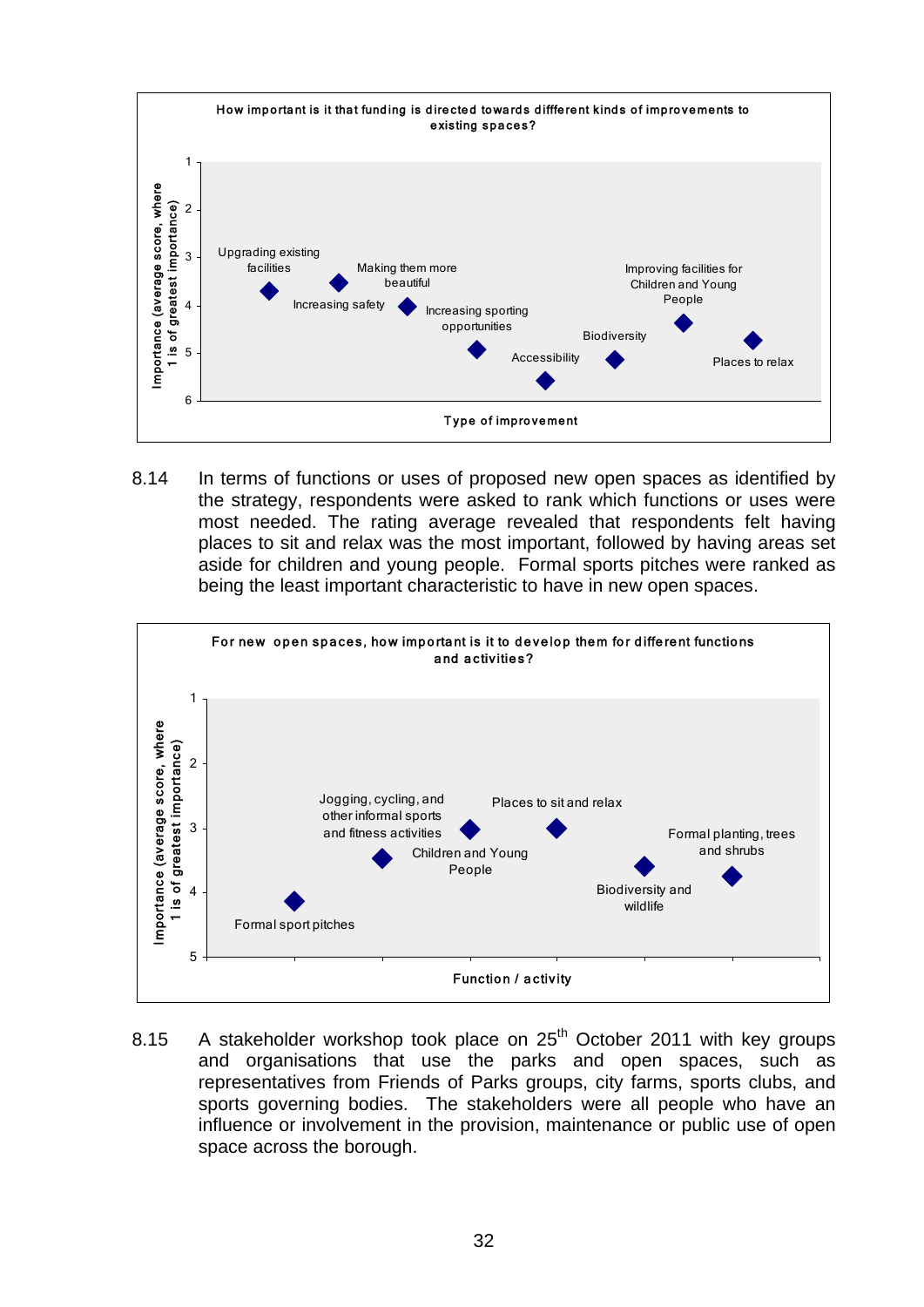8.16 The participants were asked to consider the key elements any park or open space should include, including agreeing on what elements make an 'excellent', 'good' or 'satisfactory' park.





- 8.18 There was general consensus that open spaces should accessible, safe, with a good mix of biodiversity, play opportunities and seating areas. It was felt that an 'excellent' open space was one that was well designed with multipurpose spaces, enhancing safety and 'spatial continuity' within and between parks. It was also important to link up existing open spaces through the use of the Green Grid, encouraging a network of open spaces that serve people of all ages and interests. Supporting heritage and more wildlife and biodiversity were also key attributes to making it an excellent park.
- 8.19 Participants at the workshop also explored what groups and organisations can do to encourage people to make more use of open spaces. The key themes that emerged were around the **communication and sharing of information**, the development and delivery of **events**, promoting a **sense of community ownership**, and increasing **accessibility**.
- 8.20 A consultation event with young people was held on  $19<sup>th</sup>$  October 2011 as part of the Youth Council meeting. There were 9 young people in attendance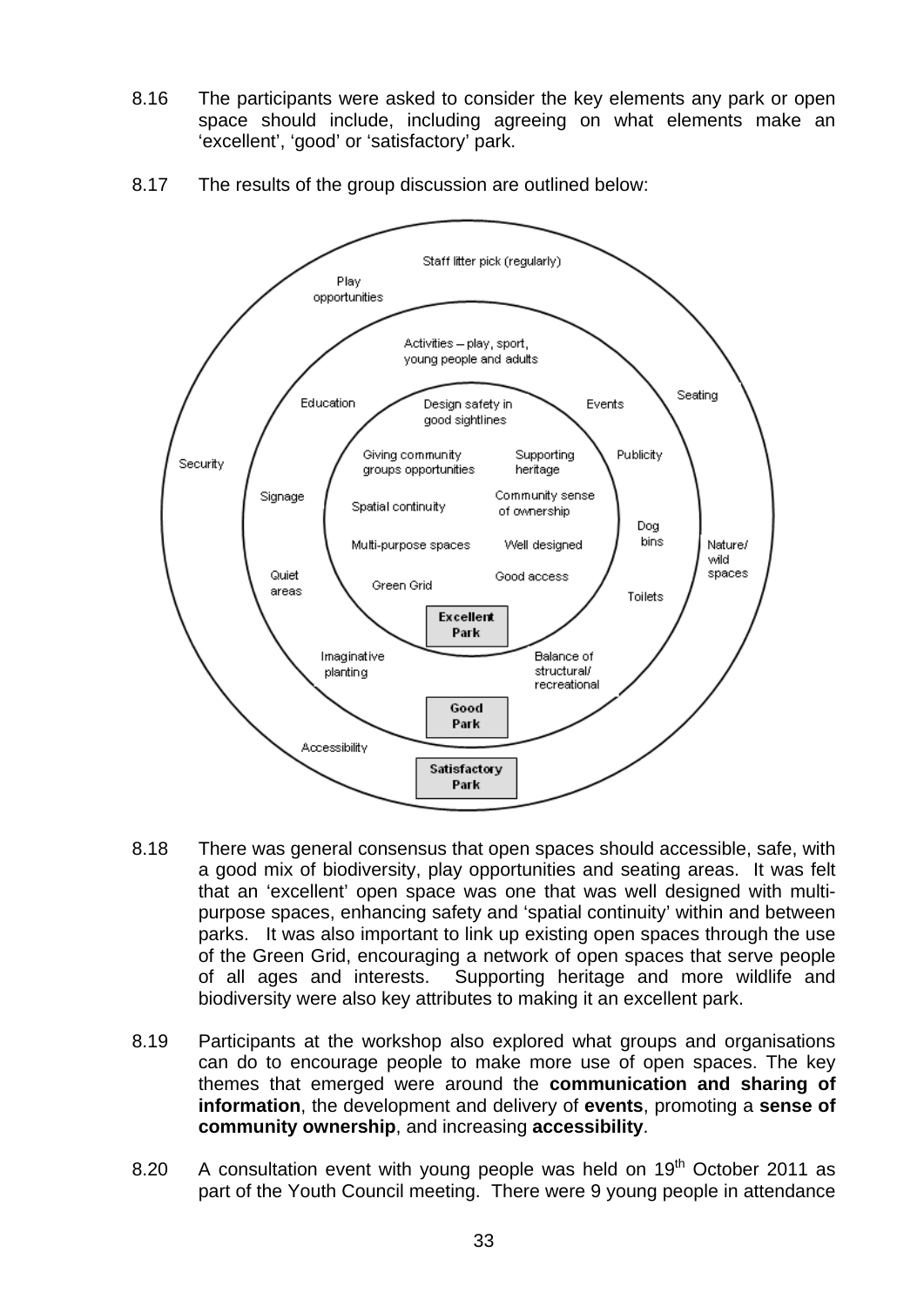(7 female participants and 2 male, of which one was a Deputy Young Mayor). As part of a role play exercise, Youth Council members were tasked with creating a new open space. Each member was assigned a character role and asked to advocate for their particular item, whilst working together as a group.

- 8.21 The young people were asked to think about how they would balance out the requirements of different groups and individuals. They were asked to choose from a list of ten possible different items which could be purchased.
- 8.22 The group prioritised the following items:
	- Children's Play Area
	- Wildlife Area (x2)
	- Multi-Use Games Area
	- Plants and Flowers
	- Outdoor Gym
	- Water feature / lake

There was as strong emphasis on having a multi-use games area, with much consideration also given to other requirements such as encouraging biodiversity and creating places to relax and play.

#### *Key Points*

- 8.23 Formal consultation findings were broadly line with survey results from the Parks & Open Spaces Annual Survey, in particular around the desire to see:
	- existing facilities upgraded
	- improved safety and security
	- more areas set aside for relaxation
	- more areas set aside for children and young people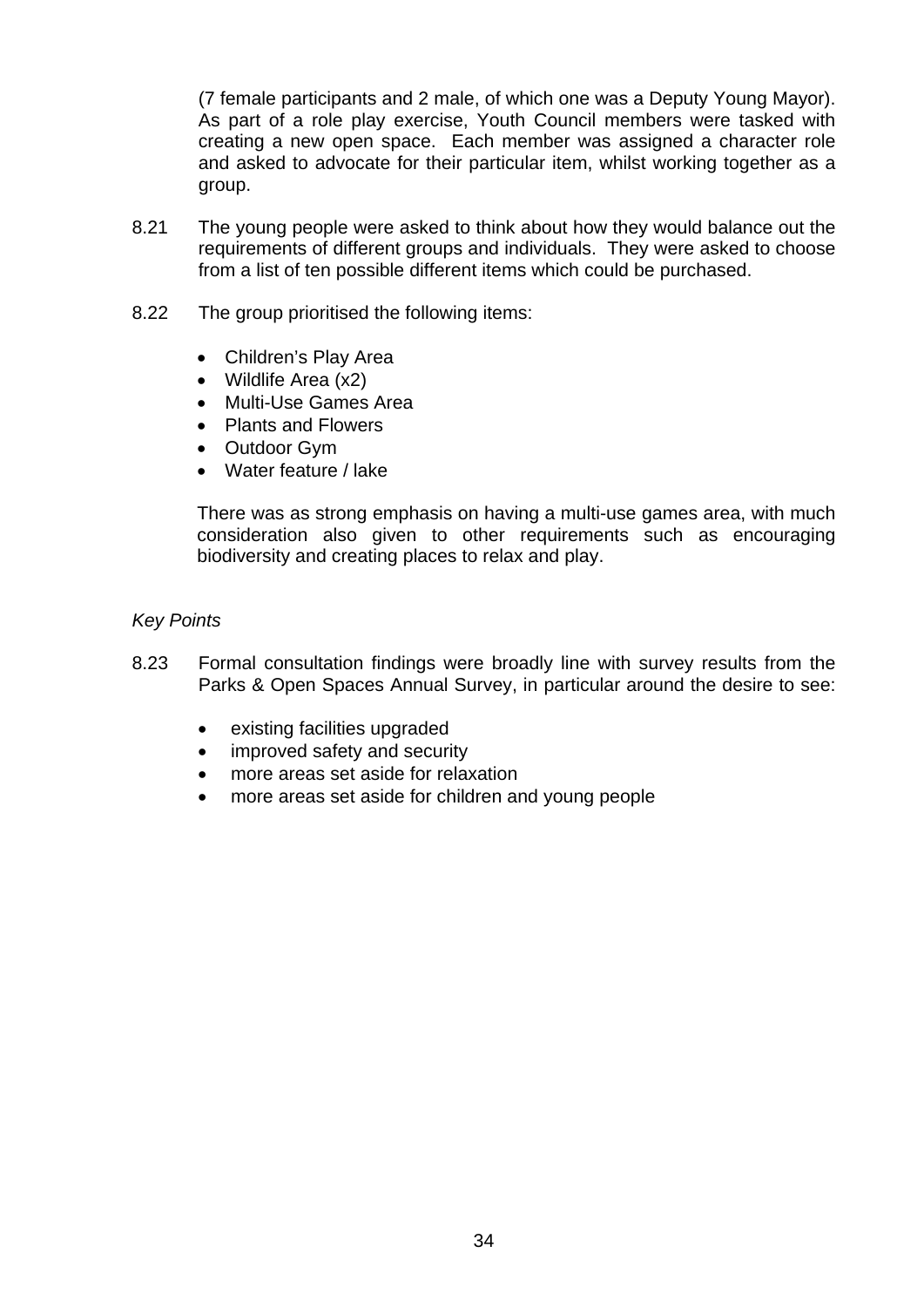# **Section 9: Understanding and managing demand**

# *Overall demand*

- 9.1 A general assessment of the level of demand can be made on the basis of projected population growth. Growth will place additional demands on the limited amount of open space as a whole. Local demand for open space is likely to soar by 2016. The London Plan indicates that the population of Tower Hamlets will increase by at least one third between 2001 and 2016 (to roughly 270,000 people) and that employment will increase by some 80% over the same period (to 273,000 jobs).
- 9.2 The projected rise in population is not evenly distributed across the borough. Population will grow more quickly in areas where major housing development and regeneration is planned. Housing development densities have been highlighted in the Core Strategy.
- 9.3 The Parks & Open Spaces Annual Survey indicates that approximately 83% of the borough's residents currently use parks, with 71% specifically identifying a Tower Hamlets park or open space as the one they most use. The number of users, and the frequency at which they use the parks and open spaces translates to more than 12 million visits each year.
- 9.4 The proportion of respondents to the Annual Residents Survey who identify as being park users is lower at 61% (09/10 survey) but this is an increase from 49% (04/05 survey) to 2010. Using the lower Annual Resident Survey figures and based upon GLA projected population figures this represents an additional 41,675 resident park users in 2010 compared to 2005. This figure takes no account of any increase in the non-resident worker population of the borough
- 9.5 Around 80% of visits to the parks and open spaces are made on foot and a significant number of residents do not live within reasonable walking distance of a Local Park sized open space. For this reason, the focus for new strategic provision will need to be on addressing areas where accessibility is worst (rather than quantity).
- 9.6 If the Council continues to improve accessibility across the Borough, there will be a corresponding and significant increase in the level of usage. Whilst this is desirable, it will add further pressure on spaces in terms of wear and tear and may increase the potential for conflicts of use.
- 9.7 Parks and open spaces fulfil a variety of functions and managing these sometimes competing functions will become increasingly important. The following paragraphs set out the key functions as they arise from the Parks & Open Spaces Annual Survey, the changing demographics of the Borough, and the environmental context.

### *Main reasons for visiting parks and open spaces*

9.8 Parks and open spaces provide opportunities for a rich variety of formal and informal types of outdoor recreation. These opportunities include active and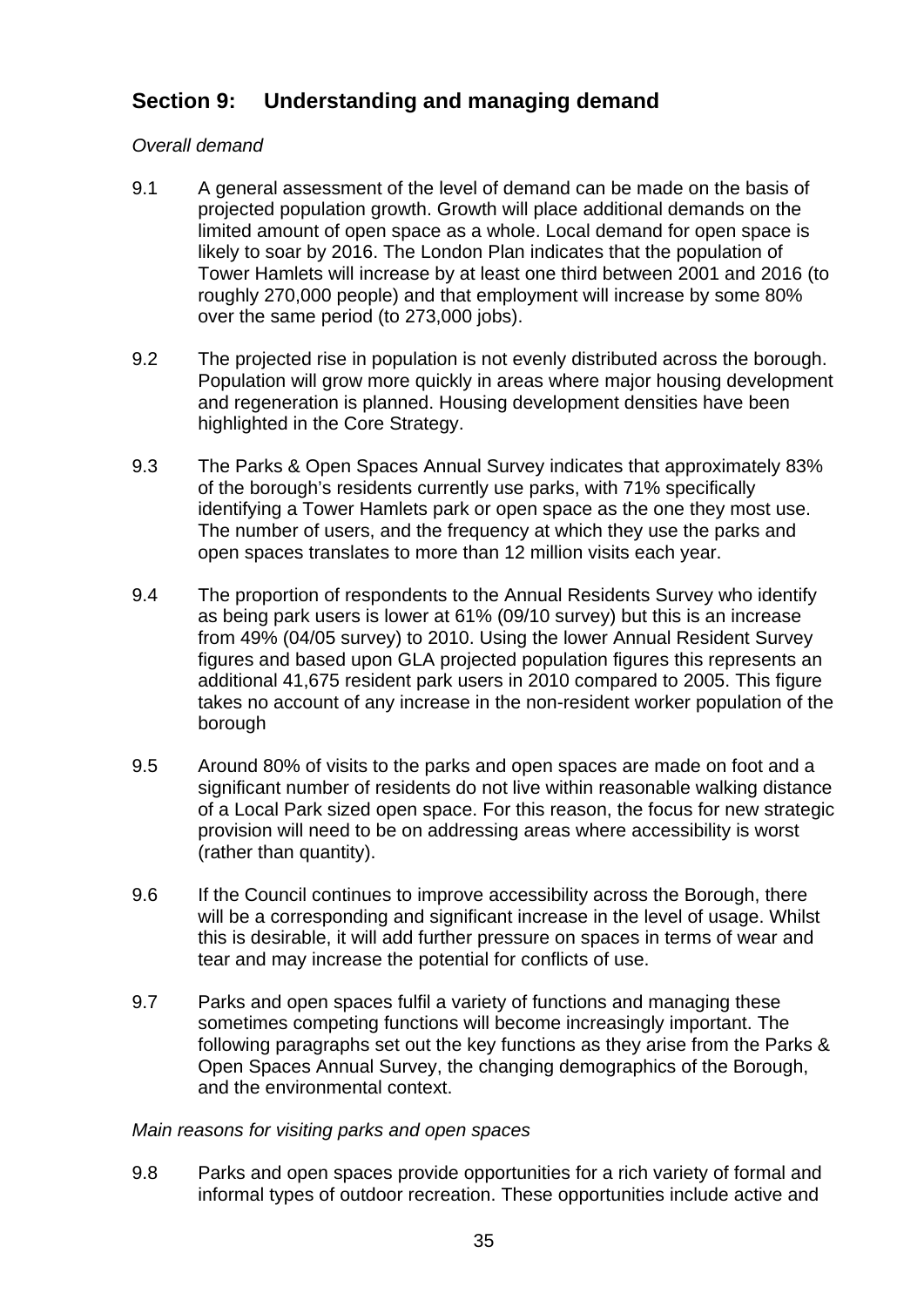passive use of all varieties, from organised sports, ball games, play, sitting, walking, running, water sports, exercising, informal games to picnicking. The Parks & Open Spaces Annual Survey responses demonstrate the wide ranging demand and needs that these spaces provide for. The following table provides a summary of responses.

| <b>Reason for visit</b>            | % of respondents |
|------------------------------------|------------------|
| To relax                           | 27.5             |
| To take children to play           | 23.7             |
| To exercise                        | 16.1             |
| As a shortcut                      | 6.8              |
| To meet with friends               | 6.1              |
| To walk the dog                    | 4.6              |
| Family outing                      | 4.4              |
| To observe wildlife                | 3.1              |
| To play sport or games             | 2.9              |
| To play with friends               | 2.4              |
| To see the events or entertainment | 2.2              |
| <b>Educational reasons</b>         |                  |

9.9 This table demonstrates that the most significant levels of usage are for relaxation, exercise and children's play. The list also highlights the areas of conflicting needs that the Council manages on a day to day basis. Clearly the parks and open spaces must be laid out and equipped to support the key uses, whilst also maintaining provision to meet the more diverse and specialised needs of the community.

### *Demand for play for children and young people*

- 9.10 The Borough has the third highest density of people living in Inner London and a high child population. Many children live in flats without gardens and above the ground floor. Catering for this large section of the population in parks and open spaces is a key priority and is reflected in the ongoing commitment to providing excellent play facilities.
- 9.11 Some of the largest and best equipped play facilities in Tower Hamlets are located within parks and open spaces - from babies, toddlers and young children at the Children's Park and teenagers at the Adventure Park both in Mile End Park. There are 38 equipped play areas, 20 multi-use games areas, 6 One O'Clock Clubs (operated by the Children, Schools & Families Directorate) and 5 Adventure Playgrounds (including voluntary sector provision). In addition, all parks and open spaces offer space for free play.
- 9.12 The Play Association Tower Hamlets (PATH) developed the guidance document "Strategic Approaches to Planning for Play in Tower Hamlets". This document sets out the benefits of play and identifies how provision can be improved through the Planning framework and open space improvements. All of the Borough's play sites were audited and quantity, quality and access issues as well as demand issues are described in the guidance.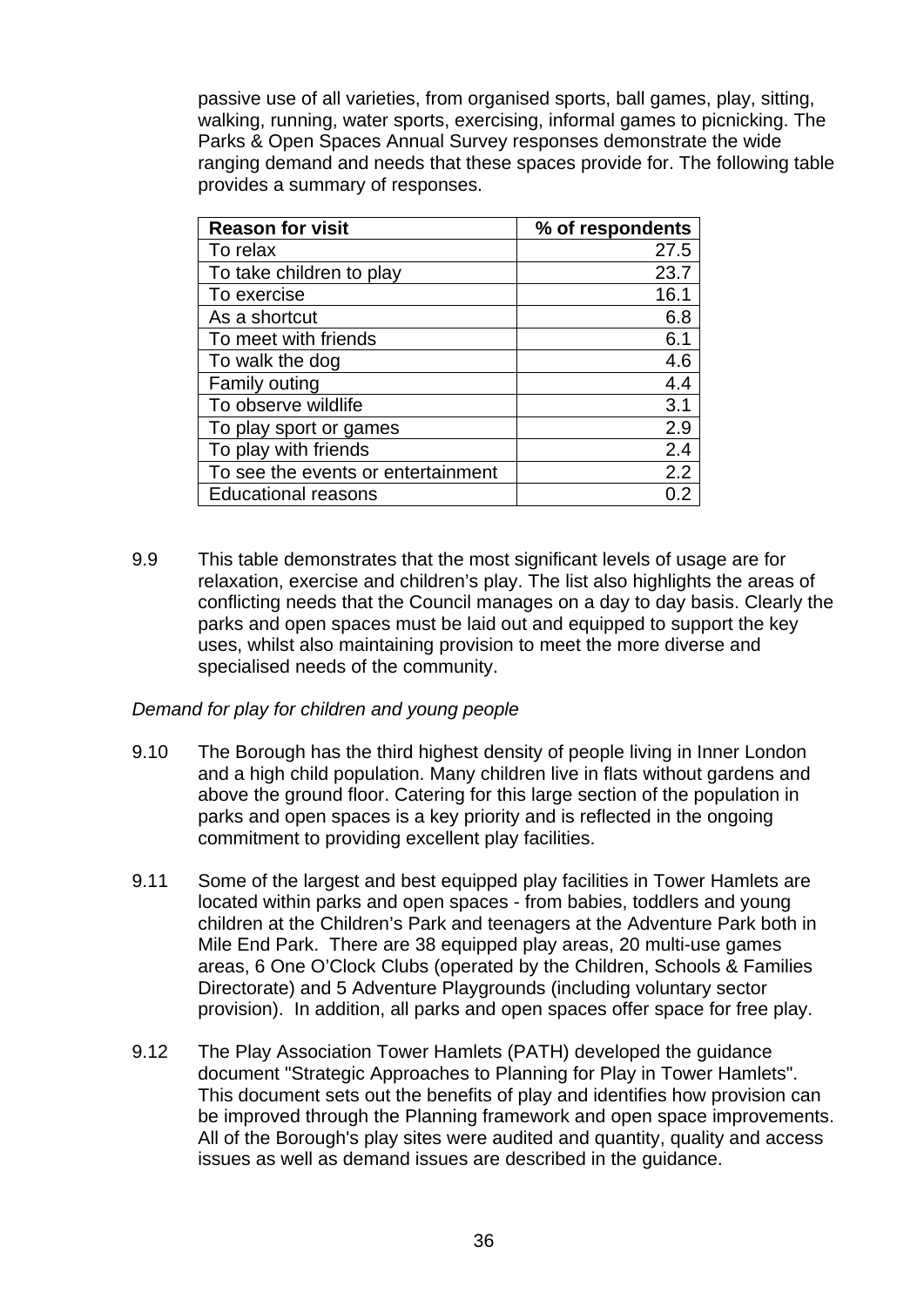- 9.13 Since the establishment of this guidance there have been significant changes in the approach to play provision in public spaces. A far greater emphasis is now placed upon developing whole sites to support play and adventurous challenge, using some items of formal play equipment but within a wider environmental layout which includes playable features such as mounds, log structures, slides incorporated into the landscape and, where practical, sand and water play opportunities.
- 9.14 This new approach to providing for play balances the need of children and young people against the needs of adult users by creating multi-functional landscapes that can be used for a variety of activities including play and relaxation.

## *Demand for formal outdoor sports facilities*

- 9.15 The Council is the principal pitch provider for formal field based sports in Tower Hamlets. In addition to provision in parks and open spaces, there are pitch facilities at Mile End Stadium and at the Whitechapel and John Orwell Sports Centres. The Borough's leisure management contractor manages these facilities. There is a limited number of pitches within schools, namely at Langdon Park and St Paul's Way schools.
- 9.16 Local demand for outdoor sports and recreational use of parks and open spaces is known to be high, given the young population. National guidance suggests that 1.2 hectares of the 2.4 hectares recommended open space per 1,000 residents should be allocated to organised team sports. To come close to meeting this standard would require all open space in the borough to be dedicated to team sport areas.
- 9.17 In practice a high proportion of the open spaces in the borough are not large enough to support formal team sport provision. Tower Hamlets has a large number of small open spaces scattered over the borough. Three quarters of the Borough's parks and gardens are less than 1.0 hectare in size. A full size football pitch takes up roughly three-quarters of a hectare not taking into account changing facilities. Parks this small can only offer a limited range of facilities with no provision for field sports. Those parks and open spaces which are of a reasonable size are required to provide for all community open space and environmental needs as well as team sports. Map 11 shows all parks and of open spaces of 1ha and above, the minimum required to provide for active recreation.
- 9.18 Demand for sports pitches in Tower Hamlets can never be fully met due to the site constraints. By far the greatest demand for sport in parks and open spaces is for football played on grass. Between 70 and 80 teams book grass football pitches in parks every year. Through booking records and public feedback, the Council understands that the borough has insufficient playing pitches to meet demand. This is particularly the case for grass-based football, where demand is rising and already exceeds pitch availability at peak times.
- 9.19 A relatively recent phenomenon is the growth in popularity of summer football. There are now established summer football leagues with some 30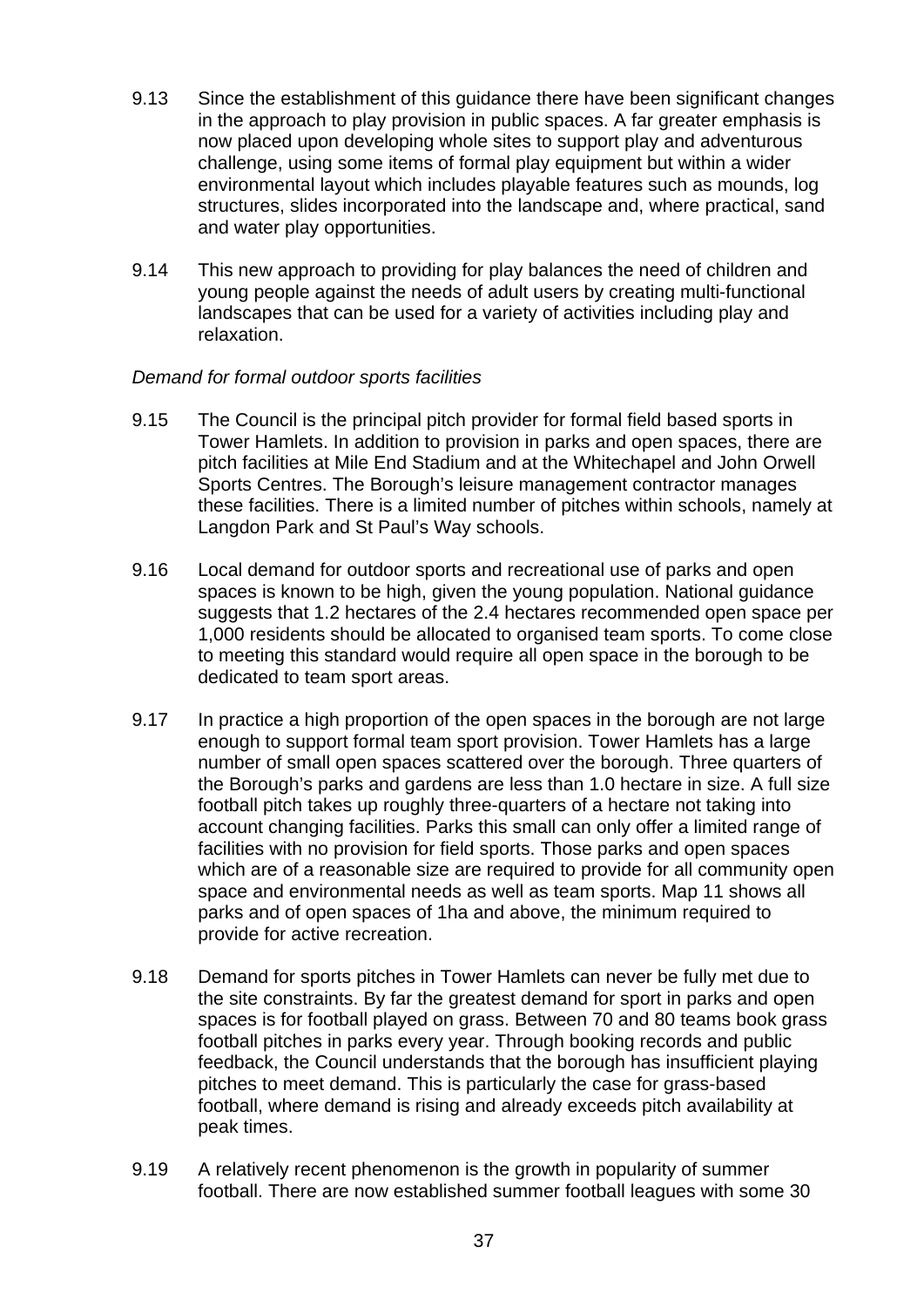teams playing a summer league in Victoria Park across 4 pitches (up from 3 in 2005) every Sunday, placing increased strain on grass surfaces which may in the long term be unsustainable.

- 9.20 The parks and open spaces support a range of other sports and recreation activities. Demand for provision for rugby, cricket and school games use remains strong. Three artificial cricket wickets in Victoria Park support intensive school and club use through the summer providing for around 48 matches per week.
- 9.21 Where it is practicable, the Council has identified open land that is suitable for team sport provision and it provides team sport areas for football, cricket and rugby as well as some small sided sports areas. These areas are generally open, flat and level spaces where sporting activities can exist alongside other park usage. The overall provision of pitches has increased over the term of the Strategy as new areas have been identified within existing parks which can support this use. Such developments help to address the demand from local teams, but this is at some expense to the fabric of the parks and has consequential management and maintenance costs over time.
- 9.22 The Council has undertaken a review of the quality of sporting facilities in parks and open spaces. This identified the need to invest in better facilities on the ground and in associated infrastructure for sports including new and improved changing facilities, and better access for women, children and for people with disabilities.
- 9.23 In the context of lack of space to provide further pitches other than on sites already offering some formal team sport provision, improvements to some existing parks pitches would support increased use, such as the current tarmac pitch at King Edward Memorial Park. The Council will continue to review pitch alignment across parks and open spaces to ensure best use is made of limited land.
- 9.24 An alternative to grass pitches is the potential to create artificial turf pitches (ATP). Facilities of this type have been created in the borough, including those at Mile End Stadium and Stepney Green Park. These pitches support more intensive use and can generally be available for use throughout the year. With organisations such as FIFA supporting the use of artificial grass pitches for international football usage, there are good precedents to extend this type of provision to a wider audience. This could also help relieve the pressure on other existing open spaces.
- 9.25 Unlike grass pitches, artificial surfaces are generally located within high fenced areas so as to prevent contamination of the surface from mud and other detritus and help contain play and prevent balls and players from conflicting with adjacent areas and users. The downside of this arrangement is that these areas no longer contribute to the open aspect of parks and open spaces, an attribute that consultation has identified as being of great value to inner-city residents. The potential for ATP development must be considered within the broader context of open space and sports pitch needs.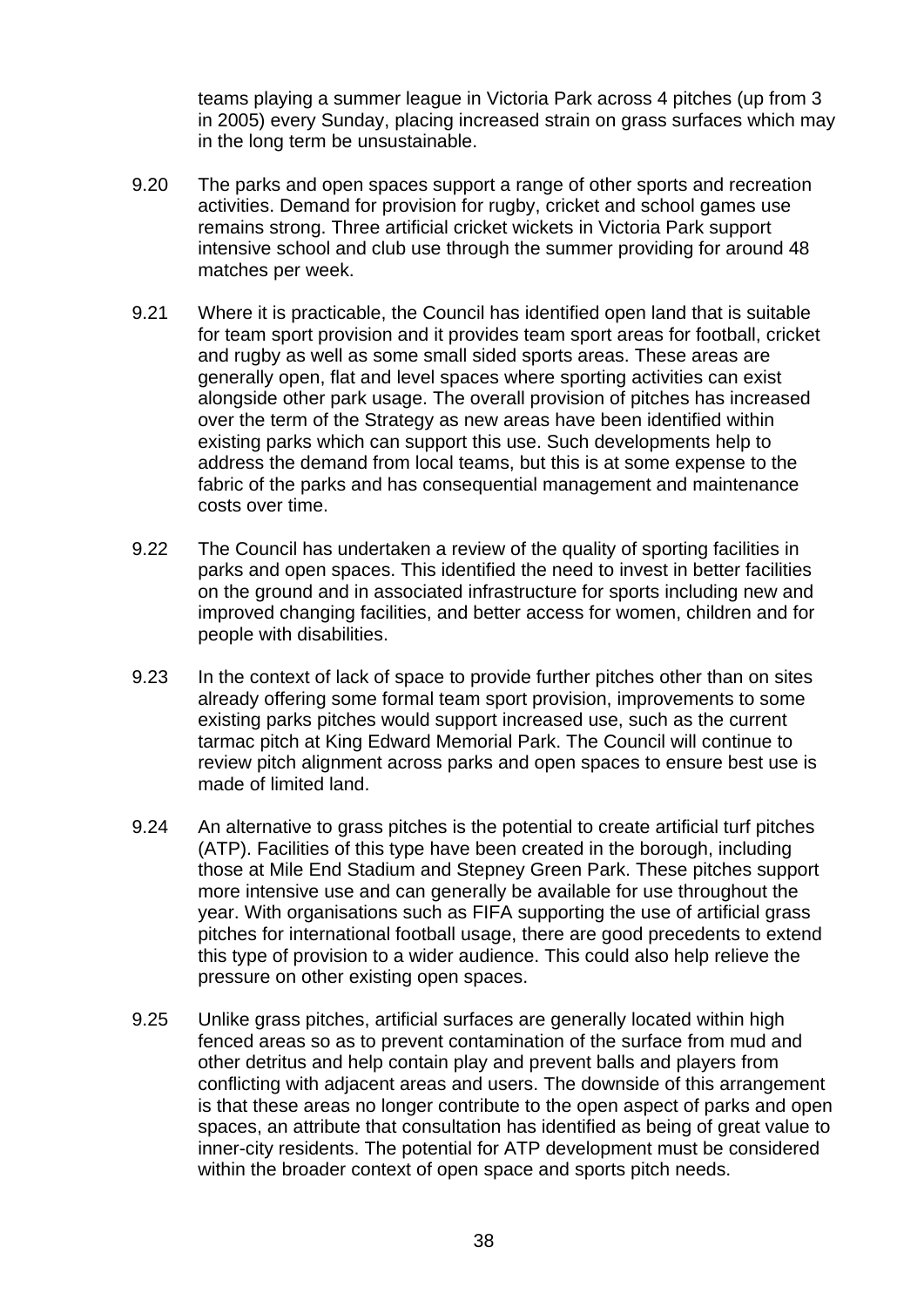## *Sustainability and Environmental Demands*

- 9.26 Open spaces, and in particular 'green' areas and the blue spaces, provide specific benefits in relation to the health of the population and the protection of the area from environmental changes. The LDF Core Strategy recognises the important function that such spaces have in reducing rain water run off (flood control) and in cooling the local 'heat island' created by buildings, industry, transport and other human activity in the inner-city. Trees and other plants help to reduce pollution and improve air quality. More recently local food growing has moved up the agenda as a means of improving sustainability and reducing food transport impacts: It is generally not considered appropriate for the scarce publicly open space resource to be set aside for food growing areas, but there is potential for underused housing amenity land to be developed in this way.
- 9.27 'Demand' for sustainability and biodiversity is not easy to measure in specific terms (though a small proportion of park users do identify observing wildlife as the main reason that they visit parks), however there is a significant body of evidence that confirms the need for humans to have contact with nature in their everyday lives and the health benefits that are derived from such contact.
- 9.28 Perception is the key factor in preference for or against particular landscapes. Our cultural background strongly influences our view on the relationship between man and nature and the value that we put on 'natural landscapes'. In the inner city context 'natural' planting can seem a little obscure, unkempt or even unsafe, however diverse habitats are desirable from the point of view of establishing and maintaining a healthy environment in which to live. They have an additional benefit of providing an educational resource in an area where many schools have limited or no outdoor space of their own.
- 9.29 Through careful design and management, the associated 'risk' perceptions can be addressed. Diverse planting can offer increased seasonal variety and colour and support a wider variety of insects, birds and other animals. Target species and habitats are identified within the Tower Habitats Partnerships Biodiversity Action Plan and the parks and open spaces are the principle spaces where habitats can be provided, protected and improved.

### *Preferred locations and typology of new strategic open spaces*

- 9.30 The modelling carried out for the open space strategy has demonstrated that Tower Hamlets is highly deficient in publicly accessible open space and that this deficiency is going to further increase as the population grows.
- 9.31 Modelling has also demonstrated that levels of accessibility differ from Place to Place, with some Places lacking access to publicly accessible open space completely and being cut off by significant lines of severance.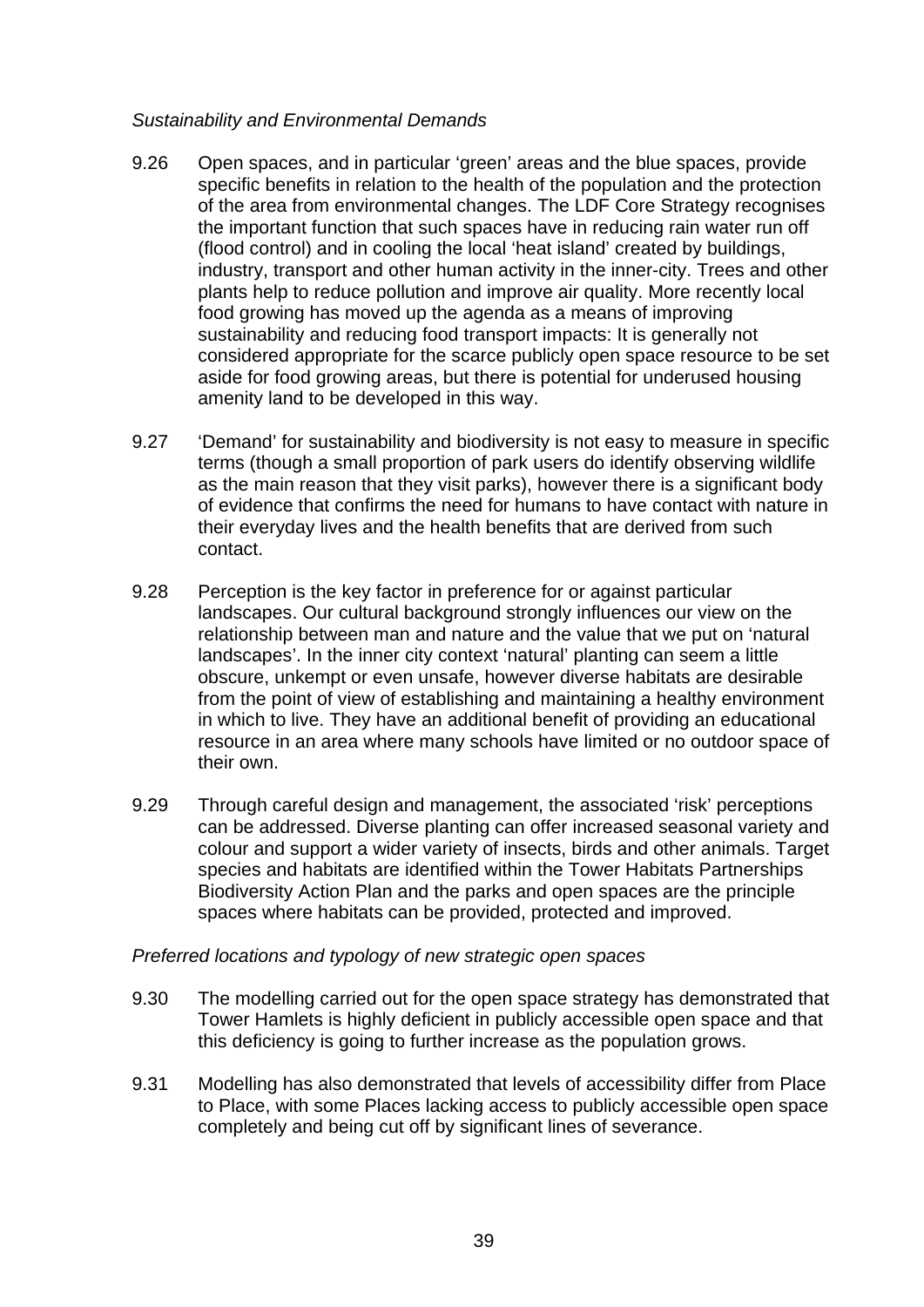- 9.32 Whilst overall levels of deficiency are important in determining the future locations for new open space to meet future demand, ensuring accessible within easy reach of new homes is even more important.
- 9.33 The following table sets out the rationale for preferred locations for new open space starting by short listing those Places with areas of restricted accessibility to Local Parks or Tower Hamlets Local Parks (as demonstrated by MAP 11).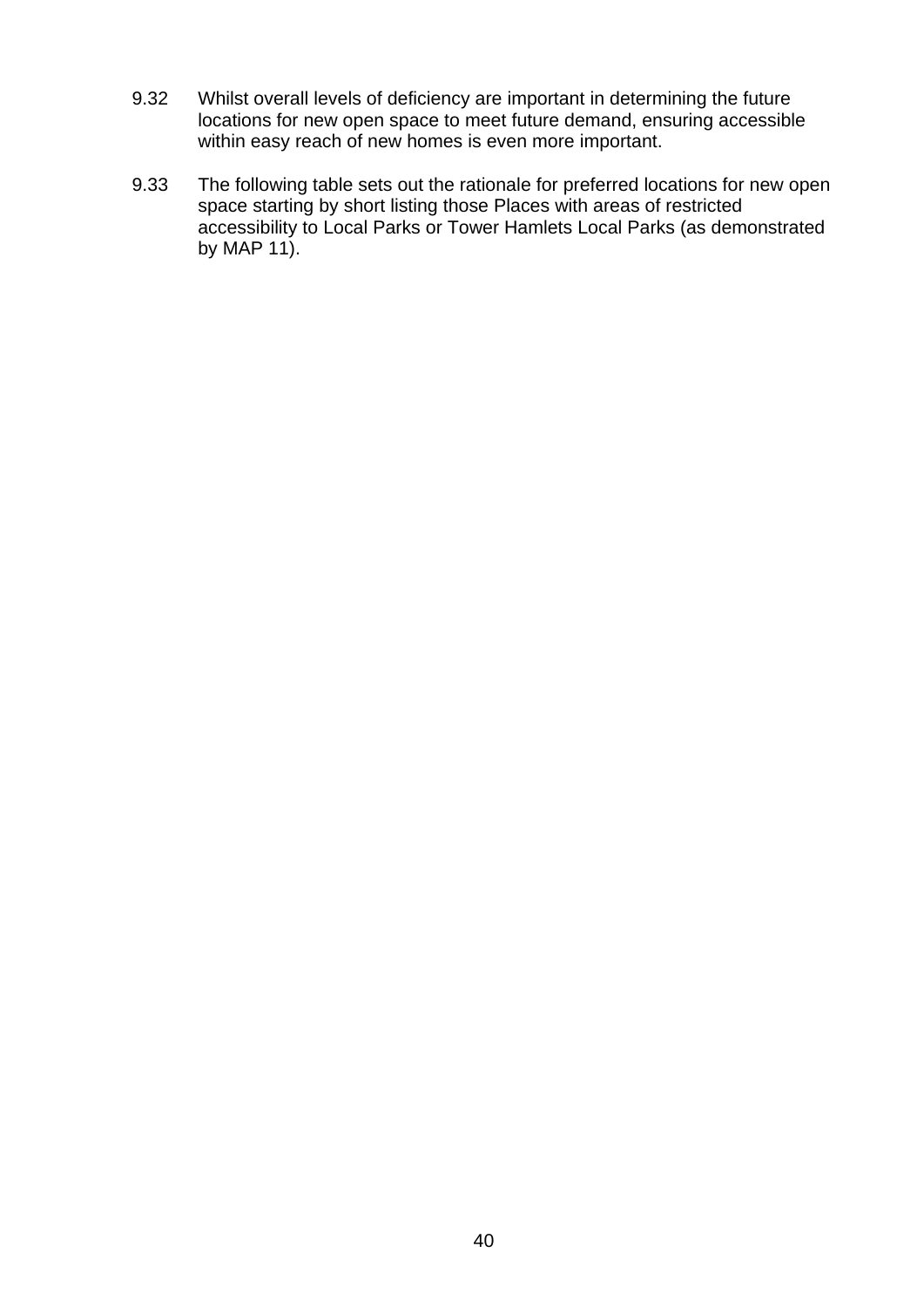| <b>Place</b>                          | Projected<br>level of<br>deficiency<br>2025 | <b>Very</b><br>strong<br>lines of<br>severance | <b>Proposed</b><br>typology<br>of new<br>space             | <b>Rationale &amp; purpose</b>                                                                                  | <b>Location within</b><br><b>Place</b>                          | <b>Other</b><br>measures                                                                                                                                                                             | <b>Delivery</b><br><b>Mechanism for</b><br>new space                                           |
|---------------------------------------|---------------------------------------------|------------------------------------------------|------------------------------------------------------------|-----------------------------------------------------------------------------------------------------------------|-----------------------------------------------------------------|------------------------------------------------------------------------------------------------------------------------------------------------------------------------------------------------------|------------------------------------------------------------------------------------------------|
| <b>Fish Island</b>                    | Very High                                   | Yes                                            | <b>Tower</b><br>Hamlets<br><b>Local Park</b>               | Provide active<br>recreation space for<br>significant new<br>community east of A12                              | <b>Fish Island North</b><br>& Fish Island East                  | • Improved<br>access to<br>Victoria Park<br>as part of the<br>Fish Island<br>Area Action<br>Plan projects                                                                                            | • Sites &<br>Placemaking<br>DPD: Suggested<br><b>Sites</b>                                     |
| <b>Bow</b>                            | Low                                         | <b>No</b>                                      | Pocket<br>Park<br>through<br><b>Green Grid</b><br>Strategy | Provide connectivity to<br>existing spaces in<br>neighbouring Places,<br>limited ability to create<br>new space | Along Green Grid                                                |                                                                                                                                                                                                      | • Green Grid<br>Strategy<br>• Sites &<br>Placemaking<br>DPD:<br>Placemaking<br><b>Elements</b> |
| Bromley-by-Bow<br>(east of the A12)   | Very High                                   | Yes                                            | <b>Tower</b><br><b>Hamlets</b><br><b>Local Park</b>        | Provide active<br>recreation space for<br>significant new<br>community east of A12                              | Tesco site in line<br>with Bromley-by-<br><b>Bow Masterplan</b> | • Improved<br>connectivity<br>across the<br>A12 in line<br>with Bromley-<br>by-Bow<br>Masterplan<br>projects<br>• Improved<br>connectivity<br>north-south as<br>part of the Lea<br><b>River Park</b> | • Sites &<br>Placemaking<br>DPD: Suggested<br><b>Sites</b>                                     |
| Poplar Riverside<br>(east of the A12) | Very High                                   | Yes                                            | <b>Tower</b><br><b>Hamlets</b><br><b>Local Park</b>        | Provide active<br>recreation space for<br>significant new<br>community east of A12                              | Leven Road<br>gasholder site to<br>provide best<br>coverage for | • Improved<br>connectivity<br>north-south as<br>part of the Lea                                                                                                                                      | • Sites &<br>Placemaking<br>DPD: Suggested<br><b>Sites</b>                                     |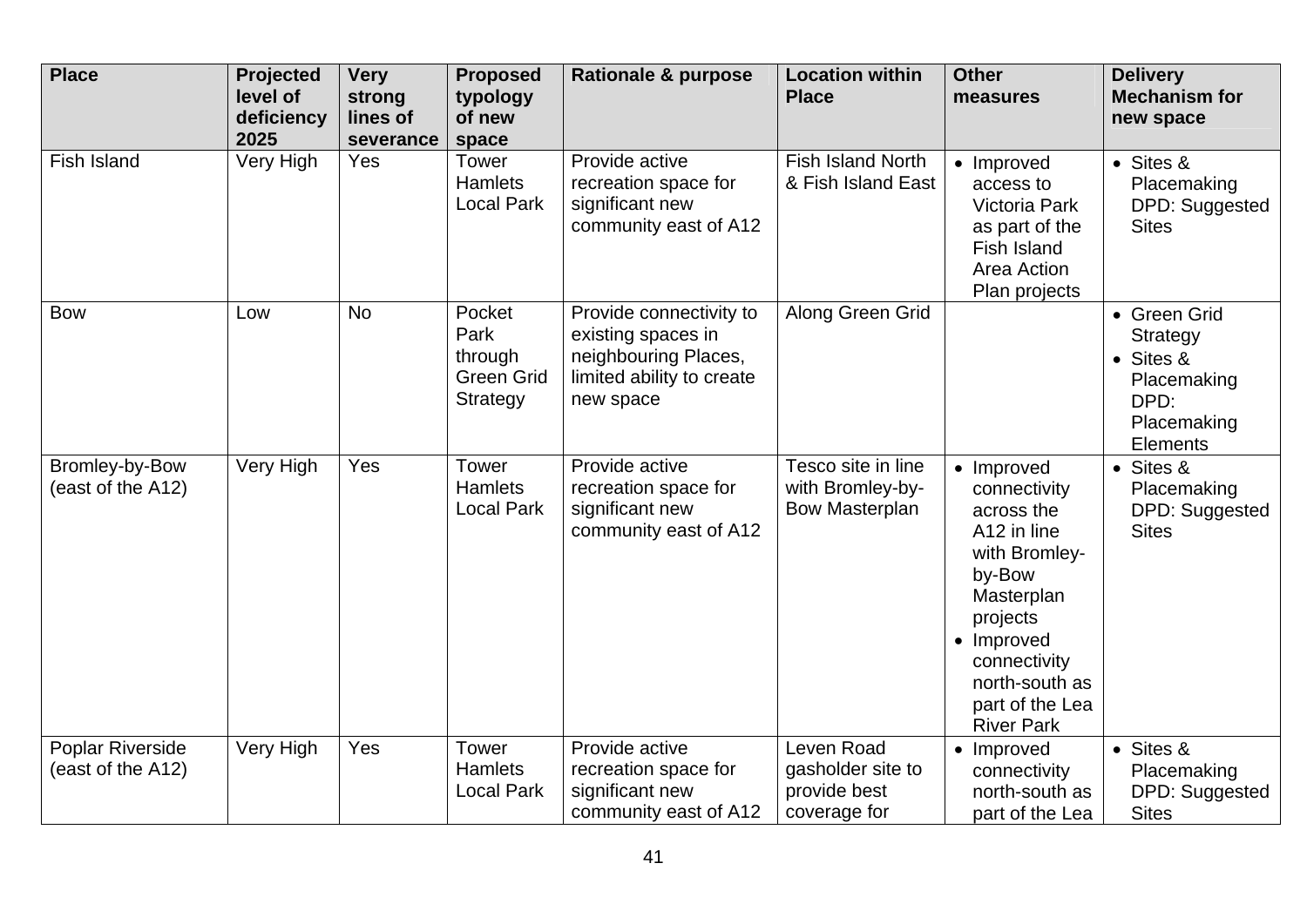|                                               |           |           |                                                                                                    |                                                                                                                         | existing and new<br>communities east<br>of the A12 and<br>north of the A13  | <b>River Park</b>                                                                                                                                         |                                                                                                                                                                                     |
|-----------------------------------------------|-----------|-----------|----------------------------------------------------------------------------------------------------|-------------------------------------------------------------------------------------------------------------------------|-----------------------------------------------------------------------------|-----------------------------------------------------------------------------------------------------------------------------------------------------------|-------------------------------------------------------------------------------------------------------------------------------------------------------------------------------------|
| <b>Blackwall</b>                              | Low       | Yes       | Pocket<br>Park<br>through<br><b>Green Grid</b><br>Strategy                                         | Provide connectivity to<br>existing spaces in<br>neighbouring Places                                                    | Along Green Grid                                                            | • Improved<br>access to<br>Robin Hood<br>Gardens<br>• Improved<br>layout of<br>Robin Hood<br>Gardens                                                      | • Green Grid<br><b>Strategy</b><br>• Blackwall Reach<br>Development<br>Framework<br>$\bullet$ Sites &<br>Placemaking<br>DPD:<br>Placemaking<br>Elements                             |
| <b>Cubitt Town (north</b><br>of Crossharbour) | Very Low  | Yes       | Pocket<br>Park<br>through<br>Green Grid<br><b>Strategy</b>                                         | Provide connectivity to<br>existing spaces                                                                              | <b>Marshwall East</b><br>Masterplan area<br>along Green Grid                | • Improved<br>connectivity<br>through<br>Crossharbour<br>site to<br>Mudchute<br>Farm                                                                      | • Green Grid<br><b>Strategy</b><br>• Sites &<br>Placemaking<br>DPD:<br>Placemaking<br>Elements                                                                                      |
| Canary Wharf (east)                           | Very High | Yes       | Significant<br>new open<br>space<br>(close to<br>size of<br>Tower<br><b>Hamlets</b><br>Local Park) | Provide active<br>recreation space for<br>significant new<br>communities on a site<br>with strong lines of<br>severance | <b>Wood Wharf East</b><br>in line with Wood<br>Wharf planning<br>permission | Improved<br>$\bullet$<br>connectivity to<br>existing sites<br>in line with<br>Wood Wharf<br>Masterplan<br>and emerging<br>Marshwall<br>East<br>Masterplan | • Wood Wharf<br>Masterplan<br>• Wood Wharf<br>planning<br>application<br>process<br>• Green Grid<br>Strategy<br>$\bullet$ Sites &<br>Placemaking<br>DPD:<br>Placemaking<br>Elements |
| Shadwell                                      | Very High | <b>No</b> | Pocket<br>Park                                                                                     | Provide connectivity to<br>existing spaces, limited                                                                     | Along Green Grid                                                            | • Improved<br>connectivity to                                                                                                                             | • Green Grid<br>Strategy                                                                                                                                                            |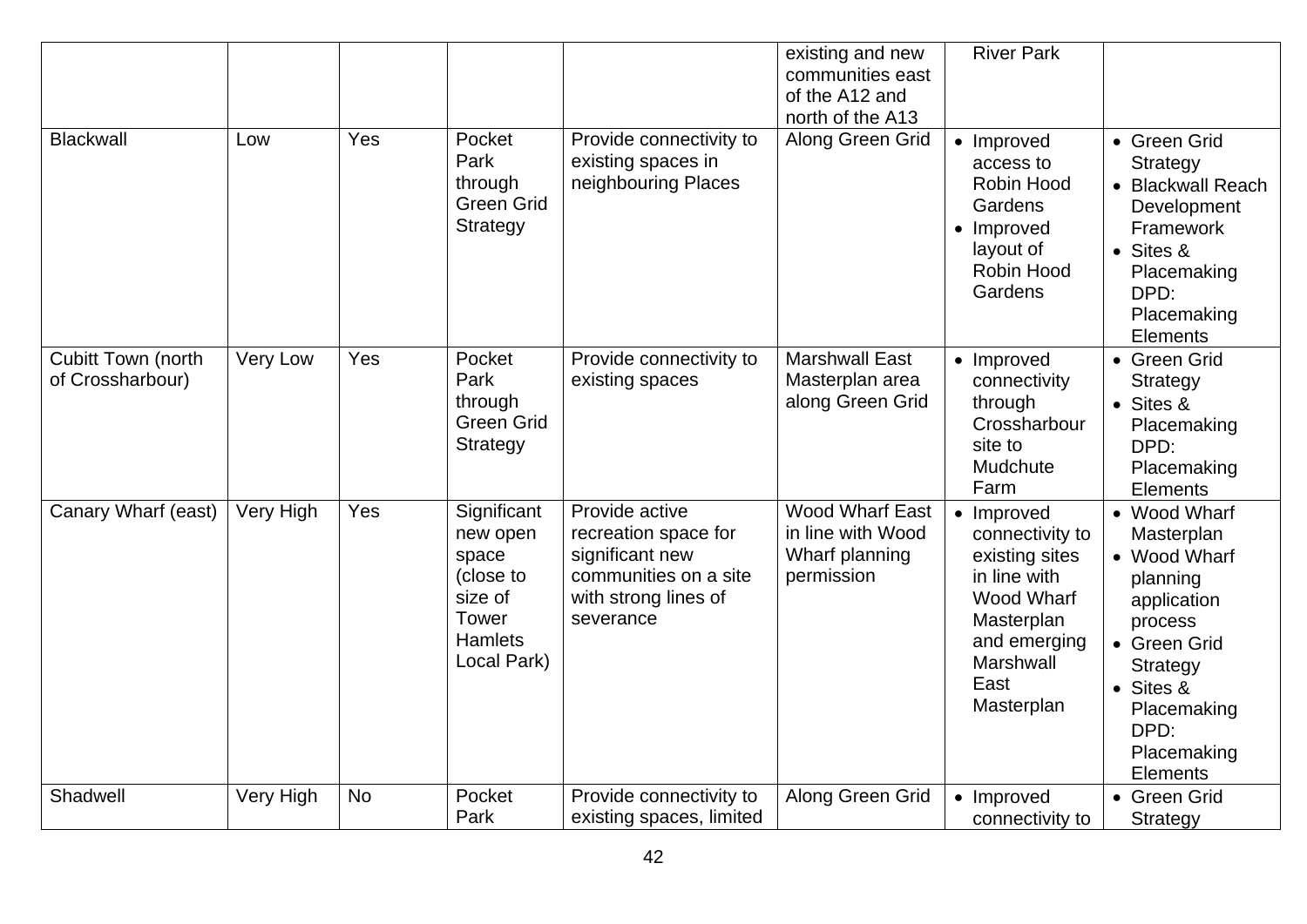|                                       |           |           | through<br><b>Green Grid</b><br>Strategy                          | ability to create new<br>space                                                                                                   |                                                                             | existing sites                                  | • Sites &<br>Placemaking<br>DPD:<br>Placemaking<br><b>Elements</b>                                                 |
|---------------------------------------|-----------|-----------|-------------------------------------------------------------------|----------------------------------------------------------------------------------------------------------------------------------|-----------------------------------------------------------------------------|-------------------------------------------------|--------------------------------------------------------------------------------------------------------------------|
| Aldgate                               | Very High | <b>No</b> | Pocket<br>Park<br>through<br><b>Green Grid</b><br><b>Strategy</b> | Provide connectivity to<br>existing spaces, limited<br>ability to create new<br>space                                            | Along Green Grid                                                            | • Improved<br>connectivity to<br>existing sites | • Green Grid<br>Strategy<br>• Aldgate<br>Masterplan<br>• Sites &<br>Placemaking<br>DPD:<br>Placemaking<br>Elements |
| Tower & St<br><b>Katharine's Dock</b> | High      | <b>No</b> | Pocket<br>Park<br>through<br><b>Green Grid</b><br>Strategy        | Provide connectivity to<br>existing spaces, limited<br>ability to create new<br>space                                            | Along Green Grid                                                            | • Improved<br>connectivity to<br>existing sites | • Green Grid<br>Strategy<br>• Sites &<br>Placemaking<br>DPD:<br>Placemaking<br><b>Elements</b>                     |
| Whitechapel                           | Very High | <b>No</b> | Pocket<br>through<br><b>Green Grid</b><br>Strategy                | Provide connectivity to<br>existing spaces, limited<br>ability to create new<br>space                                            | Along Green Grid                                                            | • Improved<br>connectivity to<br>existing sites | • Green Grid<br>Strategy<br>• Whitechapel<br>Masterplan                                                            |
| <b>Spitalfields</b>                   | Very High | <b>No</b> | Pocket<br>through<br><b>Green Grid</b><br><b>Strategy</b>         | Provide connectivity to<br>existing spaces and<br>proposed new space in<br>Shoreditch, limited<br>ability to create new<br>space | Along Green Grid                                                            | • Improved<br>connectivity to<br>existing sites | • Green Grid<br><b>Strategy</b><br>• Sites &<br>Placemaking<br>DPD:<br>Placemaking<br><b>Elements</b>              |
| Shoreditch                            | Very High | <b>No</b> | <b>Tower</b><br><b>Hamlets</b><br><b>Local Park</b>               | Provide active<br>recreation space on<br>border of Spitalfields to<br>overcome lack of                                           | <b>Bishops Gate</b><br>Goodsyard to<br>provide coverage<br>for Spitalfields | • Improved<br>connectivity to<br>existing sites | • Sites &<br>Placemaking<br>DPD: Suggested<br><b>Sites</b>                                                         |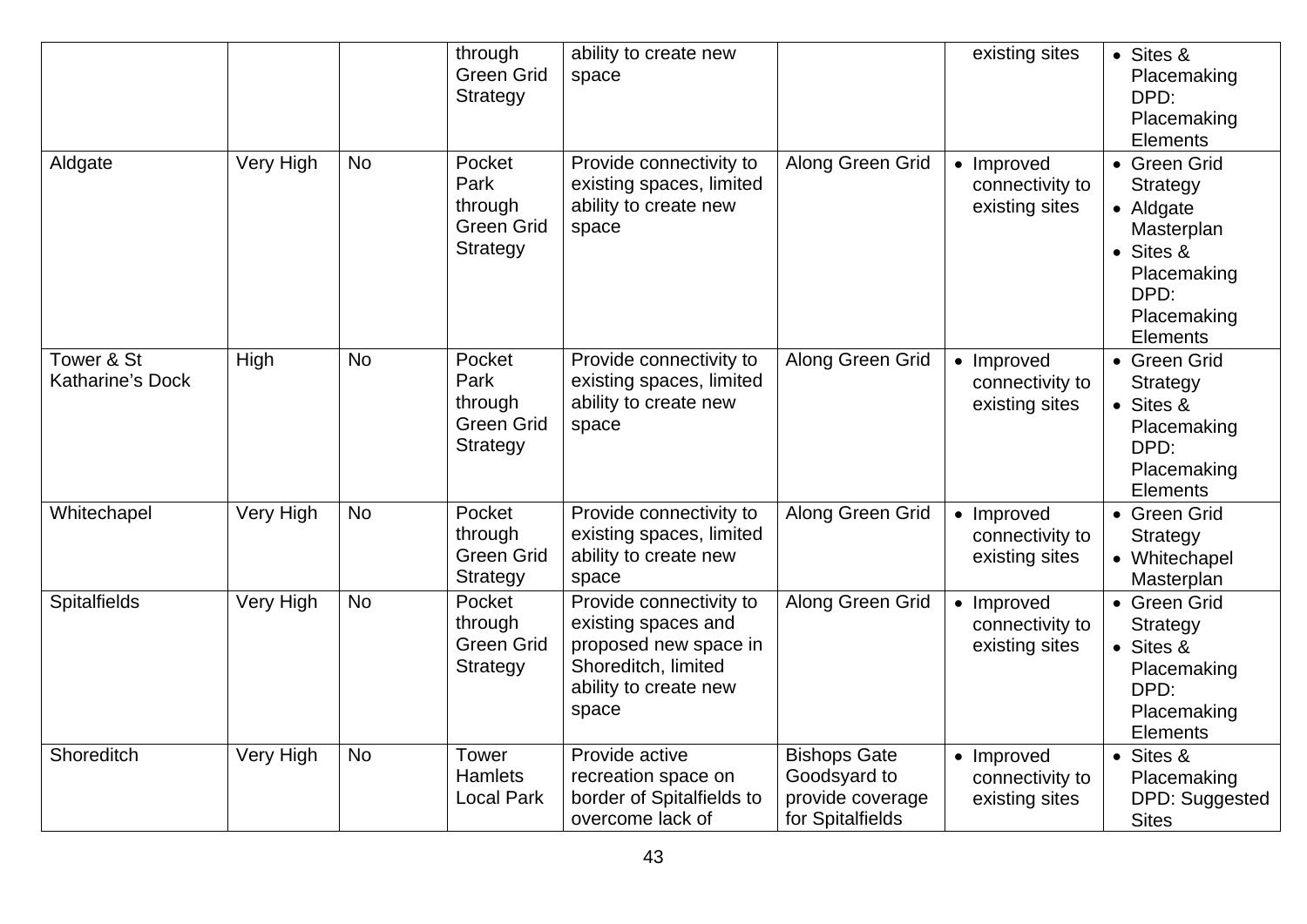|                                 |           |            |                                       | access for both Places                                                                         | and Shoreditch                                                                                                                    |                                                 | • Green Grid<br>Strategy<br>Bishopsgate<br>Goods Yard<br>Interim Planning<br>Guidance                                           |
|---------------------------------|-----------|------------|---------------------------------------|------------------------------------------------------------------------------------------------|-----------------------------------------------------------------------------------------------------------------------------------|-------------------------------------------------|---------------------------------------------------------------------------------------------------------------------------------|
| <b>Bethnal Green</b><br>(north) | Low       | <b>Yes</b> | Tower<br><b>Hamlets</b><br>Local Park | Provide active<br>recreation space for<br>residents limited by<br>strong lines of<br>severance | Oval and<br>gasworks site                                                                                                         | • Improved<br>connectivity to<br>existing sites | • Sites &<br>Placemaking<br>DPD: Suggested<br><b>Sites</b><br>• Green Grid<br>Strategy                                          |
| <b>Millwall</b>                 | Very High | Yes        | Tower<br><b>Hamlets</b><br>Local Park | Provide active<br>recreation space for<br>residents limited by<br>strong lines of<br>severance | <b>Westferry Print</b><br>Works to provide<br>greatest level of<br>access for<br>communities<br>separated by line<br>of severance | Improved<br>connectivity to<br>existing sites   | • Millennium<br>Quarter<br>Masterplan<br>• Sites &<br>Placemaking<br>DPD: Suggested<br><b>Sites</b><br>• Green Grid<br>Strategy |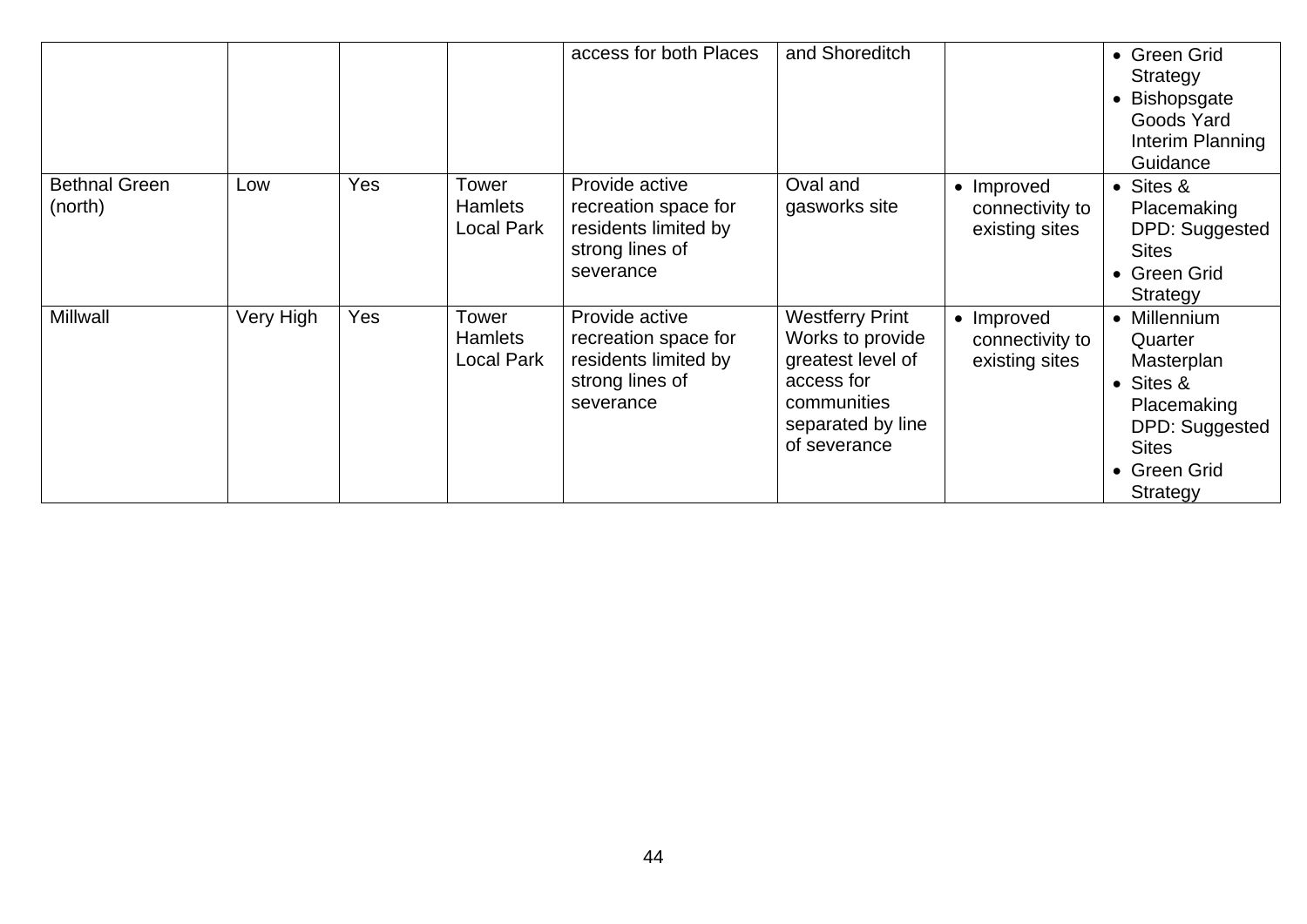## *Key Points*

- 9.34 New housing developments are set to increase further the number of residents living in the borough, but this increase will not be evenly distributed and may have a disproportionate impact on some areas of the borough that are already more deficient in open space provision than other locations.
- 9.35 New strategic spaces (Tower Hamlets Local Park) will be required to meet demand in areas of low accessibility. These are: Bethnal Green, Shoreditch, Fish Island, Poplar Riverside, Millwall and Bromley-by-Bow.
- 9.36 These new spaces will need to cater, like existing sites, for a range of competing uses:
- 9.37 Tower Hamlets parks provide some of the largest and best-equipped play areas in the Borough and are the major provider of informal play space and opportunities in the Borough. Children's play provision is a vital component of the public open spaces. A new approach to design and risk is supporting the development of playable landscapes, extending play opportunities and reducing installation, improvement and maintenance costs.
- 9.38 Three quarters of the borough's parks are less than the size of a single football pitch. The small size of a high proportion of the borough's open spaces limits the ability of the Council to increase provision for the more popular field sports. Those sites that can accommodate grass pitches are heavily used, allowing no recovery time for the pitch surfaces. Synthetic pitches can tolerate heavier use but have a negative impact on biodiversity and sustainability, detract from openness and are not appropriate for some field sports. The Council is reviewing all sites of an appropriate size to identify locations for improved sports pitch provision. Wherever possible new strategic spaces should be of sufficient size to support field sport facilities.
- 9.39 There is significant unsatisfied demand for allotments and other food growing spaces. Publicly accessible open space is scarce and needs to cater for many uses in a densely populated borough. It is not generally the most suitable land for providing allotments or other food growing as it takes valuable open space out of general use for the benefit of small groups or individuals. Housing amenity land presents the best potential for developing quality food growing areas but due cognisance of land contamination risk factors is required.
- 9.40 The publicly accessible open spaces make an essential contribution towards the environmental sustainability of the borough. They provide access to nature that is essential to resident health and wellbeing. Bio-diverse habitats are desirable for many reasons, but they need to be carefully designed and managed if their values are to be recognised by local people.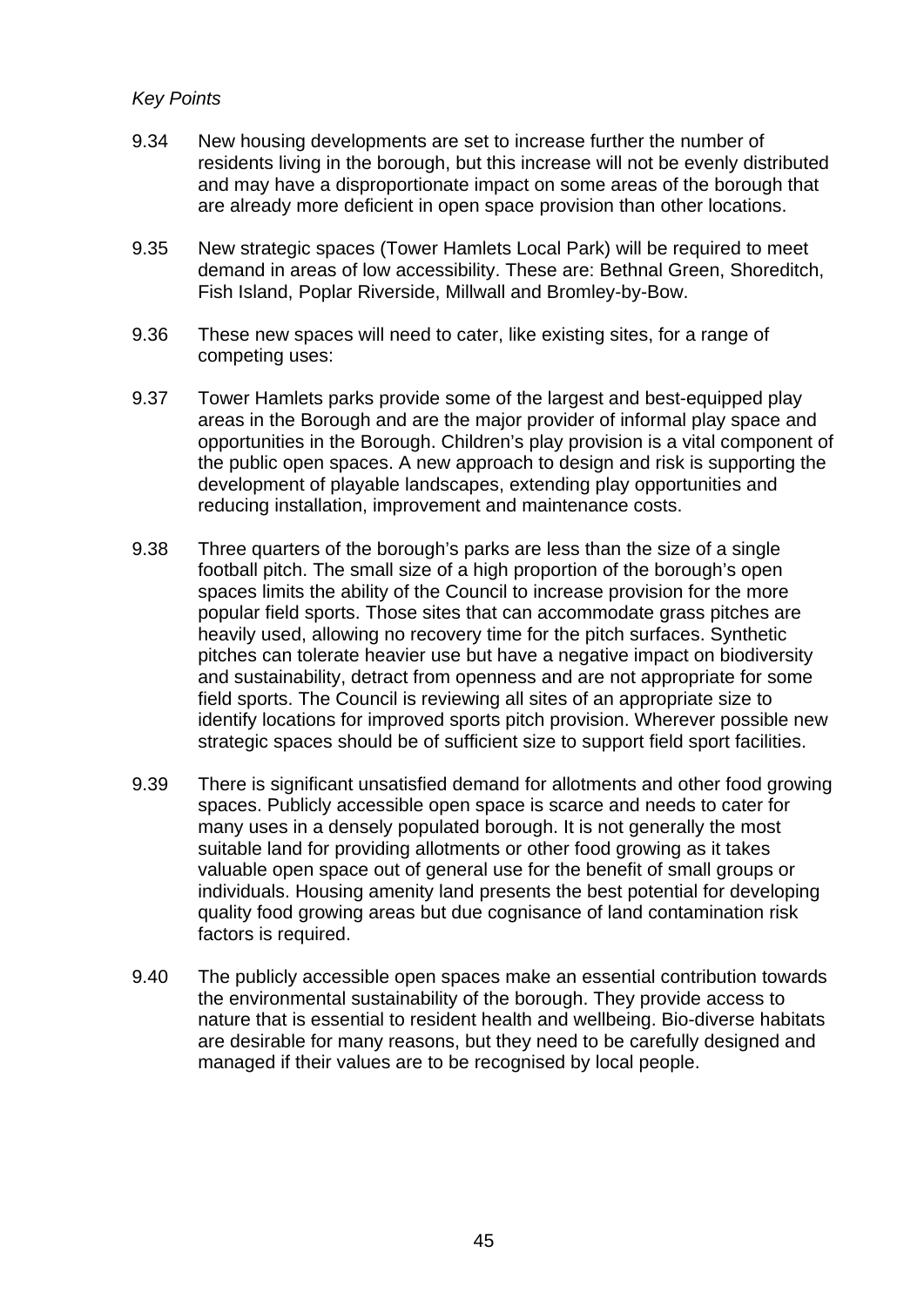# **Section 10: Implementation & Monitoring**

*Leading local placemaking and monitoring impact* 

- 10.1 The Council has a key role in ensuring that all the organisations involved in the provision and management of public open space are brought together and work towards common and agreed outcomes. This will help to ensure that the best progress is made towards meeting local community needs.
- 10.2 The Council will continue to encourage and support the development of parks 'Friends' groups and similar community parks groups. It will build upon its localised approach to service delivery to improve the understanding of local needs, target resource more effectively, and maximise the resources that can be applied to addressing local concerns and issues and improving open space provision. The Council will carry out specific consultation in relation to all major improvement projects in parks and open spaces.
- 10.3 In order to ensure effective partnership working the Council will play a lead role engaging with the Tower Hamlets Local Strategic Partnership and associated infrastructure. Responsibility for delivery of most of the strategic outputs rests with the Council and as such progress will be monitored and reported via the Council's Performance Management and Accountability Framework.
- 10.4 The measurement of performance and achievement is essential in order to ensure that the Council is providing effective and efficient services that meet the needs of the community. At 2006 when the Strategy was approved two key measures existed - these were:
	- The number of parks and open spaces with Green Flag Awards
	- The level of public satisfaction in parks and open spaces

The Council has been one of the best performing authorities in London in terms of its success in gaining and retaining Green Flag Awards.

- 10.5 The Council will carry out an annual survey of views on the provision of public parks and open spaces and will publish findings on the Council web site.
- 10.6 Site specific management plans help to ensure effective and efficient use of resources, support development planning, funding bids and long term sustainability. Detailed management plans have already been prepared for 11 parks. Where major improvements to parks and open spaces are planned, the Council will, as part of the design process, commission the preparation of further Management Plans. Management plans are an essential requirement for Green Flag Award applications.

*Attracting investment & ensuring local government efficiency* 

10.7 Parks and open spaces attract funding from a number of sources. The Council provides revenue funding for general upkeep and maintenance, and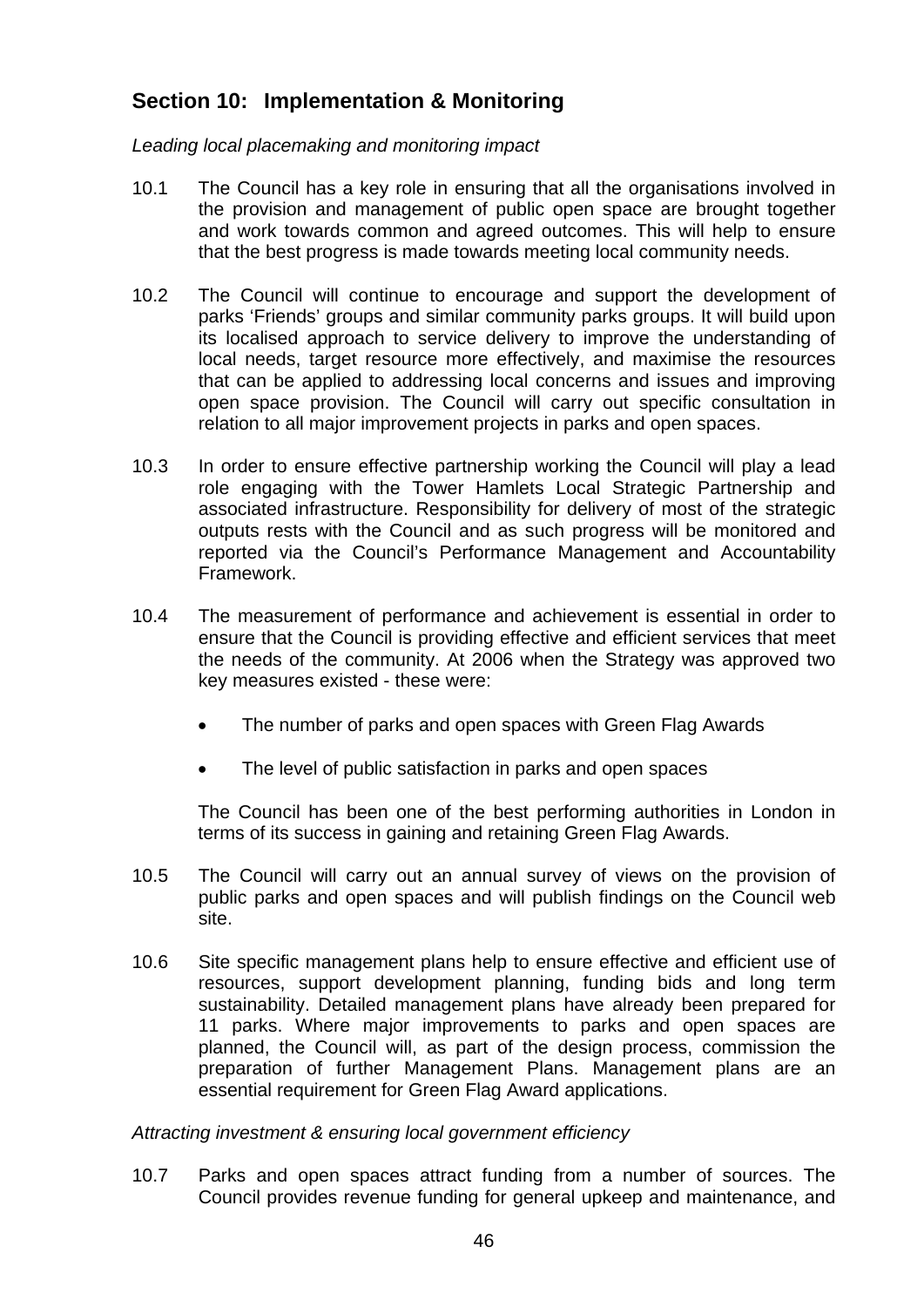capital funding for the provision of new or replacement facilities in the longer term.

- 10.8 The Council has been very successful at attracting grant aid from a range of external sources. Where possible it seeks match funding from other sources to boost the value of its own investments. Major parks improvement projects such as those at Mile End Park, Trinity Square Gardens, Island Gardens, Millwall Park, Meath Gardens, and Weavers Fields have all benefited from such funding. The Council will continue to seek partnership funding and will develop and maintain a funding plan in relation to external funding sources.
- 10.9 The Council faces significant resource constraints as the second phase of the Strategy is being implemented. This will impact upon resources for parks in terms of ongoing revenue and capital for improvement works. The Council will continue to source funds and to ensure that developments in the borough provide for new and better open spaces through the planning process.
- 10.10 The parks and open spaces support an estimated 12 million visits per year, supported through a Council Parks & Open Spaces budget of £5.2m. At £0.43 pence per visit (down from £0.58 pence per visit in 2005).
- 10.11 The revenue budgets for Parks for 2011/12 is £5.2m compared to a budget of £6.1m for 2010/11. Reductions in revenue for parks can place additional pressure on capital works.
- 10.12 As a consequence of changes to capital funding made by the Chancellor in the October 2010 Spending Review, Council's will have less capital available to spend, and borrowing will be more expensive. In the current financial climate some charitable sources of funds are also being squeezed.
- 10.13 The Council is currently preparing a new Supplementary Planning Document for planning obligations which will set out the approach to be taken for calculating Planning Obligations arising from development. The Open Space Strategy has contributed to the development of this document through the evidence it has provided.
- 10.14 The Community Infrastructure Levy (CIL) came into force on 6 April 2010 under the Community Infrastructure Levy Regulations 2010. The CIL was originally intended to help finance the infrastructure needed to increase the supply of housing, particularly in areas of high demand like the South East.
- 10.15 The Coalition Government is in the process of enacting its Localism Bill. This legislation would retain the CIL but gives the Secretary of State the power to make regulations to amend it so that a significant proportion of the revenue goes to neighbourhood projects to fund development.
- 10.16 The devolving of a 'significant' proportion of the CIL to local neighbourhoods could place a constraint on the ability of the Council to apply resources, arising from development, to tackle areas of need and deficiency strategically.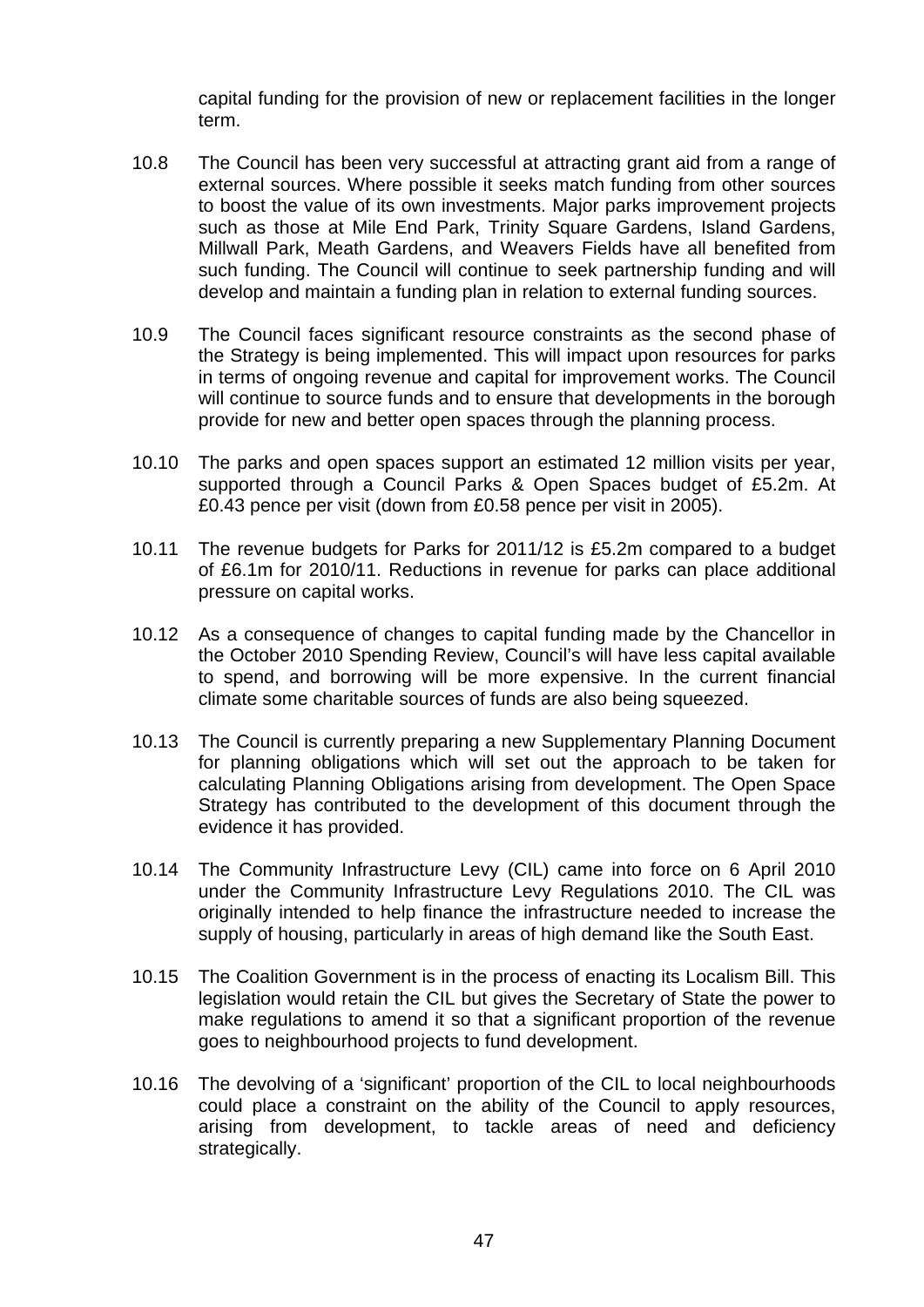### *Prioritising Investment*

- 10.17 In the context of limited resources it is even more important that the resources the Council secures are targeted effectively both in terms of the location and the type of improvement. The Core Strategy identifies the Place model as the local strategic approach to planning and this presents an opportunity to evaluate need at a very local level. Mapping techniques have improved and the Council will use this to inform the prioritisation process to local level. The 2011 quality audit provides a detailed and accessible reference of the improvement needs for individual sites and the relative need between sites which will be used to inform project scoping and design briefs.
- 10.18 The Parks and Open Spaces Annual Survey and the 2006 and 2011 quality audits demonstrate a direct correlation between the quality of open spaces and associated services, and the level of customer satisfaction and usage. Parks and open spaces have achieved significantly better quality scores where they have been the recipients of capital and revenue investment. These spaces also achieve better public approval ratings and usage levels as measured in the satisfaction surveys. The criteria for identifying those sites with most urgent need for investment are:
	- The number of users likely to benefit from the improvement.
	- Poor quality score as identified in the parks and open spaces audit (2011).
	- Proximity of alternative high quality parks and open spaces within the catchment area of the park proposed for investment*.*
	- Poor public satisfaction score as identified in the KMC Parks Performance survey*.*
	- The index of multiple deprivation within the catchment area of the park proposed for investment.
	- Level of overall deficiency of open space, compared to population, of the Place area in which the open space is located.
	- The need to conserve natural and cultural heritage and improve biodiversity*.*

In addition, the Council will continue to take advantage of funding opportunities where these may give rise to parks and open space improvements that would not have arisen through the application of the above criteria.

- 10.19 The annual survey results together with the consultation have highlighted what features are most important to residents in parks and open spaces. In the context of limited capital resources, the Council will primarily direct investment towards enhancing those elements deemed most important. Those elements were:
	- Improvements to existing facilities on site
	- Improvements to site safety
	- General enhancements to the landscape and horticultural features
- 10.20 Space in new parks secured through the planning system will be limited and will need to cater for a range of demands. The annual user survey and the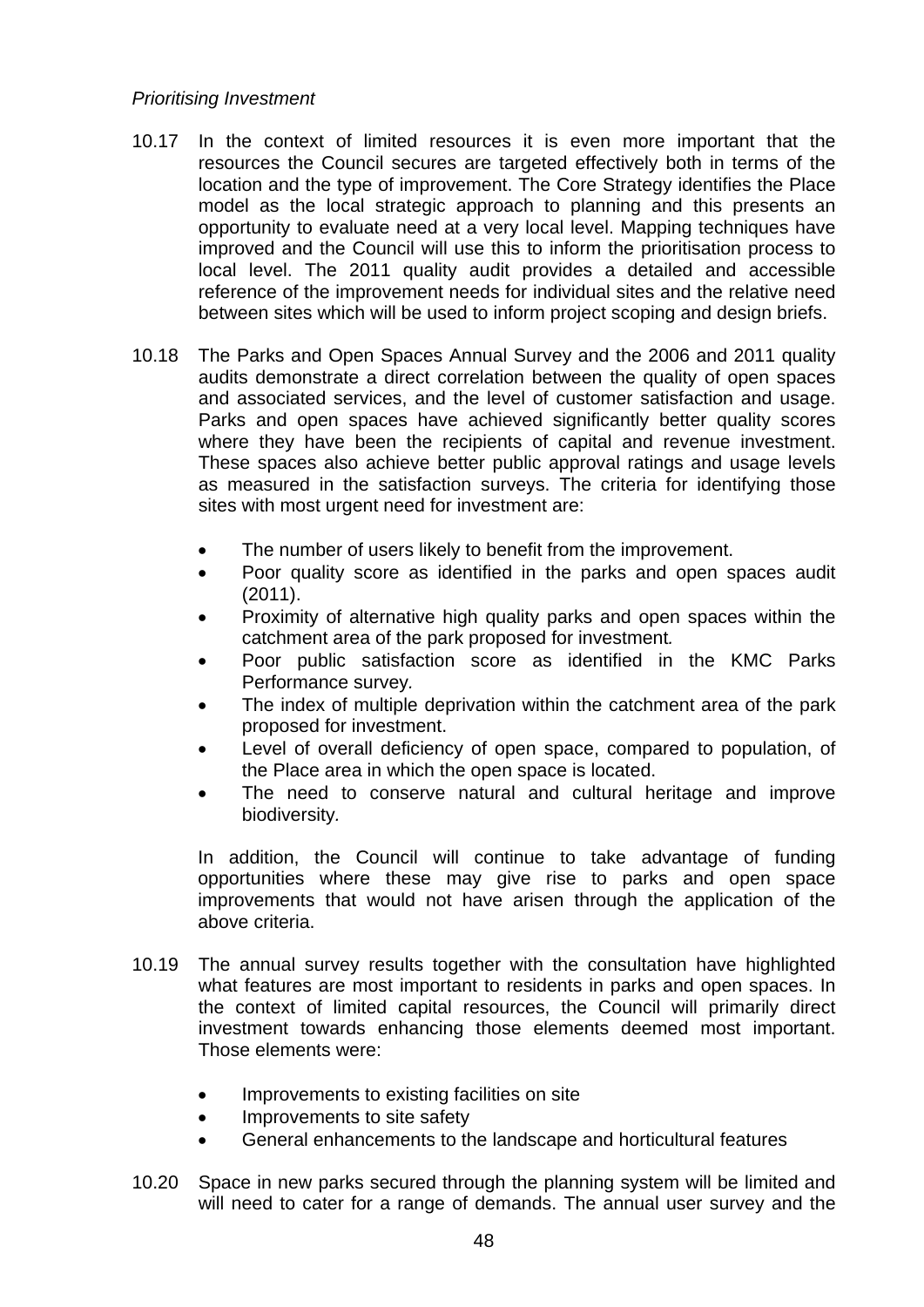consultation again serve as a guide to directing investment. Residents have prioritised spaces that:

- Provide space to relax informally
- Offer wildlife habitats
- Provide facilities for children and young people
- Bring all sections of the community together
- Allow for informal recreation

The Council will take these principles into account when designing new spaces. It is recognised that new spaces may also have a role in providing facilities for formal sport and recreation. The Council will need to consider on a site by site basis whether new spaces will be able, based on site constraints, to provide such facilities.

### *Strategic Outcome*

10.21 **Strategic Outcome:** To maximise funding opportunities in order to support the action plan.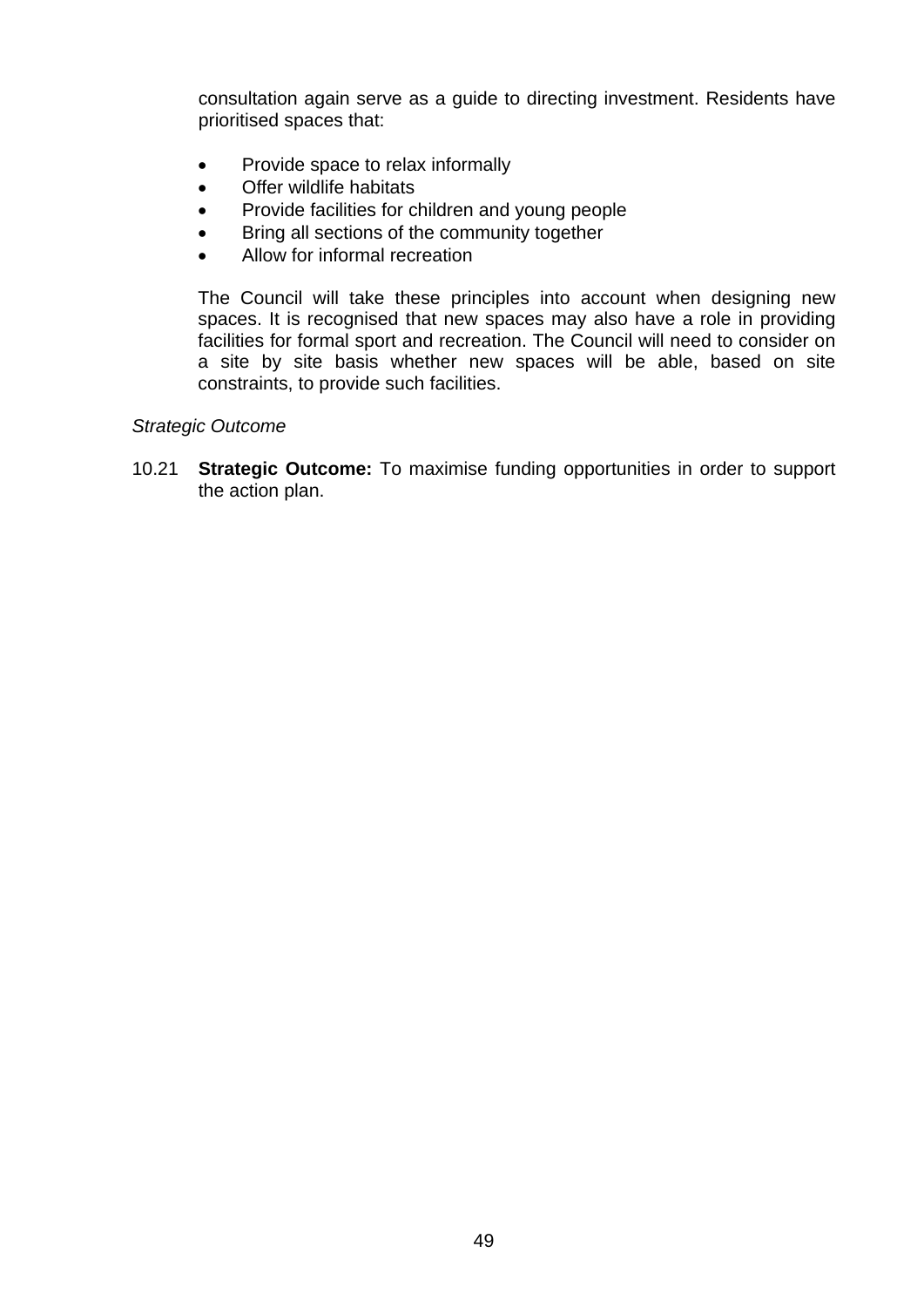# **Section 11: Action Plan Update**

## *Overarching Outcomes*

- 11.1 The 2006 Open Space Strategy set out the strategic vision and policy recommendations for open space provision arising from the needs assessment and open space audits, providing a clear framework for open space provision and improvement. The 2011 mid-point review updates the audit and assessment information and ensures that the Strategy remains relevant and consistent with recent policy and economic developments. The full action plan can be found at Appendix K.
- 11.2 The Council and its partners have a commitment to improving the overall quality of life for borough residents, as outlined in the Community Plan. The aim of the Open Space Strategy is to deliver real benefits to local people and based on the findings of the strategy the following key overarching outcomes have been identified:

## 11.3 *To improve the overall quality of current provision of open space within the Borough by having no poor quality sites*

11.4 The Council has invested over £12m in improving the quality of open space in the Borough since 2006 (see Appendix I). The recent quality survey has confirmed that as a result more open spaces are of a good or very good standard than in 2005. Further investment is required to maintain the quality of provision in those sites. There remain a number of spaces that have not yet received investment and which have been identified as needing improvement. The updated quality data in combination with updated spatial mapping will be used to prioritise further investment over the remaining term of the Strategy.

### 11.5 *To create wherever possible new publicly accessible open space by effective use of planning powers and obligations, especially in areas identified as deficient in open space*

11.6 The Strategy has provided an essential reference for the identification of locations for new open space provision and has informed the negotiations for publicly accessible open space provision through the development and planning process. Several new spaces have been created or extended, including Braham Street, Allen Gardens, and in the Millennium Quarter. Further locations for new spaces are identified in the Core Strategy and it is essential that these are of a suitable size and design to meet the needs of new residents in those development areas.

### 11.7 *To improve accessibility to existing and new open spaces*

11.8 Access to parks has improved significantly according to resident surveys. Strategic interventions, such as the installation of the bridge at Meath Gardens/Mile End Park, enable more people to use parks. The overall number of park users has increased since 2006 and this is predicted to be a continuing trend. The Tower Hamlets Green Grid Strategy provides the driver for further improvement and greening of the routes between open spaces, and for the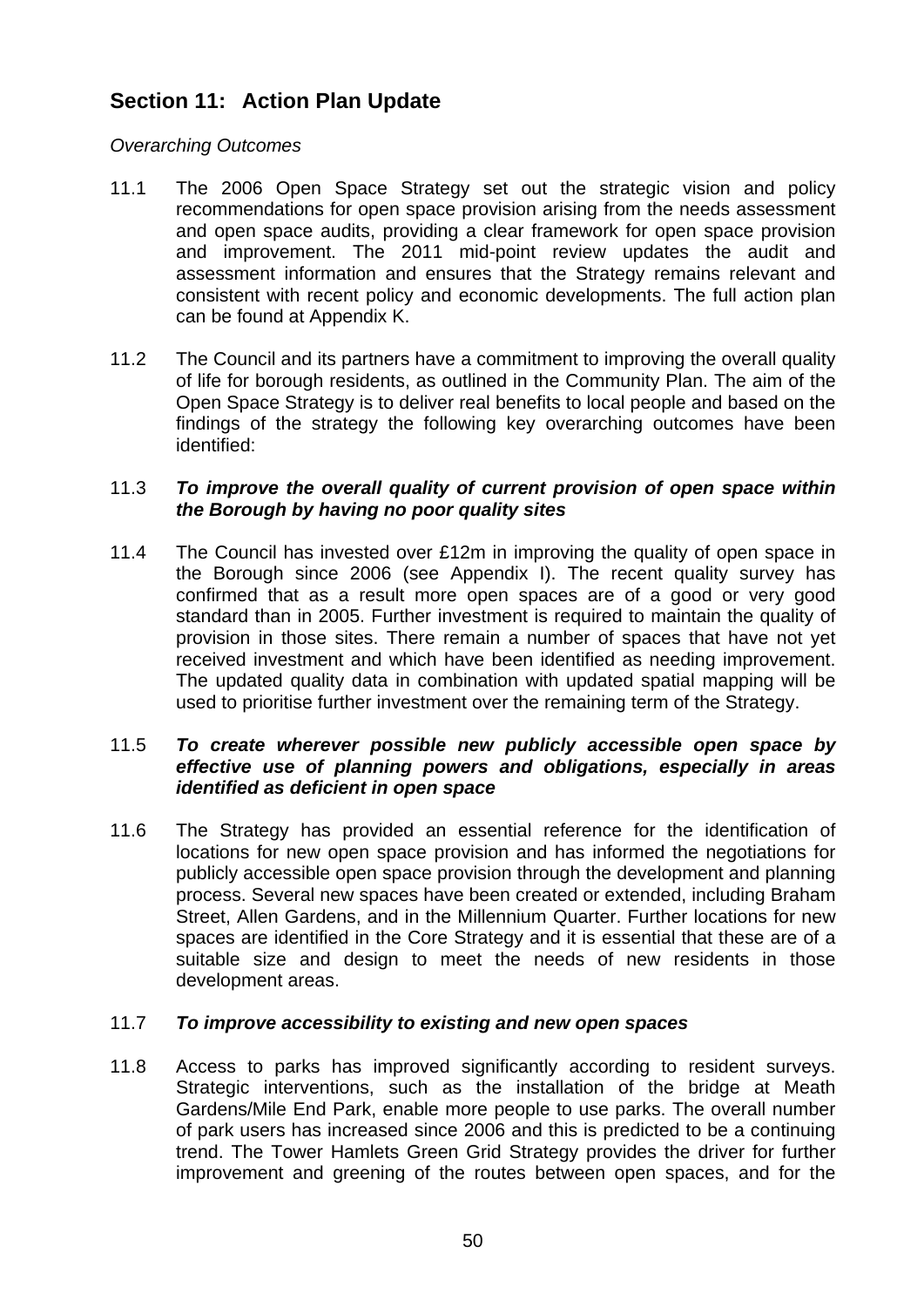delivery of local open space, through the development process, along key walking routes.

## 11.9 *To prioritise public safety in parks*

11.10 Resident surveys suggest that the fear of crime in parks is low compared to more general community crime concerns. However, the level of concern in park users has not significantly fallen since 2006. More targeted activity might reduce safety fears in parks and open spaces, but this must be balanced with the need to address crime concerns in all areas of the borough.

### 11.11 *To maximise funding opportunities in order to support the action plan*

11.12 The Strategy has been an important reference document and has been a key element to obtaining both internal and external funding over the last five years. As a result more than £12m has been secured and invested on the ground, and this investment continues with the major improvements that are currently taking place at Victoria Park. Looking forward, the Strategy will support Place level planning and targeting of resources. Improved monitoring of development and regeneration projects in the borough will help to secure further funding from planning obligations.

#### *Objectives and Actions*

11.13 In 2006 a set of objectives and actions were drawn from the overarching outcomes listed above. These have short, mid-term (MT) 2009/10 or Plan Term (PT) 20015/16 delivery periods. The fully updated action plan is attached at Appendix K.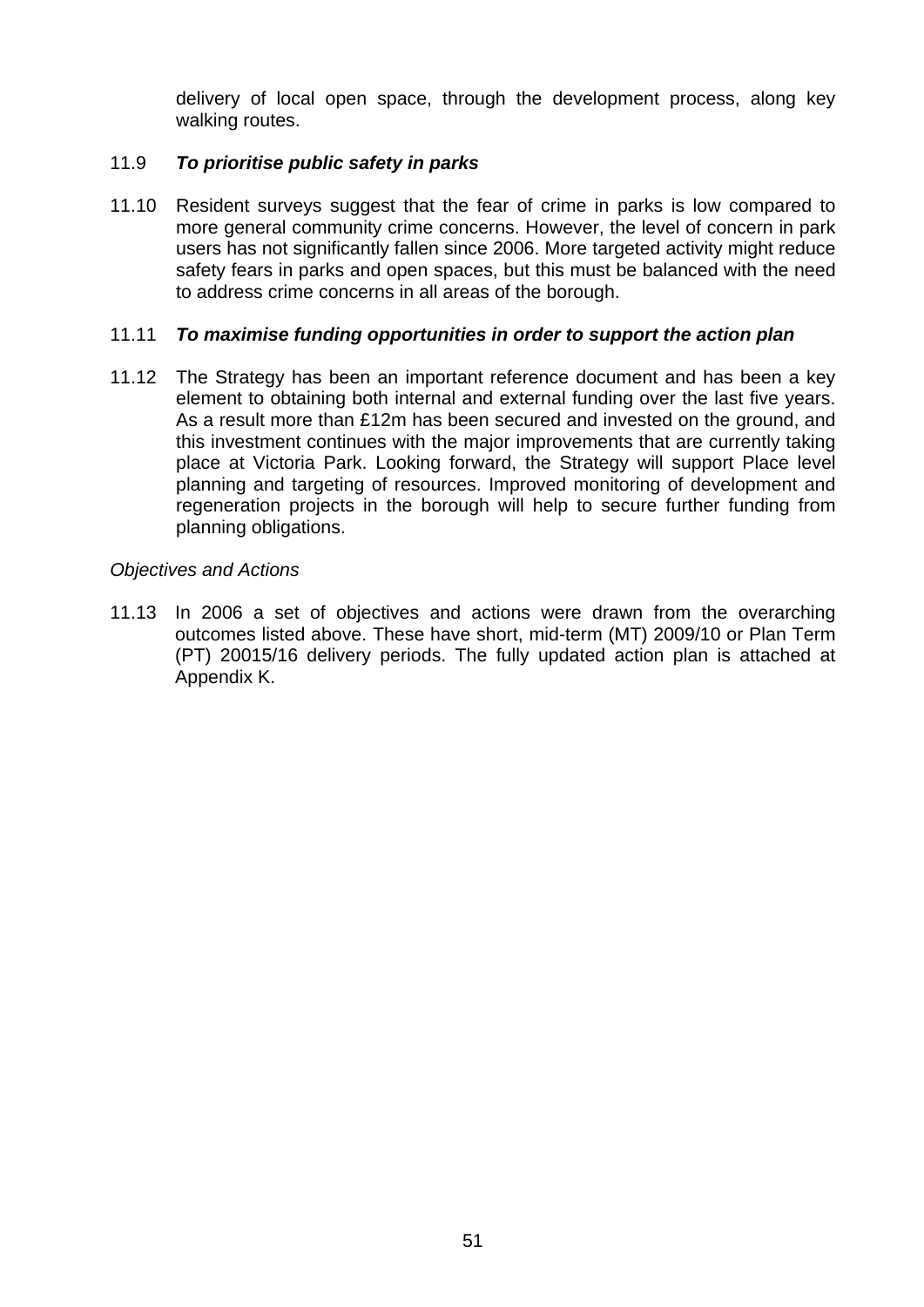# **Appendix A: Outline LDF Core Strategy 'Place' Map**

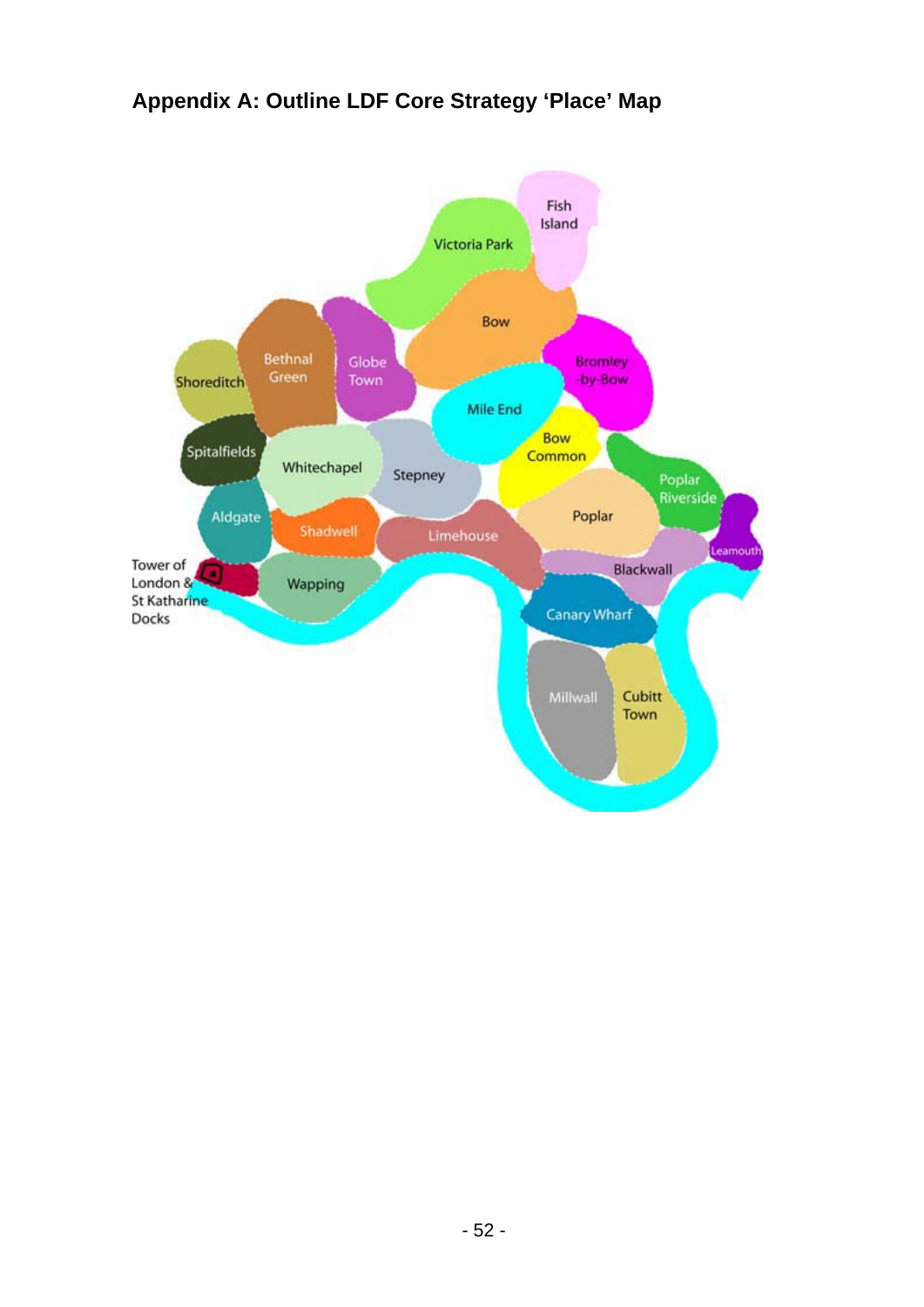# **Appendix B: Open space definition, designations and typologies**

# DEFINITION OF OPEN SPACE

The following definition is used in the London Plan and this Open Space Strategy:

"All land use in London that is predominantly undeveloped other than by buildings or structures that are ancillary to the open space use. The definition covers the broad range of open space types within London, whether in public or private ownership and whether public access is unrestricted, partially restricted or restricted."

The Mayor's Best Practice Guidance requires boroughs to identify and analyse ALL open space, whether or not it is publicly accessible or has a defined recreational role. All open space has a value to the community and contributes to the environmental quality of an area.

For the purpose of producing an Open Space Strategy, the definition does not include private residential gardens or incidental areas, such as road verges, or streets (unless these form part of a link in the open space network).

TYPES OF OPEN SPACE

### Public Open Space

The Mayor's 'Best Practice Guidance on Preparing Open Space Strategies' defines Public Open Space as public parks, commons, heaths and woodlands and other open spaces with established and unrestricted public access and capable of being classified according to the open space hierarchy, which meets recreational and nonrecreational needs. Public Open Spaces are usually but not always managed by local authorities.

### Publicly Accessible Open Space

This term is somewhat broader than Public Open Space as it embraces sites owned and managed by agencies other than the Council, including sites that are managed primarily for amenity to which the public has traditionally had access.

### Private Open Space

This is defined in the GLA Guidance as open space to which public access is restricted or not formally established but which contributes to local amenity or wildlife habitat or meets or is capable of meeting recreational or non-recreational needs. Includes company, school and club sports-grounds as well as private or restricted access gardens and housing amenity open space.

### Green Chains

The London Plan defines these as areas of linked but separate open spaces and the footpaths between them. They are accessible to the public and provide way-marked paths and other pedestrian and cycle routes. It is reasonable to think of these as being like beads on a necklace. It is not necessary for the routes to have continuous wildlife habitats along them.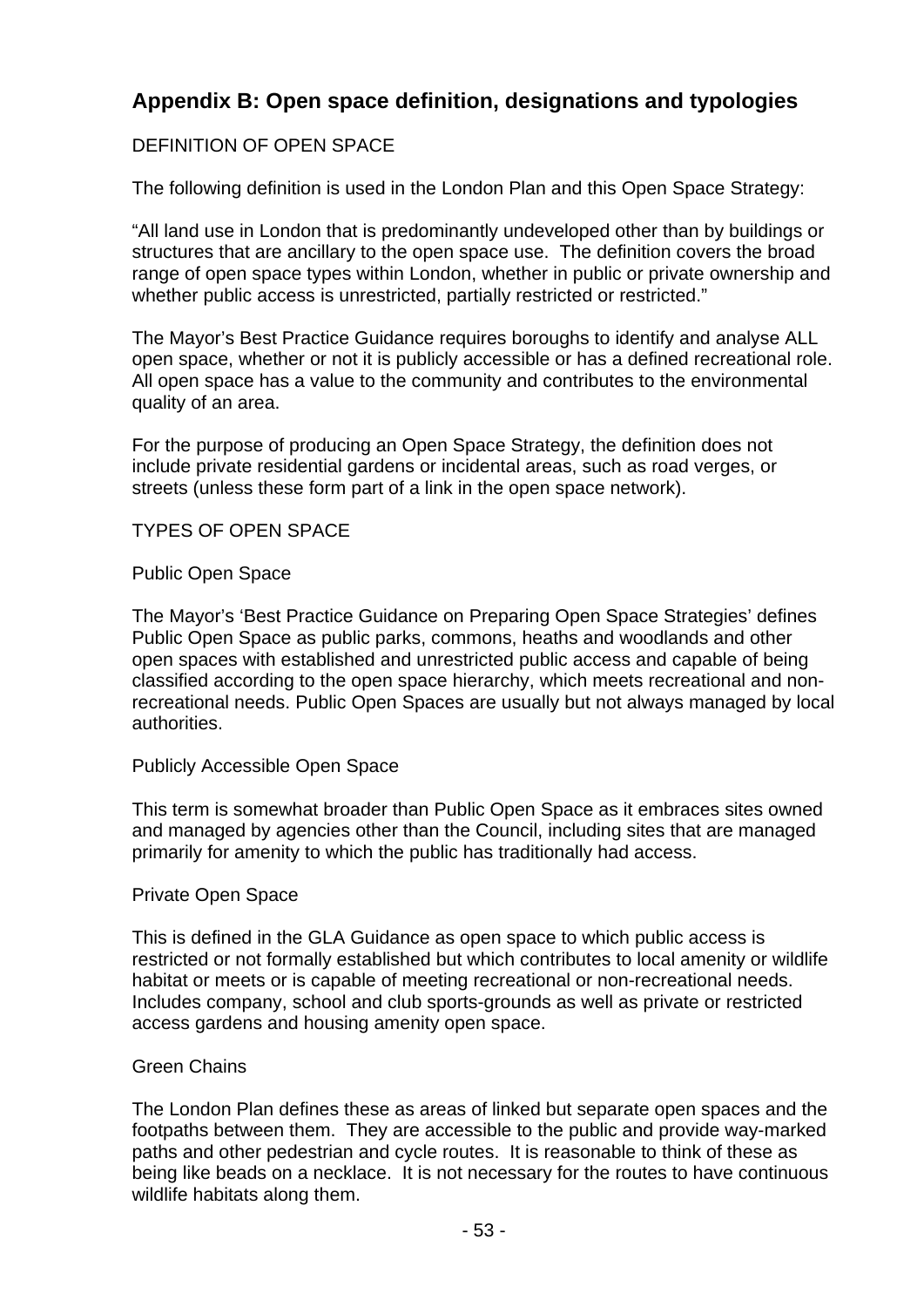## Green Corridors

These are relatively continuous areas of open space leading through the built environment, which may be linked and may not be publicly accessible. They allow animals and plants to be found further into the built-up area than would otherwise be the case and provide and extension to the habitats of the sites they join.

## DESIGNATIONS OF OPEN SPACE

Metropolitan Open Land (MOL)

This designation is unique to London and protects strategically important open spaces within the built environment. MOL is the same as Green Belt in terms of protection from development and serves a similar purpose. A number of criteria are used in the designation of areas of MOL:

Land that contributes to the physical structure of London by being clearly distinguishable from the built-up area

Land that includes open-air facilities, especially for leisure, recreation, sport arts and cultural activities and tourism, which serve the whole or significant parts of London Land that contains features or landscape of historic, recreational, nature conservation or habitat interest, of value at a metropolitan or national level

Land that forms part of a Green Chain and meets one of the above criteria MOL covers the full range of open spaces and both public and private ownership.

Local Open Space (LOS)

The GLA advises that this designation should cover all types of locally important open space and Boroughs should identify which spaces this designation applies to. The LOS designation is considered to continue the MOL designation at the local level.

PROVISION STANDARD FOR OPEN SPACE

National Playing Fields Association (Fields in Trust) Six Acre Standard

This is a planner's guide to ensure that sufficient land is set aside in appropriate locations to enable people of all ages, especially the young, to participate in outdoor play, games, sports and other physical recreation. The FIT regards it as a minimum standard at 2.4 hectares (6 acres) per 1000 people. It comprises 1.6 hectares (4 acres) for outdoor sport and 0.8 hectares (2 acres) for children's play space. Blue ribbon spaces such as docks, canals and basins cannot therefore contribute to the standard.

It has long been recognised that the 2.4 hectare standard unachievable within inner London, but allows boroughs to be compared across London and nationally. Both PPG 17 and the Mayor's Guidance recognise this by encouraging boroughs to establish their own local standard. In addition Boroughs must consider access standards to both local and major parks.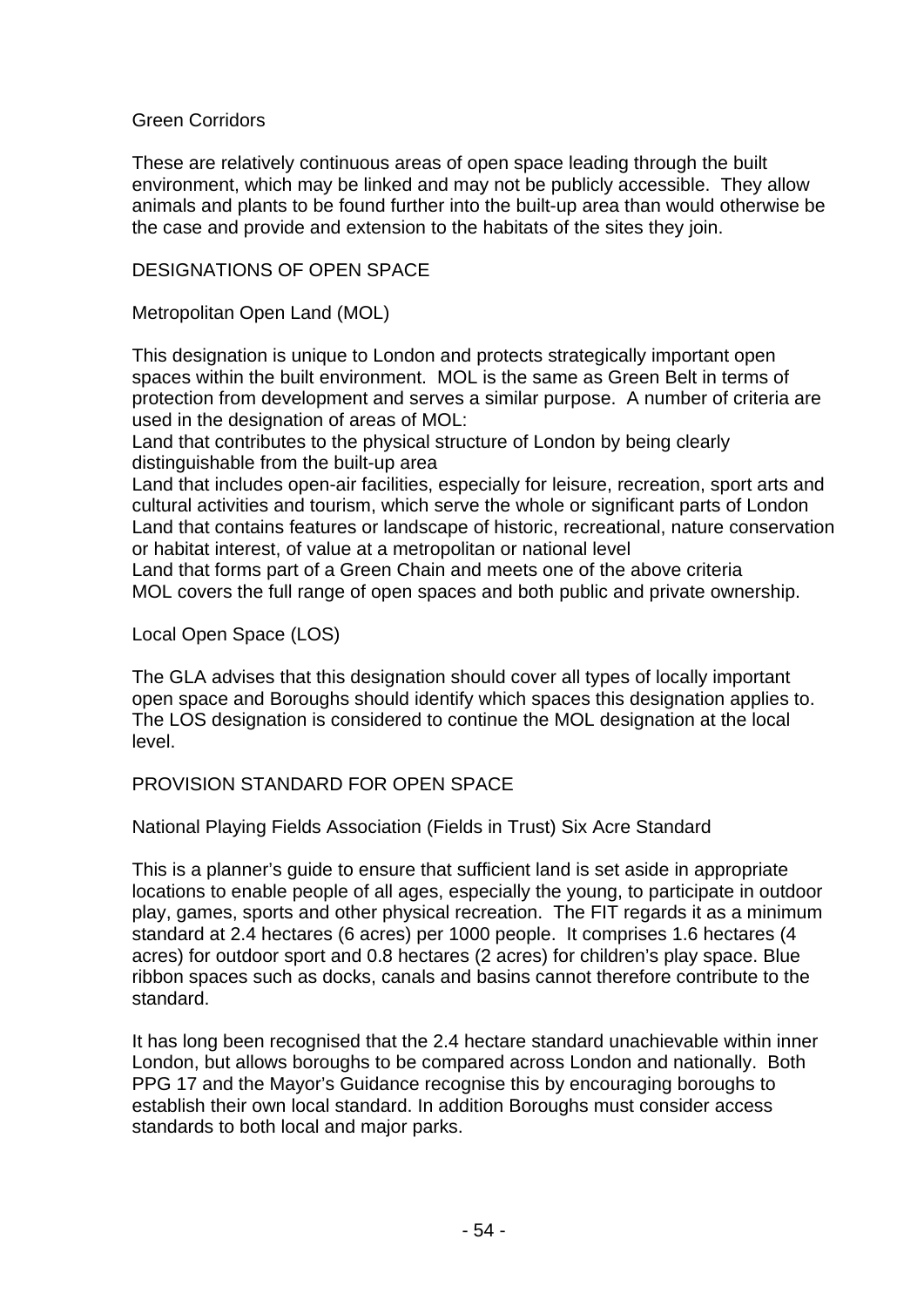## LONDON PLAN HIERARCHY OF PUBLIC OPEN SPACE

Draft London Plan 2009 Extract: Table 7.2 Public Open Space Hierarchy

## Regional Parks

Large areas, corridors or networks of open space, the majority of which will be publicly accessible and provide a range of facilities and features offering recreational, ecological, landscape, cultural or green infrastructure benefits. Offer a combination of facilities and features that are unique within London, are readily accessible by public transport and are managed to meet best practice quality standards. Size quideline: 400 hectares Distances from homes: 3.2 to 8 kilometres

#### Metropolitan Parks

Large areas of open space that provide a similar range of benefits to Regional Parks and offer a combination of facilities and features at the sub-regional level, are readily accessible by public transport and are managed to meet best practice quality standards.

Size guideline: 60 hectares Distances from homes: 3.2 kilometres

District Parks

Large areas of open space that provide a landscape setting with a variety of natural features providing for a wide range of activities, including outdoor sports facilities and playing fields, children's play for different age groups and informal recreation pursuits.

Size guideline: 20 hectares Distances from homes: 1.2 kilometres

Local Parks and Open Spaces

Providing for court games, children's play, sitting-out areas and nature conservation areas. Size guideline: 2 hectares

Distances from homes: 400 metres

Small Open Spaces

Gardens, sitting-out areas, children's play spaces or other areas of a specialist nature, including nature conservation areas. Size guideline: Under 2 hectares Distances from homes: Less than 400 metres

Pocket Parks

Small areas of open space that provide natural surfaces and shaded areas for informal play and passive recreation that sometimes have seating and play equipment.

Size guideline: Under 0.4ha

Distances from homes: Less than 400 metres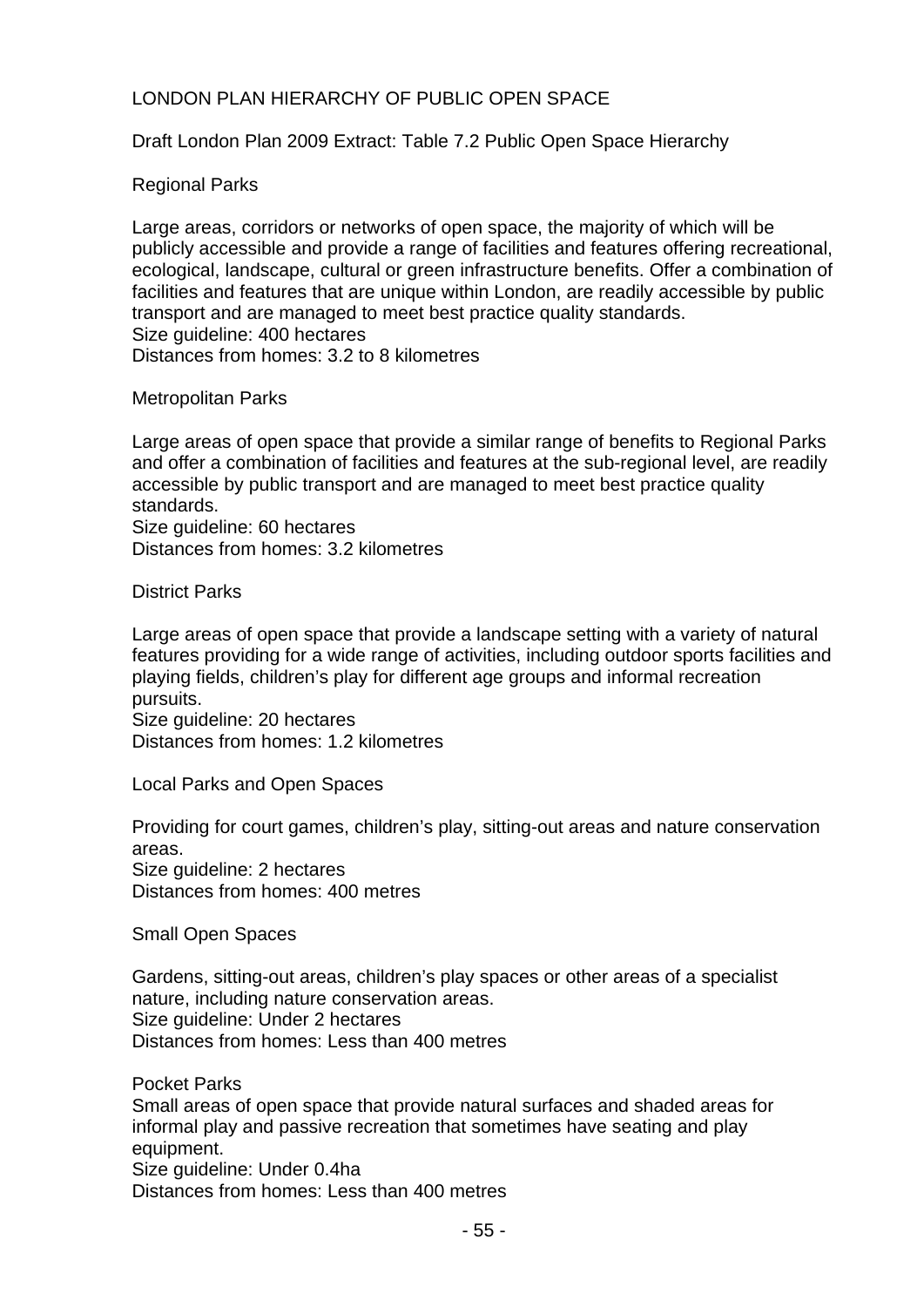Linear Open Spaces

Open spaces and towpaths alongside the Thames, canals and other waterways; paths; disused railways; nature conservation areas; and other routes that provide opportunities for informal recreation. Often characterised by features or attractive areas which are not fully accessible to the public but contribute to the enjoyment of the space.

Size guideline: Variable

Distances from homes: Wherever feasible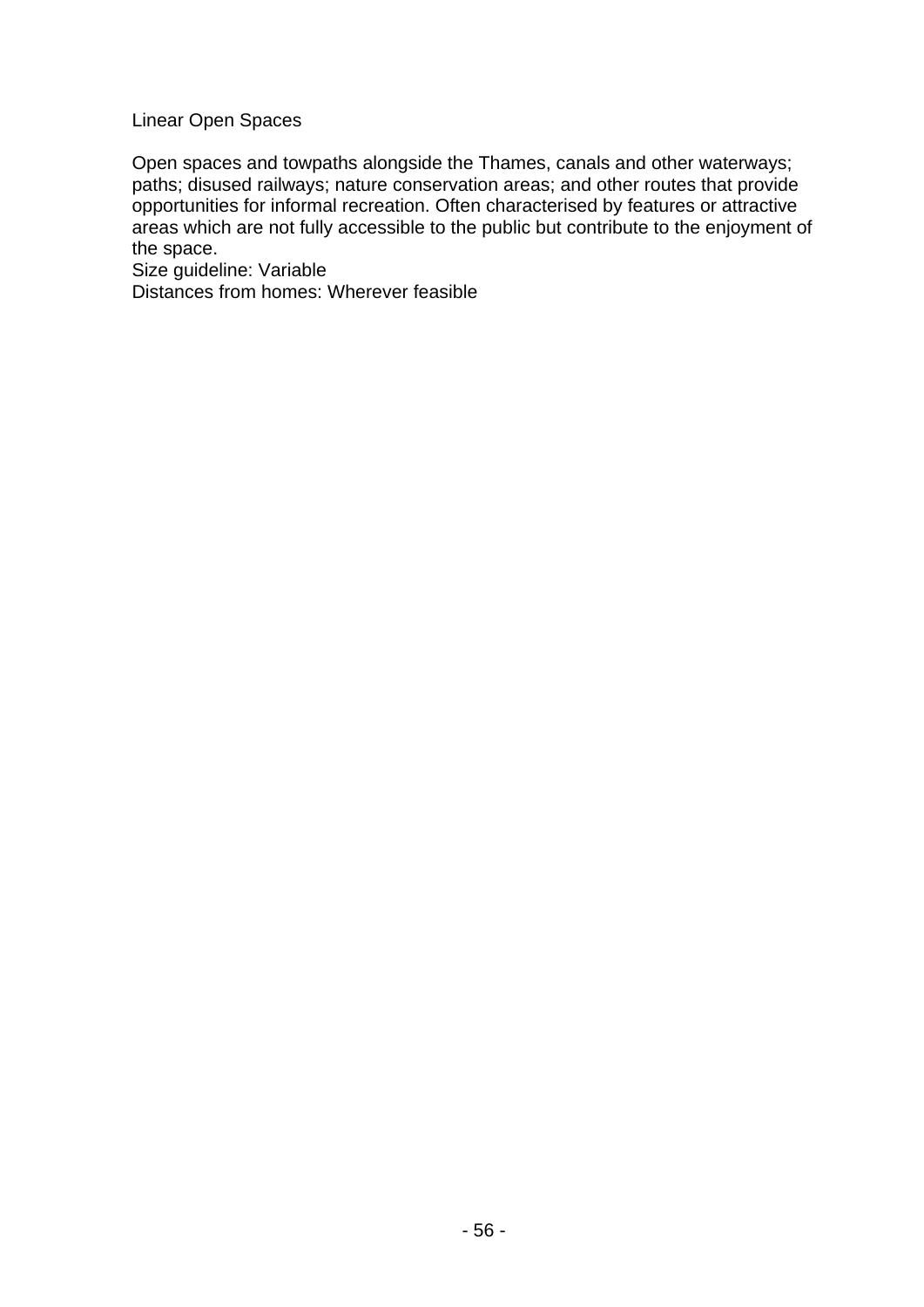# **Appendix C: Evidence methodology for the TH Green Grid and Open Space Strategies**



**Evidence Methodology for Open Space Policies**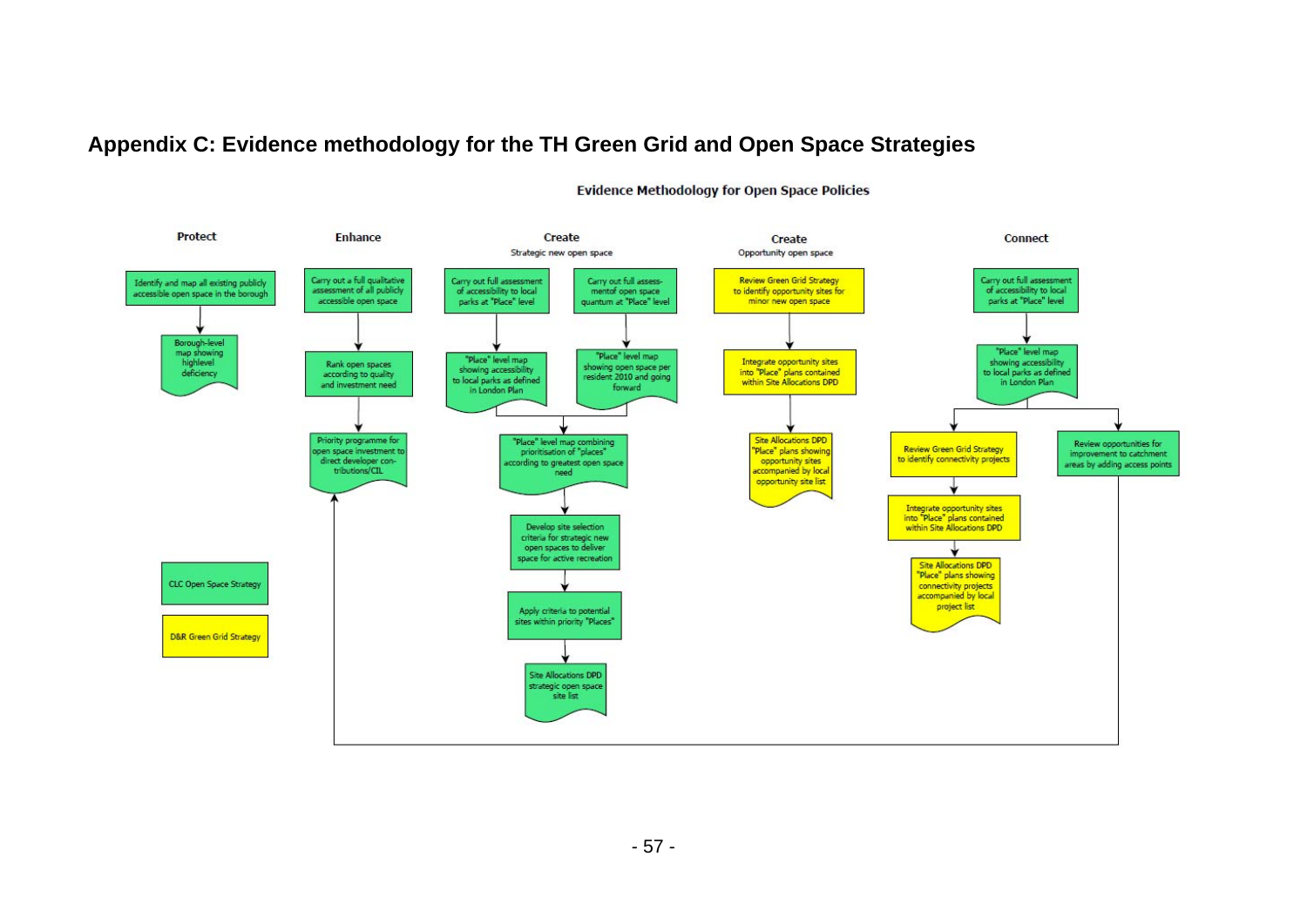# **Appendix D: Open Space Audit 2011 - Open space provision and quality by 'Place'**

Note: sites indicated in green (+) or dark green (++) are above average and performing well, sites in light (-) and dark orange (- -) are below standard and will have a higher priority weighting for future investment.

|                      |                                          | <b>Typology</b>        | Hierarchy          | Above/below<br>combined |           |              |      |
|----------------------|------------------------------------------|------------------------|--------------------|-------------------------|-----------|--------------|------|
|                      |                                          |                        |                    | Q/V                     |           |              |      |
| <b>Place</b>         | <b>Site</b>                              |                        |                    | standard                |           | <b>Score</b> | Area |
|                      |                                          | Parks and              | Pocket             |                         |           |              |      |
| Aldgate              | Aldgate Park, Braham St                  | Gardens                | Parks              | Above                   | $\ddot{}$ | 67           | 0.31 |
|                      |                                          | Parks and              | Small Local        |                         |           |              |      |
|                      | Altab Ali Park                           | Gardens                | Parks              | Above                   | $\ddot{}$ | 67           | 0.48 |
|                      |                                          | Parks and              | Pocket             |                         |           |              |      |
|                      | Gower's Walk Open Space                  | Gardens                | Parks              | Above                   | $\ddot{}$ | 63           | 0.33 |
|                      |                                          | Parks and              | Pocket             |                         |           |              |      |
|                      | <b>Mallon Gardens</b>                    | Gardens                | Parks              | <b>Below</b>            |           | 39           | 0.08 |
| <b>Total area</b>    |                                          |                        |                    |                         |           |              | 1.19 |
| <b>Total sites</b>   |                                          |                        |                    |                         |           |              | 4    |
|                      |                                          | Parks and              |                    |                         |           |              |      |
| <b>Bethnal Green</b> | <b>Bethnal Green Gardens</b>             | Gardens                | <b>Local Park</b>  | Above                   | $^{++}$   | 137          | 3.53 |
|                      |                                          | Parks and              | <b>Small Local</b> |                         |           |              |      |
|                      | Ion Square Gardens                       | Gardens                | Parks              | Above                   | $\ddot{}$ | 72           | 1.03 |
|                      |                                          | Parks and              | Pocket             |                         |           |              |      |
|                      | Mansford Street Open Space               | Gardens                | Parks              | Above                   | $\ddot{}$ | 70           | 0.24 |
|                      |                                          | Parks and              | Small Local        |                         |           |              |      |
|                      | <b>Middleton Green</b>                   | Gardens                | Parks              | Above                   | $\ddot{}$ | 71           | 0.67 |
|                      |                                          | Parks and              | <b>Small Local</b> |                         |           |              |      |
|                      | <b>Museum Gardens</b>                    | Gardens                | Parks              | Above                   | $\ddot{}$ | 64           | 1.07 |
|                      |                                          | Parks and              | Pocket             |                         |           |              |      |
|                      | Paradise Gardens                         | Gardens                | Parks              | Above                   | $\ddot{}$ | 53           | 0.16 |
|                      |                                          | Parks and              | <b>Small Local</b> |                         |           |              |      |
|                      | <b>Pollard Square</b>                    | Gardens                | Parks              | <b>Below</b>            |           | 46           | 0.47 |
|                      |                                          | Parks and              | Pocket             |                         |           |              |      |
|                      | St Jude's Nature Park, Middleton St., E2 | Gardens                | Parks              | <b>Below</b>            | 44        | 28           | 0.25 |
|                      |                                          | Parks and              | Small Local        |                         |           |              |      |
|                      | St. Matthews & St James                  | Gardens                | Parks              | Above                   | $\ddot{}$ | 71           | 0.83 |
|                      | St. Peter's Churchyard                   | Cemeteries,<br>disused |                    | <b>Below</b>            |           | 39           | 0.42 |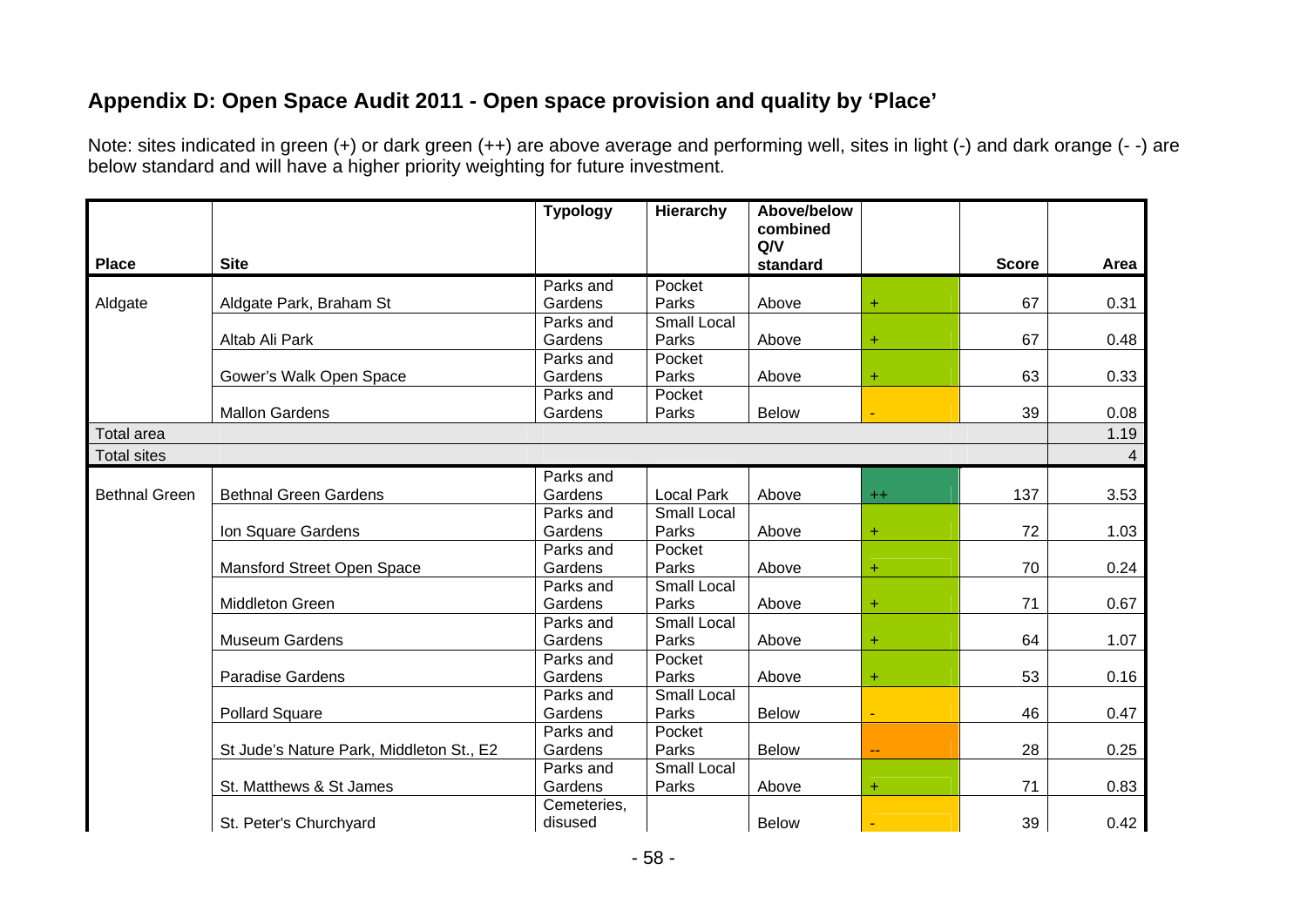|                    |                                 | churchyards        |                    |              |                          |     |       |
|--------------------|---------------------------------|--------------------|--------------------|--------------|--------------------------|-----|-------|
|                    |                                 | and other          |                    |              |                          |     |       |
|                    |                                 | burial             |                    |              |                          |     |       |
|                    |                                 | grounds            |                    |              |                          |     |       |
|                    |                                 | Parks and          | Pocket             |              |                          |     |       |
|                    | <b>Warner Green</b>             | Gardens            | Parks              | <b>Below</b> |                          | 46  | 0.30  |
|                    |                                 | Parks and          |                    |              |                          |     |       |
|                    | <b>Weavers Fields</b>           | Gardens            | <b>Local Park</b>  | Above        | $\ddot{}$                | 114 | 6.34  |
| <b>Total area</b>  |                                 |                    |                    |              |                          |     | 15.32 |
| <b>Total sites</b> |                                 |                    |                    |              |                          |     | 12    |
|                    |                                 | Cemeteries,        |                    |              |                          |     |       |
|                    |                                 | disused            |                    |              |                          |     |       |
|                    |                                 | churchyards        |                    |              |                          |     |       |
|                    |                                 | and other          |                    |              |                          |     |       |
|                    |                                 | burial             |                    |              |                          |     |       |
| <b>Blackwall</b>   | All Saints Churchyard           | grounds            |                    | Above        | $^{++}$                  | 57  | 0.94  |
|                    |                                 | Parks and          | Pocket             |              |                          |     |       |
|                    | Cotton Street / Bazeley Street  | Gardens            | Parks              | <b>Below</b> |                          | 44  | 0.19  |
|                    | East India Dock Square          | Civic Space        |                    | Above        | $+$                      | 68  | 0.83  |
|                    |                                 | Amenity            |                    |              |                          |     |       |
|                    | Ming Street Open Space          | Green Space        |                    | Above        | $\ddot{}$                | 49  | 0.27  |
|                    |                                 | Parks and          | Pocket             |              |                          |     |       |
|                    | New Brunswick Wharf             | Gardens            | Parks              | Above        | $\ddot{}$                | 59  | 0.70  |
|                    |                                 | Parks and          | <b>Small Local</b> |              |                          |     |       |
|                    | Pennyfields Park                | Gardens            | Parks              | Above        | $+$                      | 81  | 0.61  |
|                    |                                 | Parks and          | <b>Small Local</b> |              |                          |     |       |
|                    | Poplar Park                     | Gardens            | Parks              | Above        | $^{++}$                  | 98  | 1.57  |
|                    |                                 | Parks and          | <b>Small Local</b> |              |                          |     |       |
|                    | Robin Hood Gardens              | Gardens            | Parks              | Above        | $\ddot{}$                | 65  | 0.92  |
|                    |                                 | Cemeteries,        |                    |              |                          |     |       |
|                    |                                 | disused            |                    |              |                          |     |       |
|                    |                                 | churchyards        |                    |              |                          |     |       |
|                    |                                 | and other          |                    |              |                          |     |       |
|                    |                                 | burial             |                    |              |                          |     |       |
|                    | St. Matthias' Old Church Ground | grounds            |                    | Above        | $++$                     | 53  | 0.63  |
|                    |                                 | Parks and          | Pocket             |              |                          |     |       |
|                    | Stoneyard Lane                  | Gardens            | Parks              | <b>Below</b> | $\overline{\phantom{a}}$ | 34  | 0.15  |
|                    |                                 | Amenity            |                    |              |                          |     |       |
|                    | Virginia Quay                   | <b>Green Space</b> |                    | Above        | $++$                     | 79  | 0.29  |
| <b>Total Area</b>  |                                 |                    |                    |              |                          |     | 7.10  |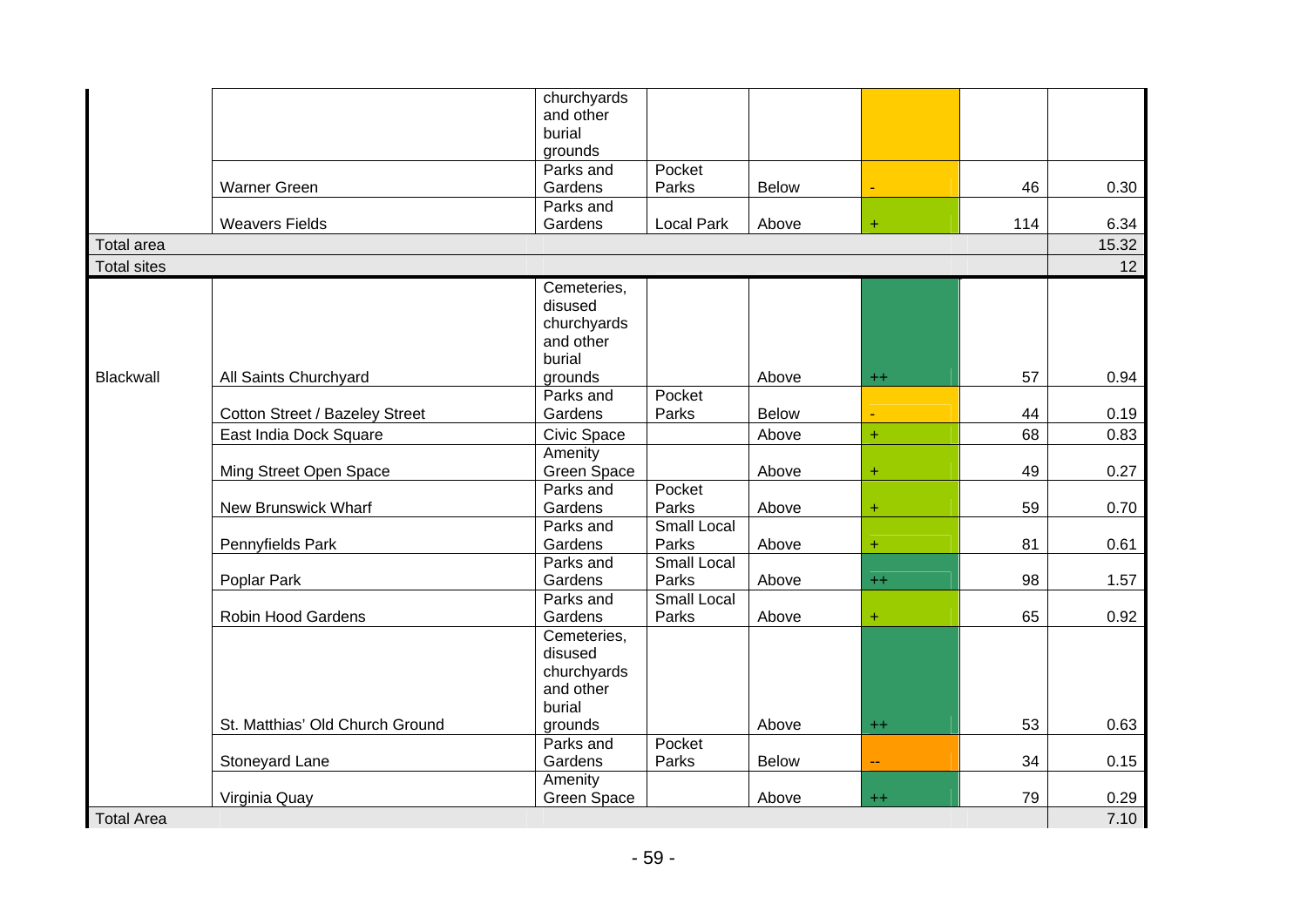| <b>Total Sites</b> |                                           |                   |                    |              |           |    | 11           |
|--------------------|-------------------------------------------|-------------------|--------------------|--------------|-----------|----|--------------|
|                    | OS at Garrison Road / Legion Terrace, Bow | Parks and         | Pocket             |              |           |    |              |
| <b>Bow</b>         | E <sub>3</sub>                            | Gardens           | Parks              | Above        | $++$      | 81 | 0.32         |
|                    |                                           | Parks and         | Pocket             |              |           |    |              |
|                    | Selwyn Park / Green                       | Gardens           | Parks              | Above        | $\ddot{}$ | 64 | 0.19         |
|                    |                                           | Amenity           |                    |              |           |    |              |
|                    | St Stephen's Road OS, Bow E3              | Green Space       |                    | <b>Below</b> | ۵.        | 11 | 0.31         |
| <b>Total Area</b>  |                                           |                   |                    |              |           |    | 0.83         |
| <b>Total Sites</b> |                                           |                   |                    |              |           |    | $\mathbf{3}$ |
|                    |                                           | Allotments,       |                    |              |           |    |              |
|                    |                                           | Community         |                    |              |           |    |              |
|                    |                                           | Gardens and       |                    |              |           |    |              |
| <b>Bow Common</b>  | <b>Ackroyd Drive Allotments</b>           | <b>City Farms</b> |                    | Above        | Ŧ         | 33 | 0.15         |
|                    |                                           | Parks and         | <b>Small Local</b> |              |           |    |              |
|                    | <b>Ackroyd Drive Extension</b>            | Gardens           | Parks              | <b>Below</b> |           | 43 | 0.73         |
|                    |                                           | Parks and         | Pocket             |              |           |    |              |
|                    | Chiltern Green, Bromley by Bow            | Gardens           | Parks              | Above        | $+$       | 69 | 0.30         |
|                    |                                           | Parks and         | Pocket             |              |           |    |              |
|                    | Fern Street Open Space                    | Gardens           | Parks              | Above        | $\ddot{}$ | 52 | 0.17         |
|                    |                                           | Parks and         | <b>Small Local</b> |              |           |    |              |
|                    | Furze Green Open Space                    | Gardens           | Parks              | Above        | ÷         | 78 | 1.14         |
|                    |                                           | Parks and         | <b>Small Local</b> |              |           |    |              |
|                    | Old Railway at Fairfoot Road              | Gardens           | Parks              | Below        |           | 26 | 0.74         |
|                    |                                           | Parks and         | Small Local        |              |           |    |              |
|                    | Rounton Road Public Open Space            | Gardens           | Parks              | Above        | ÷         | 63 | 0.56         |
| <b>Total Area</b>  |                                           |                   |                    |              |           |    | 3.79         |
| <b>Total sites</b> |                                           |                   |                    |              |           |    | 8            |
| Bromley by         |                                           | Parks and         | <b>Small Local</b> |              |           |    |              |
| <b>Bow</b>         | <b>Bromley-by-Bow Centre</b>              | Gardens           | Parks              | Above        | $^{++}$   | 98 | 0.52         |
|                    |                                           | Cemeteries,       |                    |              |           |    |              |
|                    |                                           | disused           |                    |              |           |    |              |
|                    |                                           | churchyards       |                    |              |           |    |              |
|                    |                                           | and other         |                    |              |           |    |              |
|                    |                                           | burial            |                    |              |           |    |              |
|                    | Former St Leonard's Church Yard           | grounds           |                    | <b>Below</b> | 44        | 22 | 0.25         |
|                    |                                           | Parks and         | <b>Small Local</b> |              |           |    |              |
|                    | <b>Grove Hall Park</b>                    | Gardens           | Parks              | Above        | $^{++}$   | 97 | 1.20         |
|                    |                                           | Parks and         | <b>Small Local</b> |              |           |    |              |
|                    | <b>Prospect Park</b>                      | Gardens           | Parks              | Above        | $\ddot{}$ | 64 | 0.42         |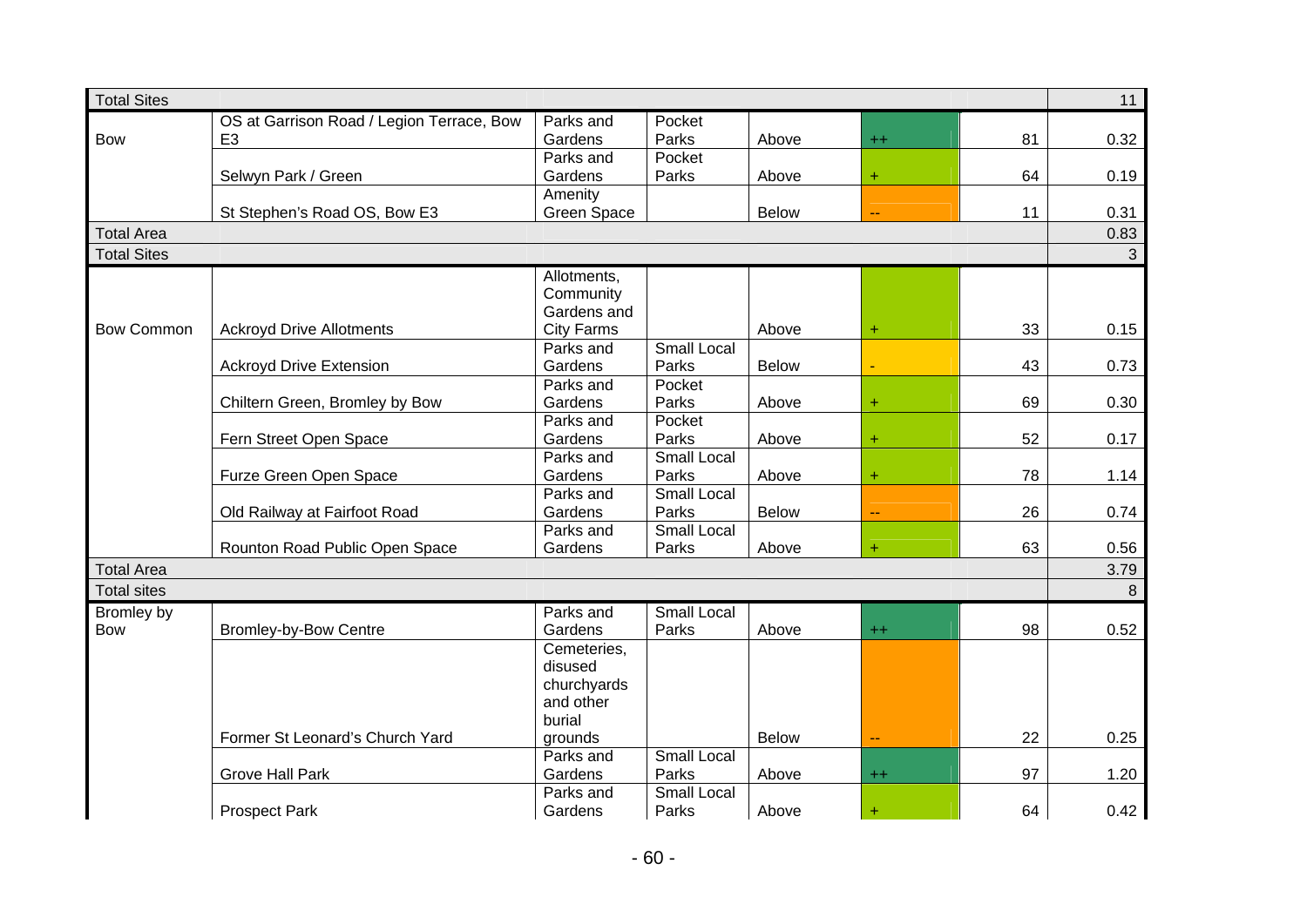|                    |                                             | Allotments,<br>Community |                    |              |           |           |                |
|--------------------|---------------------------------------------|--------------------------|--------------------|--------------|-----------|-----------|----------------|
|                    |                                             | Gardens and              |                    |              |           |           |                |
|                    | <b>Reeves Road Allotments</b>               | <b>City Farms</b>        |                    | <b>Below</b> |           | 28        | 0.36           |
|                    | St Andrew's Hospital construction site will |                          |                    | Site not     | Site not  | Site not  |                |
|                    | include public open spaces                  |                          |                    | completed    | completed | completed | 1.47           |
|                    | St. Mary Bow                                | Parks and<br>Gardens     | Pocket<br>Parks    | Above        | $\ddot{}$ | 61        | 0.27           |
| <b>Total area</b>  |                                             |                          |                    |              |           |           | 4.48           |
| <b>Total Sites</b> |                                             |                          |                    |              |           |           | 6 complete     |
|                    |                                             |                          |                    |              |           |           | 5.30           |
| Canary Whalf       | Blackwall Basin & Poplar Dock               | Civic Space<br>Parks and | <b>Small Local</b> | Above        | $\ddot{}$ | 41        | 0.47           |
|                    | Cabot Square                                | Gardens                  | Parks              | Above        | ÷         | 68        |                |
|                    |                                             | Parks and                | <b>Small Local</b> |              |           |           | 0.64           |
|                    | Canada Square                               | Gardens                  | Parks              | Above        | $\ddot{}$ | 71        |                |
|                    | <b>Canary Riverside</b>                     | Civic Space              |                    | <b>Below</b> | 44        | 5         | 0.21           |
|                    |                                             | Parks and                | <b>Small Local</b> |              |           |           | 1.13           |
|                    | Jubilee Park                                | Gardens                  | Parks              | Above        | $\ddot{}$ | 68        |                |
|                    |                                             | Amenity                  |                    |              |           |           | 0.31           |
|                    | <b>Westferry Circus</b>                     | Green Space              |                    | Above        | $++$      | 76        |                |
| <b>Total Area</b>  |                                             |                          |                    |              |           |           | 8.06           |
| <b>Total Sites</b> |                                             |                          |                    |              |           |           | 6              |
|                    |                                             | Parks and                | <b>Small Local</b> |              |           |           |                |
| <b>Cubitt Town</b> | <b>Island Gardens</b>                       | Gardens                  | Parks              | Above        | $\ddot{}$ | 82        | 1.24           |
|                    |                                             | Parks and                | <b>Small Local</b> |              |           |           |                |
|                    | Millwall Dock Open Space                    | Gardens<br>Parks and     | Parks              | <b>Below</b> |           | 51        | 0.45           |
|                    | <b>Millwall Park</b>                        | Gardens                  | <b>Local Park</b>  | Above        | $++$      | 145       | 8.75           |
|                    |                                             | Parks and                |                    |              |           |           |                |
|                    | Mudchute City Farm                          | Gardens                  | <b>Local Park</b>  | Above        | $^{++}$   | 126       | 13.57          |
|                    |                                             | Parks and                | Small Local        |              |           |           |                |
|                    | St. Johns Park                              | Gardens                  | Parks              | Above        | Ŧ         | 83        | 0.95           |
| <b>Total Area</b>  |                                             |                          |                    |              |           |           | 24.96          |
| <b>Total Sites</b> |                                             |                          |                    |              |           |           | $5\phantom{.}$ |
|                    |                                             | Parks and                | Pocket             |              |           |           |                |
| Fish Island        | Greenway                                    | Gardens                  | Parks              | <b>Below</b> |           | 42        | 0.22           |
| <b>Total Area</b>  |                                             |                          |                    |              |           |           | 0.22           |
| <b>Total Sites</b> |                                             |                          |                    |              |           |           | $\mathbf{1}$   |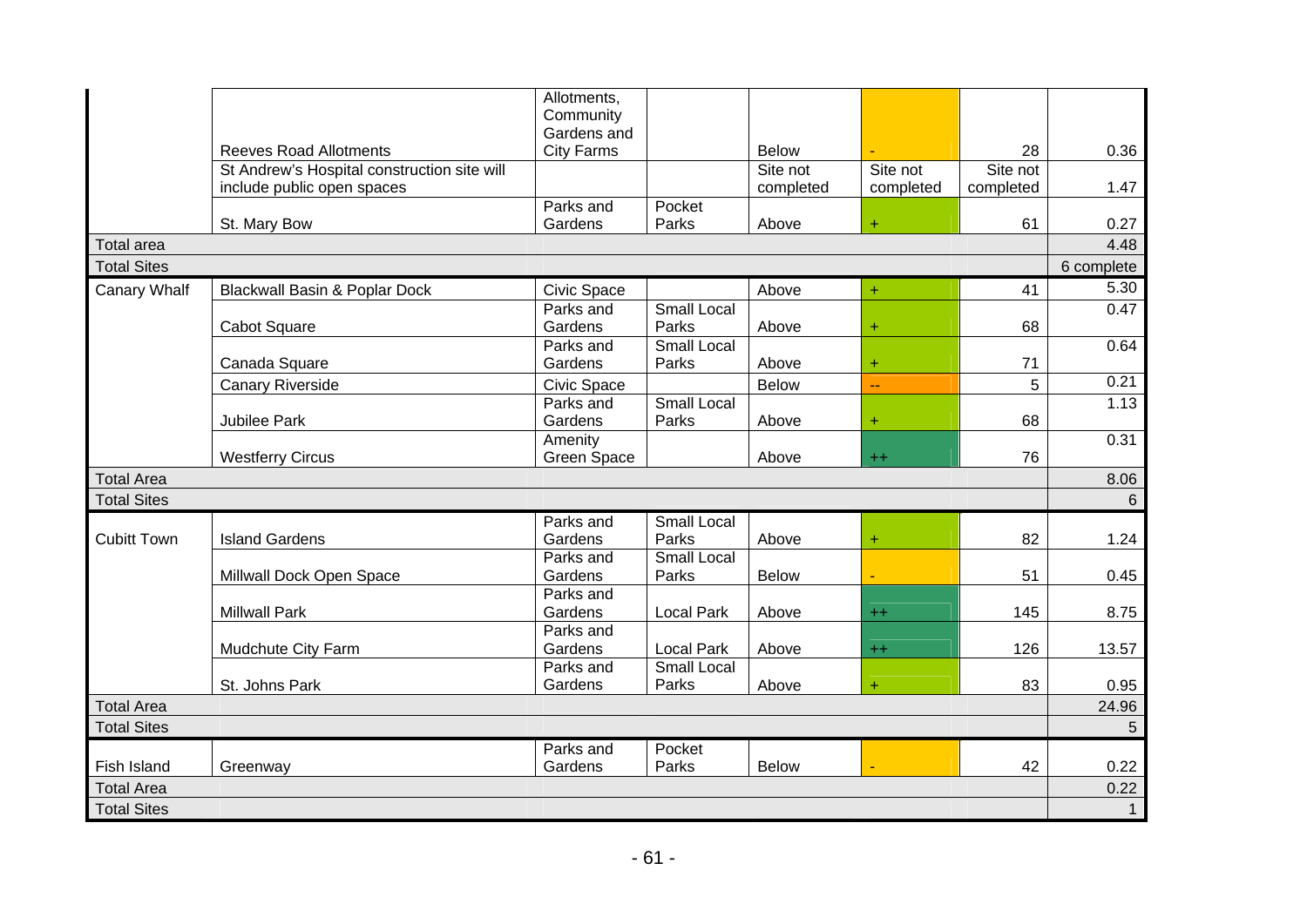|                    |                                           | Parks and          | Pocket             |              |           |     |              |
|--------------------|-------------------------------------------|--------------------|--------------------|--------------|-----------|-----|--------------|
| Globe Town         | Globe Road OS                             | Gardens            | Parks              | <b>Below</b> | ц.        | 34  | 0.03         |
|                    |                                           | Parks and          |                    |              |           |     |              |
|                    | <b>Meath Gardens</b>                      | Gardens            | <b>Local Park</b>  | Above        | ÷         | 107 | 3.93         |
|                    |                                           | Allotments,        |                    |              |           |     |              |
|                    |                                           | Community          |                    |              |           |     |              |
|                    |                                           | Gardens and        |                    |              |           |     |              |
|                    | <b>Meath Gardens Allotments</b>           | <b>City Farms</b>  |                    | <b>Below</b> |           | 25  | 0.37         |
| <b>Total area</b>  |                                           |                    |                    |              |           |     | 4.33         |
| <b>Total sites</b> |                                           |                    |                    |              |           |     | $\mathbf{3}$ |
| Leamouth           | East India Dock Basin                     | <b>Civic Space</b> |                    | Above        | $\ddot{}$ | 68  | 3.94         |
| Leamouth Total     |                                           |                    |                    |              |           |     | 3.94         |
|                    |                                           |                    |                    |              |           |     |              |
|                    |                                           | Parks and          | Pocket             |              |           |     |              |
| Limehouse          | <b>Albert Square Gardens</b>              | Gardens            | Parks              | Above        | $\ddot{}$ | 66  | 0.28         |
|                    |                                           | Parks and          | Pocket             |              |           |     |              |
|                    | Kings Wharf                               | Gardens            | Parks              | <b>Below</b> |           | 44  | 0.18         |
|                    | Limehouse Basin                           | <b>Civic Space</b> |                    | Above        | $^{++}$   | 71  | 3.06         |
|                    |                                           | Parks and          | Pocket             |              |           |     |              |
|                    | <b>Rectory Gardens</b>                    | Gardens            | Parks              | <b>Below</b> |           | 39  | 0.24         |
|                    |                                           | Parks and          | Small Local        |              |           |     |              |
|                    | Ropemakers Fields                         | Gardens            | Parks              | Above        | $^{++}$   | 103 | 1.80         |
|                    |                                           | Provision for      |                    |              |           |     |              |
|                    |                                           | children and       |                    |              |           |     |              |
|                    | School House Kickabout                    | teenagers          |                    | <b>Below</b> | 44        | 30  | 0.07         |
|                    |                                           | Cemeteries,        |                    |              |           |     |              |
|                    |                                           | disused            |                    |              |           |     |              |
|                    |                                           | churchyards        |                    |              |           |     |              |
|                    |                                           | and other          |                    |              |           |     |              |
|                    |                                           | burial             |                    |              |           |     |              |
|                    | St. Annes Churchyard                      | grounds            |                    | <b>Below</b> |           | 31  | 0.90         |
|                    |                                           | Parks and          | <b>Small Local</b> |              |           | 68  |              |
|                    | St. James's Gardens                       | Gardens            | Parks              | Above        | $\ddot{}$ |     | 0.59         |
| <b>Total area</b>  |                                           |                    |                    |              |           |     | 7.11         |
| <b>Total sites</b> |                                           |                    |                    |              |           |     | 8            |
|                    |                                           | Parks and          | Pocket             |              |           |     |              |
| Mile end           | Archibald Public Open Space               | Gardens            | Parks              | Above        | $^{++}$   | 85  | 0.34         |
|                    |                                           | Parks and          | Pocket             |              |           |     |              |
|                    | <b>Bancroft Road Jewish Burial Ground</b> | Gardens            | Parks              | <b>Below</b> |           | 21  | 0.04         |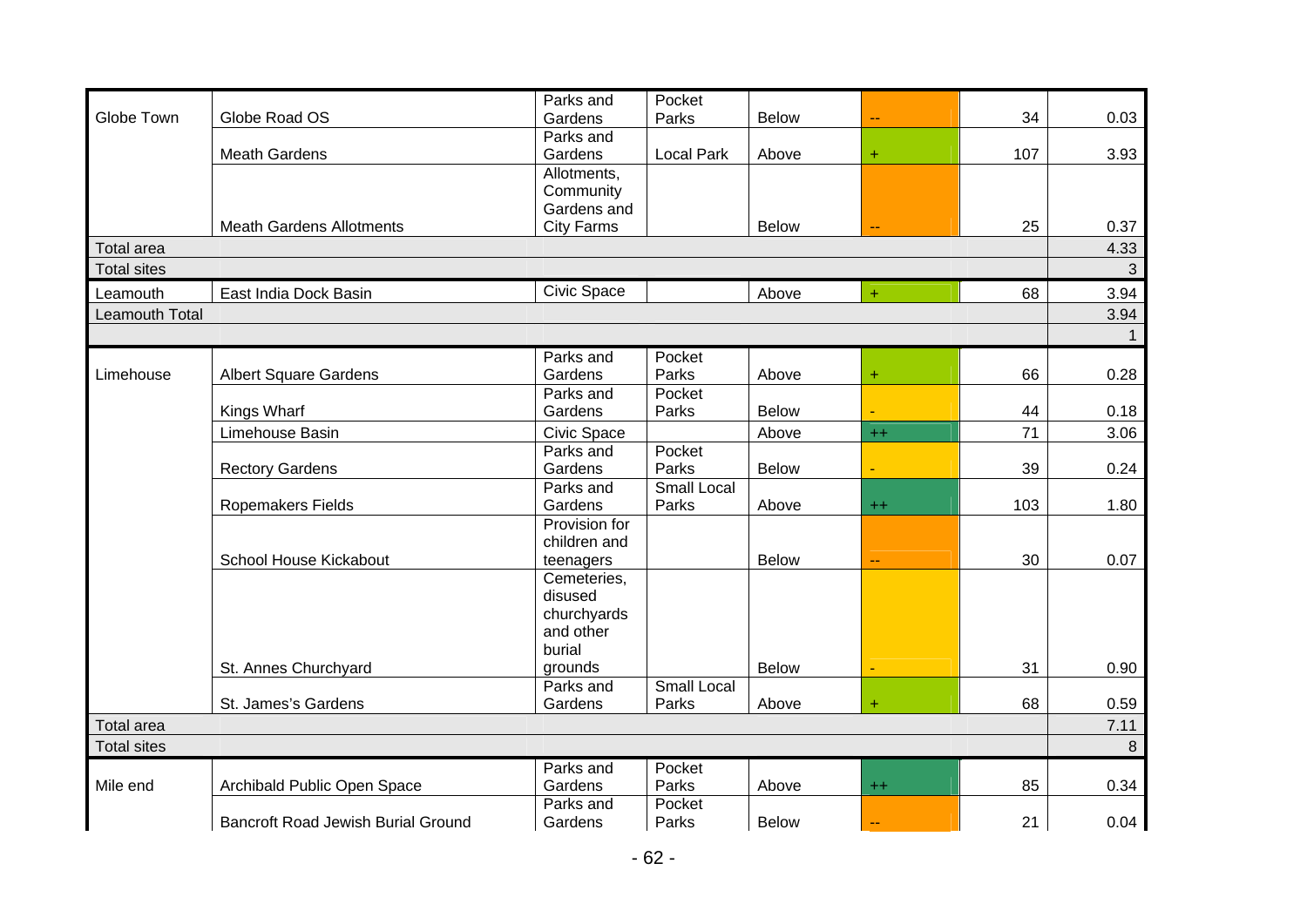|                    |                                        | Parks and            | Pocket               |              |                      |     |       |
|--------------------|----------------------------------------|----------------------|----------------------|--------------|----------------------|-----|-------|
|                    | <b>Carlton Square</b>                  | Gardens              | Parks                | Above        | $+$                  | 48  | 0.13  |
|                    |                                        | Parks and            | Small Local          |              |                      |     |       |
|                    | <b>Carlton Square Extension</b>        | Gardens              | Parks                | <b>Below</b> |                      | 34  | 0.66  |
|                    |                                        | Parks and            | Pocket               |              |                      |     |       |
|                    | Four Seasons Green                     | Gardens              | Parks                | Above        | Ŧ,                   | 62  | 0.34  |
|                    |                                        | Amenity              |                      |              |                      |     |       |
|                    | Harley Grove Open Space                | Green Space          |                      | <b>Below</b> |                      | 42  | 0.14  |
|                    |                                        |                      |                      |              | Above                |     |       |
|                    |                                        |                      |                      |              | (only one            |     |       |
|                    |                                        |                      |                      |              | space in             |     |       |
|                    |                                        |                      |                      |              | typology             |     |       |
|                    | Mile End Park                          | Parks and<br>Gardens | <b>District Park</b> | Above        | hence no<br>banding) | 183 | 30.66 |
|                    |                                        | Cemeteries,          |                      |              |                      |     |       |
|                    |                                        | disused              |                      |              |                      |     |       |
|                    |                                        | churchyards          |                      |              |                      |     |       |
|                    |                                        | and other            |                      |              |                      |     |       |
|                    | Queen Mary University of London Burial | burial               |                      |              |                      |     |       |
|                    | Ground 1                               | grounds              |                      | <b>Below</b> | --                   | 24  | 0.39  |
|                    |                                        |                      |                      |              | Above                |     |       |
|                    |                                        |                      |                      |              | (only one            |     |       |
|                    |                                        | Natural and          |                      |              | space in             |     |       |
|                    |                                        | semi-natural         |                      |              | typology             |     |       |
|                    |                                        | urban green          |                      |              | hence no             |     |       |
|                    | <b>Tower Hamlets Cemetery Park</b>     | space                |                      | Above        | banding)             | 47  | 11.50 |
|                    |                                        | Parks and            | Small Local          |              |                      |     |       |
|                    | <b>Tredegar Square Gardens</b>         | Gardens              | Parks                | Above        | Ŧ.                   | 56  | 0.51  |
| Total area         |                                        |                      |                      |              |                      |     | 44.71 |
| <b>Total sites</b> |                                        |                      |                      |              |                      |     | 10    |
| Millwall           | <b>Great Eastern Slipway</b>           | <b>Civic Space</b>   |                      | <b>Below</b> |                      | 34  | 0.41  |
|                    |                                        | Amenity              |                      |              |                      |     |       |
|                    | Lighterman's Gardens                   | Green Space          |                      | Above        | ÷                    | 48  | 0.49  |
|                    | <b>Millwall Dock</b>                   | Civic Space          |                      | Above        | $+$                  | 40  | 13.99 |
|                    |                                        | Parks and            | Pocket               |              |                      |     |       |
|                    | Queen Mother's Garden, Westferry Road  | Gardens              | Parks                | Above        | $+$                  | 60  | 0.12  |
|                    |                                        | Parks and            |                      |              |                      |     |       |
|                    | Sir John McDougal Gardens              | Gardens              | <b>Local Park</b>    | Above        | Ŧ                    | 93  | 2.18  |
|                    |                                        | Parks and            | Pocket               |              |                      |     |       |
|                    | St. Andrews Wharf Youth Project        | Gardens              | Parks                | Above        | $\ddot{}$            | 52  | 0.34  |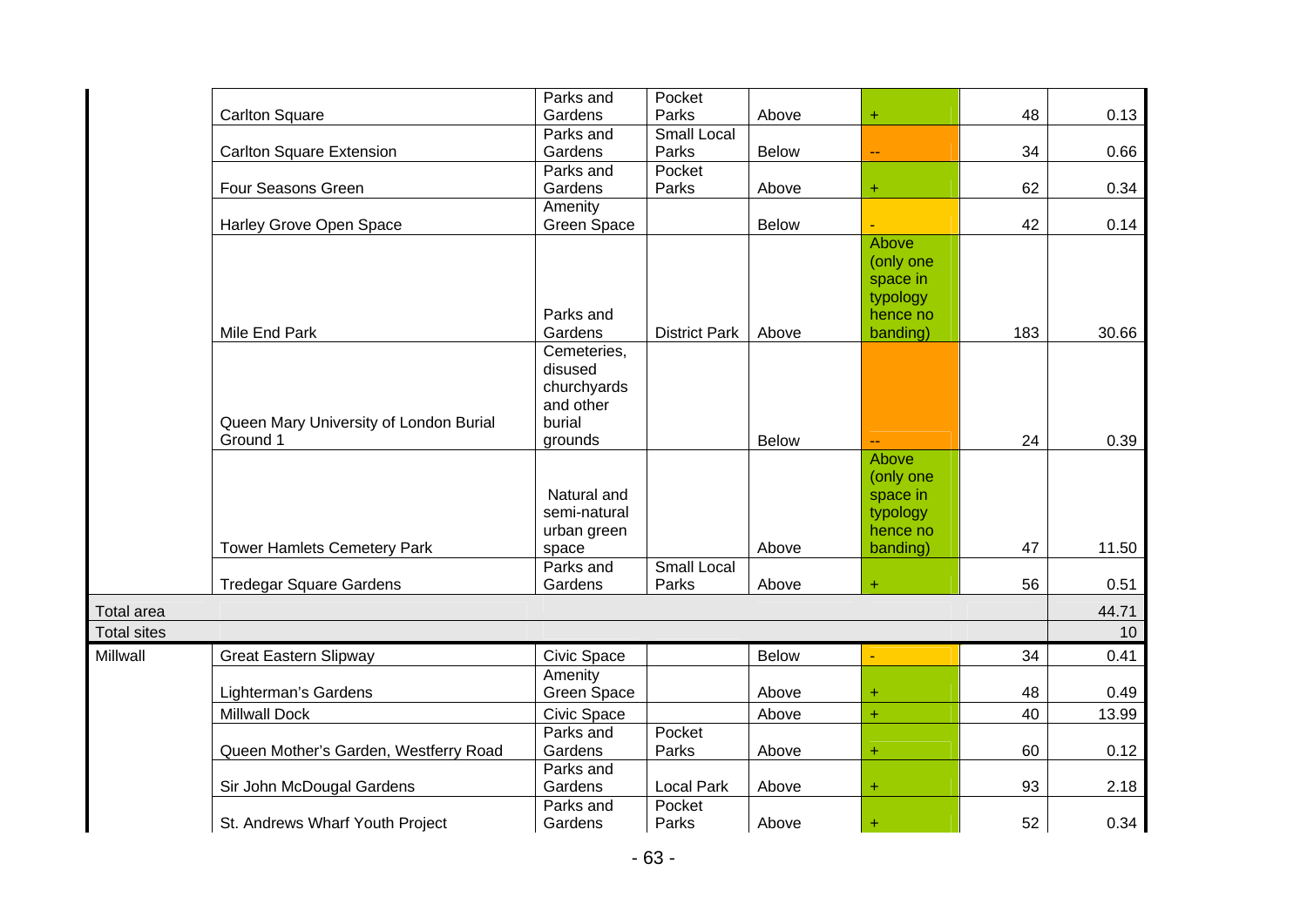| <b>Total area</b>  |                                    |                      |                             |              |      |    | 17.52          |
|--------------------|------------------------------------|----------------------|-----------------------------|--------------|------|----|----------------|
| <b>Total sites</b> |                                    |                      |                             |              |      |    | 6              |
|                    |                                    | Parks and            | Small Local                 |              |      |    |                |
| Poplar             | Alton St Public Open Space         | Gardens              | Parks                       | <b>Below</b> |      | 52 | 0.84           |
|                    |                                    | Parks and            |                             |              |      |    |                |
|                    | <b>Bartlett Park</b>               | Gardens              | <b>Local Park</b>           | <b>Below</b> |      | 67 | 4.95           |
|                    | Chrisp Street Market Area 1        | Civic Space          |                             | Above        |      | 37 | 0.18           |
|                    | <b>Chrisp Street Market Area 2</b> | Civic Space          |                             | Above        | $++$ | 91 | 0.64           |
|                    |                                    | Parks and            | <b>Small Local</b>          |              |      |    |                |
|                    | <b>Trinity Gardens</b>             | Gardens              | Parks                       | Above        | Ŧ    | 57 | 0.42           |
| <b>Total area</b>  |                                    |                      |                             |              |      |    | 7.02           |
| <b>Total sites</b> |                                    |                      |                             |              |      |    | 5              |
| Poplar             |                                    | Parks and            | Pocket                      |              |      |    |                |
| Riverside          | Aberfeldy Millennium Green         | Gardens              | Parks                       | <b>Below</b> | ÷    | 57 | 0.38           |
|                    |                                    | Provision for        |                             |              |      |    |                |
|                    |                                    | children and         |                             |              |      |    |                |
|                    | Aberfeldy MUGA                     | teenagers            |                             | Above        | ÷    | 61 | 0.13           |
|                    |                                    | Parks and            | <b>Small Local</b>          |              |      |    |                |
|                    | <b>Braithewaite Park</b>           | Gardens              | Parks                       | <b>Below</b> | ÷    | 67 | 0.44           |
|                    |                                    | Parks and            | <b>Small Local</b>          |              |      |    |                |
|                    | Jolly's Green                      | Gardens              | Parks                       | <b>Below</b> | ۵.   | 25 | 0.83           |
|                    |                                    | Parks and<br>Gardens | <b>Small Local</b><br>Parks |              |      | 88 | 1.70           |
|                    | Langdon Park                       | Parks and            | <b>Small Local</b>          | Above        | $++$ |    |                |
|                    | Levens Road Park                   | Gardens              | Parks                       | <b>Below</b> | ۵۵   | 33 | 0.51           |
|                    |                                    | Parks and            | Pocket                      |              |      |    |                |
|                    | Wyvis Street Open space            | Gardens              | Parks                       | Above        | ÷    | 49 | 0.38           |
| <b>Total area</b>  |                                    |                      |                             |              |      |    | 4.37           |
| <b>Total sites</b> |                                    |                      |                             |              |      |    | $\overline{7}$ |
|                    |                                    | Parks and            | Pocket                      |              |      |    |                |
| Shadwell           | <b>Arbour Square</b>               | Gardens              | Parks                       | Above        | ÷    | 62 | 0.27           |
|                    | <b>Bigland Green Open Space</b>    | Playground           |                             | Above        | Ŧ    | 56 | 0.20           |
|                    |                                    | Allotments,          |                             |              |      |    |                |
|                    |                                    | Community            |                             |              |      |    |                |
|                    |                                    | Gardens and          |                             |              |      |    |                |
|                    | <b>Cable Street Alltoments</b>     | <b>City Farms</b>    |                             | Above        | ÷    | 34 | 0.56           |
|                    |                                    | Parks and            | Pocket                      |              |      |    |                |
|                    | <b>Cavell Street Gardens</b>       | Gardens              | Parks                       | <b>Below</b> |      | 44 | 0.11           |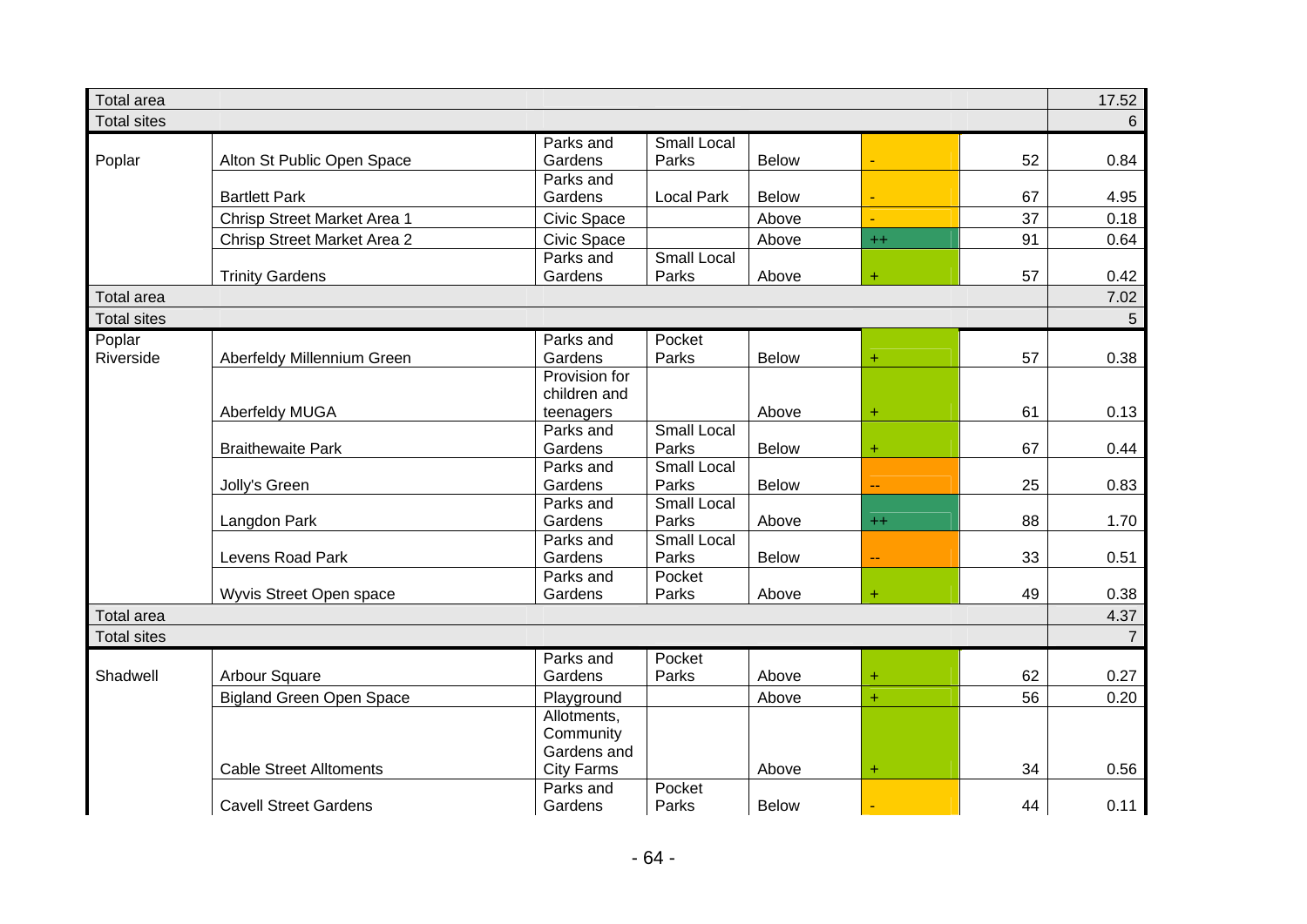|                     |                                   | Parks and     | Pocket             |              |           |    |      |
|---------------------|-----------------------------------|---------------|--------------------|--------------|-----------|----|------|
|                     | Ford Square                       | Gardens       | Parks              | Above        | $+$       | 57 | 0.17 |
|                     |                                   | Parks and     | Pocket             |              |           |    |      |
|                     | Glamis Road Adventure Playground  | Gardens       | Parks              | Above        | $\ddot{}$ | 72 | 0.16 |
|                     |                                   | Parks and     | Pocket             |              |           |    |      |
|                     | <b>Gosling Gardens</b>            | Gardens       | Parks              | Above        | $\ddot{}$ | 74 | 0.25 |
|                     |                                   | Parks and     | Pocket             |              |           |    |      |
|                     | <b>Jubilee Gardens</b>            | Gardens       | Parks              | Above        | $\ddot{}$ | 68 | 0.30 |
|                     |                                   | Parks and     | Small Local        |              |           |    |      |
|                     | Ropewalk Gardens                  | Gardens       | Parks              | Above        | $\ddot{}$ | 81 | 0.82 |
|                     |                                   | Parks and     | Pocket             |              |           |    |      |
|                     | <b>Sidney Gardens</b>             | Gardens       | Parks              | Above        | $\ddot{}$ | 51 | 0.14 |
|                     |                                   | Parks and     | <b>Small Local</b> |              |           |    |      |
|                     | St. George in the East            | Gardens       | Parks              | Above        | $\ddot{}$ | 82 | 1.61 |
| <b>Total area</b>   |                                   |               |                    |              |           |    | 4.58 |
| <b>Total sites</b>  |                                   |               |                    |              |           |    | 11   |
|                     |                                   | Parks and     | Pocket             |              |           |    |      |
| Shoreditch          | <b>Arnold Circus</b>              | Gardens       | Parks              | Above        | ÷         | 69 | 0.25 |
|                     |                                   | Parks and     | Pocket             |              |           |    |      |
|                     | Jesus Green                       | Gardens       | Parks              | <b>Below</b> |           | 45 | 0.37 |
|                     |                                   | Parks and     | <b>Small Local</b> |              |           |    |      |
|                     | Ravenscroft Park                  | Gardens       | Parks              | Above        | $++$      | 84 | 0.97 |
|                     |                                   | Provision for |                    |              |           |    |      |
|                     |                                   | children and  |                    |              |           |    |      |
|                     | Shacklewell (1 o'clock club)      | teenagers     |                    | <b>Below</b> |           | 45 | 0.06 |
|                     |                                   | Parks and     | Pocket             |              |           |    |      |
|                     | Virginia Gardens                  | Gardens       | Parks              | <b>Below</b> |           | 41 | 0.11 |
| <b>Total area</b>   |                                   |               |                    |              |           |    | 1.77 |
| <b>Total sites</b>  |                                   |               |                    |              |           |    | 5    |
|                     |                                   | Parks and     | Small Local        |              |           |    |      |
| <b>Spitalfields</b> | Allen Gardens                     | Gardens       | Parks              | Above        | $\ddot{}$ | 63 | 1.60 |
|                     |                                   | Provision for |                    |              |           |    |      |
|                     |                                   | children and  |                    |              |           |    |      |
|                     | Attlee Youth and Community Centre | teenagers     |                    | Above        | $++$      | 67 | 0.29 |
|                     | <b>Chicksand Ghat</b>             | Playground    |                    | Above        | $++$      | 74 | 0.23 |
|                     |                                   | Parks and     | Pocket             |              |           |    |      |
|                     | <b>Christchurch Gardens</b>       | Gardens       | Parks              | Above        | $\ddot{}$ | 60 | 0.19 |
|                     |                                   | Allotments,   |                    |              |           |    |      |
|                     | Spitalfields Farm                 | Community     |                    | Above        | $++$      | 84 | 0.50 |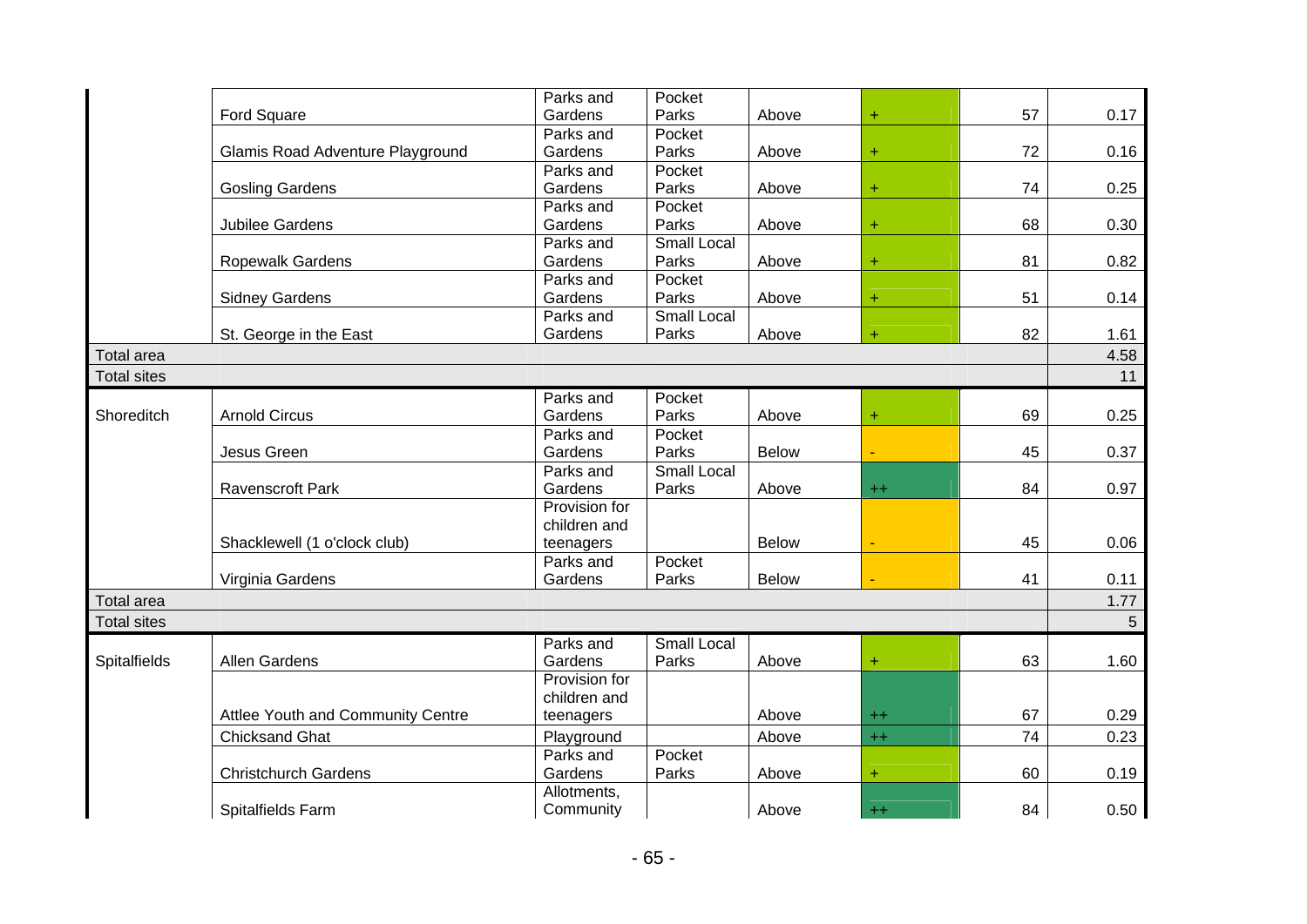|                    |                                 | Gardens and              |                    |              |           |    |       |
|--------------------|---------------------------------|--------------------------|--------------------|--------------|-----------|----|-------|
|                    |                                 | <b>City Farms</b>        |                    |              |           |    |       |
| <b>Total area</b>  |                                 |                          |                    |              |           |    | 2.80  |
| <b>Total sites</b> |                                 |                          |                    |              |           |    | 5     |
|                    |                                 | Parks and                | <b>Small Local</b> |              |           |    |       |
| Stepney            | <b>Beaumont Square</b>          | Gardens                  | Parks              | Above        | $+$       | 79 | 0.40  |
|                    |                                 | Parks and                | <b>Small Local</b> |              |           |    |       |
|                    | Belgrave Street Open Space      | Gardens                  | Parks              | Above        | ÷         | 62 | 0.65  |
|                    |                                 | Parks and                | Pocket             |              |           |    |       |
|                    | Clocktower, Stepney             | Gardens                  | Parks              | <b>Below</b> | ц.        | 33 | 0.05  |
|                    |                                 | Parks and                | Pocket             |              |           |    |       |
|                    | <b>Mercers Burial Ground</b>    | Gardens                  | Parks              | <b>Below</b> |           | 46 | 0.10  |
|                    |                                 | Parks and                | <b>Small Local</b> |              |           |    |       |
|                    | <b>Shandy Park</b>              | Gardens                  | Parks              | Above        | Ŧ         | 77 | 1.46  |
|                    |                                 | Cemeteries,              |                    |              |           |    |       |
|                    |                                 | disused                  |                    |              |           |    |       |
|                    |                                 | churchyards              |                    |              |           |    |       |
|                    |                                 | and other                |                    |              |           |    |       |
|                    |                                 | burial                   |                    |              |           |    |       |
|                    | St. Dunstans Church             | grounds                  |                    | Above        | $^{++}$   | 61 | 1.82  |
|                    |                                 | Parks and                | <b>Small Local</b> |              |           |    |       |
|                    | <b>Stepney Green Gardens</b>    | Gardens                  | Parks              | <b>Below</b> | ÷         | 58 | 0.51  |
|                    |                                 | Parks and                |                    |              |           |    |       |
|                    | <b>Stepney Green Park</b>       | Gardens                  | <b>Local Park</b>  | Above        | Ŧ         | 93 | 4.63  |
|                    |                                 | Allotments,              |                    |              |           |    |       |
|                    |                                 | Community<br>Gardens and |                    |              |           |    |       |
|                    |                                 | <b>City Farms</b>        |                    | Above        |           | 75 | 1.44  |
|                    | <b>Stepping Stones Farm</b>     | Parks and                | Pocket             |              | $^{++}$   |    |       |
|                    | Stonebridge Wharf               | Gardens                  | Parks              | <b>Below</b> |           | 45 | 0.14  |
|                    |                                 | Parks and                | Pocket             |              |           |    |       |
|                    | <b>Trafalgar Square Gardens</b> | Gardens                  | Parks              | Above        | $\ddot{}$ | 75 | 0.25  |
|                    |                                 | Amenity                  |                    |              |           |    |       |
|                    | <b>Whitehorse Park</b>          | Green Space              |                    | Above        | $^{++}$   | 99 | 1.38  |
|                    |                                 | Parks and                | Pocket             |              |           |    |       |
|                    | <b>York Square</b>              | Gardens                  | Parks              | Above        | ÷         | 51 | 0.09  |
| <b>Total area</b>  |                                 |                          |                    |              |           |    | 12.92 |
| <b>Total sites</b> |                                 |                          |                    |              |           |    | 13    |
| Tower of           |                                 |                          |                    |              |           |    |       |
| London             | <b>Carron Continental Wharf</b> | Civic Space              |                    | Above        | $\ddot{}$ | 45 | 0.11  |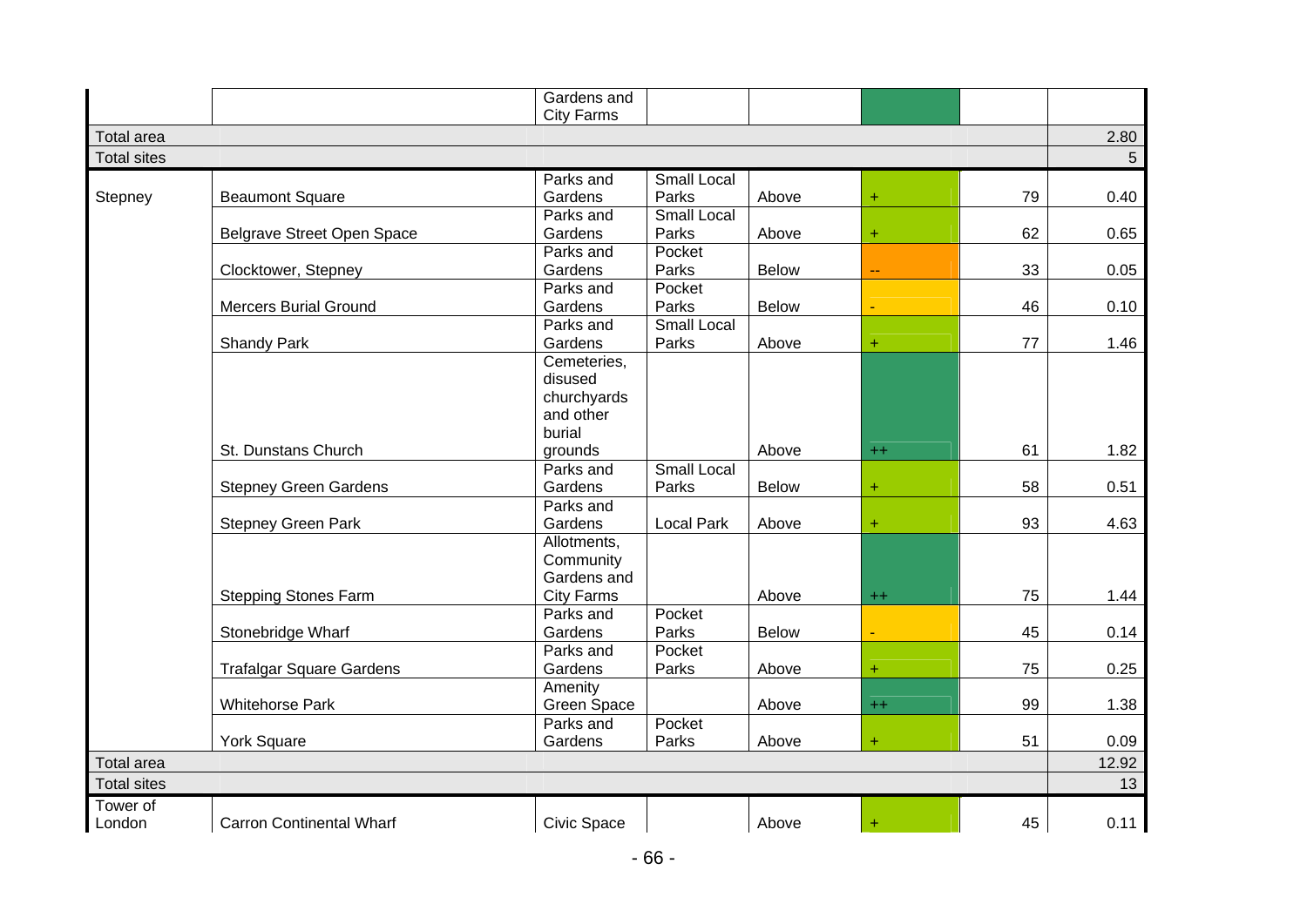|                    | St. Katherine Docks            | Civic Space                   |                      | Above        | $^{++}$              | 78  | 3.70         |
|--------------------|--------------------------------|-------------------------------|----------------------|--------------|----------------------|-----|--------------|
|                    |                                | Parks and                     | Pocket               |              |                      |     |              |
|                    | <b>Tower Hill Terrace</b>      | Gardens                       | Parks                | Above        |                      | 37  | 0.11         |
|                    | Tower of London (Inner)        | Civic Space                   |                      | Above        | $+$                  | 66  | 2.16         |
|                    | Tower of London (Outer)        | Civic Space                   |                      | Above        | $^{++}$              | 93  | 1.38         |
|                    |                                | Amenity                       |                      |              |                      |     |              |
|                    | <b>Tower of London Gardens</b> | Green Space                   |                      | Above        | $\ddot{}$            | 58  | 0.30         |
|                    |                                | Parks and                     | <b>Small Local</b>   |              |                      |     |              |
|                    | <b>Trinity Square Gardens</b>  | Gardens                       | Parks                | Above        | $\ddot{}$            | 68  | 0.49         |
|                    |                                | Parks and                     | Pocket               |              |                      |     |              |
|                    | <b>Wakefield Gardens</b>       | Gardens                       | Parks                | Above        | $\ddot{}$            | 64  | 0.09         |
| <b>Total area</b>  |                                |                               |                      |              |                      |     | 8.35         |
| <b>Total sites</b> |                                |                               |                      |              |                      |     | 8            |
|                    |                                |                               |                      |              | Above                |     |              |
|                    |                                |                               |                      |              | (only one            |     |              |
|                    |                                |                               |                      |              | space in             |     |              |
|                    |                                | Parks and                     |                      |              | hierarchy            |     |              |
| Victoria Park      | Victoria Park                  | Gardens                       | Metropolitan<br>Park | Above        | hence no<br>banding) | 217 | 86.99        |
| <b>Total area</b>  |                                |                               |                      |              |                      |     | 86.99        |
|                    |                                |                               |                      |              |                      |     |              |
| <b>Total sites</b> |                                |                               |                      |              |                      |     | $\mathbf{1}$ |
|                    |                                | Provision for<br>children and |                      |              |                      |     |              |
| Wapping            | Hellings Street Play Area      | teenagers                     |                      | Above        | $\ddot{}$            | 56  | 0.15         |
|                    |                                |                               |                      |              | $\ddot{}$            | 66  |              |
|                    | Hermitage Basin                | Civic Space<br>Parks and      | Pocket               | Above        |                      |     | 0.32         |
|                    | Hermitage Riverside Gardens    | Gardens                       | Parks                | Above        | ÷                    | 71  | 0.39         |
|                    |                                | Parks and                     |                      |              |                      |     |              |
|                    | King Edward Memorial Garden    | Gardens                       | <b>Local Park</b>    | Above        | $++$                 | 120 | 3.31         |
|                    |                                | Parks and                     | Pocket               |              |                      |     |              |
|                    | Raine's Mansions               | Gardens                       | Parks                | <b>Below</b> |                      | 41  | 0.17         |
|                    |                                | Parks and                     | Pocket               |              |                      |     |              |
|                    | Royal Mint Green               | Gardens                       | Parks                | <b>Below</b> | ÷                    | 58  | 0.17         |
|                    | <b>Shadwell Basin</b>          | Civic Space                   |                      | Above        | $\ddot{}$            | 54  | 4.28         |
|                    |                                | Cemeteries,                   |                      |              |                      |     |              |
|                    |                                | disused                       |                      |              |                      |     |              |
|                    |                                | churchyards                   |                      |              |                      |     |              |
|                    |                                | and other                     |                      |              |                      |     |              |
|                    | St Paul's Churchyard           | burial                        |                      | Above        | $^{++}$              | 60  | 0.35         |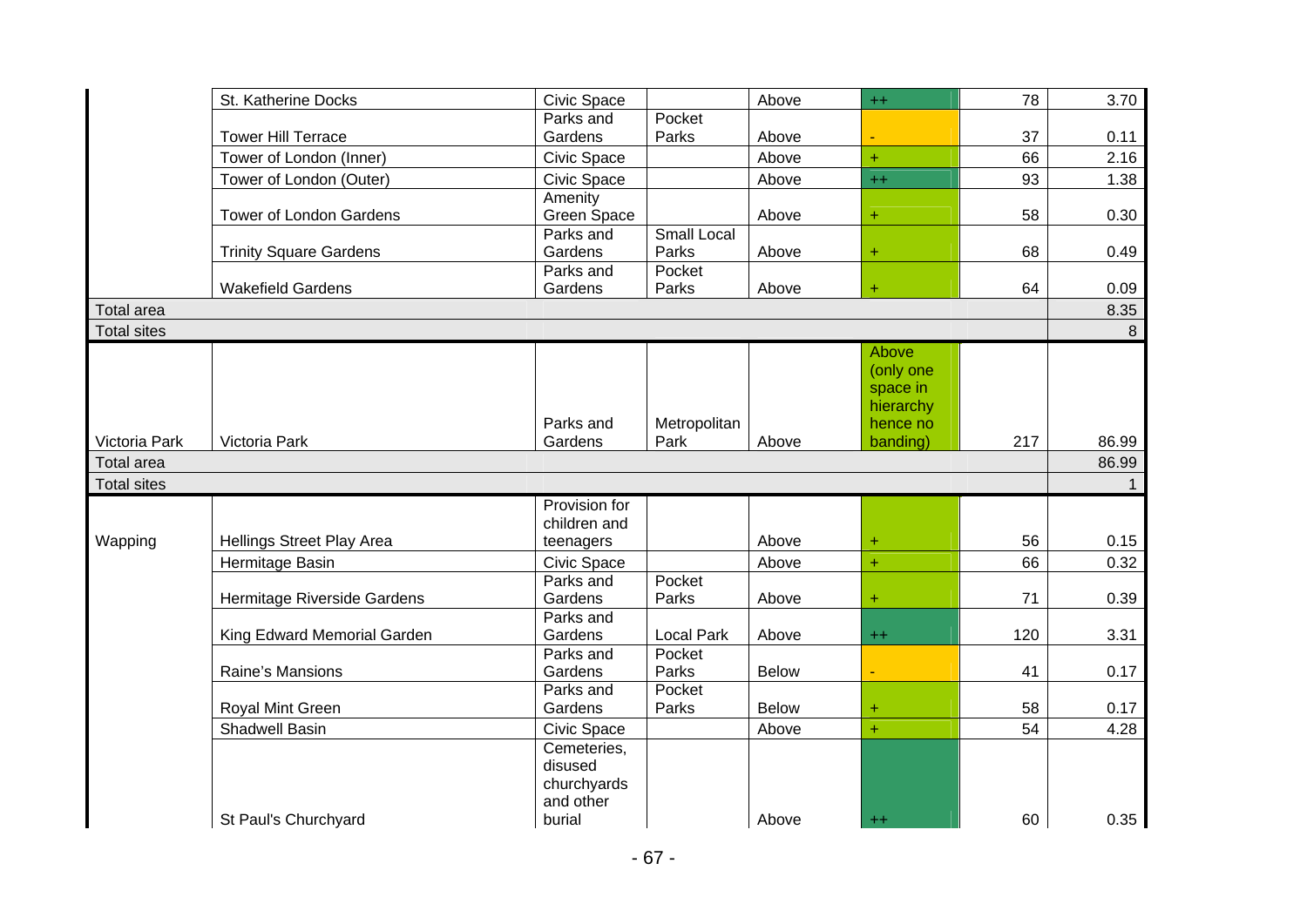|                                         |                                       | grounds            |                    |              |           |           |            |
|-----------------------------------------|---------------------------------------|--------------------|--------------------|--------------|-----------|-----------|------------|
|                                         |                                       |                    |                    |              |           |           |            |
|                                         |                                       | Parks and          | Pocket             |              |           |           |            |
|                                         | St. Johns Churchyard                  | Gardens            | Parks              | Above        | ÷         | 60        | 0.25       |
|                                         |                                       | Parks and          | <b>Small Local</b> |              |           |           |            |
|                                         | <b>Swedenborg Gardens</b>             | Gardens            | Parks              | Above        | ÷         | 78        | 1.56       |
|                                         | Wapping Canal / Tobacco Dock / Spirit |                    |                    |              |           |           |            |
|                                         | Quay                                  | Civic Space        |                    | Above        | Ŧ         | 56        | 1.75       |
|                                         |                                       | Parks and          | <b>Small Local</b> |              |           |           |            |
|                                         | <b>Wapping Gardens</b>                | Gardens            | Parks              | Above        | $^{++}$   | 104       | 1.27       |
|                                         |                                       | Parks and          | Pocket             |              |           |           |            |
|                                         | <b>Wapping Green</b>                  | Gardens            | Parks              | <b>Below</b> |           | 45        | 0.25       |
|                                         |                                       | Parks and          | <b>Small Local</b> |              |           |           |            |
|                                         | <b>Wapping Rose Gardens</b>           | Gardens            | Parks              | Above        | $\ddot{}$ | 56        | 0.61       |
|                                         |                                       | Parks and          | <b>Small Local</b> |              |           |           |            |
|                                         | <b>Wapping Woods</b>                  | Gardens            | Parks              | Above        | ÷         | 63        | 1.59       |
|                                         |                                       | Parks and          | Pocket             |              |           |           |            |
|                                         | <b>Waterside Gardens</b>              | Gardens            | Parks              | Above        | $\ddot{}$ | 67        | 0.14       |
| <b>Total area</b>                       |                                       |                    |                    |              |           |           | 16.56      |
| <b>Total sites</b>                      |                                       |                    |                    |              |           |           | 16         |
|                                         |                                       | Cemeteries,        |                    |              |           |           |            |
|                                         |                                       | disused            |                    |              |           |           |            |
|                                         |                                       | churchyards        |                    |              |           |           |            |
|                                         |                                       | and other          |                    |              |           |           |            |
|                                         |                                       | burial             |                    |              |           |           |            |
| Whitechapel                             | Jewish Burial Ground Brady Street     | grounds            |                    | Above        |           | 30        | 1.09       |
|                                         | Mile End Waste                        | <b>Civic Space</b> |                    | <b>Below</b> |           | 26        | 0.19       |
|                                         | Open Spaces around redeveloped Royal  |                    |                    | Site not     | Site not  | Site not  |            |
|                                         | London Hospital (not constructed yet) |                    |                    | completed    | completed | completed | 0.91       |
|                                         |                                       | Parks and          | <b>Small Local</b> |              |           |           |            |
|                                         | St. Bartholomews                      | Gardens            | Parks              | Above        | $++$      | 89        | 0.45       |
|                                         |                                       | Parks and          | Small Local        |              |           |           |            |
|                                         | <b>Vallance Gardens</b>               | Gardens            | Parks              | Above        | $\ddot{}$ | 81        | 0.55       |
|                                         |                                       |                    |                    |              |           |           |            |
|                                         |                                       |                    |                    |              |           |           |            |
| <b>Total area</b><br><b>Total sites</b> |                                       |                    |                    |              |           |           | 3.20       |
|                                         |                                       |                    |                    |              |           |           | 4 complete |
| <b>Grand Total</b>                      |                                       |                    |                    |              |           |           |            |
| Area (ha)                               |                                       |                    |                    |              |           |           | 292.12     |
| <b>Grand total</b><br>no. sites         |                                       |                    |                    |              |           |           | 158        |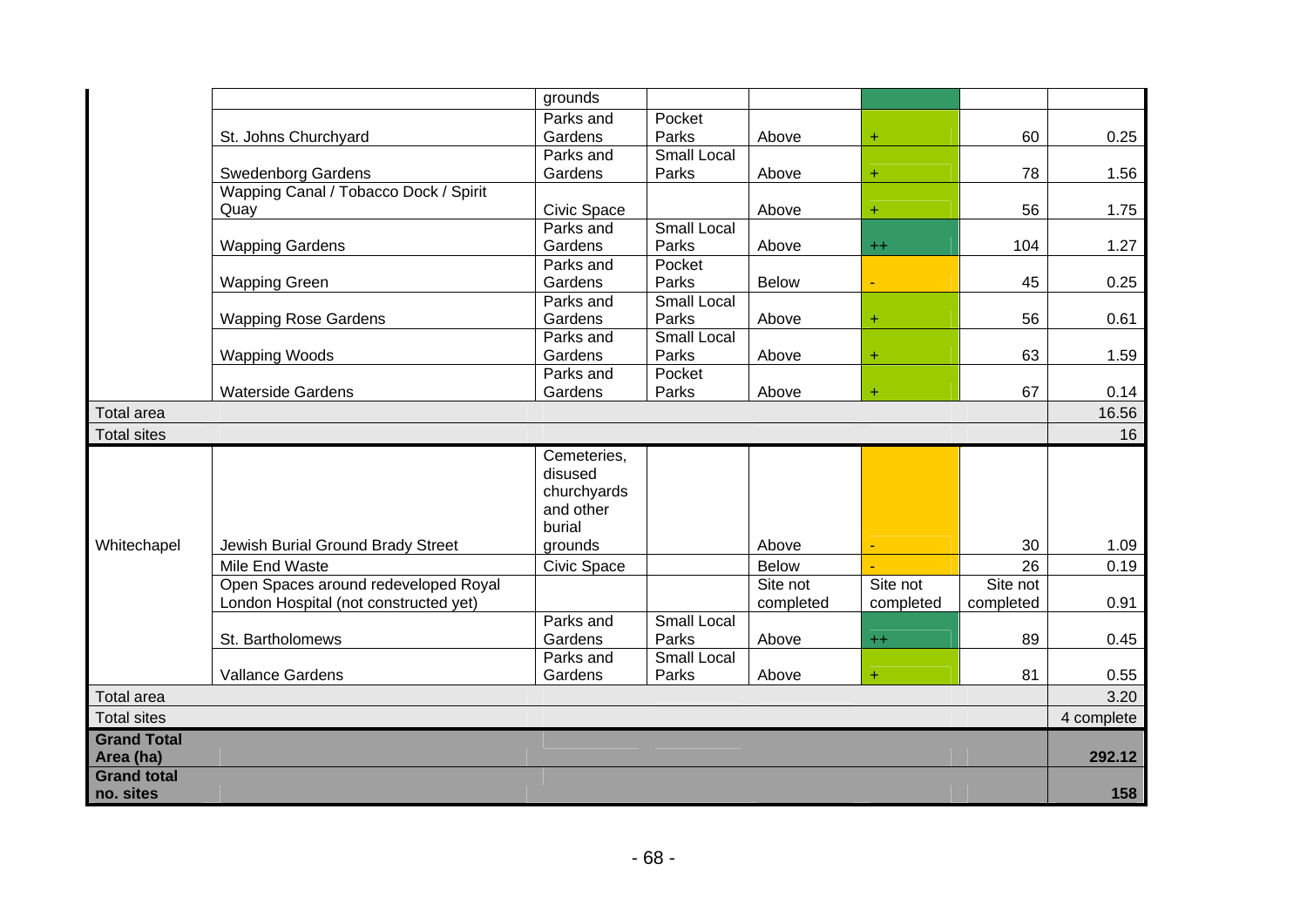# **Appendix E: Sports facilities in parks and open spaces**

| <b>PARK OR OPEN SPACE NAME</b> | <b>AP</b> | <b>BB</b> | <b>BG</b> | <b>CP</b> | <b>FS</b>      | <b>FT</b> | <b>HS</b>   | <b>JG</b> | <b>MS</b> | <b>MU</b> | <b>RP</b> | T              | <b>TM</b> |
|--------------------------------|-----------|-----------|-----------|-----------|----------------|-----------|-------------|-----------|-----------|-----------|-----------|----------------|-----------|
|                                |           |           |           |           | G              |           |             |           |           | <b>GA</b> |           |                |           |
| ABBOTT ROAD OPEN SPACE         |           |           |           |           |                |           |             |           |           |           |           |                |           |
| <b>BARTLETT PARK</b>           |           |           |           |           | $\overline{2}$ |           |             |           |           |           |           |                |           |
| BETHNAL GREEN GARDENS          |           | 3         |           |           |                |           |             |           |           |           |           | 4              |           |
| CANROBERT ST. OPEN SPACE       |           |           |           |           |                |           |             |           |           |           |           |                |           |
| <b>GROVE HALL PARK</b>         |           |           |           |           |                |           |             |           |           |           |           |                |           |
| <b>HELLING ST OPEN SPACE</b>   |           |           |           |           |                |           |             |           |           |           |           |                |           |
| KING EDWARD MEMORIAL PARK      |           |           | 1         |           |                |           | 1           |           |           |           |           | 4              |           |
| <b>LANGDON PARK</b>            |           |           |           |           |                |           |             |           |           |           |           |                |           |
| <b>MEATH GARDENS</b>           |           |           |           |           | $\mathbf 1$    |           |             |           |           | 4         |           |                |           |
| <b>MILLWALL PARK</b>           |           |           | -1        |           | 3              |           |             |           | 3         |           | 1         |                |           |
| POPLAR PARK                    |           |           | 4         |           |                |           |             |           |           |           |           | $\overline{2}$ |           |
| RAVENSCROFT PARK               |           |           |           |           |                |           |             |           |           | -1        |           |                |           |
| <b>ROPEMAKERS FIELDS</b>       |           |           |           |           |                |           |             |           |           |           |           | $\overline{2}$ |           |
| <b>ROPEWALK GARDENS</b>        |           |           |           |           |                |           | $\mathbf 1$ |           |           |           |           |                |           |
| <b>ST ANDREWS WHARF</b>        |           |           |           |           |                |           |             |           |           | 1         |           |                |           |
| <b>ST JOHNS PARK</b>           |           |           |           |           |                |           |             |           |           |           |           | $\overline{2}$ |           |
| <b>SCHOOLHOUSE LANE</b>        |           |           |           |           |                |           |             |           |           |           |           |                |           |
| <b>SHANDY PARK</b>             |           |           |           |           |                |           |             |           |           |           |           |                |           |
| <b>STEPNEY GREEN PARK</b>      | 1         |           |           |           | 1              |           |             |           |           |           |           |                |           |
| <b>TRAFALGAR GARDENS</b>       |           |           |           |           |                |           |             |           |           | 1         |           |                |           |
| <b>VICTORIA PARK</b>           |           |           |           | 3         | 13             |           |             |           | 3         |           |           | 4              |           |
| <b>WAPPING GARDENS</b>         |           |           |           |           |                |           |             |           |           | 1         |           | 4              |           |
| <b>WEAVERS FIELDS</b>          |           |           |           |           | 2              | 1         |             |           |           |           |           |                |           |

#### **KEY**

| $AP = ARTIFICIAL PITCH$ | $FSG = FULL$ SIZE GRASS PITCH | $MS = MINI SOCCER PITCH$    |
|-------------------------|-------------------------------|-----------------------------|
| BB = BASKETBALL PITCH   | $FT = FITNESS TRAIL$          | MUGA = MULTI-USE GAMES AREA |
| $BG = BOWLING GREEN$    | $HS = HARD$ SURFACE PITCH     | $RP = RUGBY$ PITCH          |
| $CP = CRICKET$ PITCH    | JG = JUNIOR GRASS PITCH       | $T = TENNIS COURTS$         |

 $\,$  MINI SOCCER PITCH **FENNIS COURTS** 

TM = TARMAC PITCH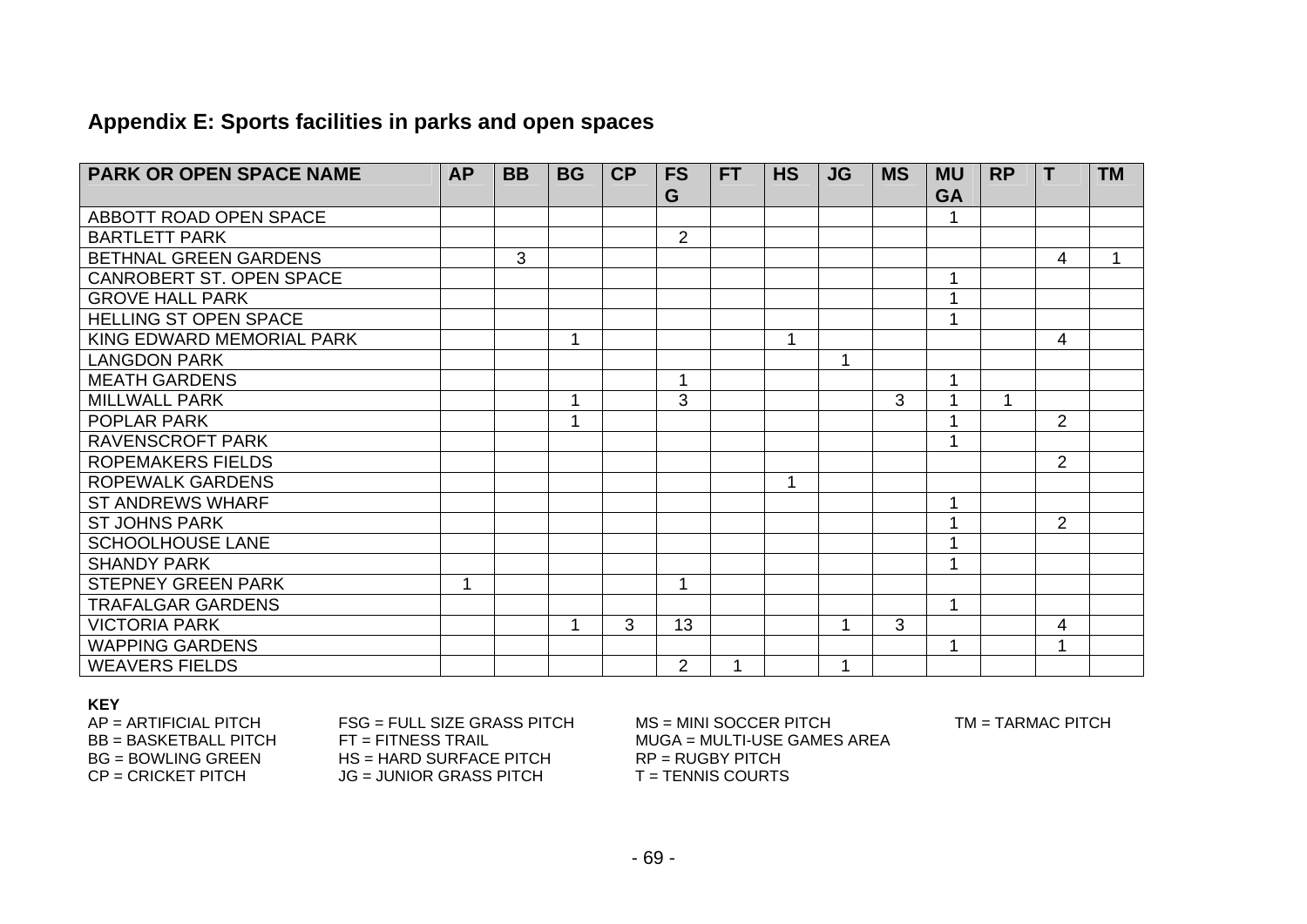#### **Pitch Quality Assessment**

The quality of the pitches and associated ancillary facilities were assessed using the Sport England Playing Pitch Quality Assessment.

#### **Grass Pitches**

#### **Victoria Park**

- The pitches are all on flat land but are variable in quality.
- Pitch 1 is very heavily used. This is because of its proximity to the changing facilities. School users tend to not want to use other pitches that are further away from the pavilion.
- There was insufficient margin between Pitches 1 and 2. The gap between the pitches was approximately two metres rather than the recommended three metres.
- Pitch 7, which sits on the site of an old Redgra pitch, is in an unplayable condition. The ground appears to have been graded and seeded but the surface is full of stones.
- Pitch 8 is in a poor condition. It does not get a break because it is used for winter and summer play. It is the lowest quality pitch in Victoria Park.
- There are no intermediate size pitches for school or girls use.
- The three artificial cricket wickets are very well used.
- There is a cinder athletics track.
- The changing rooms do not meet Sport England or FA standards in that:
	- two teams share one changing room
	- there are communal showers
	- there are communal toilets.

#### **Meath Gardens**

- The pitch had been subjected to a vandal attack at the time of assessment. This had badly scarred the surface and the pitch was not playable when inspected. It is understood that similar incidents have taken place in the past.
- The pitch is floodlit, with what appears to be a modern installation. If used they may lead to over play on the pitch.
- The changing rooms are housed in a modular building and are of excellent quality.

#### **Weavers Fields**

- This is a pleasant, well-used open space. Although it is listed as having three pitches only two were set up at the time of inspection, the third being rested.
- Pitch 2 is on the very minimum width for adult use.
- The changing facilities are located across a quiet road. The changing rooms are small and there are communal wash/ toilet facilities. They do not meet Sport England or FA standards.

#### **Stepney Green**

- The single pitch, used for summer league football, was not set up as it was being rested. However, it was clearly very worn with no grass in places.
- The changing accommodation was of the "container" type but was adequate if small though it did not reach Sport England or FA standards. There were no toilet facilities. The match officials changing room was unused.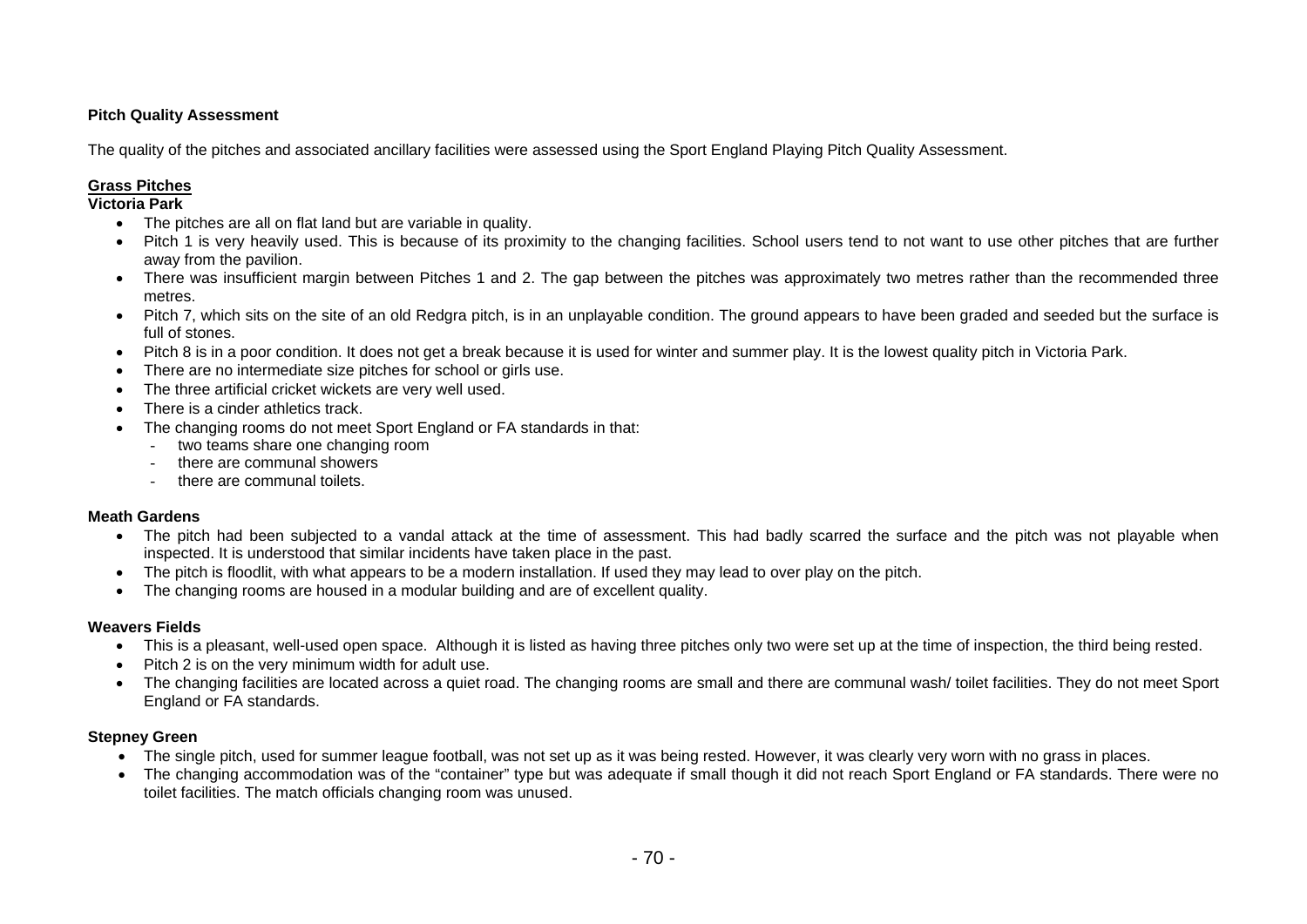#### **Bartlett Park**

- The two adult football pitches were in good condition. The mini-soccer pitch was unused and was full of weed.
- The changing rooms were small but adequate. They did not meet FA or Sport England standards.

#### **Millwall Park**

- All the pitches at Millwall Park were in very good condition.
- Areas of the park were being renovated so Pitch 3 and the Touch Rugby area were not evident.
- There was an artificial cricket wicket.
- The changing rooms are excellent, fully meeting Sport England and FA standards.

#### **Artificial Pitches**

#### **John Orwell Sports Centre**

- Full size, sand filled, floodlit artificial pitch
- Nearing the end of its serviceable life

#### **Mile End (full size artificial pitch)**

- Hockey size, sand filled, floodlit artificial pitch
- Good condition

#### **Stepney Green Park**

- Full size, sand filled, floodlit artificial pitch
- Signs of fire damage and rippling
- Nearing the end of its serviceable life

#### **The Workhouse**

- Two training size, floodlit, sand filled artificial pitches
- Good condition

#### **Whitechapel Sports Centre**

- Training size, sand filled, floodlit artificial pitch
- Concrete wall surround
- Some damage to the carpet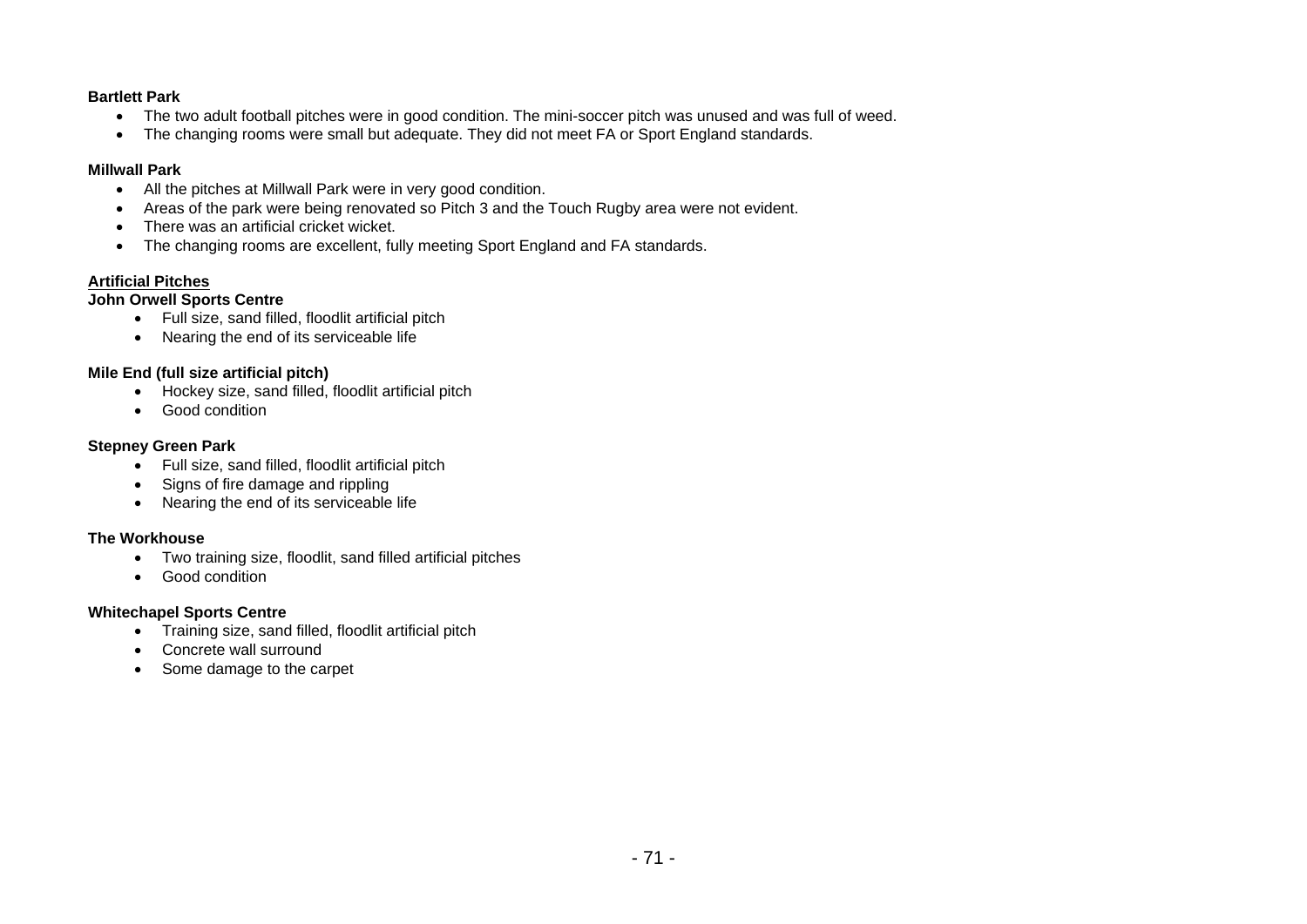## **Changing Accommodation**

| Site ID              | Overall Quality | Vandalism      | Showers | Toilets        | Car Parking    | Public Transport Links | Security        | Segregated Changing | Changing<br>Accommodation<br>∽<br>$\mathbf{A}$<br>$\mathbf{\ddot{o}}$<br>Score for<br><b>Jout</b> | వి<br><b>L</b><br>8g<br>Score |
|----------------------|-----------------|----------------|---------|----------------|----------------|------------------------|-----------------|---------------------|---------------------------------------------------------------------------------------------------|-------------------------------|
|                      |                 |                |         |                |                |                        |                 |                     |                                                                                                   |                               |
| <b>Bartlett Park</b> | 6               | 5              | 3       | 3              | $\mathbf 0$    | 5                      | 5               | 3                   | 30                                                                                                | 73%                           |
| <b>Meath Gardens</b> | 10              | 2              | 5       | 5              | $\mathbf 0$    | 5                      | 2               | 3                   | 32                                                                                                | 78%                           |
| <b>Millwall Park</b> | 10              | 5              | 5       | 5              | $\overline{c}$ | 5                      | 5               | 3                   | 40                                                                                                | 98%                           |
| <b>Stepney Green</b> | 4               | 5              | 3       | 0              | $\mathbf 0$    | $\sqrt{5}$             | 5               | $\pmb{0}$           | 22                                                                                                | 54%                           |
| Victoria Park        | 6               | $\overline{2}$ | 3       | 3              | $\overline{2}$ | 5                      | $\overline{2}$  | $\mathbf 0$         | 23                                                                                                | 56%                           |
| <b>Weavers Field</b> | 6               | 5              | 3       | 3              | $\mathbf 0$    | 5                      | 2               | $\mathbf 0$         | 24                                                                                                | 59%                           |
| Key:                 |                 | 60-89% Good    |         | 40-59% Average |                | 30-39% Poor            | 0-30% Very Poor |                     |                                                                                                   |                               |

### **Site visit comments**

The site visits were undertaken during the winter football season therefore it was not possible to assess the three summer football pitches at Victoria Park. One adult football pitch at Millwall Park was being seeded and the two mini pitches were not marked out, therefore they were omitted from the assessment.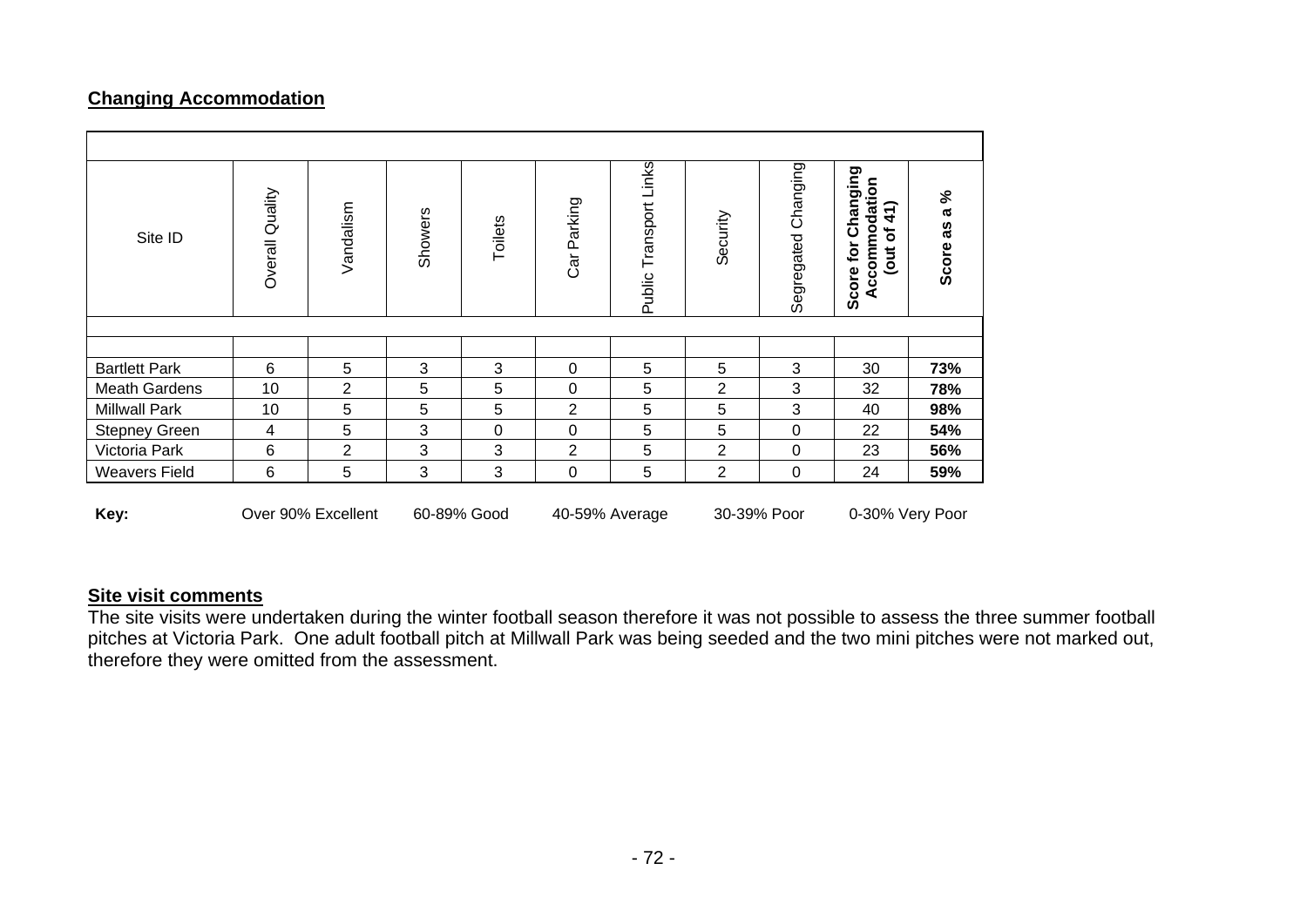#### **Grass Pitch Assessment**

| Site ID   | Pitch Number<br>$\widehat{\Xi}$ | Sport<br>Pitch Type & | ⊇.<br>Games Played<br>season | Cancelled<br>Games<br>$\%$ | cancellations<br>Score for | cover<br>Grass | grass<br>Length of | Size | Adequate safety<br>margins | Slope | Evenness       | Problem Areas:<br>Evidence dog<br>fouling | Evidence of glass/<br>Problem Areas:<br>stones/litter | Problem Areas<br>unofficial use<br>Evidence of | damage to surface<br>Problem Areas:<br>Evidence of | - Hours<br>on pitch<br>per week<br>Training | Accommodation<br>Changing | Goals, corner flags,<br>Winter Sports<br>nets | Cricket - Wicket<br>protected | Line markings  | Training areas | Pitch Score<br>67)<br>(out of | ళ<br>æ<br>æ<br>Score |
|-----------|---------------------------------|-----------------------|------------------------------|----------------------------|----------------------------|----------------|--------------------|------|----------------------------|-------|----------------|-------------------------------------------|-------------------------------------------------------|------------------------------------------------|----------------------------------------------------|---------------------------------------------|---------------------------|-----------------------------------------------|-------------------------------|----------------|----------------|-------------------------------|----------------------|
| <b>BP</b> | BP <sub>1</sub>                 | Football              | 114                          | 5%                         | 4                          | 3              | 4                  | 3    | 3                          | 5     | 4              | 3                                         | 3                                                     | $\overline{2}$                                 | 0                                                  | 5                                           | 5                         | 2                                             | 0                             | $\overline{2}$ | 0              | 53                            | 79%                  |
| <b>BP</b> | BP <sub>2</sub>                 | Football              | 142                          | 1%                         | 4                          | 5              | 4                  | 3    | 3                          | 5     | 4              | 3                                         | 3                                                     | $\overline{c}$                                 | 2                                                  | 5                                           | 5                         | 2                                             | 0                             | $\overline{2}$ | 0              | 57                            | 85%                  |
| <b>BP</b> | <b>BPM</b>                      | Mini-Soccer           |                              |                            | ٠                          | 0              | 4                  | 3    | 3                          | 4     | 4              | 3                                         | 3                                                     | 3                                              | 3                                                  | 5                                           | 5                         | 2                                             | 0                             | 2              | 0              |                               |                      |
| <b>MG</b> | MG1                             | Football              | ٠                            |                            | $\blacksquare$             | 3              | 2                  | 3    | 3                          | 5     | 0              | 3                                         | 3                                                     | 2                                              | 0                                                  | 5                                           | 5                         | 3                                             | 0                             | $\overline{2}$ | 0              |                               | $\blacksquare$       |
| <b>MP</b> | MP <sub>1</sub>                 | Football              | 76                           | 5%                         | 4                          | 5              | 4                  | 3    | 3                          | 5     | 4              | 3                                         | 3                                                     | $\overline{2}$                                 | 3                                                  | 5                                           | 5                         | 2                                             | 0                             | $\overline{2}$ | 0              | 58                            | 87%                  |
|           | MP <sub>2</sub>                 | Football              | 71                           | 4%                         | 4                          | 5              | 9                  | 3    | 3                          | 5     | 4              | 3                                         | 3                                                     | $\overline{2}$                                 | 3                                                  | 5                                           | 5                         | 2                                             | 0                             | 2              | 0              | 63                            | 94%                  |
|           | <b>Stebfs</b>                   | Football              |                              |                            | ٠                          | 4              | 4                  | 3    | 3                          | 5     | 4              | 3                                         | 3                                                     | 2                                              | 3                                                  | 5                                           | 5                         | 2                                             | 0                             | $\overline{2}$ | 0              |                               |                      |
| SG        | SG <sub>1</sub>                 | Footbal               | 144                          | 1%                         | 4                          | $\Omega$       | 0                  | 3    | 3                          | 4     | 4              | 3                                         | 3                                                     | 0                                              | $\overline{2}$                                     | $\Omega$                                    | 5                         | $\overline{2}$                                | 0                             | $\overline{2}$ | 0              | 40                            | 60%                  |
| <b>VP</b> | VP1                             | Football              | 241                          | 1%                         | 4                          | 3              | 4                  | 3    | 0                          | 5     | 4              | 3                                         | 3                                                     | 2                                              | 3                                                  | 0                                           | 5                         | 2                                             | 0                             | 2              | 0              | 48                            | 72%                  |
|           | VP <sub>2</sub>                 | Football              | 157                          | 3%                         | 4                          | 2              | 4                  | 3    | 0                          | 5     | 4              | 3                                         | 3                                                     | 2                                              | 3                                                  | 0                                           | 5                         | 2                                             | 0                             | $\overline{2}$ | 0              | 47                            | 70%                  |
|           | VP <sub>3</sub>                 | Football              | 123                          | 2%                         | 4                          | $\overline{2}$ | 4                  | 3    | 0                          | 5     | 4              | 3                                         | 3                                                     | $\overline{2}$                                 | 3                                                  | 0                                           | 0                         | $\overline{2}$                                | $\Omega$                      | $\overline{2}$ | 0              | 47                            | 70%                  |
|           | VP4                             | Football              | 89                           | 3%                         | 4                          | 3              | 4                  | 3    | 3                          | 5     | 4              | 3                                         | 3                                                     | 2                                              | 3                                                  | $\Omega$                                    | 5                         | 2                                             | 0                             | $\overline{2}$ | 0              | 51                            | 76%                  |
|           | VP <sub>5</sub>                 | Football              | 79                           | 3%                         | 4                          | 4              | 4                  | 3    | 3                          | 5     | 4              | 3                                         | 3                                                     | $\overline{2}$                                 | 3                                                  | 0                                           | 5                         | 2                                             | 0                             | 2              | 0              | 52                            | 78%                  |
|           | VP <sub>6</sub>                 | Football              | 112                          | 1%                         | 4                          | 3              | 4                  | 3    | 3                          | 5     | 4              | 3                                         | 3                                                     | 2                                              | 3                                                  | 0                                           | 5                         | 2                                             | 0                             | $\overline{2}$ | 0              | 51                            | 76%                  |
|           | VP7                             | Football              | 57                           | 4%                         | 4                          | 0              | 4                  | 3    | 3                          | 5     | 4              | 3                                         | 0                                                     | 3                                              | 3                                                  | 0                                           | 5                         | 2                                             | 0                             | 2              | 0              | 46                            | 69%                  |
|           | VP <sub>8</sub>                 | Football              | 55                           | 5%                         | 4                          | 0              | 0                  | 3    | 3                          | 5     | 2              | 3                                         | 3                                                     | 2                                              | 3                                                  | 0                                           | 5                         | 0                                             | 0                             | 2              | 0              | 40                            | 60%                  |
|           | VP <sub>9</sub>                 | Football              |                              |                            | $\blacksquare$             | $\overline{2}$ | 2                  | 3    | 3                          | 5     | $\overline{2}$ | 3                                         | 3                                                     | $\overline{2}$                                 | 3                                                  | 0                                           | 5                         | 3                                             | 0                             | 2              | 0              |                               |                      |
|           | VPM <sup>4</sup>                | Football              | 33                           | 3%                         | 4                          | 4              | 4                  | 3    | 3                          | 5     | 4              | 3                                         | 3                                                     | 3                                              | 3                                                  | 0                                           | 5                         | 3                                             | 0                             | $\overline{2}$ | 0              | 54                            | 81%                  |
|           | VPM <sub>2</sub>                | Football              |                              |                            | $\blacksquare$             | 4              | 4                  | 3    | 3                          | 5     | 4              | 3                                         | 3                                                     | 3                                              | 3                                                  | $\Omega$                                    | 5                         | 3                                             | 0                             | $\overline{2}$ | 0              |                               |                      |
|           | <b>VPR</b>                      | Rugby                 | 112                          | 0%                         | 5                          | 4              | 4                  | 3    | 3                          | 5     | 4              | 3                                         | 3                                                     | 3                                              | 3                                                  | 0                                           | 5                         | 2                                             | 0                             | 2              | 0              | 54                            | 81%                  |
| WF        | WF1                             | Football              | 116                          | 3%                         | 4                          | 3              | 4                  | 3    | 3                          | 5     | 4              | 3                                         | 3                                                     | 2                                              | 3                                                  | 5                                           | 5                         | 3                                             | 0                             | $\overline{2}$ | 0              | 57                            | 85%                  |
|           | WF <sub>2</sub>                 | Football              | 117                          | 3%                         | 4                          | 3              | 4                  | 2    | 3                          | 2     | 4              | 3                                         | 3                                                     | $\overline{2}$                                 | 3                                                  | 5                                           | 5                         | 3                                             | 0                             | 2              | 0              | 53                            | 79%                  |
|           | WF3                             | Football              | 177                          | 0%                         | 5                          | 4              | 2                  | 3    | 3                          | 5     | 4              | 3                                         | 3                                                     | $\overline{2}$                                 | 3                                                  | 5                                           | 0                         | 3                                             | 0                             | $\overline{2}$ | 0              | 47                            | 70%                  |

**Key:** 

90+ An excellent pitch 64-90% A good pitch

55-64% An average pitch

30-54% A below average pitch

0-30% A poor pitch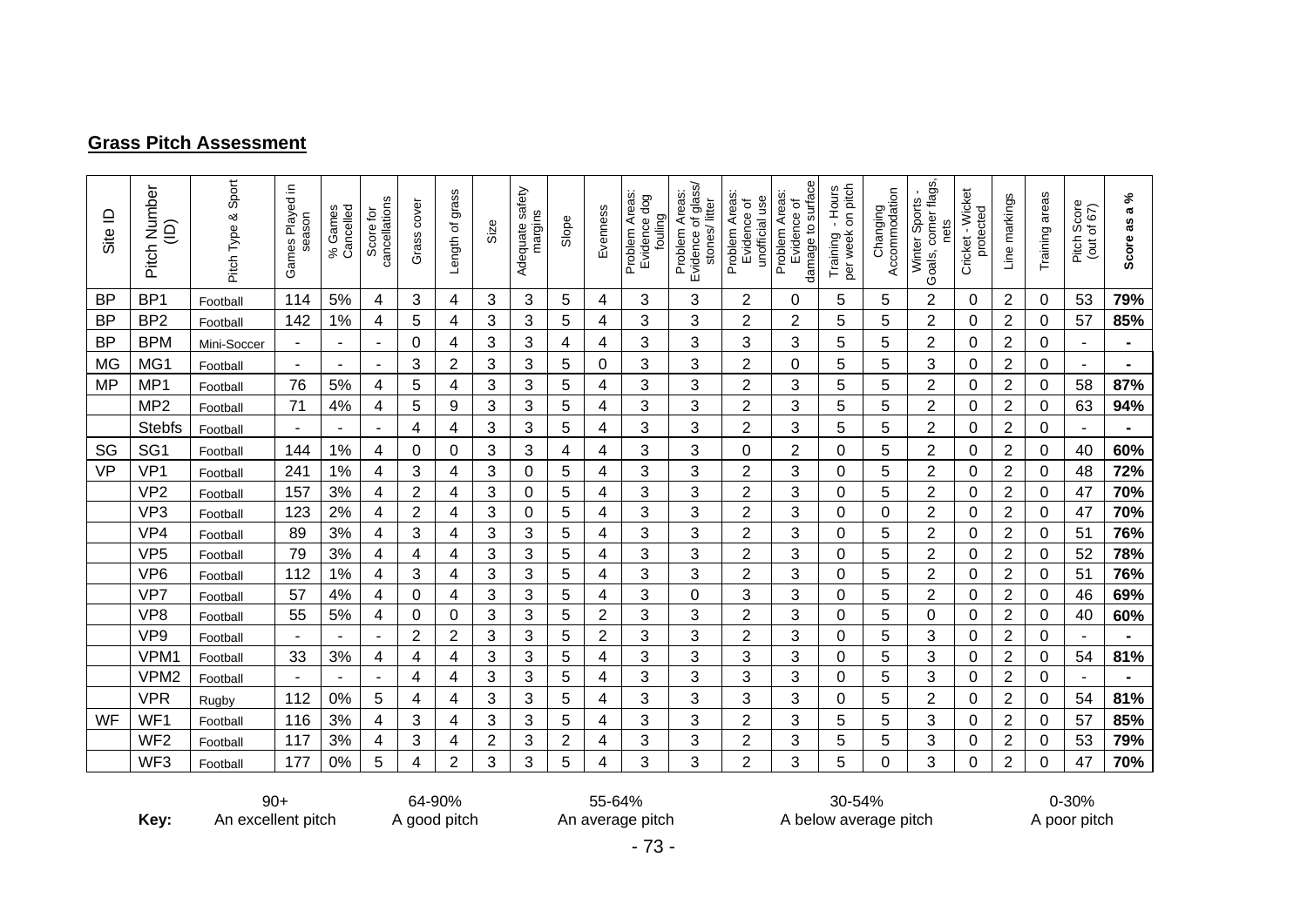### **Appendix F: History of parks and open spaces in Tower Hamlets and their heritage significance**

#### The History of Parks and Open Space in Tower Hamlets

The parks and open spaces of Tower Hamlets have come about through a variety of processes. Some public open spaces were the result of deliberate design or policy, while others are the result of historic accident or expedience. There were broadly three periods during which public open space was created in Tower Hamlets. These moves were primarily to benefit people, rather than improve land or rental values. The first was the deliberate creation of Victoria Park in the mid 19th century, the late 19th century saw the conversion of churchyards to public gardens and the most recent was in the mid 20th century after World War 2.

Various open spaces are the result of late 18th and 19th century urban design, being planned formal gardens set in London Squares. As such they are protected by the London Squares Preservation Act, 1931. These sites include Trinity Square Gardens, Arbour Square, Albert Gardens and the little known Oval in Bethnal Green. See full list of protected London Squares below.

Many churchyards, particularly in the west of borough became public open spaces managed by the local authority. Having been closed to further burial use because they were overflowing, they were converted in the second half of the 19th century into public gardens. In some parts of the borough these are the only open spaces. This process gave rise to Christchurch Gardens, Altab Ali Park (formerly St Mary's Churchyard, the original White Chapel) and St George's Gardens, amongst others.

The City of London and Tower Hamlets Cemetery was laid out in 1841 to relieve local pressure on burial space. The former Greater London Council obtained a by special Act of Parliament to close and turn it into open space in 1966. It was already neglected by the late 19th Century, with over a quarter of a million bodies by 1889 and thousands more after that. The last 20 years has seen its unique character increasingly valued and the Friends of Tower Hamlets Cemetery Park now manage it as a wooded park and local nature reserve. It also has a unique cultural and historical heritage.

Parliament passed an Act in 1841 to create Victoria Park, following an outcry about the lack of parks in the East End and fears that disease would spread from the stinking industries and slum population of 400,000. The Government bought poor quality land that had been used for market gardens, grazing and gravel digging. The land was flat, with poor soil and little water but was cheaper than the alternative site near the Thames. Local people started to use the Park in 1843, before works were complete. The park never had a formal opening but was an instant success. The Metropolitan Board of Works took over the management of the park in 1887, followed by the London County Council in 1888, by the Greater London Council in 1965 and by the London Borough of Tower Hamlets in 1986 (until 1994 with L.B. Hackney).

Some of the most curious spaces are the remnants of commons and greens. Stepney Green Gardens and the Stepney Clock Tower site are the last fragments of Mile End Green. The Metropolitan Gardens Association formally created the Gardens in 1872, the ground having been originally enclosed some time after 1669. Mile End Waste, the open spaces to the north of Mile End Road, was originally also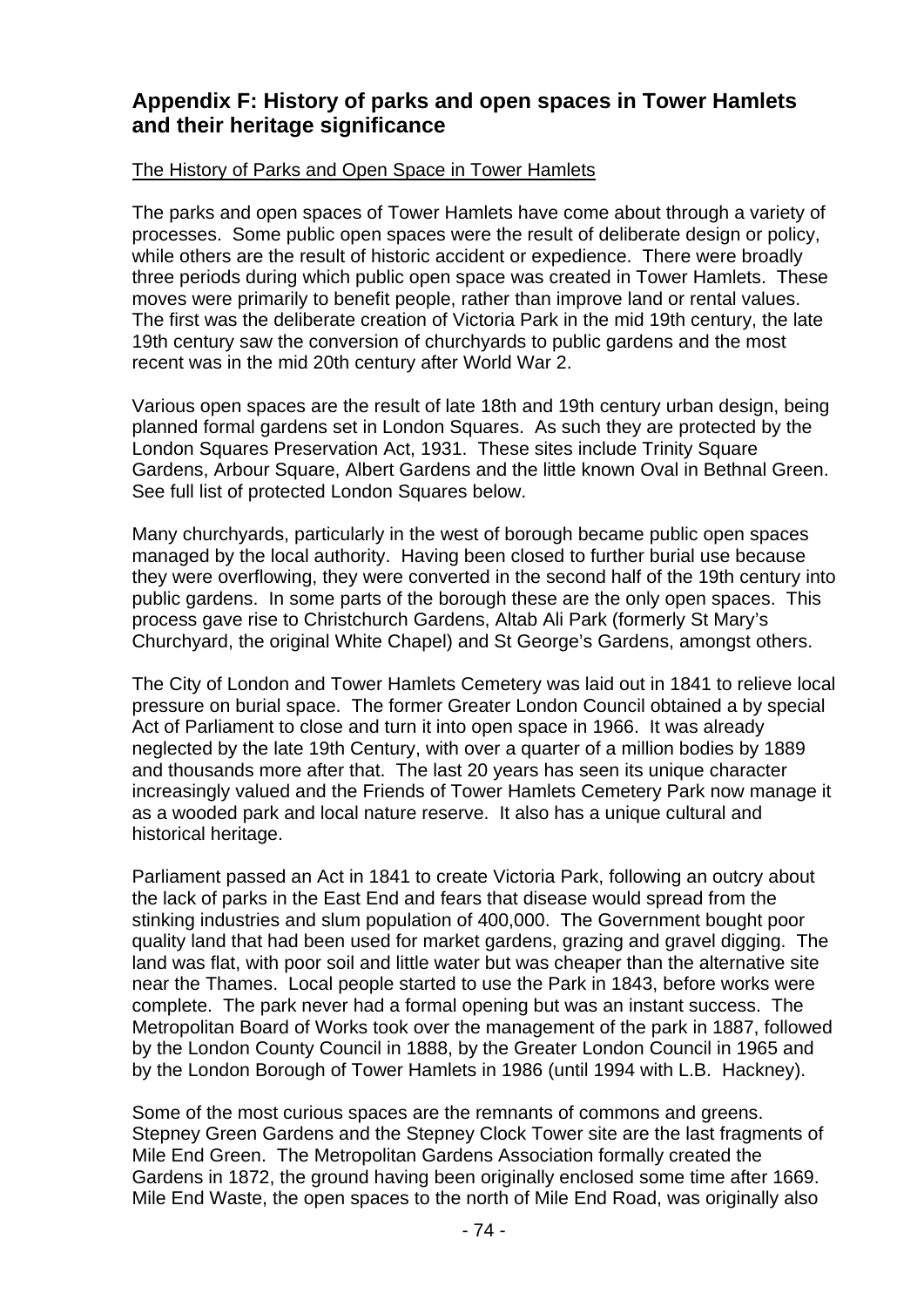part of Mile End common land. Bethnal Green Gardens, Paradise Row Gardens and Museum Gardens comprise the remnants of the medieval Green or Poor's Land. The London County Council preserved Bethnal Green Gardens as a recreation ground in 1895 and the Government purchased the land for Museum Gardens for the Bethnal Green Museum in 1868. The Gardens, "laid out and for ever to be maintained as an ornamental garden" as required by the Act to permit its purchase, were opened in 1875.

The Greenwich Royal Hospital Commissioners acquired the site of Island Gardens in 1850 to protect the view from the rapid industrialisation and development of the Isle of Dogs in the second half of the 19th century. The LCC laid the site out as a park in 1895.

Mudchute Park and City Farm was created in 1977 from a landscape of low mounds and former world war two gun emplacements. Much of the site had been used between 1875-1910 as the receptacle for mud dredged by pneumatic pipe from the Millwall Docks. By contrast Millwall Park seems never to have been built on except around the edges and was marsh land until converted to playing fields and a recreation ground by the LCC by 1919. It was the home of the original Millwall Football Club from 1889-1910.

Mile End Park, Langdon Park, Jolly's Green, Bartlett Park, Allen Gardens, Weavers Fields and sites such as Ravenscroft Park were conceived after the end of the second world war in 1945 to provide parks of various scales. Small parcels of land to create these parks were still being laid out with grass for the first time in 2005.

The gardens and squares of Canary Wharf set in a formal master plan show that even land developers can show an enlightened self-interest. Their open spaces set off the buildings, add both capital and rental value to the estate and give enjoyment to those who visit, live or work there.

#### References

Philip Mernick and Doreen Kendall, "A pictorial history of Victoria Park, London E3" 1996, East London History Society Bridget Cherry, Charles O'Brien and Nicholas Pevsner, "The Buildings of England: London 5: East" 2005, Yale University Press Sally Williams, "The Inventory of Green Spaces – Tower Hamlets", London Parks and Gardens Trust in association with English Heritage, 2003

#### Heritage significance of parks and open spaces in Tower Hamlets

London Squares in Tower Hamlets: (Information taken from adopted borough plan 1986) Albert Gardens (formerly Albert Square) Arbour Square Beaumont Square **Carlton Square** Ford Square Ion Square Mile End Green (Mile End Waste) Swedenborg Square (formerly Prince's Square)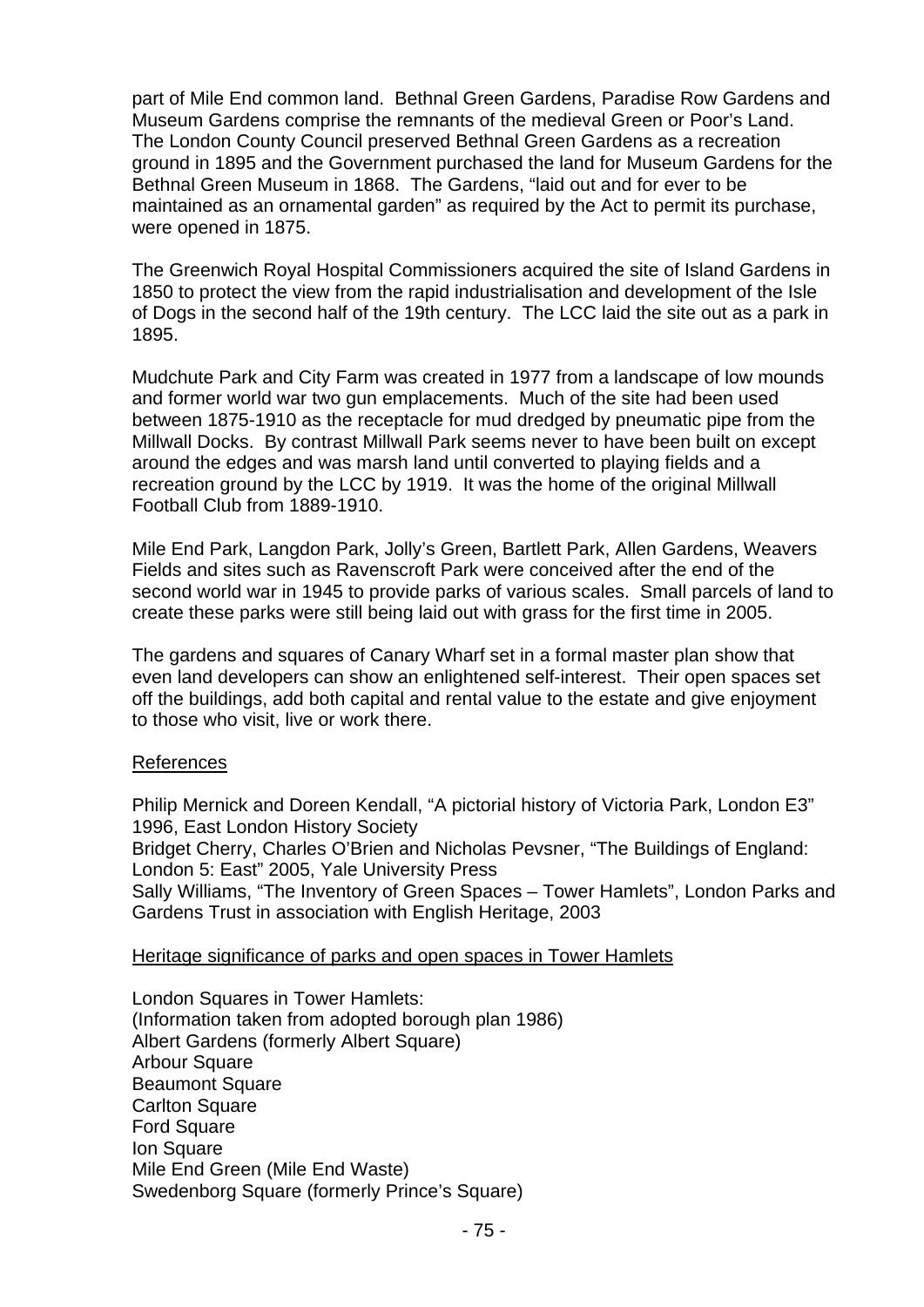**Rectory Square** Sidney Square Stepney Green Gardens The Oval Trafalgar Gardens (formerly Trafalgar Square) Tredegar Square Trinity Square Gardens York Square

English Heritage Register of Parks and Gardens of Historic Interest in England and Wales: English Heritage has entered four Tower Hamlets' parks and gardens on this register: Victoria Park Island Gardens Boundary Gardens Museum Gardens

Listed structures in Tower Hamlets Parks and Open Spaces: Many sites also have listed buildings and structures and war memorials (such as Victoria Park and Boundary Gardens). Trinity Square Gardens contain the Commonwealth's war memorials to the Merchant Navy war dead of both world wars and the commemoration of the traitors executed at the Tower Hill scaffold.

The London Inventory of Historic Green Spaces - Tower Hamlets:

This inventory was published in 2003 by the London Parks and Gardens Trust and supported by English Heritage. It lists 52 publicly accessible open spaces of historic interest in the Borough.

| Park or open space<br><b>Albert Gardens</b> | Brief history notes<br>Built 1840s; opened to public by LCC 1906                               |
|---------------------------------------------|------------------------------------------------------------------------------------------------|
| All Saints Churchyard                       | Built 1821-23; opened 1893 as public gardens by the<br><b>MPGA</b>                             |
| Altab Ali Park                              | Formerly the churchyard of St Mary's Church, the<br>White Chapel.                              |
| <b>Arbour Square</b>                        | Built 1820s; opened to public by LCC 1904                                                      |
| <b>Bartlett Park</b>                        | Laid out 1950s as part of Festival of Britain's<br><b>Lansbury Estate</b>                      |
| <b>Beaumont Square Gardens</b>              | Laid out c.1840; opened to public late 19th century                                            |
| <b>Bethnal Green Gardens</b>                | Part of Bethnal Green "Poor's Land" trust; LCC<br>opened site up to public 1895                |
| <b>Museum Gardens</b>                       | ditto; EH register Grade II                                                                    |
| <b>Boundary Gardens</b>                     | Laid out as centrepiece of Boundary Estate by LCC<br>in early 1900s; EH register site Grade II |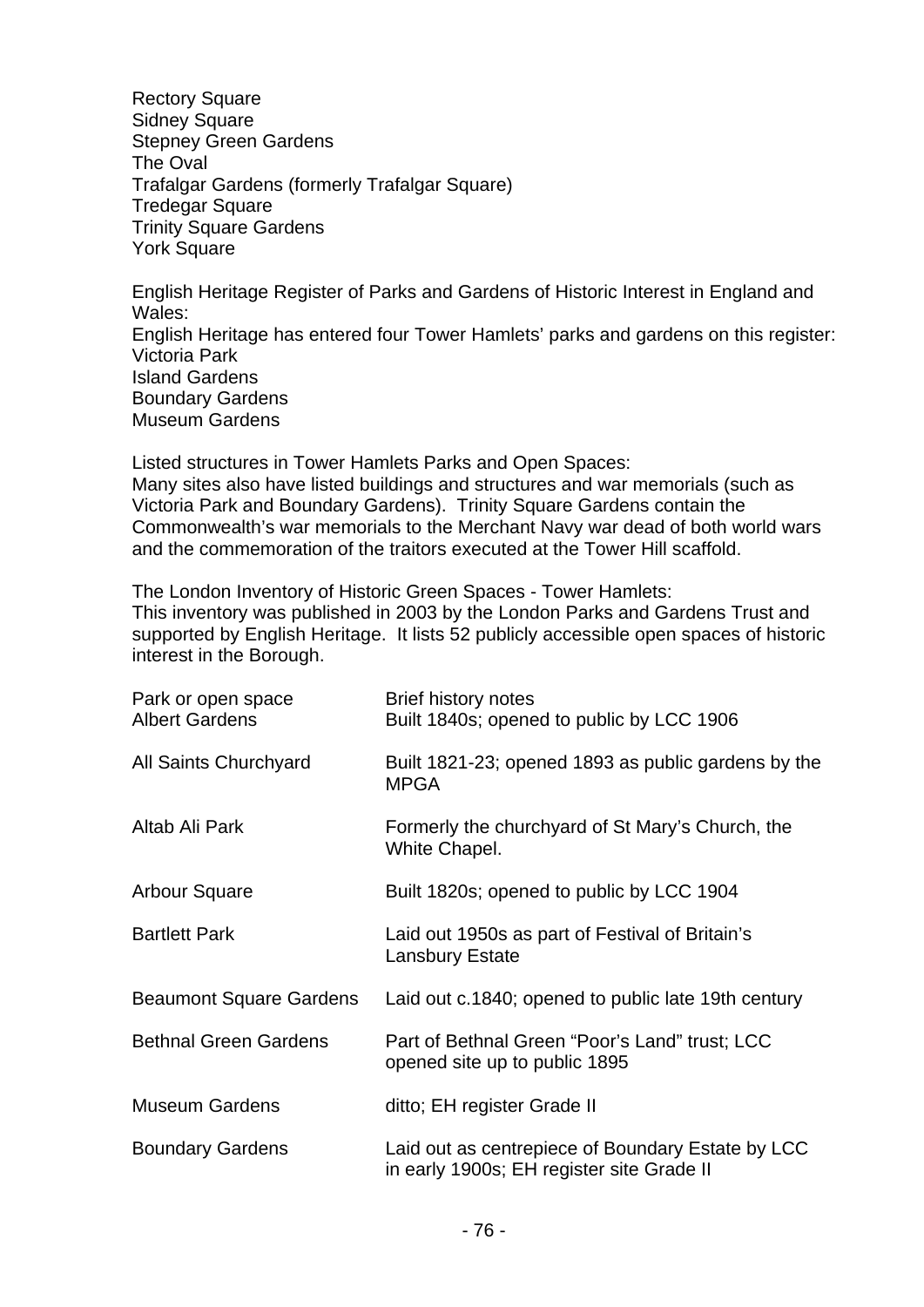| <b>Bow Churchyard</b>            | Opened to public as garden by MPGA in late 19th<br>century                                                                                                                                                                                                                                                          |
|----------------------------------|---------------------------------------------------------------------------------------------------------------------------------------------------------------------------------------------------------------------------------------------------------------------------------------------------------------------|
| <b>Brickfield Gardens</b>        | Former brickfield purchased compulsorily 1899 and<br>opened to public 1904                                                                                                                                                                                                                                          |
| <b>Carlton Square Gardens</b>    | Laid out mid 19th century, opened to public by MPGA<br>1885                                                                                                                                                                                                                                                         |
| <b>Christ Church Gardens</b>     | Church built 1714-1729; small part opened to public<br>as garden late 19th century                                                                                                                                                                                                                                  |
| <b>Ford Square Gardens</b>       | Laid out 1820s; opened to public 1904                                                                                                                                                                                                                                                                               |
| Globe Road Open Space            | Remnant of former burial ground of 19th century<br>chapel; opened as garden late 19th century by<br>borough council                                                                                                                                                                                                 |
| <b>Grove Hall Park</b>           | Site of former asylum established c.1820; opened to<br>public 1909 and extended 1930 with a convent<br>garden                                                                                                                                                                                                       |
| Ion Square Gardens               | Original square c.1845; opened to public 1895 by<br>MPGA; extension agreed with LCC 1953                                                                                                                                                                                                                            |
| <b>Island Gardens</b>            | Opened in 1895 on land that the Admiralty saved<br>from development to preserve the view of Greenwich;<br><b>EH register Grade II</b>                                                                                                                                                                               |
| Jesus Green                      | Opened in 20th century on site of cleared dwellings                                                                                                                                                                                                                                                                 |
| <b>King Edward Memorial Park</b> | Opened 1922 on land bought by public subscription<br>on the river frontage. It contains important historical<br>features, such as the Grade II listed Rotherhithe<br>Tunnel ventilation shaft rotunda.                                                                                                              |
| <b>Meath Gardens</b>             | Former burial ground laid out 1842 and opened as<br>garden 1894 by MPGA and LCC                                                                                                                                                                                                                                     |
| <b>Mercers Burial Ground</b>     | Also known as Stepney Meeting House Burial<br>Ground, laid out 1779 and opened to public as<br>garden 1976                                                                                                                                                                                                          |
| Mile End Park                    | First planned 1943 and included in Abercrombie Plan<br>for Greater London 1944. Parts laid out as King<br>George's Fields in 1952 on cleared bomb sites; LCC<br>and later GLC continued to clear and lay out sites as<br>open space until 1985. Millennium Commission<br>landscape and building works 1995- to date |
| Mile End Waste / Green           | Remnant of former medieval green                                                                                                                                                                                                                                                                                    |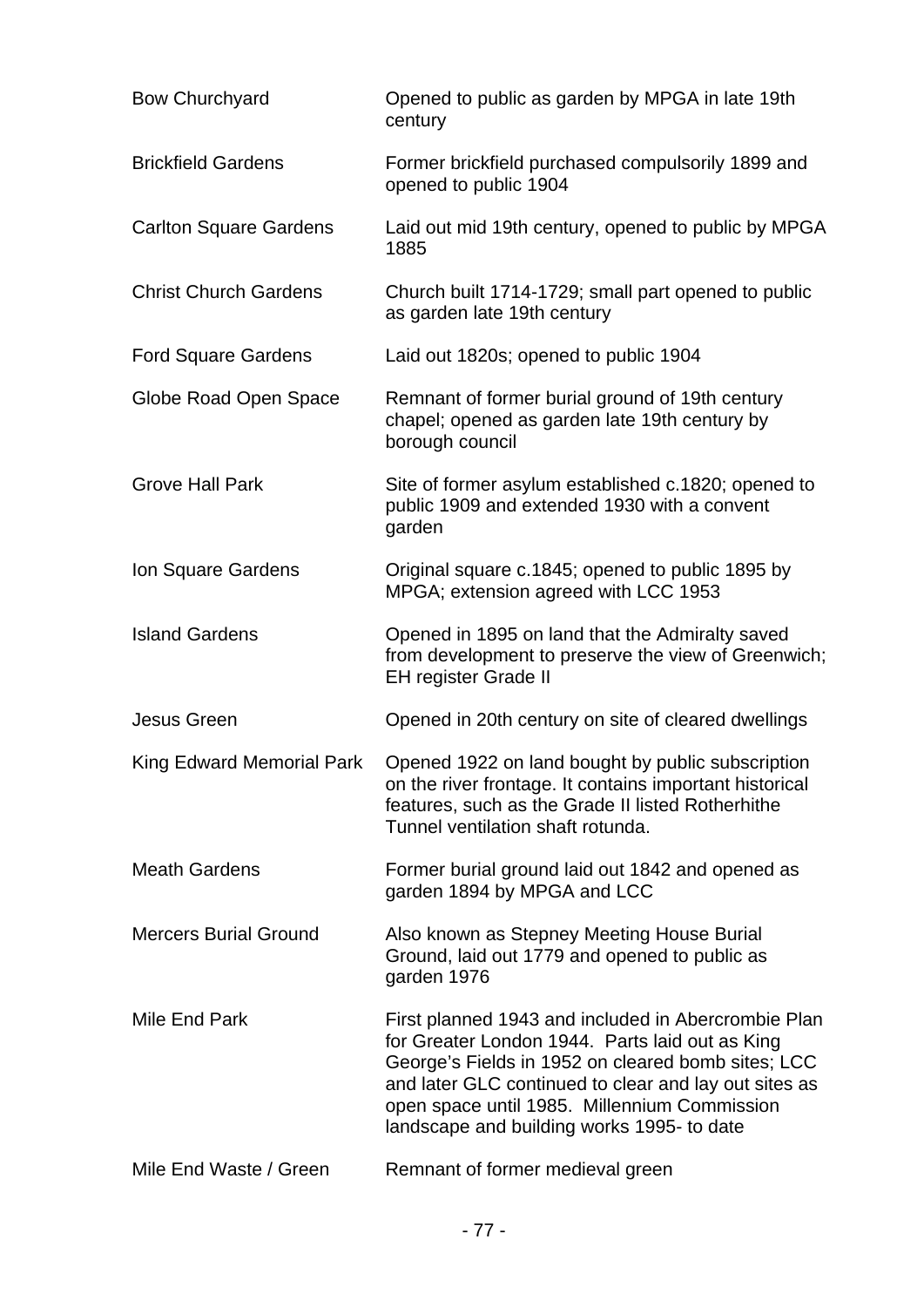| <b>Museum Gardens</b>           | ditto and as Bethnal Green Gardens; EH register<br>Grade II                                                                                                            |
|---------------------------------|------------------------------------------------------------------------------------------------------------------------------------------------------------------------|
| <b>Paradise Gardens</b>         | ditto and as Bethnal Green Gardens; EH register<br>Grade II                                                                                                            |
| <b>Poplar Recreation Ground</b> | Former burial ground opened as garden 1867 by<br><b>MPGA</b>                                                                                                           |
| <b>Shandy Park</b>              | Former burial ground opened as garden 1885 by<br><b>MPGA</b>                                                                                                           |
| <b>Sidney Square Gardens</b>    | Laid out 1820s; opened to public by LCC 1904                                                                                                                           |
| St Anne's Churchyard            | Laid out 1730; opened as garden 1887 by MPGA                                                                                                                           |
| <b>St Bartholomew's Gardens</b> | Former burial ground opened as garden 1885 by<br><b>MPGA</b>                                                                                                           |
| St Dunstan's Churchyard         | Church built by 1232, probably dating from 7th<br>century; former burial ground opened as garden                                                                       |
| St George's Gardens             | Church opened 1729; opened to public as gardens in<br>1875 via vestry and Metropolitan Board of Works                                                                  |
| <b>St James' Gardens</b>        | Former burial ground; laid out partly on land left over<br>following construction of Rotherhithe Tunnel.                                                               |
| St John's Churchyard            | Chapel of ease 1617; site bombed during WW2                                                                                                                            |
| St Leonard's Play Ground        | Church built 12th century, rebuilt 1842 and bombed<br>in WW2; much of churchyard cleared for road                                                                      |
| St Matthew's Churchyard         | Church consecrated 1746, churchyard closed mid<br>1850s; opened as garden 1896                                                                                         |
| <b>St Matthias Old Church</b>   | Former church of East India Company built 1776;<br>churchyard open to public; abuts Poplar Recreation<br>Ground                                                        |
| St Paul's Churchyard            | Established 1656 as chapel of ease, parish created<br>1669, church rebuilt 1820; laid out as garden 1886 by<br>MPGA; churchyard accessible only to school              |
| <b>Stepney Green Gardens</b>    | Remnants of Stepney Green, enclosed between<br>1669-1684; used for public hustings mid 19th<br>century; opened to public 1872 by Metropolitan<br><b>Board of Works</b> |
| <b>Stepney Green Park</b>       | Formerly part of Mile End Green where Stepney Fair<br>held late 17th to 19th century; enclosed 1694; built<br>over as part of Clare Hall estate; site cleared of       |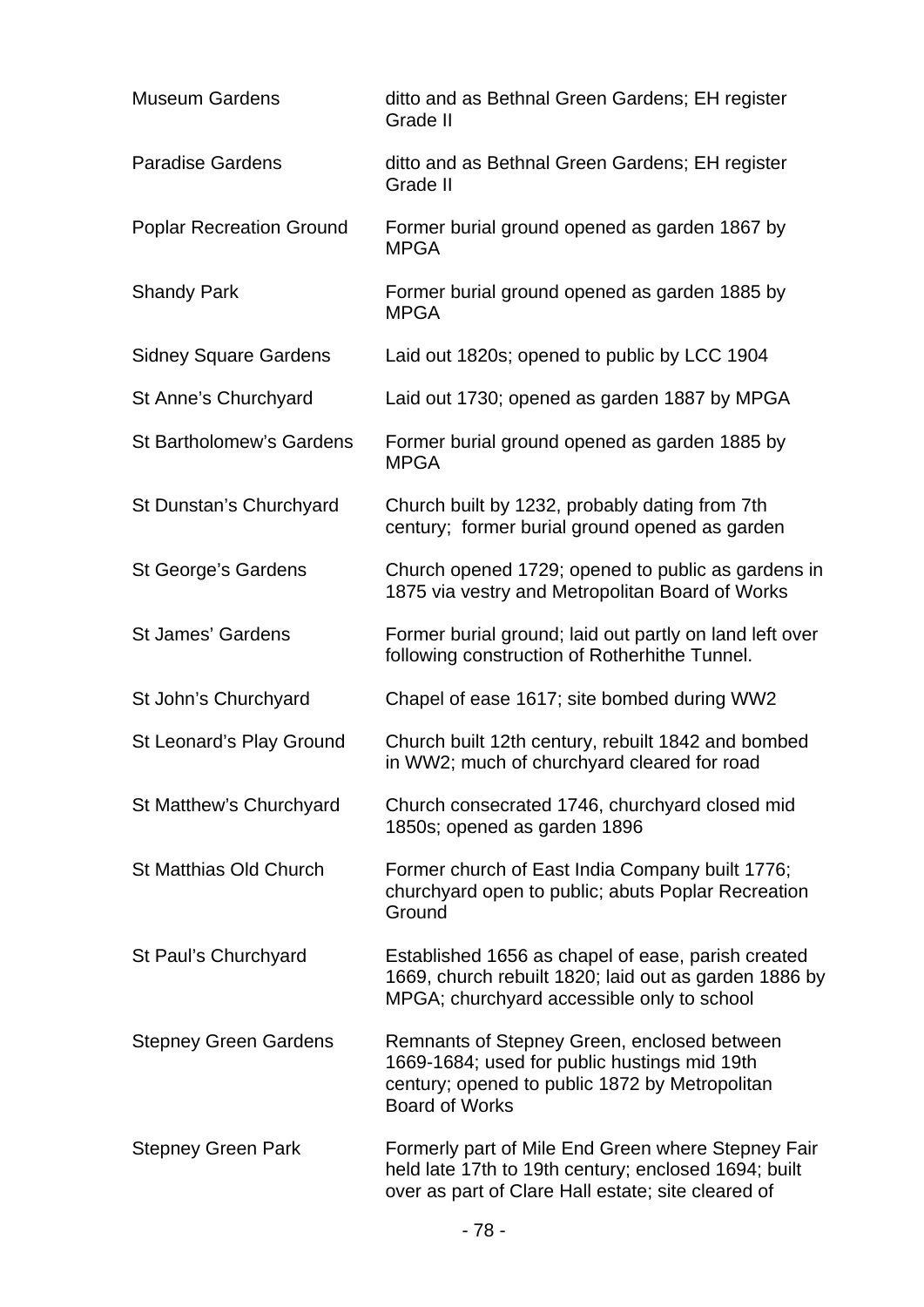|                                         | housing by GLC following WW2                                                                                                                                                                                                                                                                                                                                                                                                                                   |
|-----------------------------------------|----------------------------------------------------------------------------------------------------------------------------------------------------------------------------------------------------------------------------------------------------------------------------------------------------------------------------------------------------------------------------------------------------------------------------------------------------------------|
| <b>Tower Gardens</b>                    | Part of the Tower Liberties, governed by Tower until<br>1855; taken into care of local authority as gardens,<br>managed by Historic Royal Palaces 1990s                                                                                                                                                                                                                                                                                                        |
| <b>Wakefield Gardens</b>                | Laid out 1992 over new London Underground station<br>entrance; land originally donated as public open<br>space for benefit of local people by the Wakefield<br>Trust 1930s                                                                                                                                                                                                                                                                                     |
| <b>Tower Hamlets Cemetery</b><br>(Park) | Open fields until land consecrated for commercial<br>burial ground 1841; was noted as containing 247,000<br>graves and neglected by 1889; many common public<br>graves; bombed WW2; closed to burials by special<br>Act of Parliament for GLC as public open space.<br>Transferred to Tower Hamlets 1986 and became<br>Tower Hamlets Cemetery Park 1990.                                                                                                       |
| <b>Trafalgar Gardens</b>                | Created as square late 18th century, renamed<br>Trafalgar Square 1809; central garden bought by<br>Vestry of Mile End Old Town and opened to public<br>1885                                                                                                                                                                                                                                                                                                    |
| <b>Tredegar Square Gardens</b>          | Laid out 1828; original simple rectilinear layout<br>replaced by former Bow Neighbourhood with circular<br>forms in late 1980s.                                                                                                                                                                                                                                                                                                                                |
| <b>Trinity Square Gardens</b>           | Laid out to designs by Samuel Wyatt for Trinity<br>House at top of Tower Hill by private enclosure act in<br>1795. Contains Commonwealth War Graves<br>Commission war memorials to merchant navy war<br>dead of both world wars and memorial to Falklands<br>merchant navy war dead (2005); also contains<br>commemoration of executions at Tower Hill scaffold;<br>restored 2002 with funding form Heritage Lottery<br>Fund and Tower Hill Improvement Trust. |
| <b>Vallance Gardens</b>                 | Part is former Society of Friends burial ground; laid<br>out 1880 as public garden; gardens reconstructed<br>2003                                                                                                                                                                                                                                                                                                                                              |
| Victoria Park                           | Designed by James Pennethorne; opened 1845; site<br>extended 1872; managed by Metropolitan Board of<br>Works in 1887, transferred to LCC in 1889, then GLC<br>in 1965 then Tower Hamlets in 1986; site much<br>bombed in WW2 and not restored. EH register<br>Grade II*                                                                                                                                                                                        |
| <b>Wapping Gardens</b>                  | Opened 1891 by Metropolitan Board of Works from<br>cleared slum dwellings under "Artisans' and<br>Labourers' Dwelling Improvement Act 1875;                                                                                                                                                                                                                                                                                                                    |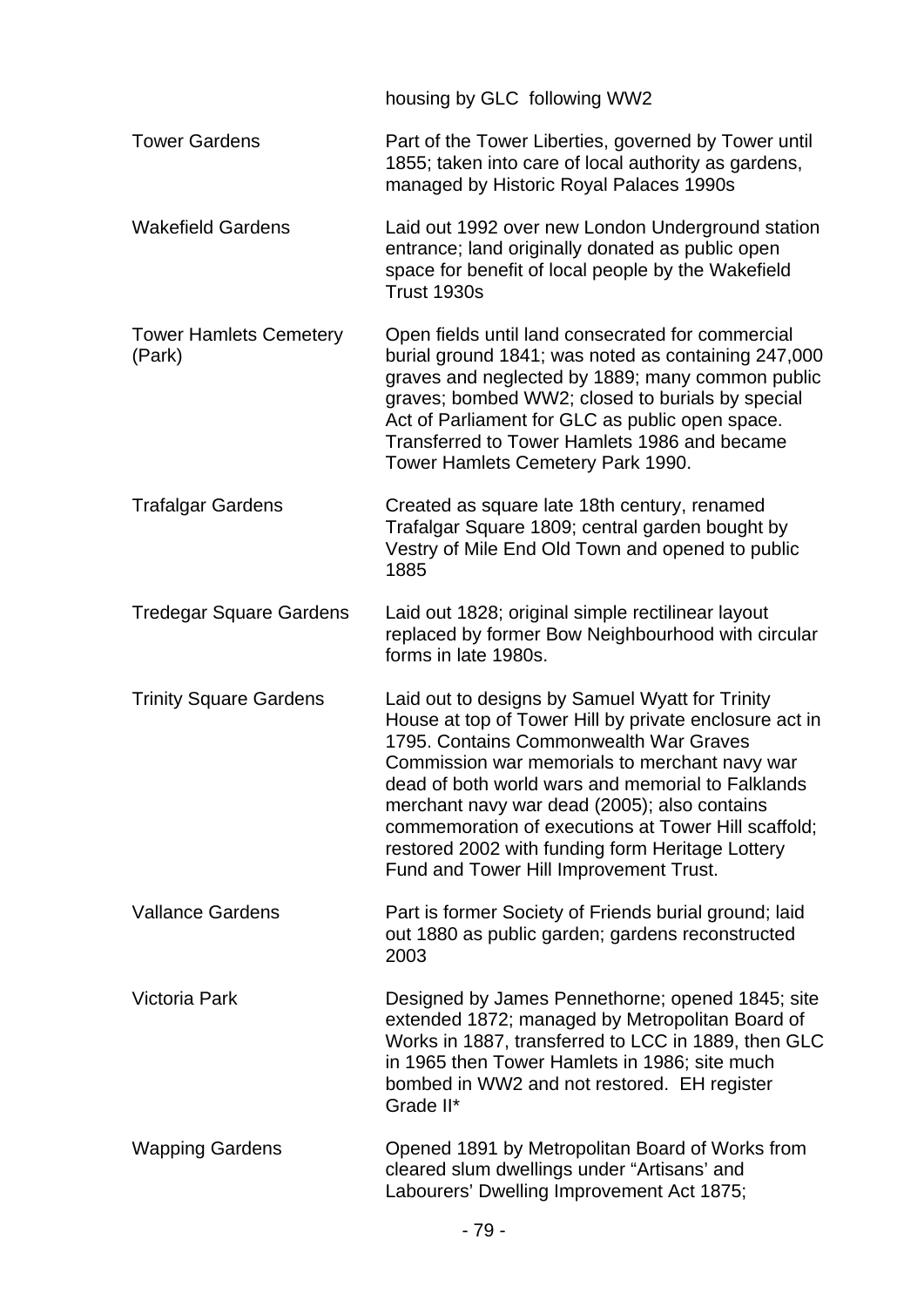refurbished late 1980s.

| <b>Weavers Fields</b>      | Laid out in 1960s on land acquired and cleared of<br>housing by GLC following bomb damage; site<br>intended to be much larger; extensive works to turn<br>grassland into park during 1990s and early years of<br>20th century. |
|----------------------------|--------------------------------------------------------------------------------------------------------------------------------------------------------------------------------------------------------------------------------|
| <b>York Square Gardens</b> | Site developed by Mercers Company in early 19th<br>century; garden opened to public in LCC 1904; GLC<br>bought site 1969.                                                                                                      |
| <b>Notes</b>               |                                                                                                                                                                                                                                |

| <b>GLC</b>  | <b>Greater London Council</b>           |
|-------------|-----------------------------------------|
| <b>LCC</b>  | <b>London County Council</b>            |
| <b>MPGA</b> | Metropolitan Public Gardens Association |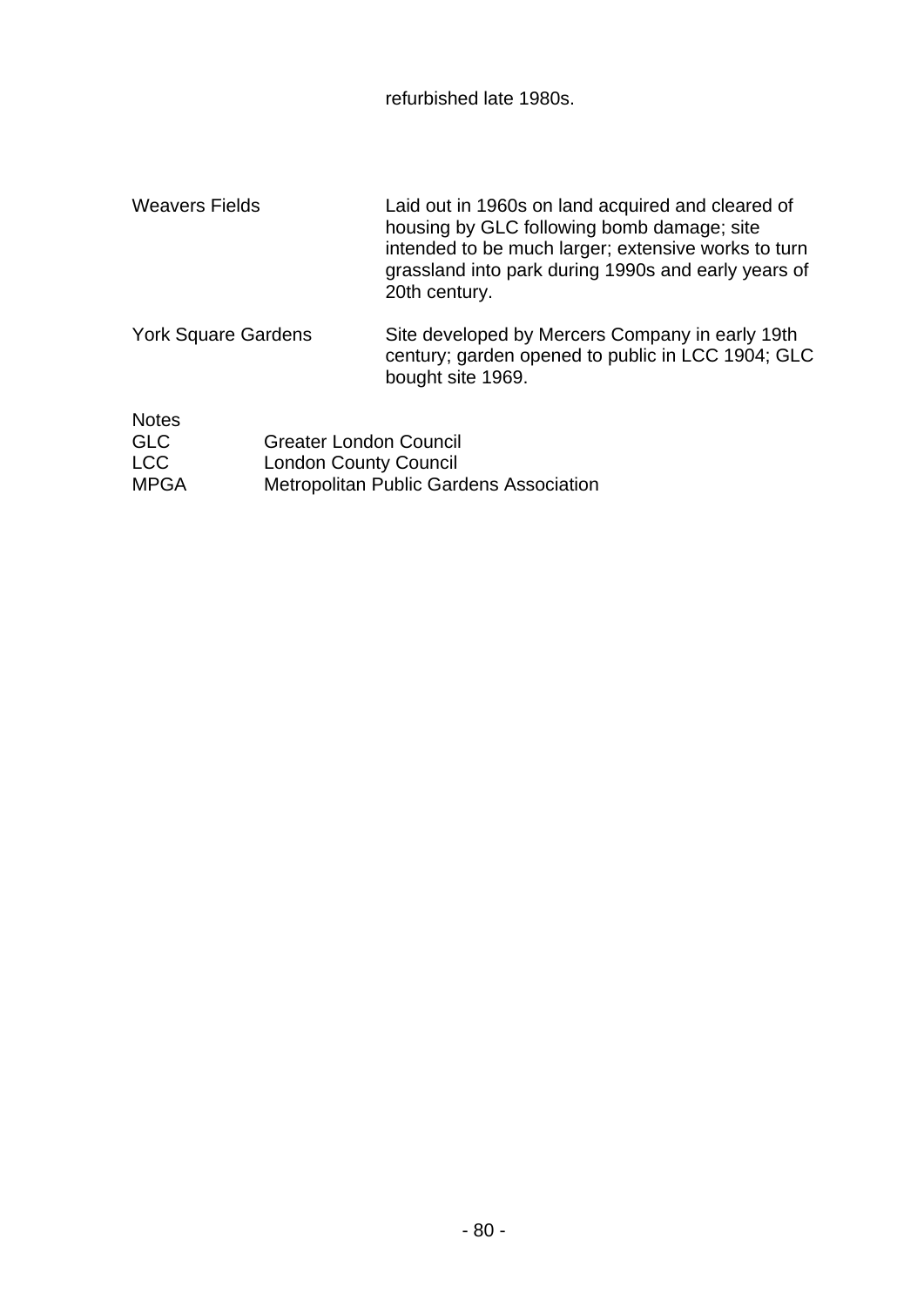### **Appendix G: Sites of importance for nature conservation**

This schedule lists the sites assessed by the London Wildlife Trust for the GLA during summer 2004. This schedule of sites has the support of the London Borough of Tower Hamlets and will be adopted as part of the Local Development Framework. The list is currently under review and will be revised shortly.

See Map 20

Sites of Metropolitan Importance

| M006             | London's Canals                                    |
|------------------|----------------------------------------------------|
| M031             | <b>River Thames and Bow Creek</b>                  |
| M071             | The Lea Valley                                     |
| M117             | Tower Hamlets Cemetery Park and The Soane's Centre |
| M <sub>133</sub> | <b>Mudchute Park and Farm</b>                      |

Sites of Borough Importance, Grade I

| THBI01        | The Greenway in Tower Hamlets          |
|---------------|----------------------------------------|
| THBI02        | Victoria Park                          |
| THBI03        | Mile End Park                          |
| THBI04        | East India Dock Basin                  |
| <b>THBI08</b> | <b>Poplar Dock and Blackwall Basin</b> |

Sites of Borough Importance, Grade II

| THBII01 | Millwall and West India Docks                    |
|---------|--------------------------------------------------|
| THBII03 | <b>St Jude's Nature Park</b>                     |
| THBII04 | <b>Cable Street Community Garden</b>             |
| THBII05 | <b>Stepping Stones Farm</b>                      |
| THBII06 | <b>Spitalfields Farm and Allen Gardens</b>       |
| THBII07 | The London Wall and walls of the Tower of London |
| THBII08 | <b>Spitalfields Viaduct</b>                      |
| THBII11 | Pinchin Street Disused Railway (proposed new     |
|         | designation)                                     |

Sites of Local Importance

| THL01             | St George in the East Church Gardens |
|-------------------|--------------------------------------|
| THL <sub>02</sub> | <b>Wapping Park</b>                  |
| THL03             | Old Railway at Fairfoot Road         |
| THL04             | Ion Square Gardens                   |
| THL05             | <b>Weavers Fields</b>                |
| THL06             | <b>Stoneyard Lane</b>                |
| THL07             | <b>Shadwell Basin</b>                |
| THL08             | <b>Swedenborg Gardens</b>            |
| THL09             | <b>Bancroft Road Nature Garden</b>   |
| THL <sub>10</sub> | St Leonard's Adventurous Playspace   |
| THL12             | <b>Perring Community Garden</b>      |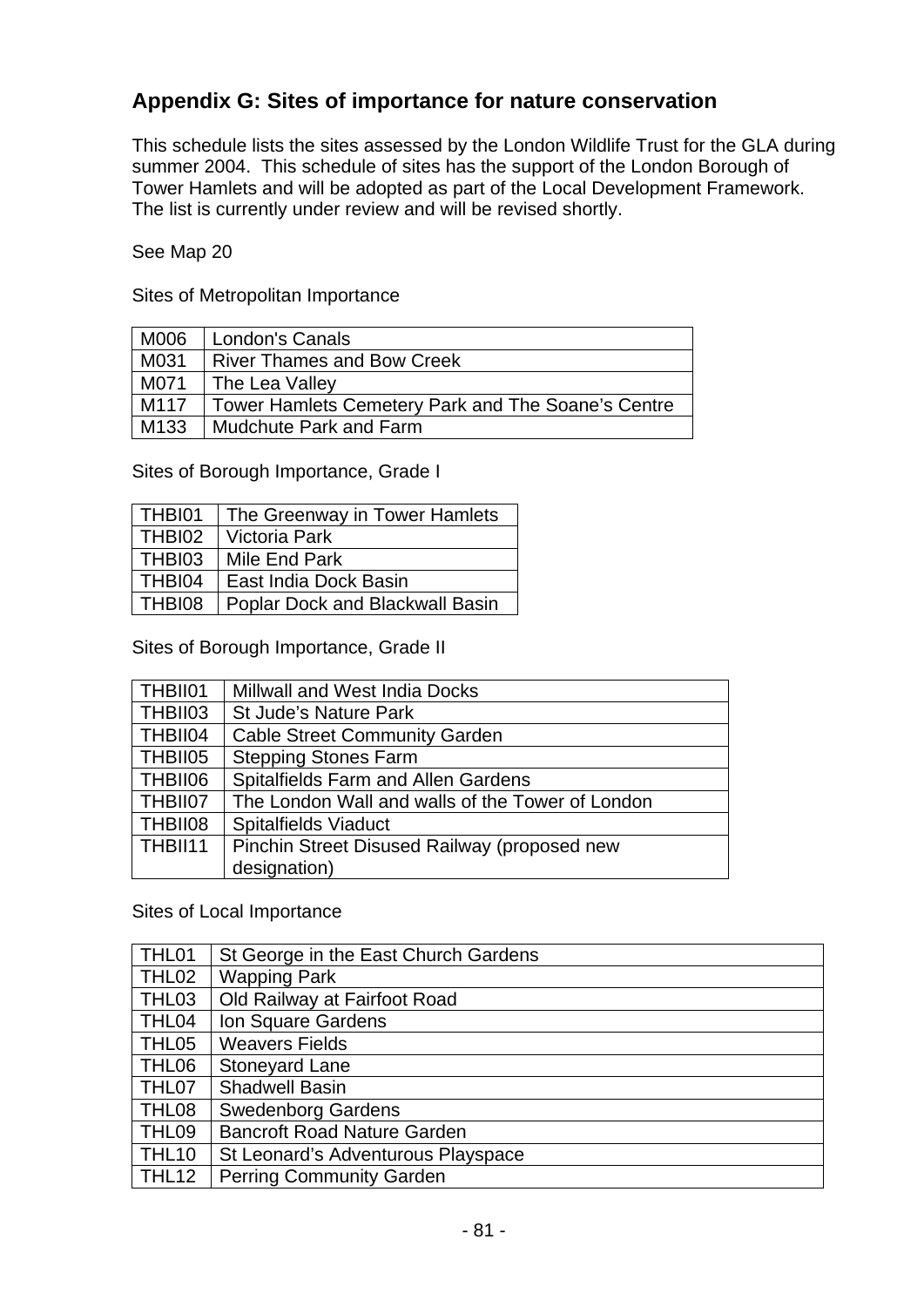Sites of Local Importance continued

| <b>THL13</b>      | Disused railway, Bow                                                 |
|-------------------|----------------------------------------------------------------------|
| THL14             | Hermitage Basin                                                      |
| THL <sub>15</sub> | <b>St Katherine's Dock</b>                                           |
| THL16             | St Dunstan's Churchyard                                              |
| THL17             | St Anne's Churchyard, Limehouse                                      |
| THL <sub>18</sub> | <b>Wellclose Street Rough</b>                                        |
| <b>THL19</b>      | St Paul's Churchyard, Shadwell (proposed new designation)            |
| <b>THL20</b>      | All Saints Churchyard, Poplar (proposed new designation)             |
| <b>THL21</b>      | Poplar Park and St Matthias Old Churchyard (proposed new             |
|                   | designation)                                                         |
| <b>THL22</b>      | Millwall Park (proposed new designation)                             |
| THL23             | Cyril Jackson School Nature Area (proposed new designation)          |
| THL <sub>24</sub> | St Luke's C of E Primary School Wild Area (proposed new designation) |
| THL <sub>25</sub> | Aberfeldy Millennium Green (proposed new designation)                |
| THL <sub>26</sub> | Robin Hood Gardens (proposed new designation)                        |
| THL27             | Meath Gardens (proposed new designation)                             |
| <b>THL28</b>      | Ropemakers Field (proposed new designation)                          |
| <b>THL29</b>      | St Bartholomew's Gardens (proposed new designation)                  |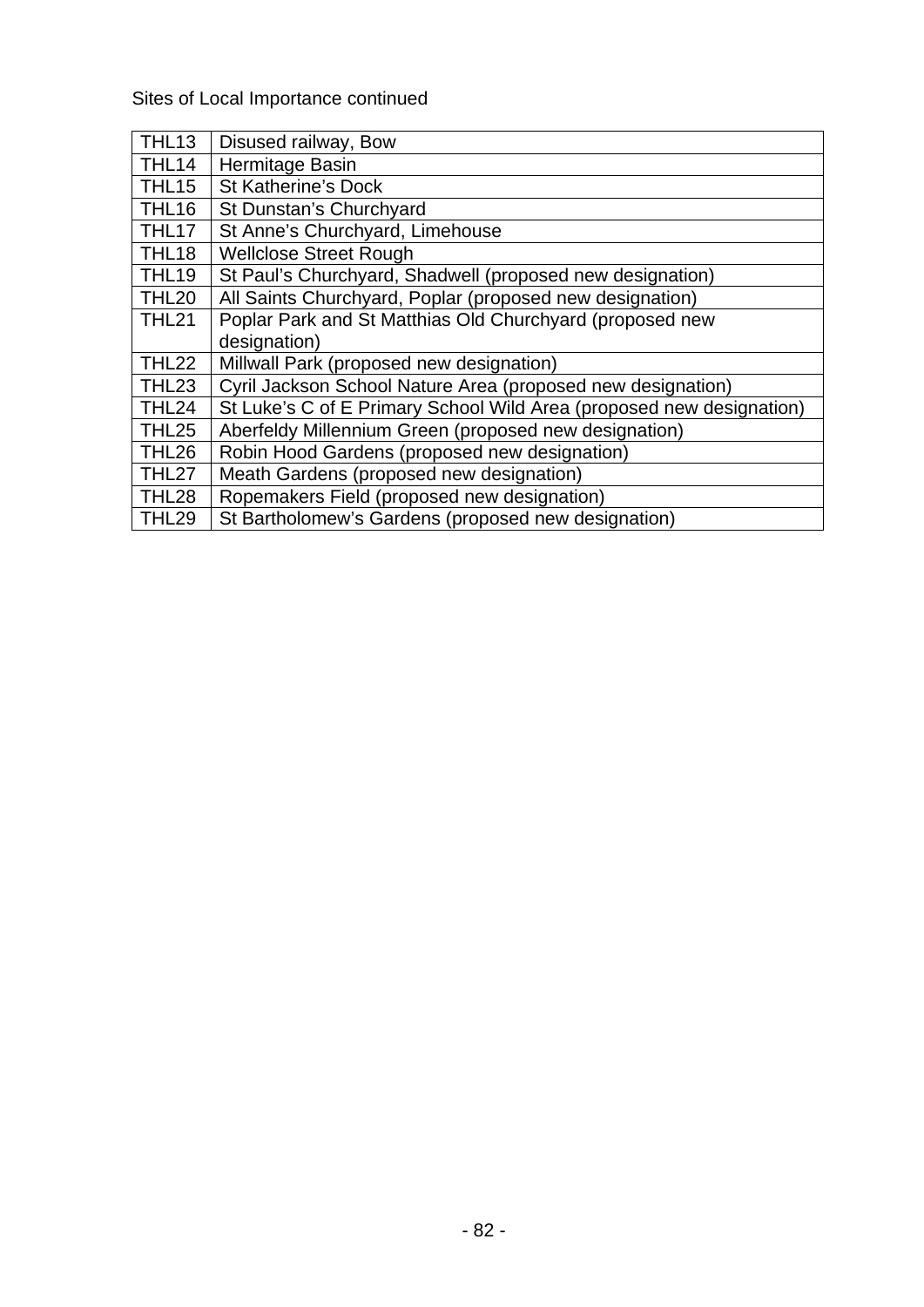### **Appendix H: Analysis of Council owned parks and open spaces by size**

| LAP              | Name of Park or Open Space         | <b>Address</b>             | <b>Total Area</b> |
|------------------|------------------------------------|----------------------------|-------------------|
| Area             |                                    |                            | In Hectares       |
|                  |                                    |                            |                   |
|                  | Over 10 Hectares                   |                            |                   |
| $\overline{4}$   | Victoria Park                      | Grove Rd.                  | 86.18             |
| 4                | Mile End Park                      | Grove Rd/Burdett Rd.       | 29.36             |
| 8                | Mudchute Park & Farm               | Pier Street.               | 13.24             |
| 5                | <b>Tower Hamlets Cemetery Park</b> | Southern Grove             | 10.93             |
|                  |                                    |                            |                   |
|                  | 5 to 10 Hectares                   |                            |                   |
| $\boldsymbol{8}$ | <b>Millwall Park</b>               | <b>Stebondale Street</b>   | 8.64              |
| $\overline{2}$   | <b>Weavers Fields</b>              | <b>Viaduct Street</b>      | 6.17              |
|                  |                                    |                            |                   |
|                  | 1 to 5 Hectares                    |                            |                   |
| 2                | <b>Stepney Green Park</b>          | <b>Stepney Way</b>         | 4.62              |
| $\overline{6}$   | <b>Bartlett Park</b>               | <b>Lindfield Street</b>    | 4.62              |
| $\overline{4}$   | <b>Meath Gardens</b>               | <b>Smart Street</b>        | 3.92              |
| $\overline{2}$   | <b>Bethnal Green Gardens</b>       | Cambridge Heath Rd.        | 3.51              |
| 3                | <b>King Edward Memorial Park</b>   | Glamis Road                | 3.30              |
| $\overline{3}$   | <b>Wapping Canal System</b>        | Wapping                    | 3.06              |
| 8                | Sir John McDougal Park             | <b>Westferry Road</b>      | 2.15              |
| 1                | Allen Gardens                      | <b>Buxton Street</b>       | 1.97              |
| $\overline{2}$   | <b>St.Dunstans Churchyard</b>      | <b>Stepney High Street</b> | 1.82              |
| 3                | <b>Ropemakers Fields</b>           | <b>Narrow Street</b>       | 1.80              |
| 6                | Langdon Park                       | <b>Bright Street</b>       | 1.70              |
| $\overline{6}$   | <b>Poplar Recreation Ground</b>    | Hale Street                | 1.59              |
| $\overline{3}$   | Wapping Woods                      | John Rennie Walk           | 1.58              |
| $\overline{4}$   | <b>Shandy Park</b>                 | <b>Harford Street</b>      | 1.46              |
| $\mathbf{1}$     | <b>Vallance Road Gardens</b>       | Vallance Road              | 1.36              |
| $\overline{3}$   | <b>Wapping Gardens</b>             | <b>Tench Street</b>        | 1.26              |
| $\overline{1}$   | <b>Swedenborg Gardens</b>          | <b>Wellclose Street</b>    | 1.24              |
| $\overline{1}$   | St. Georges in the East Churchyard | Cannon Street Road         | 1.19              |
| $\overline{5}$   | Grove Hall Park                    | <b>Fairfield Road</b>      | 1.19              |
| $\overline{4}$   | <b>Furze Green Open Space</b>      | <b>Furze Green Road</b>    | 1.14              |
| 8                | <b>Island Gardens</b>              | Saunders Ness Road         | 1.12              |
| $\overline{2}$   | <b>Museum Gardens</b>              | Cambridge Heath Rd.        | 1.05              |
| $\overline{2}$   | Ion Square Gardens                 | <b>Warner Place</b>        | 1.03              |
|                  |                                    |                            |                   |

(Council owned Metropolitan Open Land and Local Open Spaces)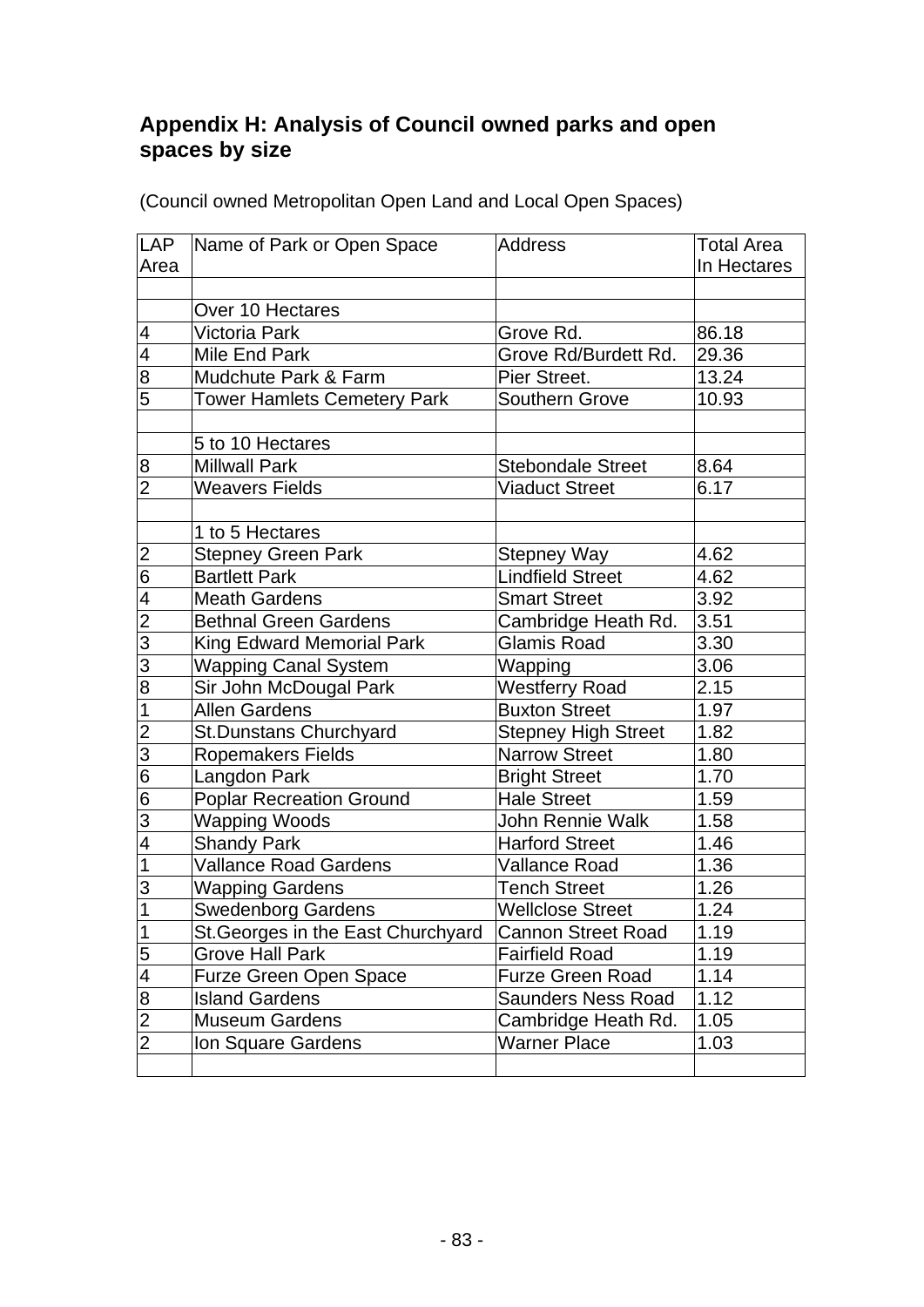| <b>LAP</b>                        | Name of Park or Open Space                                 | <b>Address</b>                          | Total Area   |
|-----------------------------------|------------------------------------------------------------|-----------------------------------------|--------------|
| Area                              |                                                            |                                         | In Hectares  |
|                                   | Under 1 Hectare                                            |                                         |              |
| 2                                 | <b>Ravenscroft Park</b>                                    | <b>Ravenscroft Street</b>               | 0.97         |
| $\overline{c}$                    | <b>Belgrave Street Open Space</b>                          | <b>Belgrave Street</b>                  | 0.95         |
| 8                                 | St. John's Park                                            | Manchester Road                         | 0.95         |
| 6                                 | All Saints Churchyard                                      | <b>Bazely Street</b>                    | 0.94         |
| 3                                 | St. Anne's Churchyard                                      | Three Colt Street                       | 0.90         |
| $\overline{2}$                    | <b>Whitehorse Road Park</b>                                | Whitehorse Road                         | 0.89         |
| $\overline{c}$                    | St. Matthew's Church Gardens                               | <b>St.Matthews Row</b>                  | 0.83         |
| $\overline{6}$                    | Alton Street Open Space                                    | <b>Alton Street</b>                     | 0.83         |
| $\overline{6}$                    | Jolly's Green                                              | <b>Joshua Street</b>                    | 0.83         |
| $\overline{\mathbf{1}}$           | Rope Walk Gardens                                          | <b>Golding Street</b>                   | 0.82         |
| $\overline{2}$                    | <b>Carlton Square Gardens</b>                              | Carlton Square                          | 0.78         |
| $\overline{7}$                    | Silvocea Wharf                                             | Leamouth                                | 0.77         |
| $\overline{\mathbf{4}}$           | Ackroyd Drive Open Spaces                                  | <b>Ackroyd Drive</b>                    | 0.70         |
| $\overline{3}$                    | Wapping Rose Gardens                                       | <b>Green Bank</b>                       | 0.63         |
| 5                                 | <b>Bromley Recreation Ground</b>                           | <b>St.Leonards Street</b>               | 0.62         |
| $\overline{6}$                    | Pennyfields Open Space                                     | Pennyfields                             | 0.62         |
| 5                                 | <b>Rounton Road Open Space</b>                             | <b>Rounton Road</b>                     | 0.58         |
| 3                                 | St. James' Gardens                                         | <b>Ratcliffe Lane</b>                   | 0.56         |
| $\overline{2}$                    | <b>Stepney Green Gardens</b>                               | <b>Stepney Green</b>                    | 0.53         |
| 5                                 | Tredegar Square Gardens                                    | Tredegar Square                         | 0.51         |
| $\mathbf 1$                       | Altab Ali Park                                             | <b>Adler Street</b>                     | 0.50         |
| $\overline{3}$                    | <b>Trinity Square Gardens</b>                              | Tower Hill                              | 0.49         |
| $\overline{2}$                    | <b>Pollard Square</b>                                      | <b>Pollard Row</b>                      | 0.47         |
| $\overline{2}$                    | St. Bartholomew's Gardens                                  | <b>Buckhurst Street</b>                 | 0.46         |
| 6                                 | <b>Abbott Road Recreation Ground</b>                       | <b>Abbott Road</b>                      | 0.42         |
| $\overline{6}$                    | Trinity Gardens                                            | <b>Upper North Street</b>               | 0.42         |
| $\overline{\mathbf{4}}$           | <b>Prospect Park</b>                                       | Devons Road                             | 0.41         |
| 8                                 | <b>Great Eastern Slipway</b>                               | Napier Avenue                           | 0.41         |
| $\overline{2}$                    | <b>Beaumont Square Gardens</b>                             | <b>Beaumont Square</b>                  | 0.40         |
| 2                                 | <b>Jesus Green</b>                                         | <b>Quilter Street</b>                   | 0.37         |
| $\overline{2}$                    | <b>Mansford Street Open Space</b>                          | <b>Mansford Street</b>                  | 0.37         |
| $\overline{\mathcal{A}}$          | Wyvis Street Open Space                                    | <b>Wyvis Street</b>                     | 0.37         |
| $\overline{2}$                    | Middleton Green (including the                             | Middleton Street &                      | 0.78         |
|                                   | former Canrobert Street Open                               | <b>Canrobert Street</b>                 |              |
|                                   | Space)<br>Poplar Parkway                                   |                                         | 0.32         |
| $6\overline{6}$<br>$\overline{c}$ | Warner Green Open Space                                    | <b>Castor Lane</b><br>Warner Place      | 0.30         |
| $\overline{c}$                    | <b>Albert Gardens</b>                                      | <b>Albert Gardens</b>                   |              |
|                                   |                                                            |                                         | 0.28         |
| $\overline{2}$<br>$\overline{5}$  | <b>Arbour Square Gardens</b><br>Bow Churchyard (St.Mary's) | <b>Arbour Square</b><br><b>Bow Road</b> | 0.27<br>0.27 |
| $\overline{3}$                    | <b>St.Johns Gardens</b>                                    | <b>Scandrett Street</b>                 | 0.26         |
| $\overline{2}$                    | <b>Boundary Gardens</b>                                    | <b>Arnold Circus</b>                    | 0.25         |
| $\overline{2}$                    | <b>Trafalgar Gardens</b>                                   | White Horse Lane                        | 0.25         |
| $\overline{3}$                    |                                                            | Wapping Lane                            | 0.25         |
|                                   | Wapping Green                                              |                                         |              |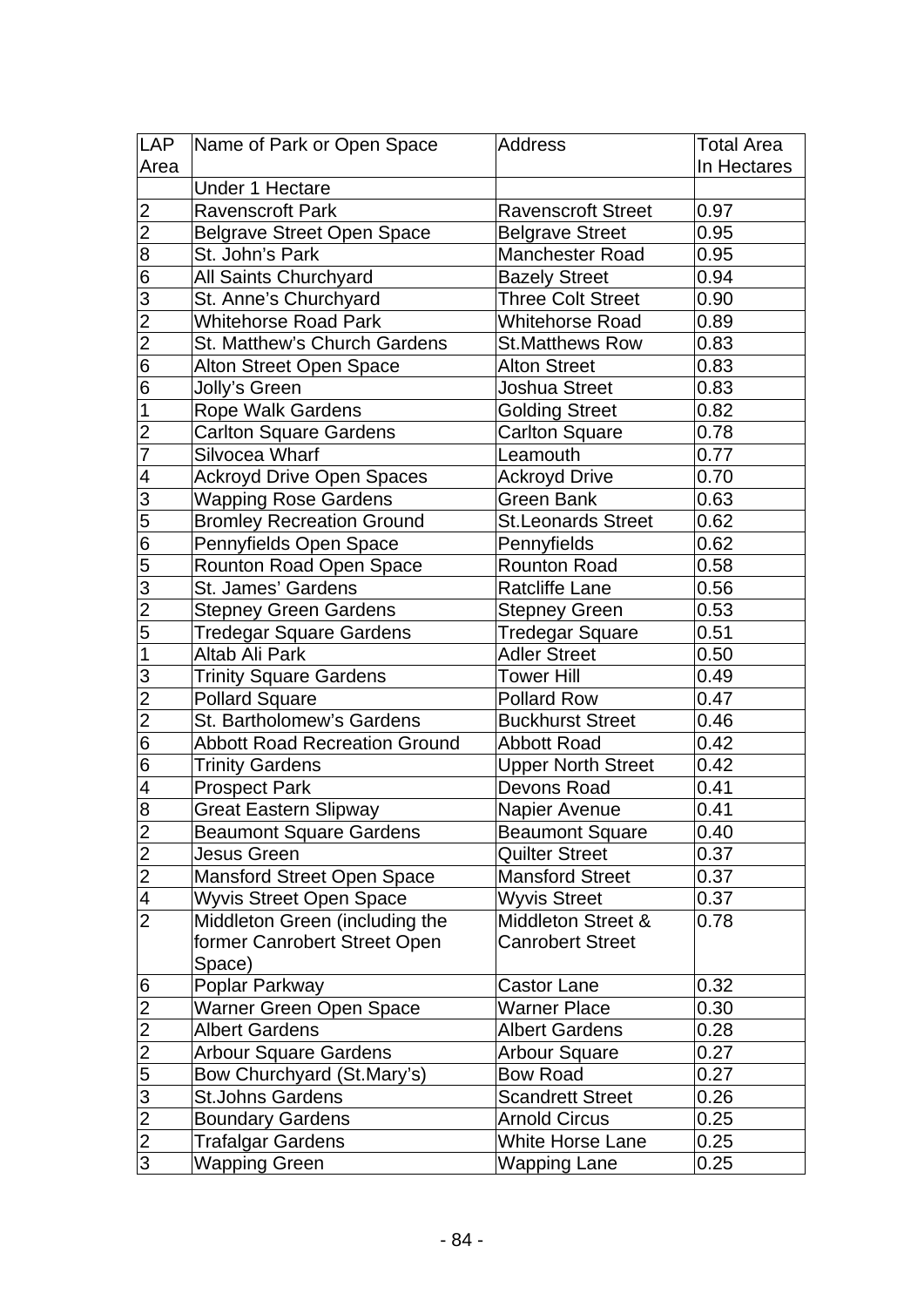| LAP                      | Name of Park or Open Space            | <b>Address</b>           | Total Area  |
|--------------------------|---------------------------------------|--------------------------|-------------|
| Area                     |                                       |                          | In Hectares |
| $\mathbf 1$              | <b>Gosling Gardens</b>                | <b>Bigland Street</b>    | 0.24        |
| 3                        | <b>Rectory Gardens</b>                | <b>Commercial Road</b>   | 0.24        |
| $\overline{2}$           | <b>Chicksand Street Open Space</b>    | <b>Chicksand Street</b>  | 0.23        |
| $\overline{8}$           | London Yard                           | Amsterdam Road           | 0.22        |
| $\overline{1}$           | <b>Christchurch Gardens</b>           | <b>Commercial Street</b> | 0.19        |
| $\overline{2}$           | Mile End Road Verges                  | Mile End Road            | 0.19        |
| $\overline{5}$           | Selwyn Green                          | Selwyn Road              | 0.19        |
| $\overline{3}$           | Kings Wharf                           | <b>Newell Street</b>     | 0.18        |
| 8                        | Maconochies Wharf                     | <b>Blasker Walk</b>      | 0.18        |
| $\overline{2}$           | <b>Ford Square Gardens</b>            | <b>Ford Square</b>       | 0.17        |
| 3                        | <b>Raines Mansions</b>                | <b>Raine Street</b>      | 0.17        |
| $\overline{\mathcal{A}}$ | Fern Street Open Space                | <b>Fern Street</b>       | 0.17        |
| $\overline{2}$           | <b>Paradise Gardens</b>               | <b>Paradise Row</b>      | 0.16        |
| 3                        | Glamis Road Playground                | Glamis Road              | 0.16        |
| 4                        | <b>Twelve Trees Crescent</b>          | <b>Devas Street</b>      | 0.16        |
| 3                        | <b>Hellings Street Playpark</b>       | <b>Hellings Street</b>   | 0.15        |
| $\overline{6}$           | <b>Stoneyard Lane Gardens</b>         | <b>Stoneyard Lane</b>    | 0.15        |
| $\overline{3}$           | <b>Waterside Gardens</b>              | Wapping High Street      | 0.14        |
| $\overline{4}$           | Stonebridge Wharf                     | <b>Carr Street</b>       | 0.14        |
| 8                        | Caledonian Wharf                      | Caledonian Wharf Rd.     | 0.14        |
| $\overline{2}$           | <b>Sidney Square Gardens</b>          | <b>Sidney Street</b>     | 0.13        |
| $\overline{3}$           | <b>Carron &amp; Continental Wharf</b> | <b>St.Katharines Way</b> | 0.13        |
| $\overline{8}$           | Newcastle Drawdock                    | Saunders Ness Road       | 0.13        |
| 3                        | Vaughan Way Open Space                | Vaughan Way              | 0.12        |
| $\overline{\mathcal{A}}$ | <b>Bonner Hall Gate</b>               | Approach Road            | 0.12        |
| $\mathbf 1$              | <b>Cavell Street Gardens</b>          | <b>Cavell Street</b>     | 0.11        |
| $\overline{c}$           | Virginia Gardens                      | Virginia Road            | 0.11        |
| $\mathbf{1}$             | <b>Library Place</b>                  | <b>Cable Street</b>      | 0.10        |
| $\overline{2}$           | <b>Mercers Burial Ground</b>          | <b>Whithorse Road</b>    | 0.10        |
| $\overline{3}$           | Tower Hill Approach                   | <b>Tower Hill</b>        | 0.10        |
| $\overline{\mathcal{A}}$ | Hancock Road Open Space               | Hancock Road             | 0.10        |
| 8                        | Compass Point                         | <b>Mariners Mews</b>     | 0.10        |
| $\overline{2}$           | York Square Gardens                   | York Square              | 0.09        |
| $\overline{6}$           | <b>Cotton Street Open Space</b>       | <b>Cotton Street</b>     | 0.09        |
| $\overline{8}$           | Castle Wharf                          | Orchard Place            | 0.09        |
| $\overline{3}$           | <b>Schoolhouse Lane Pitch</b>         | <b>Cable Street</b>      | 0.08        |
| $\mathbf 1$              | <b>Mallon Gardens</b>                 | <b>Commercial Street</b> | 0.07        |
| 8                        | <b>Johnsons Drawdock</b>              | <b>Ferry Street</b>      | 0.07        |
| $\overline{c}$           | <b>Stepney Clocktower</b>             | <b>Stepney Green</b>     | 0.06        |
| 6                        | <b>Prestons Road Open Space</b>       | <b>Prestons Road</b>     | 0.05        |
| 7                        | Dockers Tanner Open Space             | Dockers Tanner Road      | 0.05        |
| $\overline{c}$           | White Horse Lane Open Space           | <b>White Horse Lane</b>  | 0.04        |
| 8                        | Friars Mead Open Space                | <b>Friars Mead</b>       | 0.04        |
| $\overline{8}$           | <b>Masthouse Terrace</b>              | <b>Masthouse Terrace</b> | 0.04        |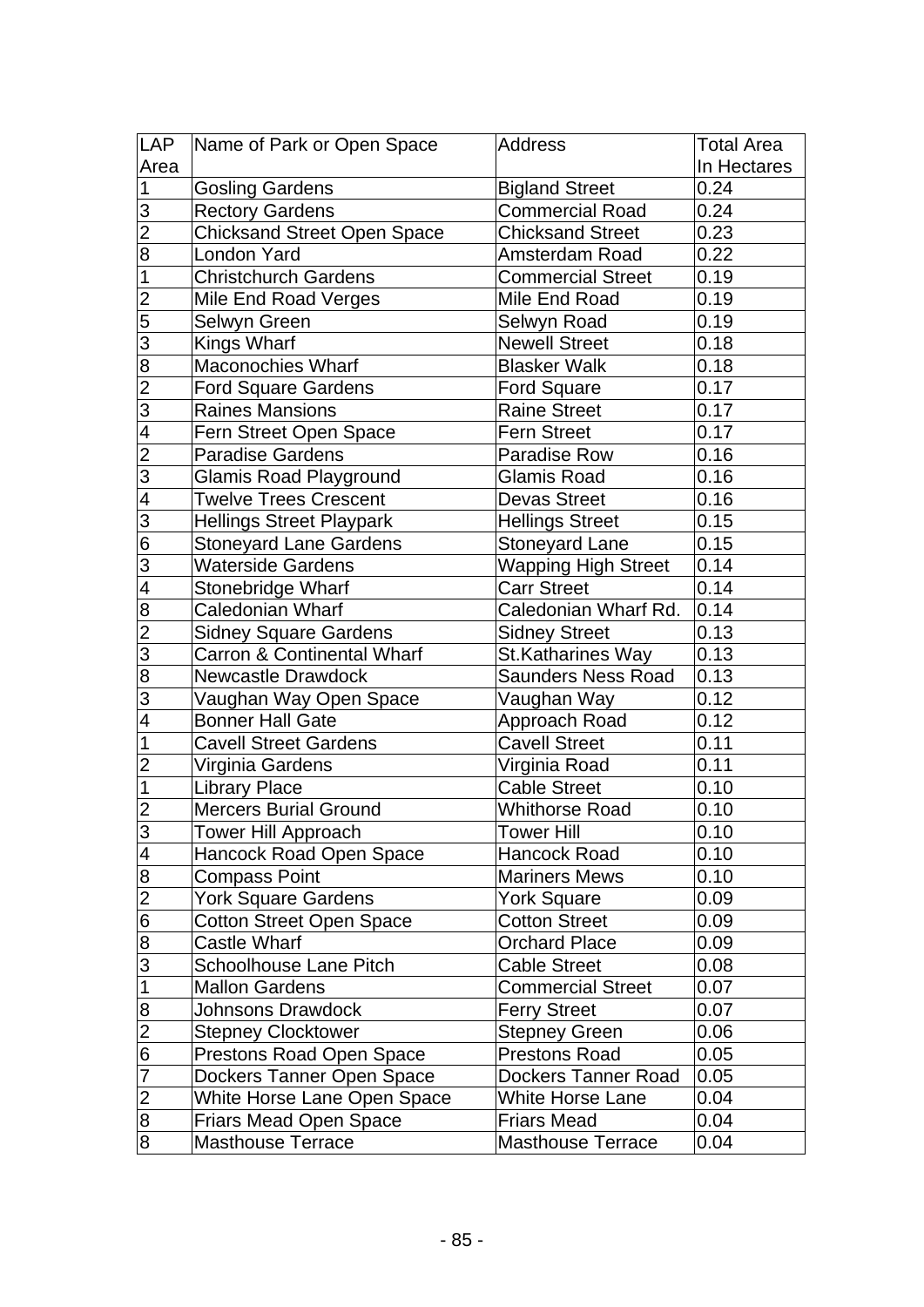| LAP            | Name of Park or Open Space             | <b>Address</b>          | <b>Total Area</b> |
|----------------|----------------------------------------|-------------------------|-------------------|
| Area           |                                        |                         | In Hectares       |
| $\overline{2}$ | <b>Baxendale Street Gardens</b>        | <b>Baxendale Street</b> | 0.03              |
|                | <b>Globe Road Open Space</b>           | Globe Road              | 0.03              |
| $\frac{2}{3}$  | Mile End Road Open Space               | Mile End Road           | 0.02              |
|                | <b>London Wall</b>                     | <b>Tower Hill</b>       | 0.02              |
| $\overline{7}$ | Baffin Way Shrub Bed                   | Baffin Way              | 0.01              |
|                |                                        |                         |                   |
|                | <b>Total Area of Parks in Hectares</b> |                         | 232.11            |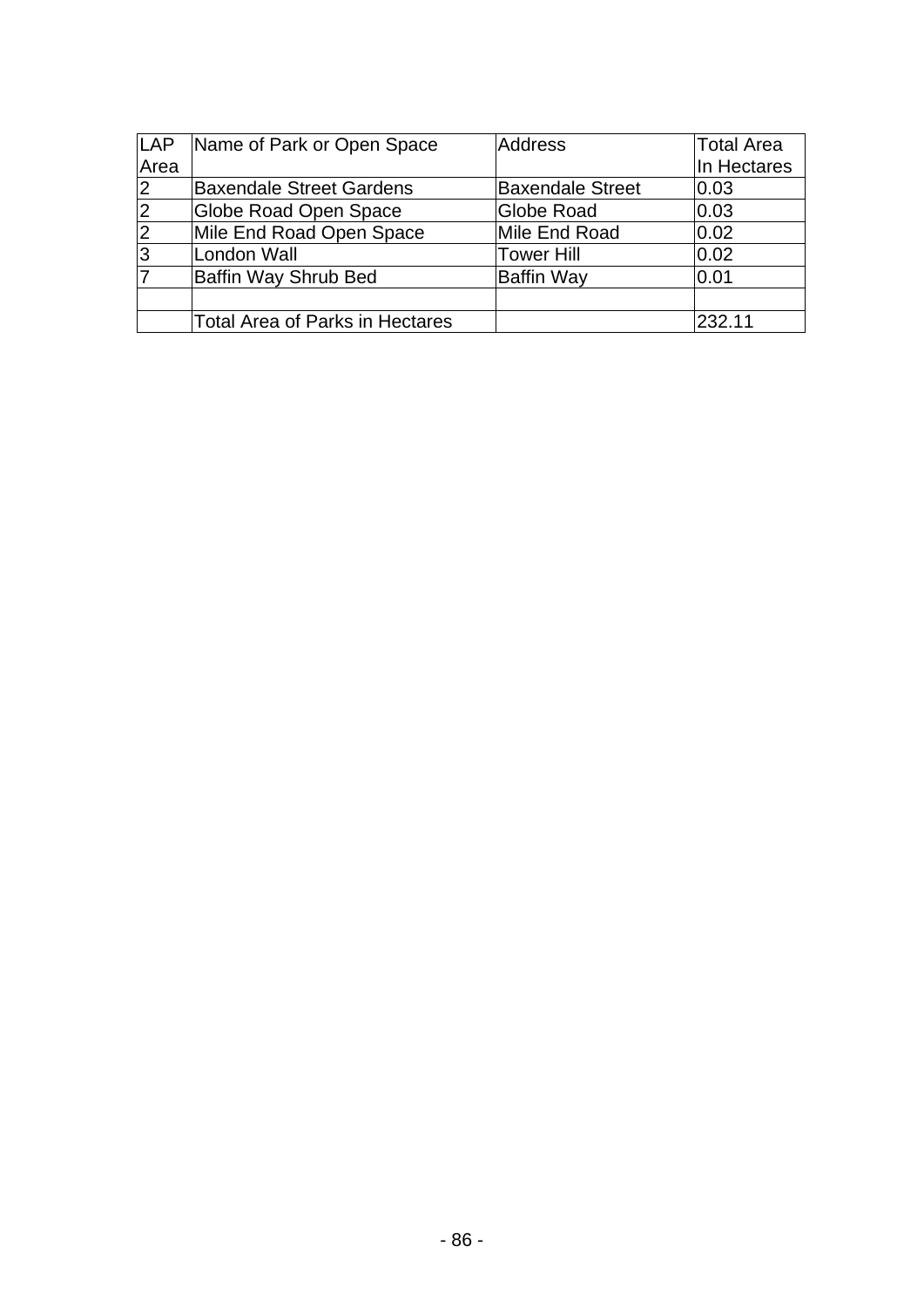### **Appendix I: 2011 Audit - Quality & Value scores for Council owned parks and open spaces including capital investment details from 2006 to 2011**

Note: sites indicated in green (+) or dark green (++) are above average and performing well, sites in light (-) and dark orange (- -) are below standard and will have a higher priority weighting for future investment.

| <b>Site</b><br>ref. | <b>Site Name</b>              | <b>Typology</b>          | <b>Place</b>                      | Area<br>(ha) | <b>Investment</b><br>2006 to 2011<br>in £,000's | <b>LUC Audit</b><br>2011 Q & V<br><b>Score</b> | <b>Q &amp; V</b><br>compared<br>to<br><b>standards</b> |
|---------------------|-------------------------------|--------------------------|-----------------------------------|--------------|-------------------------------------------------|------------------------------------------------|--------------------------------------------------------|
|                     |                               |                          | Major Parks - £687,000 invested   |              |                                                 |                                                |                                                        |
| 3.                  | Mile End Park                 | <b>District Park</b>     | Mile end                          | 30.66        | 115                                             | 183                                            | Above                                                  |
| $\overline{2}$      | Victoria Park                 | <b>Metropolitan Park</b> | Victoria Park                     | 86.99        | 572                                             |                                                | 217 Above                                              |
|                     |                               |                          | Local Parks - £1,989,000 invested |              |                                                 |                                                |                                                        |
| 42                  | <b>Bethnal Green Gardens</b>  | Local Park               | <b>Bethnal Green</b>              | 3.53         | 575                                             | 136                                            | $+$                                                    |
| 22 <sub>2</sub>     | <b>Meath Gardens</b>          | Local Park               | Globe Town                        | 3.93         | 454                                             | 107                                            | ÷                                                      |
|                     | <b>Millwall Park</b>          | Local Park               | <b>Cubitt Town</b>                | 8.75         | 310                                             | 145                                            | $+$                                                    |
| 107                 | <b>Tower Hamlets Cemetery</b> | <b>Local Park</b>        | Mile end                          | 11.5         | 300                                             | 47                                             | - -                                                    |
| 39                  | Sir John McDougal Gardens     | <b>Local Park</b>        | Millwall                          | 2.18         | 240                                             | 93                                             | ÷                                                      |
| 41                  | <b>Weavers Fields</b>         | Local Park               | <b>Bethnal Green</b>              | 6.34         | 110                                             | 114                                            | $+$                                                    |
| 44                  | <b>Bartlett Park</b>          | <b>Local Park</b>        | Poplar                            | 4.95         |                                                 | 67                                             |                                                        |
| 50                  | King Edward Memorial Park     | <b>Local Park</b>        | Wapping                           | 3.31         |                                                 | 120                                            | $+ +$                                                  |
| 23                  | <b>Stepney Green Park</b>     | <b>Local Park</b>        | <b>Stepney</b>                    | 4.63         |                                                 | 93                                             |                                                        |

*Pocket Parks - £4,003,000 invested*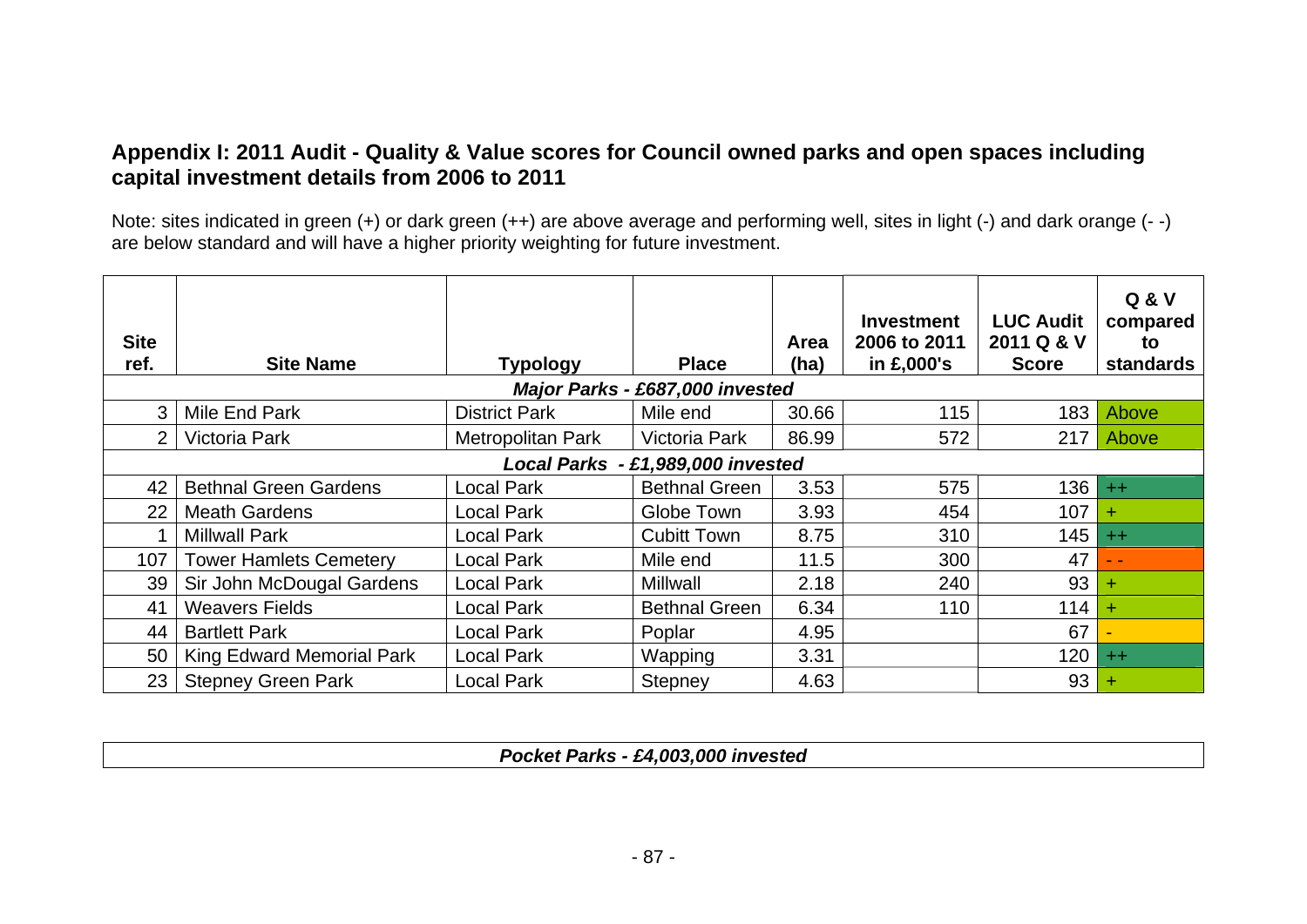| 127             | <b>Gosling Gardens</b>                | <b>Pocket Park</b>  | Shadwell             | 0.25 | 182.5 | 74 | $\ddot{}$ |
|-----------------|---------------------------------------|---------------------|----------------------|------|-------|----|-----------|
| 72              | <b>Arnold Circus</b>                  | <b>Pocket Parks</b> | Shoreditch           | 0.25 | 650   | 69 | $\ddot{}$ |
|                 | St. Andrews Wharf Youth               |                     |                      |      |       |    |           |
| 100             | Project                               | <b>Pocket Parks</b> | Millwall             | 0.34 | 470   | 52 |           |
| 11              | Archibald Public Open Space           | <b>Pocket Parks</b> | Mile end             | 0.34 | 323   | 85 | $++$      |
| <b>TH037</b>    | <b>Royal Mint Green</b>               | <b>Pocket Parks</b> | Wapping              | 0.17 | 300   | 58 |           |
| 18              | <b>Cotton Street / Bazeley Street</b> | <b>Pocket Parks</b> | <b>Blackwall</b>     | 0.19 | 140   | 44 |           |
| 10 <sup>°</sup> | Selwyn Park / Green                   | <b>Pocket Parks</b> | <b>Bow</b>           | 0.19 | 120   | 64 | ÷         |
|                 | <b>Glamis Road Adventure</b>          |                     |                      |      |       |    |           |
| 99              | Playground                            | <b>Pocket Parks</b> | Shadwell             | 0.16 | 50    | 72 |           |
| 13              | Stonebridge Wharf                     | <b>Pocket Parks</b> | Stepney              | 0.14 | 50    | 45 |           |
|                 |                                       |                     | Poplar               |      |       |    |           |
| 128             | Wyvis Street Open space               | <b>Pocket Parks</b> | Riverside            | 0.38 | 50    | 49 | $\pm$     |
| 62              | <b>Cavell Street Gardens</b>          | <b>Pocket Parks</b> | Shadwell             | 0.11 | 20    | 44 |           |
| 94              | <b>Ford Square</b>                    | <b>Pocket Parks</b> | Shadwell             | 0.17 | 5     | 57 |           |
| 73              | <b>Albert Square Gardens</b>          | <b>Pocket Parks</b> | Limehouse            | 0.28 |       | 66 |           |
| 70              | <b>Arbour Square</b>                  | <b>Pocket Parks</b> | Shadwell             | 0.27 |       | 62 |           |
| 64              | <b>Carlton Square</b>                 | <b>Pocket Parks</b> | Mile end             | 0.13 |       | 48 |           |
| 116             | <b>Christchurch Gardens</b>           | <b>Pocket Parks</b> | <b>Spitalfields</b>  | 0.19 |       | 60 | ÷         |
| 61              | Clocktower, Stepney                   | <b>Pocket Parks</b> | <b>Stepney</b>       | 0.05 |       | 33 |           |
| 45              | Fern Street Open Space                | <b>Pocket Parks</b> | <b>Bow Common</b>    | 0.17 |       | 52 | $\pm$     |
| 59              | Globe Road OS                         | <b>Pocket Parks</b> | Globe Town           | 0.03 |       | 34 |           |
| 126             | Greenway                              | <b>Pocket Parks</b> | Fish Island          | 0.22 |       | 42 |           |
| 35              | Jesus Green                           | <b>Pocket Parks</b> | Shoreditch           | 0.37 |       | 45 |           |
| 77              | Kings Wharf                           | <b>Pocket Parks</b> | Limehouse            | 0.18 |       | 44 |           |
| 57              | <b>Mallon Gardens</b>                 | <b>Pocket Parks</b> | Aldgate              | 0.08 |       | 39 |           |
| 54              | <b>Mansford Street Open Space</b>     | <b>Pocket Parks</b> | <b>Bethnal Green</b> | 0.24 |       | 70 |           |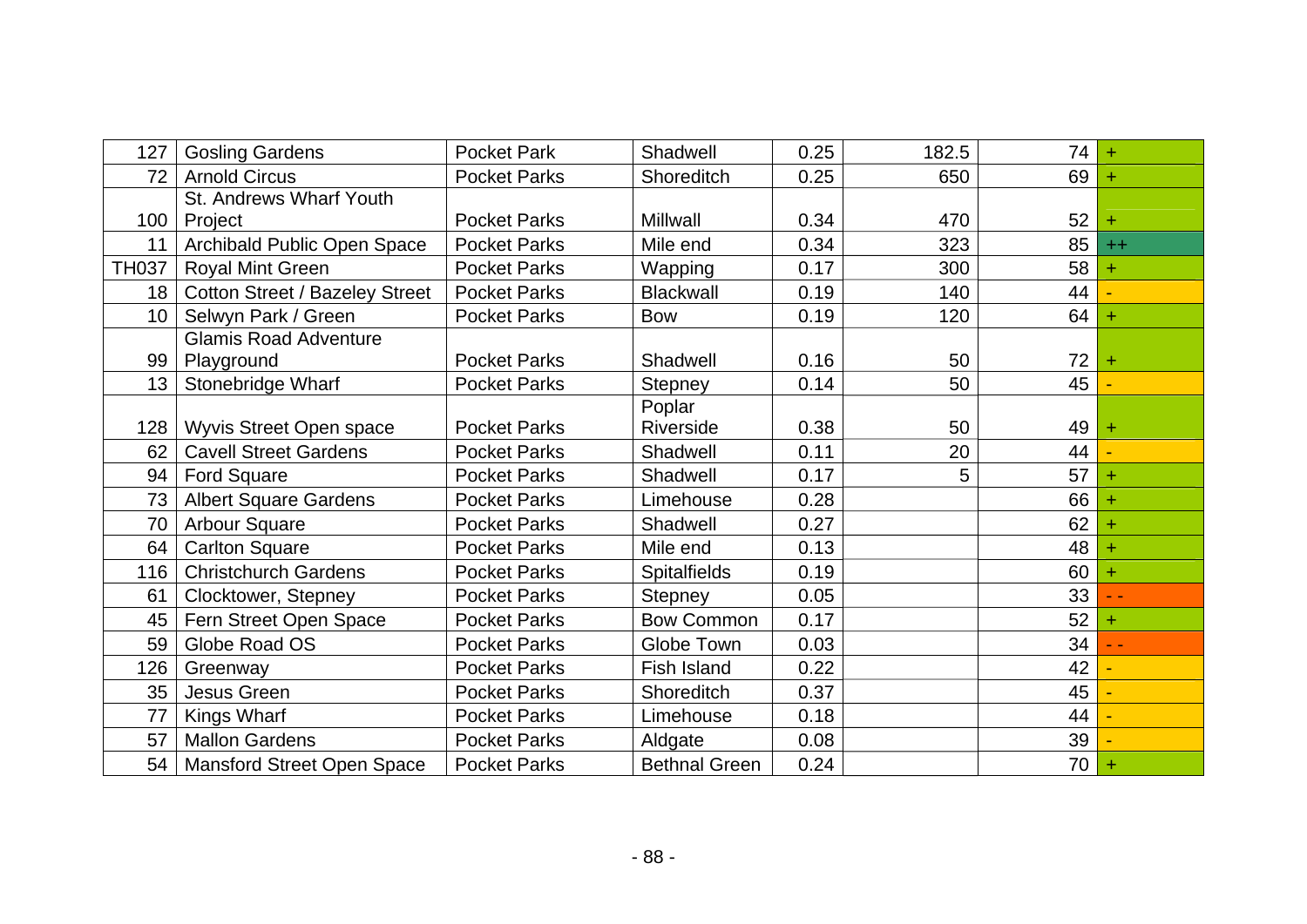| 119 | <b>Mercers Burial Ground</b>    | <b>Pocket Parks</b>                                     | Stepney              | 0.1  |    | 46 |           |
|-----|---------------------------------|---------------------------------------------------------|----------------------|------|----|----|-----------|
| 88  | <b>Paradise Gardens</b>         | <b>Pocket Parks</b>                                     | <b>Bethnal Green</b> | 0.16 |    | 53 | $\pm$     |
| 49  | Raine's Mansions                | <b>Pocket Parks</b>                                     | Wapping              | 0.17 |    | 41 |           |
| 78  | <b>Rectory Gardens</b>          | <b>Pocket Parks</b>                                     | Limehouse            | 0.24 |    | 39 |           |
| 81  | <b>Sidney Gardens</b>           | <b>Pocket Parks</b>                                     | Shadwell             | 0.14 |    | 51 | ÷         |
| 114 | St. Johns Churchyard            | <b>Pocket Parks</b>                                     | Wapping              | 0.25 |    | 60 |           |
|     |                                 |                                                         | Bromley by           |      |    |    |           |
| 108 | St. Mary Bow                    | <b>Pocket Parks</b>                                     | <b>Bow</b>           | 0.27 |    | 61 | $\ddot{}$ |
| 38  | Stoneyard Lane                  | <b>Pocket Parks</b>                                     | <b>Blackwall</b>     | 0.15 |    | 34 | $ -$      |
| 58  | <b>Trafalgar Square Gardens</b> | <b>Pocket Parks</b>                                     | <b>Stepney</b>       | 0.25 |    | 75 | ÷         |
| 96  | Virginia Gardens                | <b>Pocket Parks</b>                                     | <b>Shoreditch</b>    | 0.11 |    | 41 |           |
| 27  | <b>Wapping Green</b>            | <b>Pocket Parks</b>                                     | Wapping              | 0.25 |    | 45 |           |
| 29  | <b>Warner Green</b>             | <b>Pocket Parks</b>                                     | <b>Bethnal Green</b> | 0.3  |    | 46 |           |
| 69  | <b>Waterside Gardens</b>        | <b>Pocket Parks</b>                                     | Wapping              | 0.14 |    | 67 |           |
| 92  | <b>York Square</b>              | <b>Pocket Parks</b>                                     | Stepney              | 0.09 |    | 51 | $\pm$     |
|     |                                 | Provision for children and teenagers - £60,000 invested |                      |      |    |    |           |
|     |                                 | Provision for                                           |                      |      |    |    |           |
|     |                                 | children and                                            |                      |      |    |    |           |
| 105 | <b>School House Kickabout</b>   | teenagers                                               | Limehouse            | 0.07 | 60 | 30 |           |
|     |                                 | Provision for                                           |                      |      |    |    |           |
|     |                                 | children and                                            | Poplar               |      |    |    |           |
| 106 | <b>Aberfeldy MUGA</b>           | teenagers                                               | Riverside            | 0.13 |    | 61 | $\ddot{}$ |
|     |                                 | Provision for                                           |                      |      |    |    |           |
|     |                                 | children and                                            |                      |      |    |    |           |
| 101 | Hellings Street Play Area       | teenagers                                               | Wapping              | 0.15 |    | 56 | ÷         |
|     |                                 | Provision for<br>children and                           |                      |      |    |    |           |
| 104 | Shacklewell (1 o'clock club)    | teenagers                                               | Shoreditch           | 0.06 |    | 45 |           |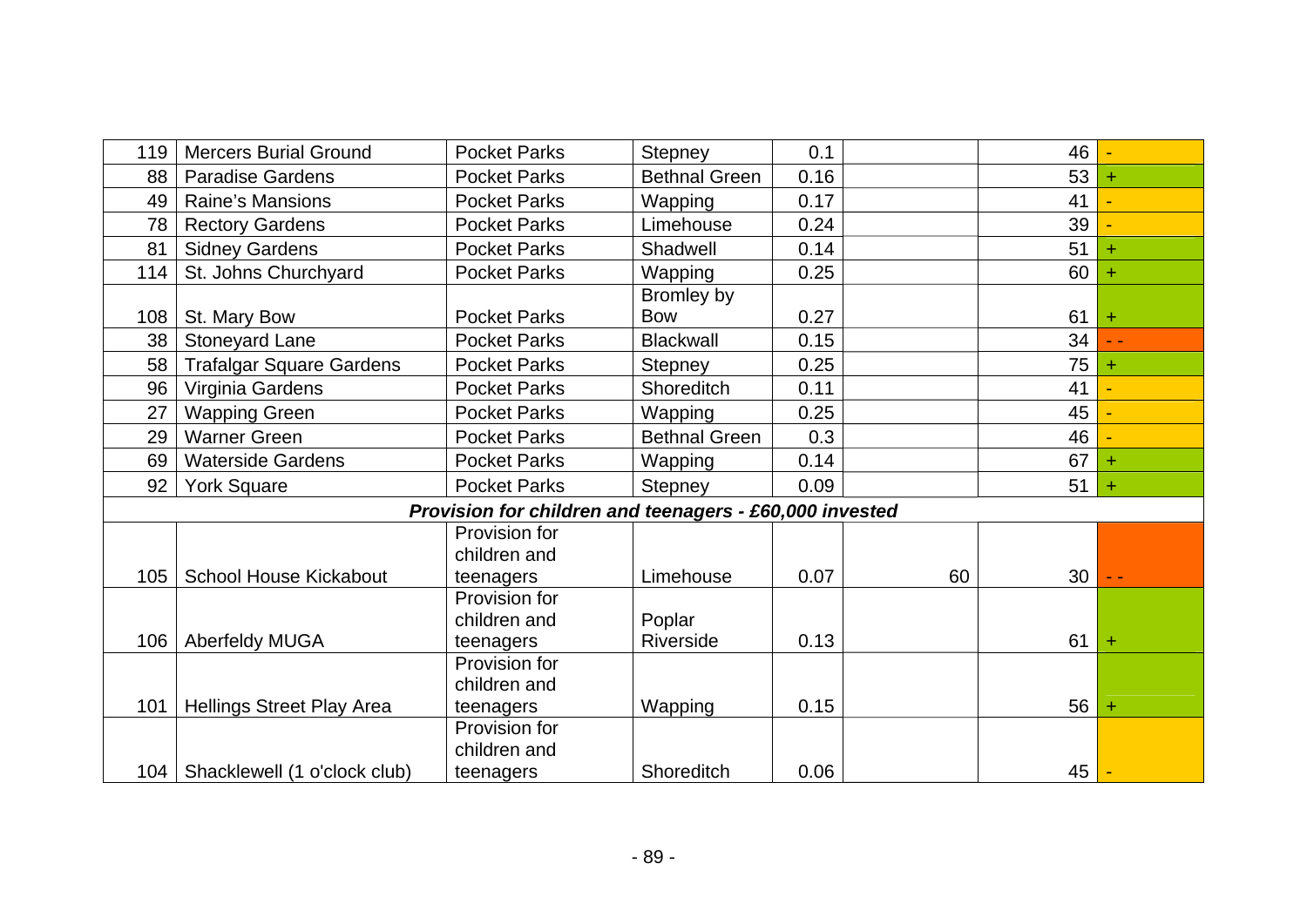|              | Small Local Parks & Amenity Greenspace - £5,539,000 invested |                          |                      |      |      |     |       |  |
|--------------|--------------------------------------------------------------|--------------------------|----------------------|------|------|-----|-------|--|
| 111          | St. George in the East                                       | <b>Small Local Parks</b> | Shadwell             | 1.61 | 1250 | 82  | $\pm$ |  |
|              |                                                              | <b>Amenity Green</b>     |                      |      |      |     |       |  |
| 46           | <b>Whitehorse Park</b>                                       | Space                    | <b>Stepney</b>       | 1.38 | 235  | 99  | $++$  |  |
| 9            | Poplar Park                                                  | <b>Small Local Parks</b> | <b>Blackwall</b>     | 1.57 | 454  | 98  | $++$  |  |
| 37           | Furze Green Open Space                                       | <b>Small Local Parks</b> | <b>Bow Common</b>    | 1.14 | 345  | 78  |       |  |
| 25           | <b>Middleton Green</b>                                       | <b>Small Local Parks</b> | <b>Bethnal Green</b> | 0.67 | 280  | 71  | ÷     |  |
| 12           | Pennyfields Park                                             | <b>Small Local Parks</b> | <b>Blackwall</b>     | 0.61 | 230  | 81  | ÷     |  |
|              |                                                              |                          | Bromley by           |      |      |     |       |  |
| 15           | <b>Grove Hall Park</b>                                       | <b>Small Local Parks</b> | <b>Bow</b>           | 1.2  | 210  | 97  | $++$  |  |
| 20           | <b>Ravenscroft Park</b>                                      | <b>Small Local Parks</b> | Shoreditch           | 0.97 | 190  | 84  | $++$  |  |
|              |                                                              |                          | Bromley by           |      |      |     |       |  |
| 19           | <b>Prospect Park</b>                                         | <b>Small Local Parks</b> | <b>Bow</b>           | 0.42 | 180  | 64  | $\pm$ |  |
| 75           | St. James's Gardens                                          | <b>Small Local Parks</b> | Limehouse            | 0.59 | 180  | 68  |       |  |
| 115          | Altab Ali Park                                               | <b>Small Local Parks</b> | Aldgate              | 0.48 | 150  | 67  | Ŧ     |  |
|              |                                                              |                          | Poplar               |      |      |     |       |  |
| <b>TH007</b> | <b>Braithwaite Park</b>                                      | <b>Small Local Parks</b> | Riverside            | 0.44 | 150  | 67  | ÷     |  |
| 85           | <b>Trinity Gardens</b>                                       | <b>Small Local Parks</b> | Poplar               | 0.42 | 150  | 57  | ÷     |  |
| 26           | <b>Wapping Gardens</b>                                       | <b>Small Local Parks</b> | Wapping              | 1.27 | 150  | 104 | $++$  |  |
| 28           | <b>Allen Gardens</b>                                         | <b>Small Local Parks</b> | <b>Spitalfields</b>  | 1.6  | 141  | 63  | ÷     |  |
|              | Rounton Road Public Open                                     |                          |                      |      |      |     |       |  |
| 30           | Space                                                        | <b>Small Local Parks</b> | <b>Bow Common</b>    | 0.56 | 140  | 63  |       |  |
| 43           | <b>Swedenborg Gardens</b>                                    | <b>Small Local Parks</b> | Wapping              | 1.56 | 136  | 78  |       |  |
| 74           | <b>Belgrave Street Open Space</b>                            | <b>Small Local Parks</b> | <b>Stepney</b>       | 0.65 | 120  | 62  | +     |  |
|              |                                                              |                          | Poplar               |      |      |     |       |  |
| 32           | Langdon Park                                                 | <b>Small Local Parks</b> | Riverside            | 1.7  | 120  | 88  | $++$  |  |
| 113          | St. Bartholomews                                             | <b>Small Local Parks</b> | Whitechapel          | 0.45 | 120  | 89  | $++$  |  |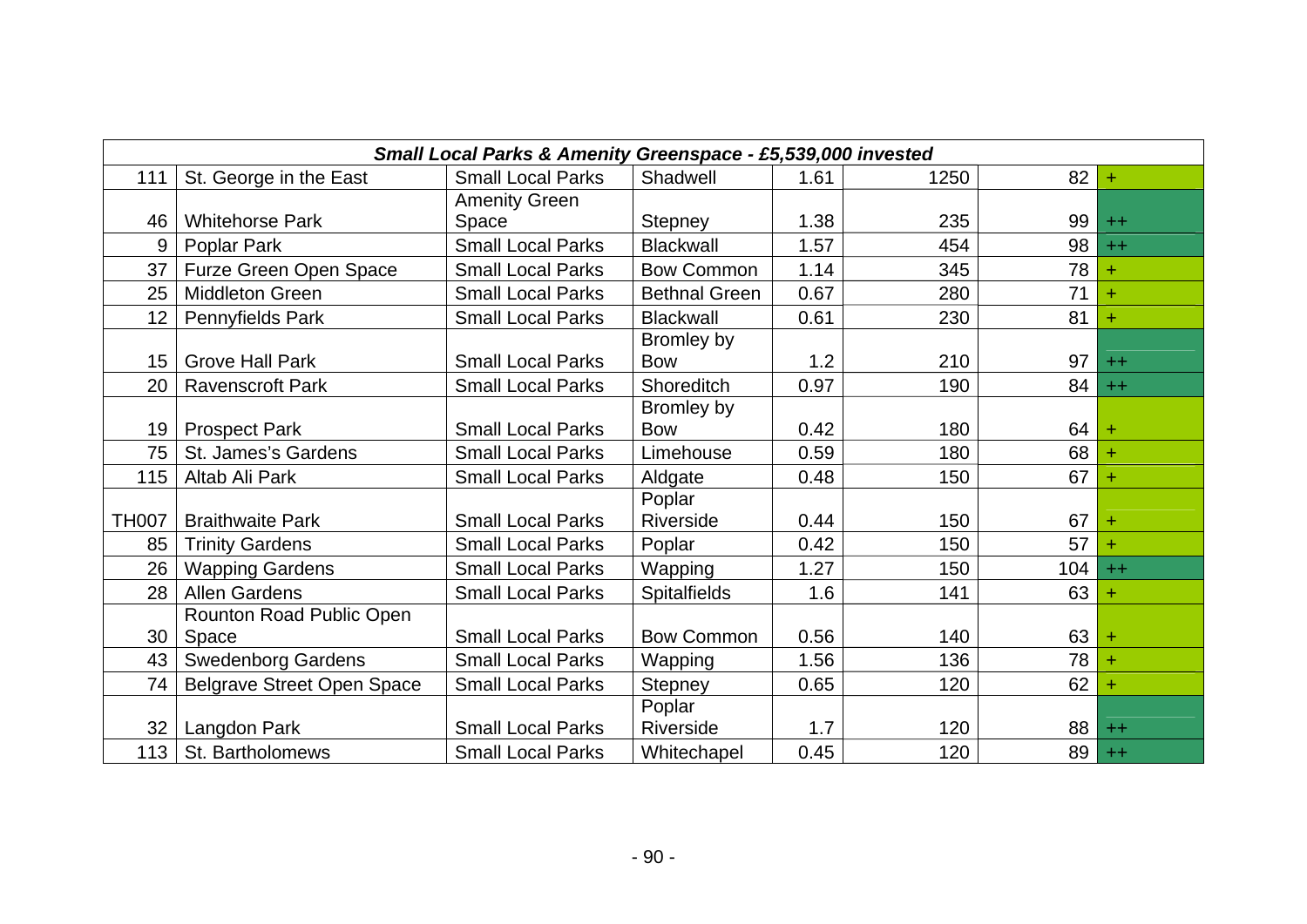| 34  | St. Johns Park                  | <b>Small Local Parks</b>                                 | <b>Cubitt Town</b>   | 0.95 | 108 | 83  | $\ddot{}$ |
|-----|---------------------------------|----------------------------------------------------------|----------------------|------|-----|-----|-----------|
| 83  | <b>Stepney Green Gardens</b>    | <b>Small Local Parks</b>                                 | <b>Stepney</b>       | 0.51 | 80  | 58  |           |
| 84  | <b>Beaumont Square</b>          | <b>Small Local Parks</b>                                 | <b>Stepney</b>       | 0.4  | 60  | 79  |           |
| 16  | <b>Shandy Park</b>              | <b>Small Local Parks</b>                                 | <b>Stepney</b>       | 1.46 | 60  | 77  |           |
| 31  | Ion Square Gardens              | <b>Small Local Parks</b>                                 | <b>Bethnal Green</b> | 1.03 | 50  | 72  |           |
| 76  | <b>Island Gardens</b>           | <b>Small Local Parks</b>                                 | <b>Cubitt Town</b>   | 1.24 | 50  | 82  | ÷         |
| 33  | Jolly's Green                   | <b>Small Local Parks</b>                                 | Poplar<br>Riverside  | 0.83 | 50  | 25  |           |
| 56  | <b>Museum Gardens</b>           | <b>Small Local Parks</b>                                 | <b>Bethnal Green</b> | 1.07 | 50  | 64  | $\pm$     |
| 53  | <b>Ropewalk Gardens</b>         | <b>Small Local Parks</b>                                 | Shadwell             | 0.82 | 50  | 81  | ÷         |
| 91  | <b>Tredegar Square Gardens</b>  | <b>Small Local Parks</b>                                 | Mile end             | 0.51 | 50  | 56  | ÷         |
| 125 | <b>Ackroyd Drive Extension</b>  | <b>Small Local Parks</b>                                 | <b>Bow Common</b>    | 0.73 |     | 43  |           |
| 36  | Alton St Public Open Space      | <b>Small Local Parks</b>                                 | Poplar               | 0.84 |     | 52  |           |
| 14  | <b>Carlton Square Extension</b> | <b>Small Local Parks</b>                                 | Mile end             | 0.66 |     | 34  |           |
|     |                                 |                                                          | Poplar               |      |     |     |           |
| 51  | Levens Road Park                | <b>Small Local Parks</b>                                 | Riverside            | 0.51 |     | 33  |           |
| 48  | Millwall Dock Open Space        | <b>Small Local Parks</b>                                 | <b>Cubitt Town</b>   | 0.45 |     | 51  |           |
| 8   | <b>Pollard Square</b>           | <b>Small Local Parks</b>                                 | <b>Bethnal Green</b> | 0.47 |     | 46  |           |
| 47  | <b>Ropemakers Fields</b>        | <b>Small Local Parks</b>                                 | Limehouse            | 1.8  |     | 103 | $++$      |
| 121 | St. Matthews & St James         | <b>Small Local Parks</b>                                 | <b>Bethnal Green</b> | 0.83 |     | 71  | $\pm$     |
|     |                                 |                                                          | Tower of             |      |     |     |           |
| 65  | <b>Trinity Square Gardens</b>   | <b>Small Local Parks</b>                                 | London               | 0.49 |     | 68  | ÷         |
| 24  | <b>Vallance Gardens</b>         | <b>Small Local Parks</b>                                 | Whitechapel          | 0.55 |     | 81  | ÷         |
| 52  | <b>Wapping Rose Gardens</b>     | <b>Small Local Parks</b>                                 | Wapping              | 0.61 |     | 56  |           |
| 40  | <b>Wapping Woods</b>            | <b>Small Local Parks</b>                                 | Wapping              | 1.59 |     | 63  | ÷         |
|     |                                 | Cemeteries, disused churchyards and other burial grounds |                      |      |     |     |           |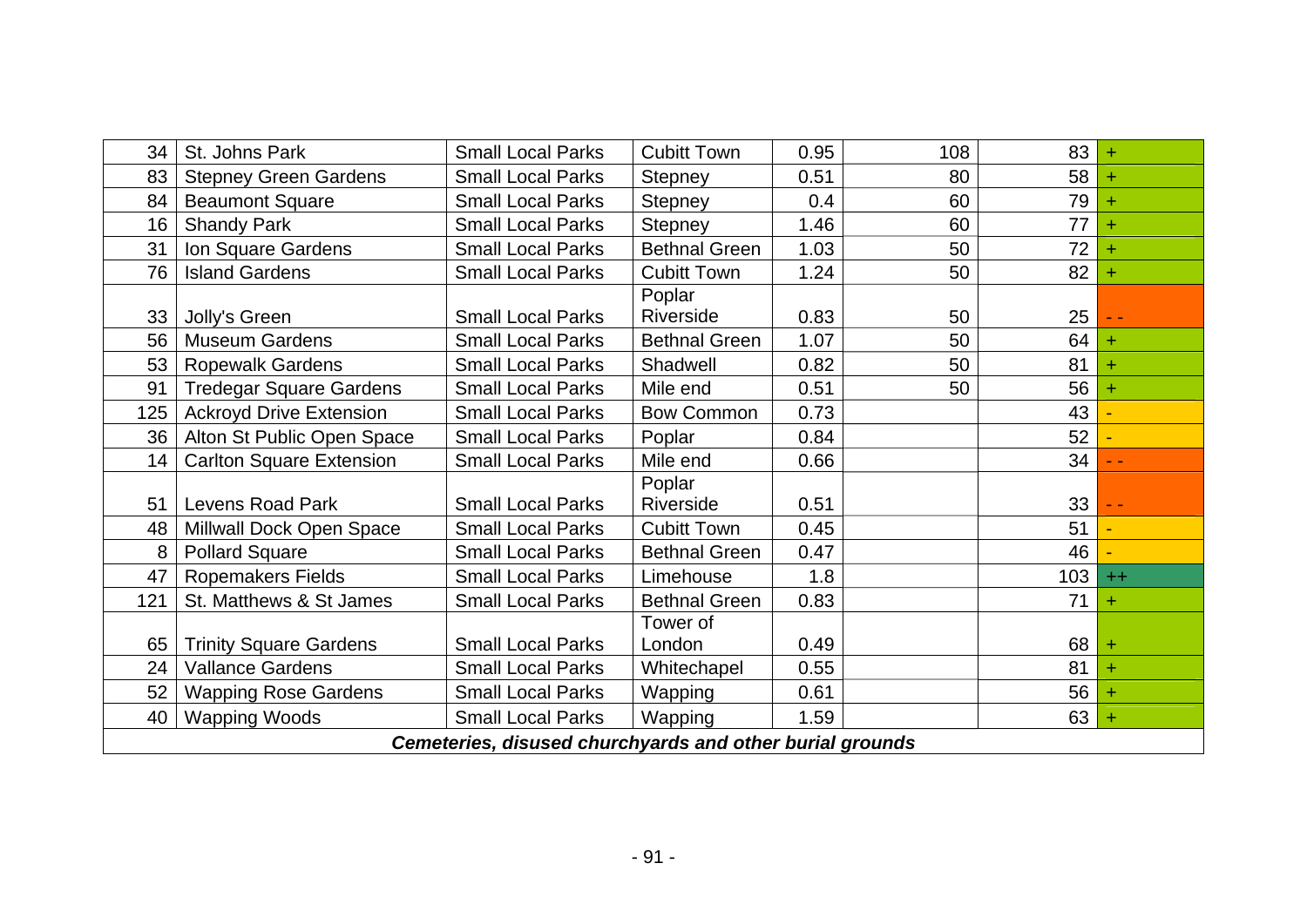|     |                                 | Cemeteries,<br>disused |                    |      |    |       |
|-----|---------------------------------|------------------------|--------------------|------|----|-------|
|     |                                 | churchyards and        |                    |      |    |       |
| 120 | All Saints Churchyard           | other burial grounds   | <b>Blackwall</b>   | 0.94 | 57 | $++$  |
|     |                                 | Cemeteries,            |                    |      |    |       |
|     |                                 | disused                |                    |      |    |       |
|     |                                 | churchyards and        |                    |      |    |       |
| 117 | St. Annes Churchyard            | other burial grounds   | Limehouse          | 0.9  | 31 |       |
|     |                                 | Cemeteries,            |                    |      |    |       |
|     |                                 | disused                |                    |      |    |       |
|     |                                 | churchyards and        |                    |      |    |       |
| 122 | <b>St. Dunstans Church</b>      | other burial grounds   | Stepney            | 1.82 | 61 | $+ +$ |
|     |                                 |                        | <b>Civic Space</b> |      |    |       |
|     |                                 |                        | Tower of           |      |    |       |
| 163 | <b>Carron Continental Wharf</b> | <b>Civic Space</b>     | London             | 0.11 | 45 |       |
| 146 | <b>Great Eastern Slipway</b>    | <b>Civic Space</b>     | Millwall           | 0.41 | 34 |       |
| 164 | <b>Shadwell Basin</b>           | <b>Civic Space</b>     | <b>Wapping</b>     | 4.28 | 54 | ÷     |
| 161 | <b>Wapping Canal System</b>     | <b>Civic Space</b>     | Wapping            | 1.75 | 56 |       |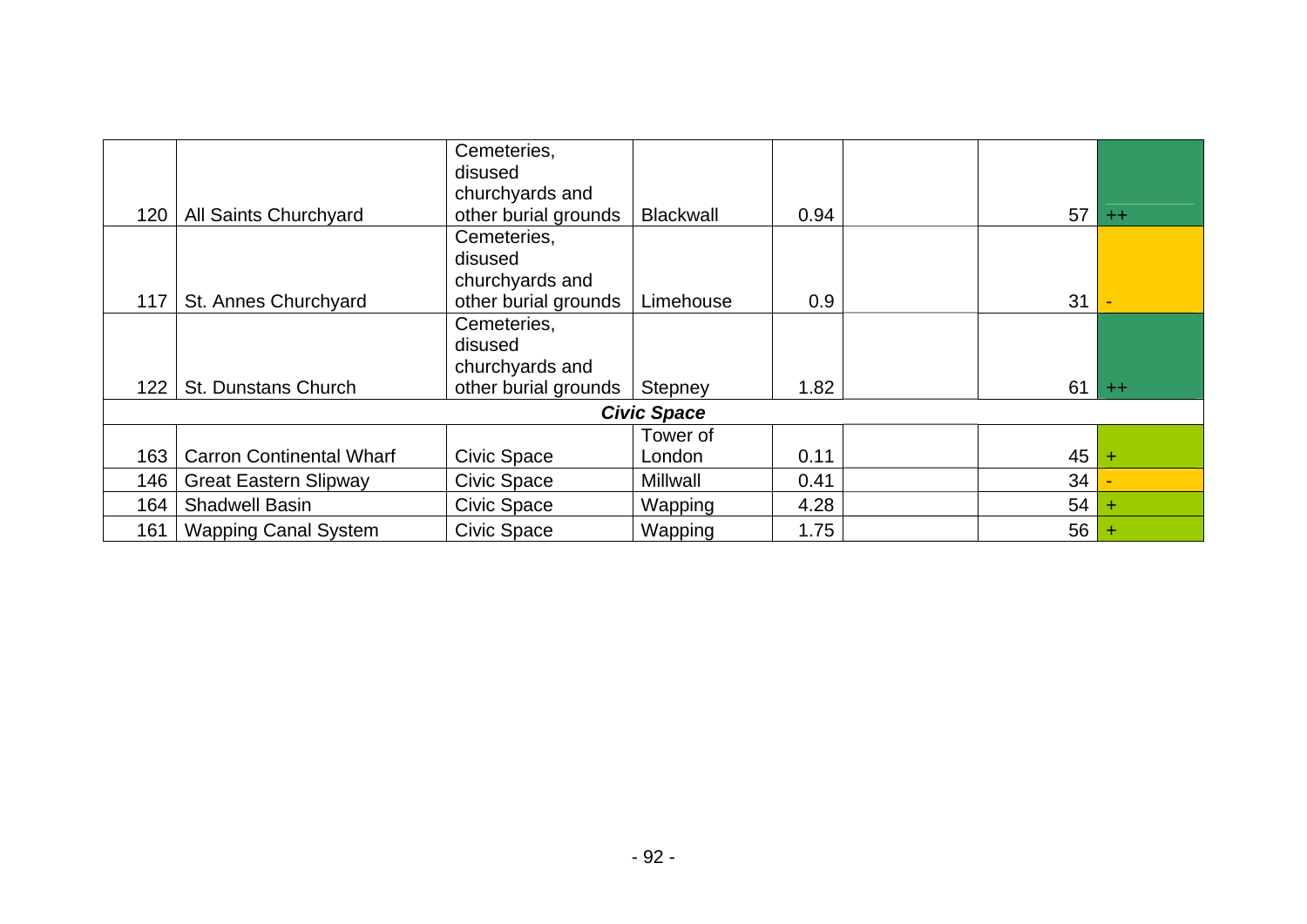## **Appendix J: Maps 1 to 17 (2011)**

See separate map pack.

| Map           | <b>Title</b>                                               |
|---------------|------------------------------------------------------------|
| <b>Number</b> |                                                            |
| Map 1         | Indices of multiple deprivation 2010                       |
| Map 2         | Distribution of Open Spaces (including rivers, docks, and  |
|               | canals)                                                    |
| Map 3         | Borough Framework Map                                      |
| Map 4         | <b>Places North Framework Map</b>                          |
| Map 5         | <b>Places East Framework Map</b>                           |
| Map 6         | <b>Places South Framework Map</b>                          |
| Map 7         | <b>Places West Framework Map</b>                           |
| Map 8         | Lines of Severance (waterways, railways, roads)            |
| Map 9         | Publicly Accessible Open Space (excluding water            |
|               | spaces)                                                    |
| Map 10        | Accessibility to all parks above 0.4ha (small local parks  |
|               | and above)                                                 |
| Map 11        | Accessibility to all parks above 1ha (LBTH local park) and |
|               | 2ha (GLA local park)                                       |
| <b>Map 12</b> | <b>Accessibility to Major Parks</b>                        |
| <b>Map 13</b> | <b>Public Transport Accessibility Levels (2010)</b>        |
| Map 14        | Publicly accessible open space area projections per        |
|               | 1,000 residents rear 2010                                  |
| <b>Map 15</b> | Publicly accessible open space area projections per        |
|               | 1,000 residents rear 2025                                  |
| <b>Map 16</b> | <b>Site Quality Score</b>                                  |
| Map 17        | <b>Sites of Importance for Nature Conservation</b>         |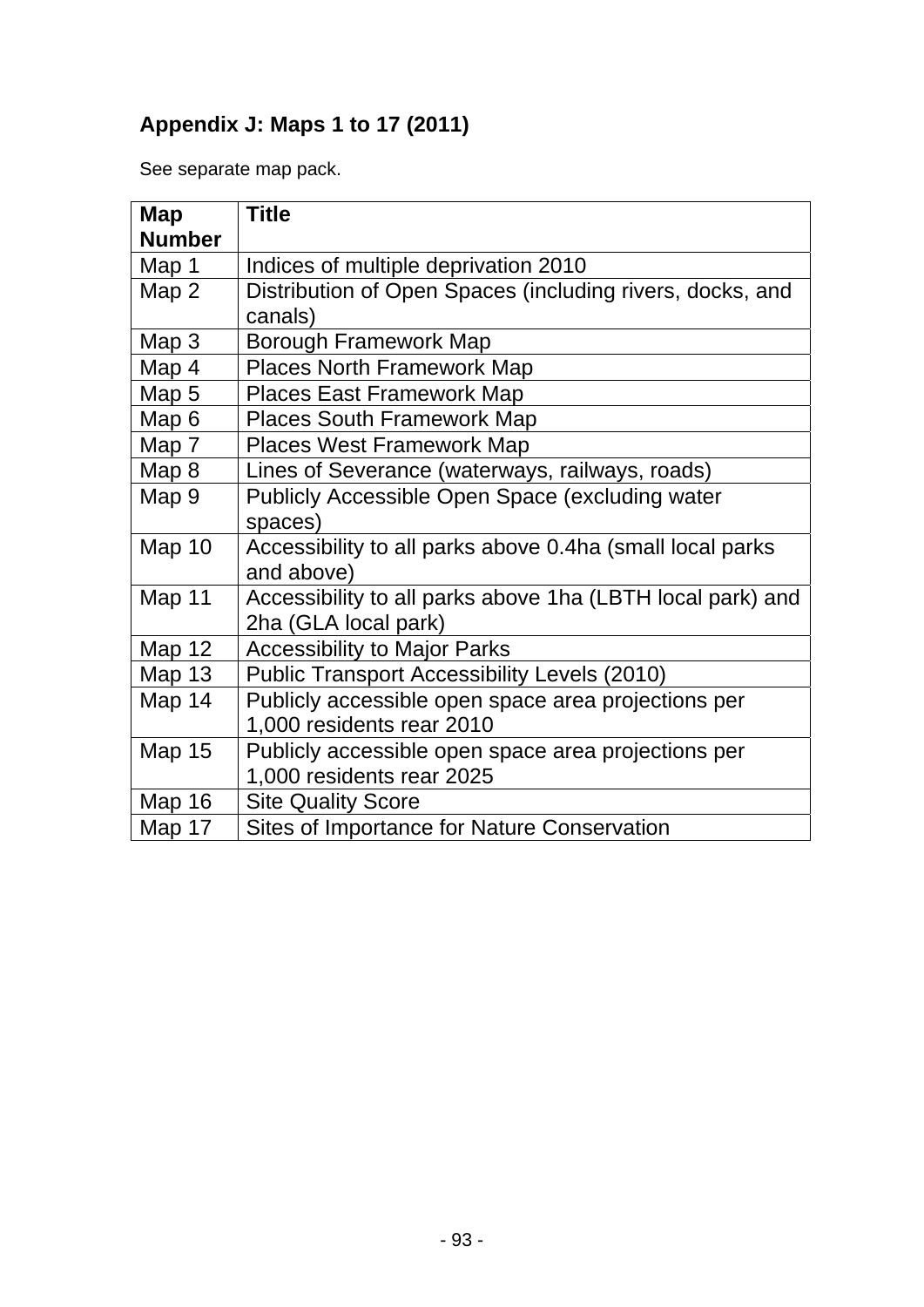# **Appendix K: Action Plan**

| <b>Original actions</b><br>(2006)                                                                      | <b>Delivery</b><br>phase | <b>Achievements to date</b>                                                                                                                                                                                                                                   | <b>Future actions</b><br>(2011)                                                                                                                                                           | Due date                                                                                                            |  |  |  |  |  |  |
|--------------------------------------------------------------------------------------------------------|--------------------------|---------------------------------------------------------------------------------------------------------------------------------------------------------------------------------------------------------------------------------------------------------------|-------------------------------------------------------------------------------------------------------------------------------------------------------------------------------------------|---------------------------------------------------------------------------------------------------------------------|--|--|--|--|--|--|
| <b>Outcome</b><br>To improve the overall quality of current provision of open space within the Borough |                          |                                                                                                                                                                                                                                                               |                                                                                                                                                                                           |                                                                                                                     |  |  |  |  |  |  |
| <b>Objective</b>                                                                                       |                          | To increase sustainability of open spaces within the Borough                                                                                                                                                                                                  |                                                                                                                                                                                           |                                                                                                                     |  |  |  |  |  |  |
| Implement the<br>project to achieve<br>Green Flag Awards<br>for all major parks                        | Medium<br>term           | Achieved Green Flag status for<br><b>Island Gardens</b><br><b>King Edward Memorial Park</b><br>Mile End Park                                                                                                                                                  | Submit Green Flag status<br>submission for St George's in<br>the East Gardens                                                                                                             | <b>June 2012</b>                                                                                                    |  |  |  |  |  |  |
| and key local parks                                                                                    |                          | <b>Millwall Park</b><br><b>Trinity Square Gardens</b><br><b>Weavers Fields</b><br><b>Victoria Park</b>                                                                                                                                                        | Resubmit applications for<br>Green Flag status for all<br>existing Green Flag sites                                                                                                       | <b>June 2012</b>                                                                                                    |  |  |  |  |  |  |
| Improve the<br>biodiversity of the<br>Council's parks<br>networks                                      | Medium<br>term           | Introduction of bird and bat boxes<br>and the creation of new habitat<br>areas at locations such as Mile End<br>Park, Millwall Park, King Edward<br><b>Memorial Park, Tower Hamlets</b><br>Cemetery Park, Weavers Fields, Ion<br>Square Gardens, Rounton Road | Include recommendations from<br>bio-diversity action plan into<br>capital investment programme<br>Work with volunteers and<br>communities to implement<br>habitat improvement projects in | Annual capital<br>programme subject to<br>funding<br>Ongoing volunteering<br>and corporate social<br>responsibility |  |  |  |  |  |  |
|                                                                                                        |                          | Park<br><b>Adopted the Tower Hamlets</b><br><b>Biodiversity Action Plan</b>                                                                                                                                                                                   | key parks                                                                                                                                                                                 | programme                                                                                                           |  |  |  |  |  |  |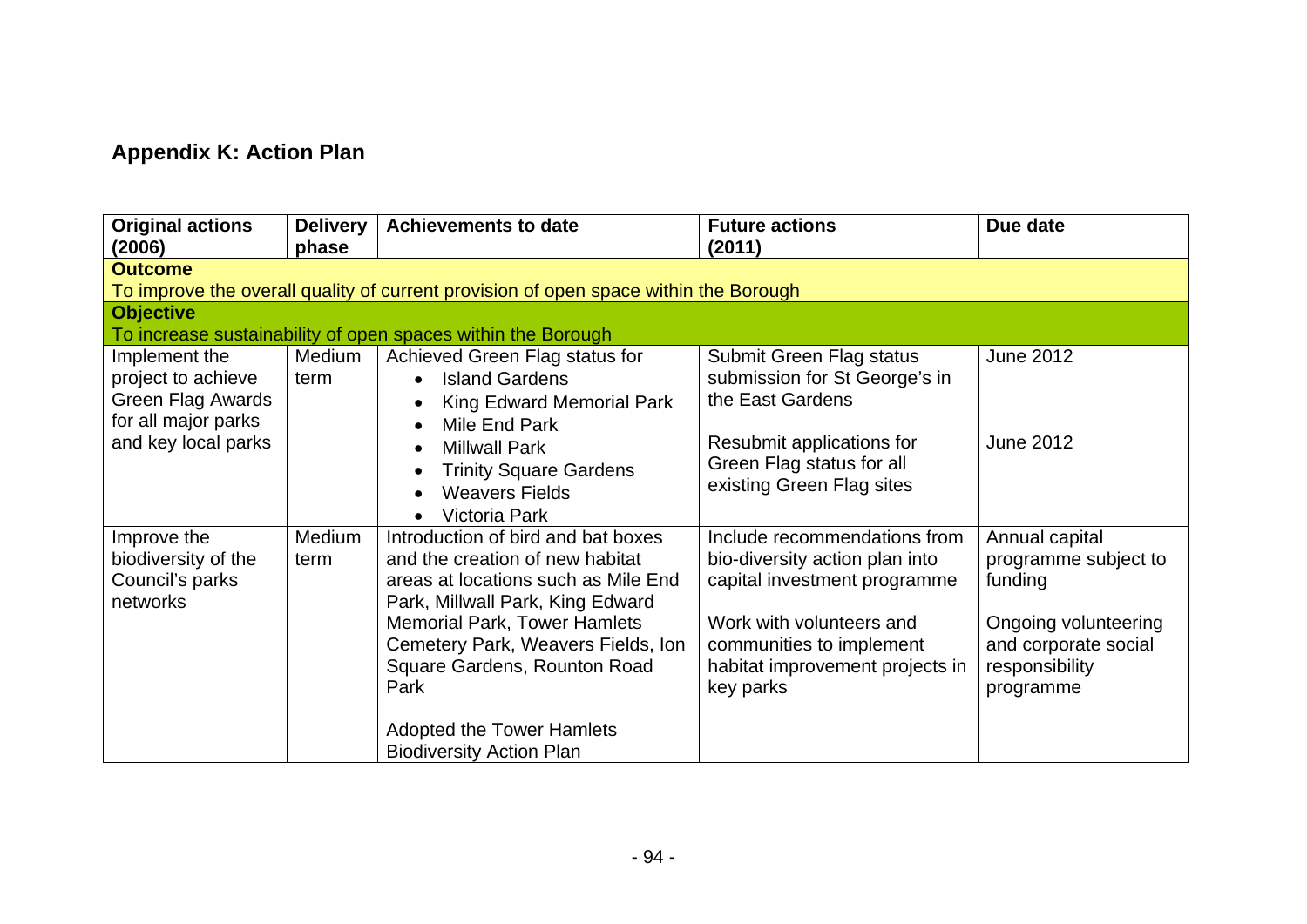| Develop and<br>implement a<br><b>Borough Tree</b><br>Management Plan                                                                                                                                       | Medium<br>term | Tree Management Plan has been<br>prepared<br>Extensive programme of tree<br>planting in parks and on highways<br>completed                                                                                                | Carry out annual tree planting<br>and maintenance programme<br>subject to funding<br>Ensure tree planting is<br>incorporated into the<br>implementation of Green Grid<br><b>Strategy projects</b>                                                       | Annual capital<br>programme subject to<br>funding<br><b>Annual Green Grid</b><br><b>Strategy</b><br>implementation<br>programme |
|------------------------------------------------------------------------------------------------------------------------------------------------------------------------------------------------------------|----------------|---------------------------------------------------------------------------------------------------------------------------------------------------------------------------------------------------------------------------|---------------------------------------------------------------------------------------------------------------------------------------------------------------------------------------------------------------------------------------------------------|---------------------------------------------------------------------------------------------------------------------------------|
| <b>Objective</b>                                                                                                                                                                                           |                | To maximise the use of parks and open spaces as a resource to improve the health of the Community                                                                                                                         |                                                                                                                                                                                                                                                         |                                                                                                                                 |
| Increase the level<br>of proactive healthy<br>lifestyle activities<br>into parks and open<br>spaces<br>&<br>Promote the use of<br>parks and open<br>spaces as a way to<br>improve health and<br>well being | Medium<br>term | Implemented a wide ranging<br>programme as part of the Healthy<br>Borough initiative, which ran from<br>2008 to 2011. The programme<br>promoted physical activity in parks<br>and open spaces and through active<br>play. | Work with public health<br>services and community<br>groups to promote existing<br>facilities such as skate parks,<br>playgrounds and walking trails.<br>Promote volunteering in parks<br>and open spaces as a way of<br>engaging in physical exercise. | August 2013<br>August 2012                                                                                                      |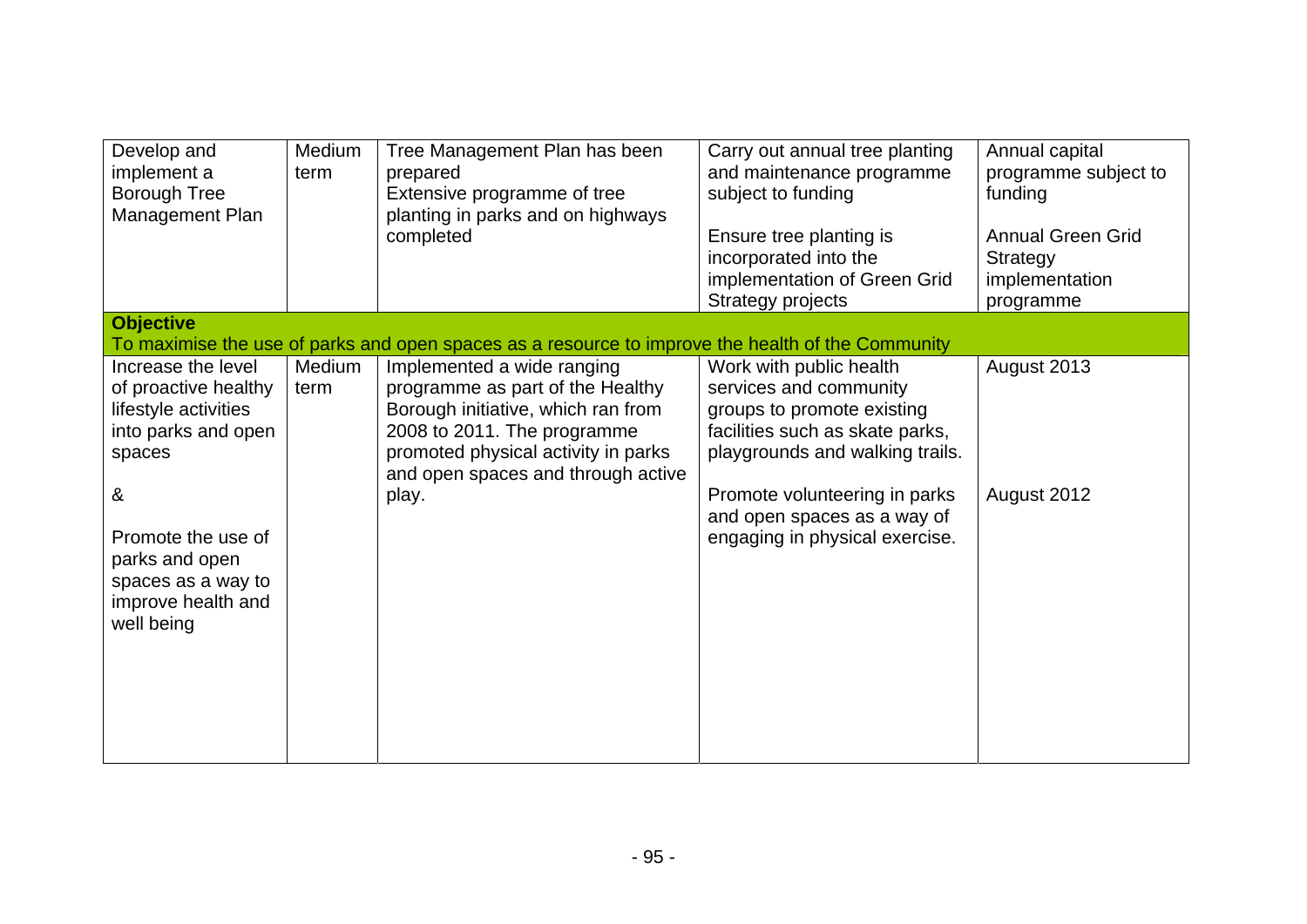| <b>Objective</b><br>To continue to represent the interests of local residents regarding the impact of various infrastructure initiatives, (Crossrail, DLR |              |                                                                                                                                   |                                                                                                                       |                   |  |
|-----------------------------------------------------------------------------------------------------------------------------------------------------------|--------------|-----------------------------------------------------------------------------------------------------------------------------------|-----------------------------------------------------------------------------------------------------------------------|-------------------|--|
|                                                                                                                                                           |              | station proposals, East London Line extension, Thames Tideway Tunnel)                                                             |                                                                                                                       |                   |  |
| Ensure adequate re<br>provision of open                                                                                                                   | Plan<br>term | Crossrail                                                                                                                         | Crossrail                                                                                                             |                   |  |
| space and sports<br>capacity during                                                                                                                       |              | Secured compensation and<br>mitigation measures for Stepping                                                                      | Ensure that construction sites<br>at Mile End Park and Stepney                                                        | March 2016        |  |
| construction                                                                                                                                              |              | Stones Farm.                                                                                                                      | Green are managed to<br>minimise impact on park users                                                                 |                   |  |
| &<br>Ensure adequate                                                                                                                                      |              | Minimised the impact of construction<br>on football pitches in the park.                                                          | Ensure that sites are reinstated<br>fully and any permanent                                                           | <b>March 2016</b> |  |
| reinstatement of<br>same or                                                                                                                               |              | DLR                                                                                                                               | structures are of appropriate<br>design                                                                               |                   |  |
| replacement of land<br>lost                                                                                                                               |              | Delivered integrated design scheme<br>to enhance access to Langdon Park<br>from the new DLR station.                              | <b>Thames Tideway Tunnel</b>                                                                                          |                   |  |
|                                                                                                                                                           |              | Ensured that land taken during<br>construction of three car running<br>was returned to use as open space<br>and fully reinstated. | Continue to robustly respond to<br><b>Thames Water consultation</b><br>and the formal planning<br>application process | March 2014        |  |
|                                                                                                                                                           |              | East London Line Extension                                                                                                        |                                                                                                                       |                   |  |
|                                                                                                                                                           |              | Secured extension to Allen<br>Gardens.                                                                                            |                                                                                                                       |                   |  |
|                                                                                                                                                           |              |                                                                                                                                   |                                                                                                                       |                   |  |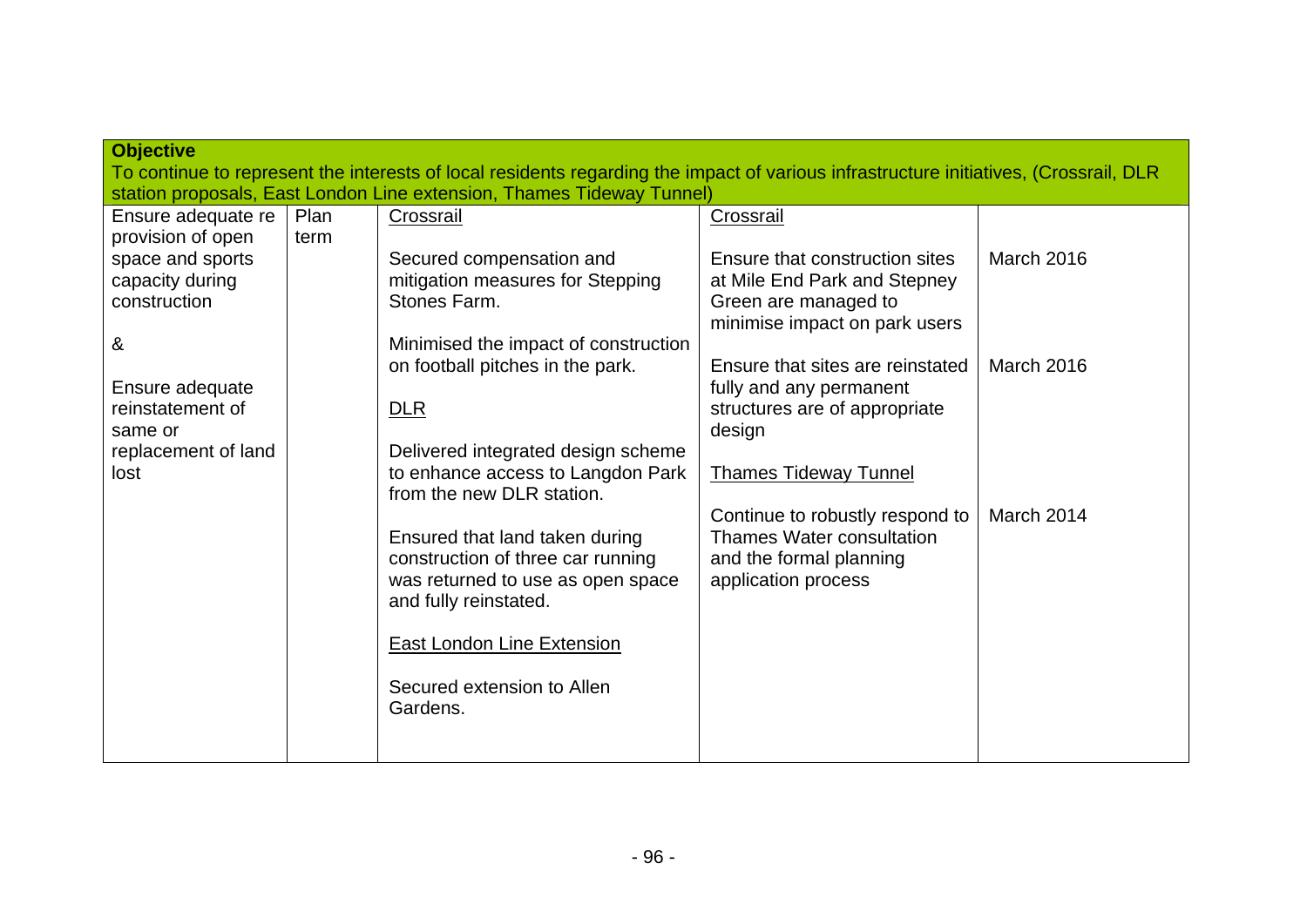| <b>Objective</b><br>To fully exploit the potential of parks and open spaces to support education and children's services.                                                                       |                |                                                                                                                                                                                                                                                                            |                                                                                                                                                                                               |                                                   |
|-------------------------------------------------------------------------------------------------------------------------------------------------------------------------------------------------|----------------|----------------------------------------------------------------------------------------------------------------------------------------------------------------------------------------------------------------------------------------------------------------------------|-----------------------------------------------------------------------------------------------------------------------------------------------------------------------------------------------|---------------------------------------------------|
| More young people<br>encouraged to<br>integrate with the<br>parks user<br>community                                                                                                             | Medium<br>term | The Community Park Ranger<br>Service has prepared and delivered<br>an annual programme of events and<br>activities in the parks. Some of these<br>have been specifically aimed at<br>children and young people while<br>others have been inter-generational<br>activities. | Implementation of the Victoria<br>Park Audience Development<br>Plan for children and young<br>people                                                                                          | <b>March 2015</b>                                 |
| Implement the<br>findings of the<br>Planning for Play<br>Report                                                                                                                                 | Medium<br>term | Planning for play report has<br>informed design of payable<br>landscapes and play areas as part of<br>the capital programme.                                                                                                                                               | Continue to use design guide<br>to direct capital project<br>development                                                                                                                      | Annual capital<br>programme subject to<br>funding |
| Engage key<br>stakeholders to<br>explore how parks<br>can assist with<br>curriculum and<br>social support<br>&<br>Develop school<br>services at both<br><b>Tower Hamlets</b><br>ecology centres | Medium<br>term | The Mile End Park Ecology Centre<br>and the Soanes Centre in Tower<br>Hamlets Cemetery Park have<br>supported an extensive range of<br>events and educational activities for<br>school age children.                                                                       | Using the Mile End Park<br>experience to roll out a<br>programme of environmental<br>activities for children and young<br>people as part of the Victoria<br>Park Audience Development<br>Plan | <b>March 2015</b>                                 |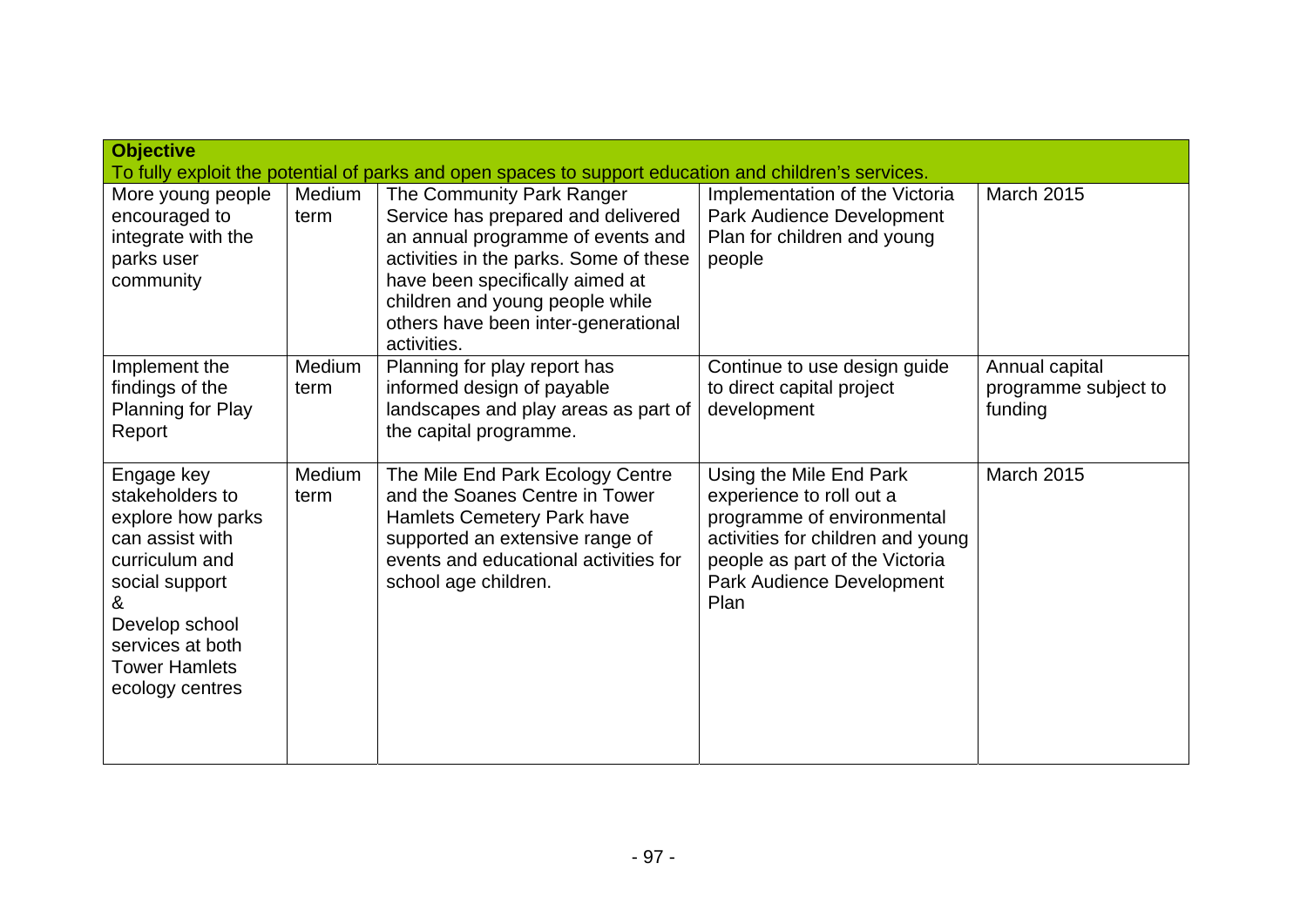| Carry out further<br>research into the<br>use of parks and<br>open spaces by<br>young people                | Medium<br>term      | Consultation on landscape<br>improvement projects has included<br>activities targeted at young people to<br>ensure that their views were<br>captured. In particular this has<br>influenced the design of play<br>improvement elements. | Integrate consultation with<br>children and young people into<br>capital project development                                                    | Annual capital<br>programme subject to<br>funding |
|-------------------------------------------------------------------------------------------------------------|---------------------|----------------------------------------------------------------------------------------------------------------------------------------------------------------------------------------------------------------------------------------|-------------------------------------------------------------------------------------------------------------------------------------------------|---------------------------------------------------|
| <b>Objective</b>                                                                                            |                     | Improve access to sport by developing new avenues of delivery                                                                                                                                                                          |                                                                                                                                                 |                                                   |
| Promote greater<br>public access to<br>school outdoor<br>sports facilities                                  | <b>Plan</b><br>term | Worked with Building Schools for the<br>Future team to consider public<br>access requirements at design stage<br>for new and improved schools.                                                                                         | N/A                                                                                                                                             |                                                   |
| Carry out a playing<br>pitch assessment                                                                     | Medium<br>term      | Information has been collected and<br>analysed on the level and quality of<br>exiting of provision using Sport<br>England criteria for evaluation<br>purposes.                                                                         | Completed.                                                                                                                                      |                                                   |
| Engage key stake<br>holders to further<br>open up access to<br>water based leisure<br>and sports activities | Medium<br>term      |                                                                                                                                                                                                                                        | Develop and implement a<br>major landscape improvement<br>project at Bartlett Park,<br>including the extension of the<br>park to the canal edge | March 2015 (phased)                               |
|                                                                                                             |                     |                                                                                                                                                                                                                                        | Implement the Victoria Park<br>Audience Development Plan,<br>including more active use of<br>water areas                                        | <b>March 2015</b>                                 |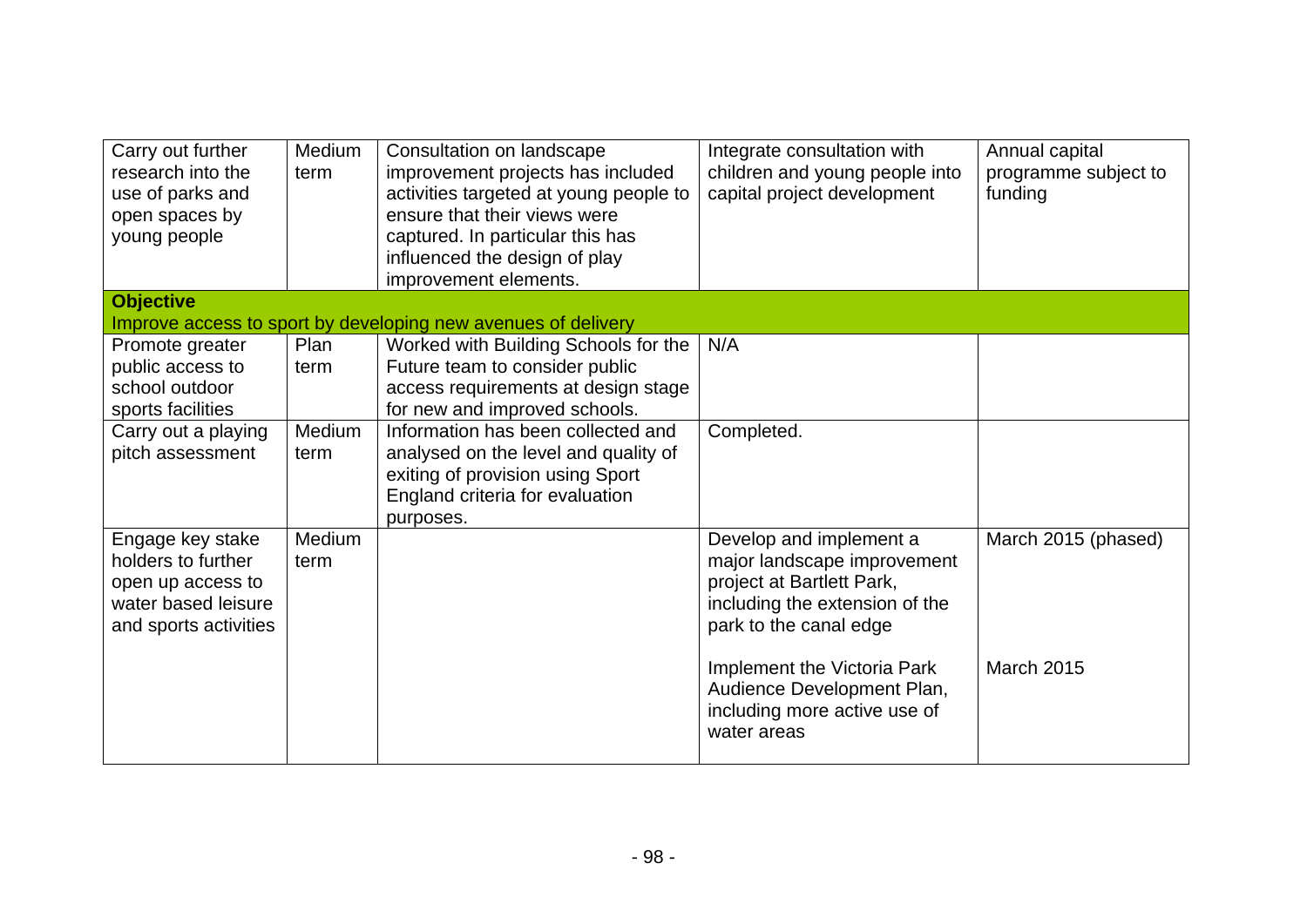| <b>Objective</b>                            |        |                                                                             |                                 |                               |
|---------------------------------------------|--------|-----------------------------------------------------------------------------|---------------------------------|-------------------------------|
| Improve the quality of existing open spaces |        |                                                                             |                                 |                               |
| Reduce the number                           | Plan   | Implemented an annual rolling                                               | Implement a programme of        | Annual capital                |
| of poor quality open                        | term   | programme of capital projects as set                                        | capital investment projects     | programme subject to          |
| spaces across the                           |        | out in the Strategy.                                                        | based on investment criteria    | funding                       |
| Borough                                     |        |                                                                             |                                 |                               |
| Improve facilities in                       | Plan   | Landscape improvement projects                                              | Continue to improve access for  | Annual capital                |
| line with Disability                        | term   | incorporated a range of design                                              | all as parks improvement        | programme subject to          |
| <b>Discrimination Act</b>                   |        | elements to improve accessibility                                           | projects are implemented.       | funding                       |
| requirements                                |        | within parks and open spaces,                                               |                                 |                               |
|                                             |        | including the introduction of inclusive                                     |                                 |                               |
|                                             |        | play equipment.                                                             |                                 |                               |
| Programme                                   | Plan   | <b>Carried out Annual Parks Survey</b>                                      | Seek annual feedback through    | Annually as part of           |
| detailed resident                           | term   | during first five years of Strategy                                         | the Annual Residents Survey to  | <b>Council wide Residents</b> |
| feedback on an                              |        | implementation.                                                             | ensure benchmarking ability as  | Survey                        |
| annual basis                                |        |                                                                             | other authorities have withdraw |                               |
|                                             |        |                                                                             | from the dedicated parks        |                               |
|                                             |        |                                                                             | survey.                         |                               |
| <b>Objective</b>                            |        |                                                                             |                                 |                               |
|                                             |        | To increase opportunities for festivals and events in parks and open spaces |                                 |                               |
| Develop a Festivals                         | Medium | The Events Toolkit was developed in                                         | Completed.                      |                               |
| & Events toolkit for                        | term   | 2008.                                                                       |                                 |                               |
| <b>Third Sector</b>                         |        |                                                                             |                                 |                               |
| organisations                               |        |                                                                             |                                 |                               |
| <b>Ensure</b>                               | Medium | Adopted the Events in Parks Policy                                          | Develop a Sports Strategy       | <b>June 2012</b>              |
| harmonisation of                            | term   | 2011.                                                                       |                                 |                               |
| use of open space                           |        |                                                                             |                                 |                               |
| for events and                              |        |                                                                             |                                 |                               |
| sports                                      |        |                                                                             |                                 |                               |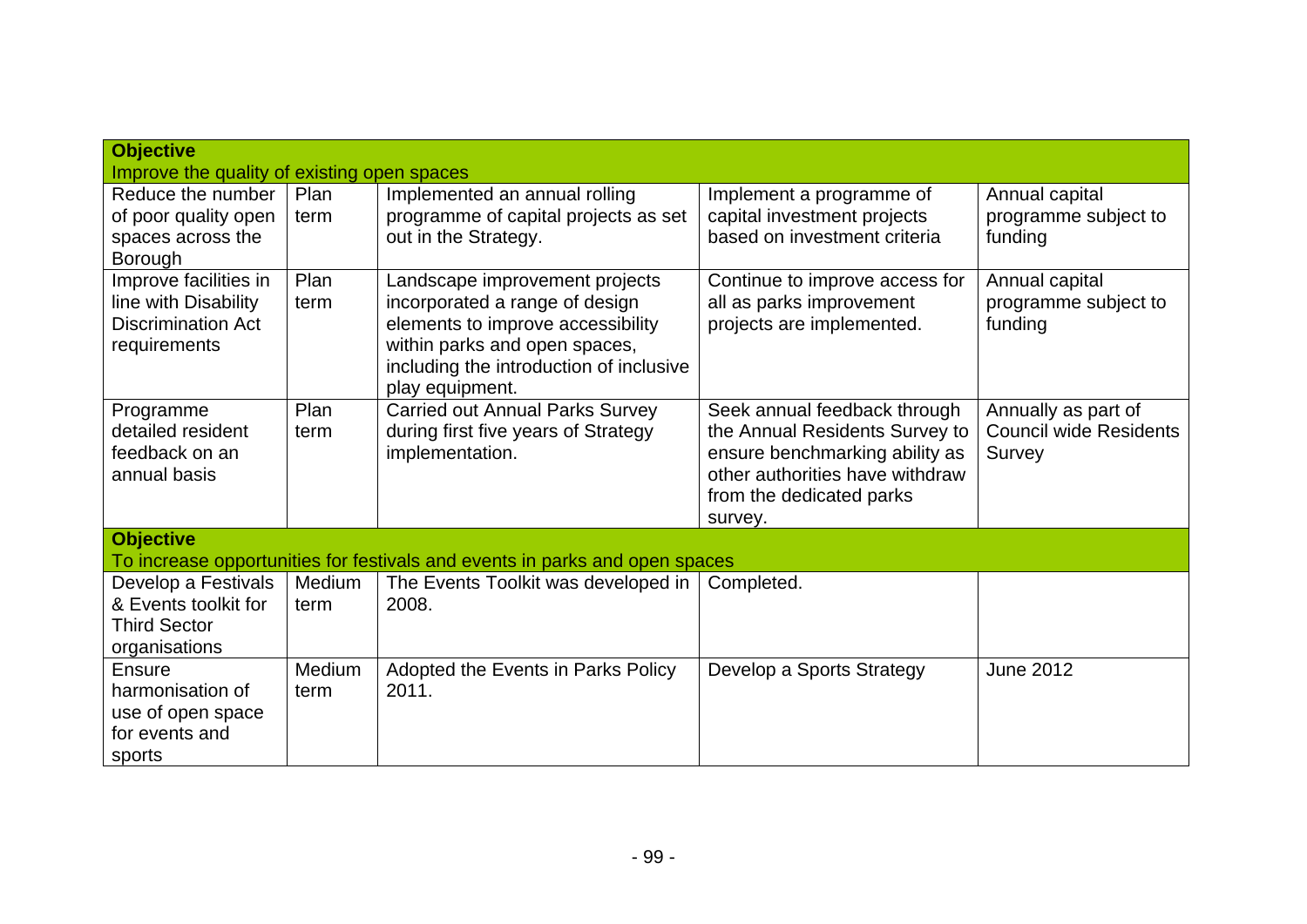| Improve the                                     | Medium |                                                                 | Work with societies and groups                                                                                                 | March 2014 |
|-------------------------------------------------|--------|-----------------------------------------------------------------|--------------------------------------------------------------------------------------------------------------------------------|------------|
| management of                                   | term   |                                                                 | based on Council managed open                                                                                                  |            |
| allotment and                                   |        |                                                                 | space to improve site management                                                                                               |            |
| garden societies on                             |        |                                                                 |                                                                                                                                |            |
| Council owned                                   |        |                                                                 |                                                                                                                                |            |
| sites.                                          |        |                                                                 |                                                                                                                                |            |
| Support community                               | Plan   |                                                                 | Establish a forum of Friends Groups                                                                                            | May 2012   |
| representation in                               | term   |                                                                 |                                                                                                                                |            |
| the management of                               |        |                                                                 | Work with Friends Groups to                                                                                                    | June 2012  |
| parks and open                                  |        |                                                                 | establish a co-ordinated and                                                                                                   |            |
| spaces                                          |        |                                                                 | Borough-wide events programme to                                                                                               |            |
|                                                 |        |                                                                 |                                                                                                                                |            |
|                                                 |        |                                                                 | mark national Love Parks Week                                                                                                  |            |
|                                                 |        |                                                                 |                                                                                                                                |            |
| <b>Outcome</b>                                  |        |                                                                 |                                                                                                                                |            |
| in areas identified as deficient in open space. |        |                                                                 | To create wherever possible new publicly accessible open space by effective use of planning powers and obligations, especially |            |
| <b>Objective</b>                                |        |                                                                 |                                                                                                                                |            |
|                                                 |        | To address open space deficiencies through the planning process |                                                                                                                                |            |
| <b>Local Development</b>                        | Medium | Adoption of Core Strategy in                                    | Completed.                                                                                                                     |            |
| Framework to                                    | term   | September 2010                                                  |                                                                                                                                |            |
| address the need                                |        |                                                                 |                                                                                                                                |            |
| for open space                                  |        | Core Strategy includes policies to                              |                                                                                                                                |            |
|                                                 |        | protect, connect, enhance and                                   |                                                                                                                                |            |
|                                                 |        | create open space.                                              |                                                                                                                                |            |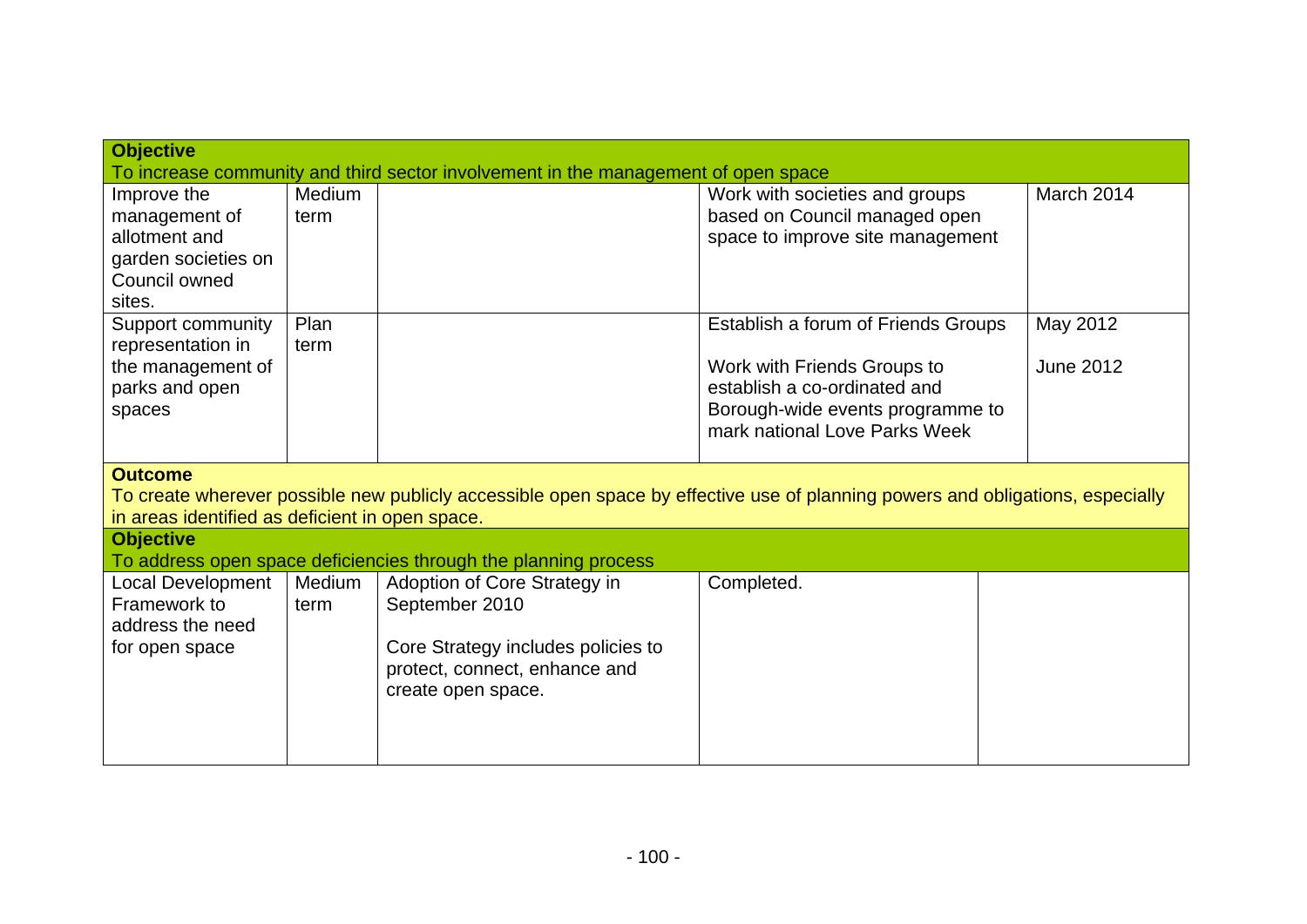| Draft policy to                                   | Medium | Adoption of Green Grid Strategy in                       | Ensure that planning decisions   | <b>Annual Green Grid</b> |
|---------------------------------------------------|--------|----------------------------------------------------------|----------------------------------|--------------------------|
| encourage                                         | term   | February 2011                                            | officers are aware of the Green  | Strategy                 |
| developers to                                     |        |                                                          | Grid Strategy aims and routes    | implementation           |
| provide new public                                |        |                                                          | to deliver new open space on     | programme                |
| open space                                        |        |                                                          | development adjoining routes     |                          |
| Develop planning                                  | Plan   |                                                          | <b>Adoption of Planning</b>      | April 2012               |
| guidance as                                       | term   |                                                          | <b>Obligations Supplementary</b> |                          |
| necessary                                         |        |                                                          | <b>Planning Document</b>         |                          |
|                                                   |        |                                                          |                                  |                          |
|                                                   |        |                                                          | Submission of Managing           | April 2012               |
|                                                   |        |                                                          | Development Plan Document        |                          |
|                                                   |        |                                                          | to Secretary of State            |                          |
|                                                   |        |                                                          |                                  |                          |
|                                                   |        |                                                          | Submission of Fish Island Area   | April 2012               |
|                                                   |        |                                                          | Action Plan Development Plan     |                          |
|                                                   |        |                                                          | Document to Secretary of State   |                          |
|                                                   |        |                                                          |                                  |                          |
|                                                   |        |                                                          | Adoption of Bromley-by-Bow       | April 2012               |
|                                                   |        |                                                          | masterplan                       |                          |
| <b>Outcome</b>                                    |        |                                                          |                                  |                          |
|                                                   |        | To improve accessibility to existing and new open spaces |                                  |                          |
| <b>Objective</b>                                  |        |                                                          |                                  |                          |
| To improve accessibility to parks and open spaces |        |                                                          |                                  |                          |
| Ensure safe cycling                               | Medium | Development of the Connect 2 cycle                       | Implement a rolling programme    | <b>Annual Green Grid</b> |
| and walking routes                                | term   | route from Bethnal Green to Victoria                     | of Green Grid Strategy projects  | <b>Strategy</b>          |
| to and through                                    |        | Park                                                     | to connect parks and open        | implementation           |
| parks and open                                    |        |                                                          | spaces                           | programme subject to     |
| spaces                                            |        |                                                          |                                  | funding                  |
|                                                   |        | Installation of new Mile End Park /                      |                                  |                          |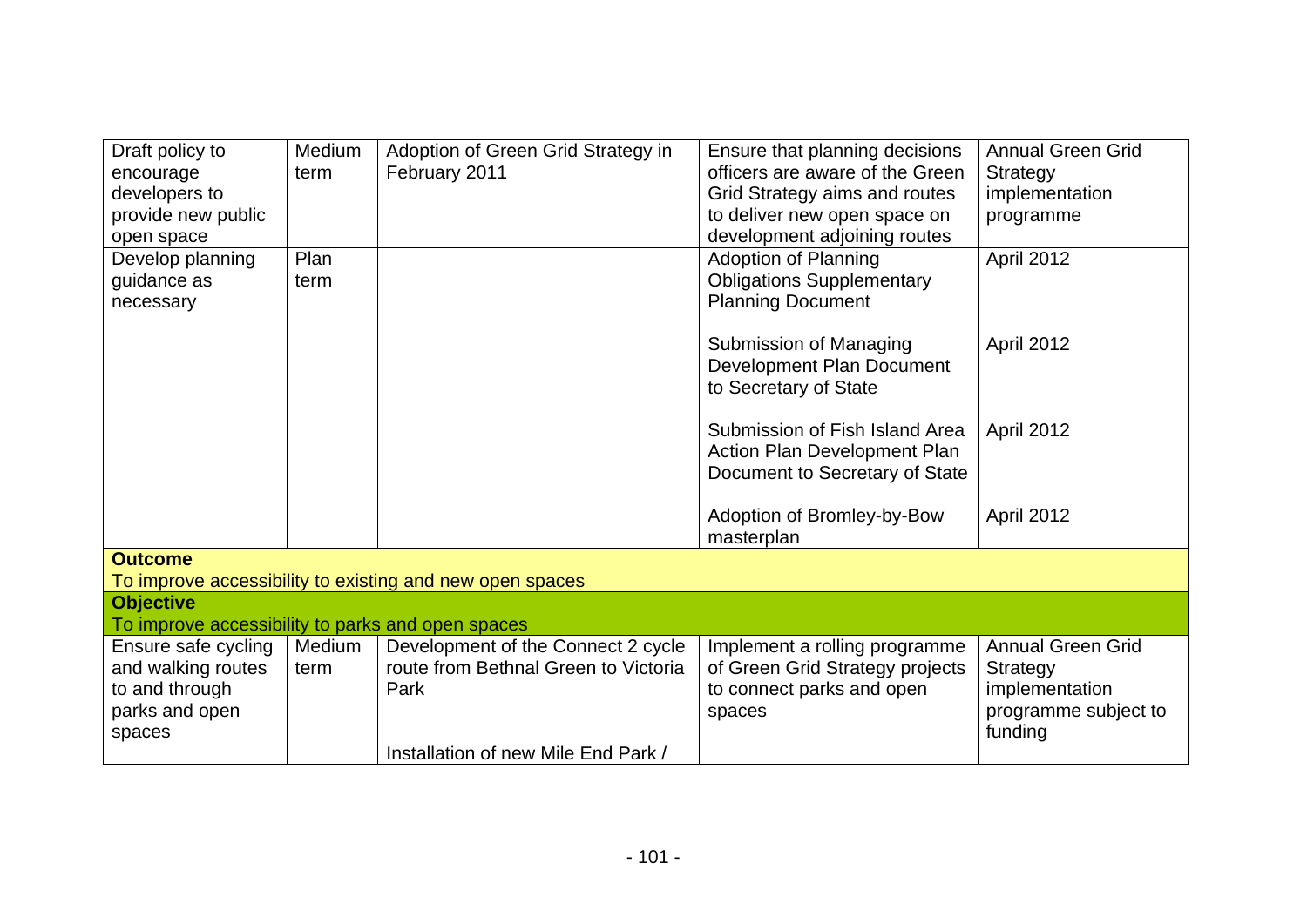|                                                   |              | Meath Gardens footbridge to provide<br>continuous traffic free route.<br>Amendments to the tow path to<br>facilitate shared use.<br>Implementation of two cycle super<br>highways in collaboration with<br><b>Transport for London</b> | Implement cycle improvements<br>and walking improvements in<br>line with the Cycle Plan and the<br>Local Implementation Plan 2<br>Work with the Thames<br><b>Gateway Development</b><br><b>Corporation and Lea Valley</b><br>Park Authority to develop the<br>missing link in the Lea Valley<br>Park between Bow and the<br><b>River Thames</b> | Annual cycle and<br>walking capital<br>programme subject to<br>funding<br>June 2012 |
|---------------------------------------------------|--------------|----------------------------------------------------------------------------------------------------------------------------------------------------------------------------------------------------------------------------------------|-------------------------------------------------------------------------------------------------------------------------------------------------------------------------------------------------------------------------------------------------------------------------------------------------------------------------------------------------|-------------------------------------------------------------------------------------|
|                                                   |              |                                                                                                                                                                                                                                        | Improve cycle route markings<br>and signage in Victoria Park                                                                                                                                                                                                                                                                                    | June 2012                                                                           |
| Provide new and<br>improved entrances<br>to parks | Plan<br>term | New and enhanced entrances have<br>been provided at a number of parks<br>and open spaces through the<br>improvement programme                                                                                                          | Carry out an assessment of<br>optimum locations for new<br>gates and entrances based on<br>enhanced mapping technology<br>Implement improvements to<br>gates and entrances as part of<br>the capital investment<br>programme                                                                                                                    | March 2013<br>Annual capital<br>programme subject to<br>funding                     |
| Develop new                                       | Plan         | A new bridge connects Meath                                                                                                                                                                                                            | Ensure that master plans and                                                                                                                                                                                                                                                                                                                    | Ongoing                                                                             |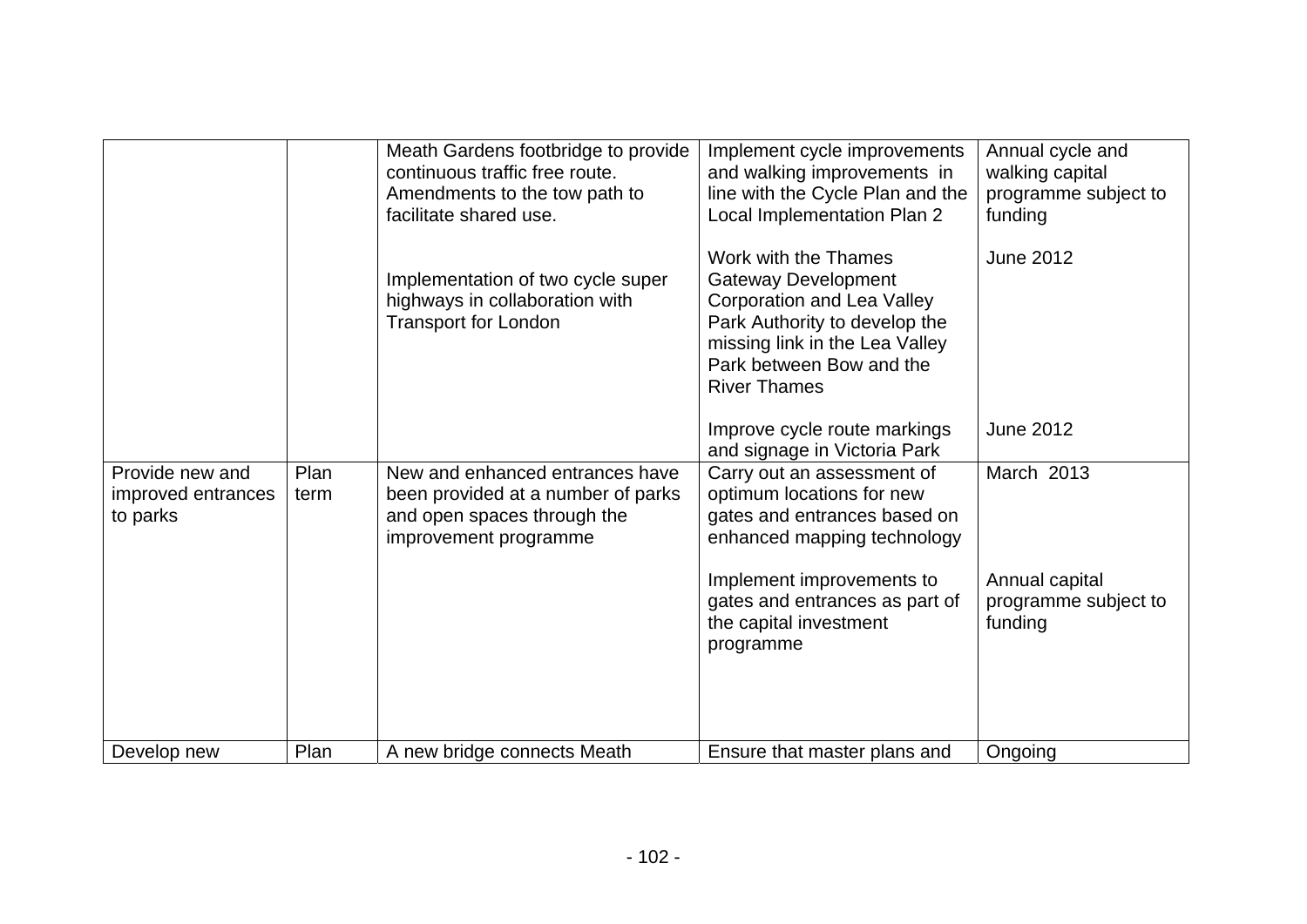| strategic gateways<br>including bridges to<br>parks and open<br>spaces                                                                    | term         | <b>Gardens to Mile End Park.</b>                                                        | other area based planning<br>policies include improvements<br>to connectivity and overcome<br>lines of severance                                                                                                     |                   |
|-------------------------------------------------------------------------------------------------------------------------------------------|--------------|-----------------------------------------------------------------------------------------|----------------------------------------------------------------------------------------------------------------------------------------------------------------------------------------------------------------------|-------------------|
|                                                                                                                                           |              |                                                                                         | Work with the Thames<br><b>Gateway Development</b><br><b>Corporation and Lea Valley</b><br>Park Authority to implement<br>bridge connections as part of<br>the River Lee Park and<br><b>Olympic Park development</b> | <b>March 2016</b> |
| Provide accessible<br>toilets in major and<br>key parks                                                                                   | Plan<br>term | New accessible toilet facilities have<br>been provided at Victoria Park.                | Carry out an options appraisal<br>for providing access to toilet<br>facilities in or near parks in<br>open spaces as part of the<br>Council's wider approach                                                         | <b>March 2013</b> |
| <b>Objective</b>                                                                                                                          |              | To safeguard and improve the quality and accessibility of valuable housing amenity land |                                                                                                                                                                                                                      |                   |
| Work with the RSLs<br>and other land<br>owners to ensure<br>that grounds<br>maintenance<br>standards are in<br>line with BV199<br>targets | Plan<br>term |                                                                                         |                                                                                                                                                                                                                      |                   |
| <b>Objective</b>                                                                                                                          |              |                                                                                         |                                                                                                                                                                                                                      |                   |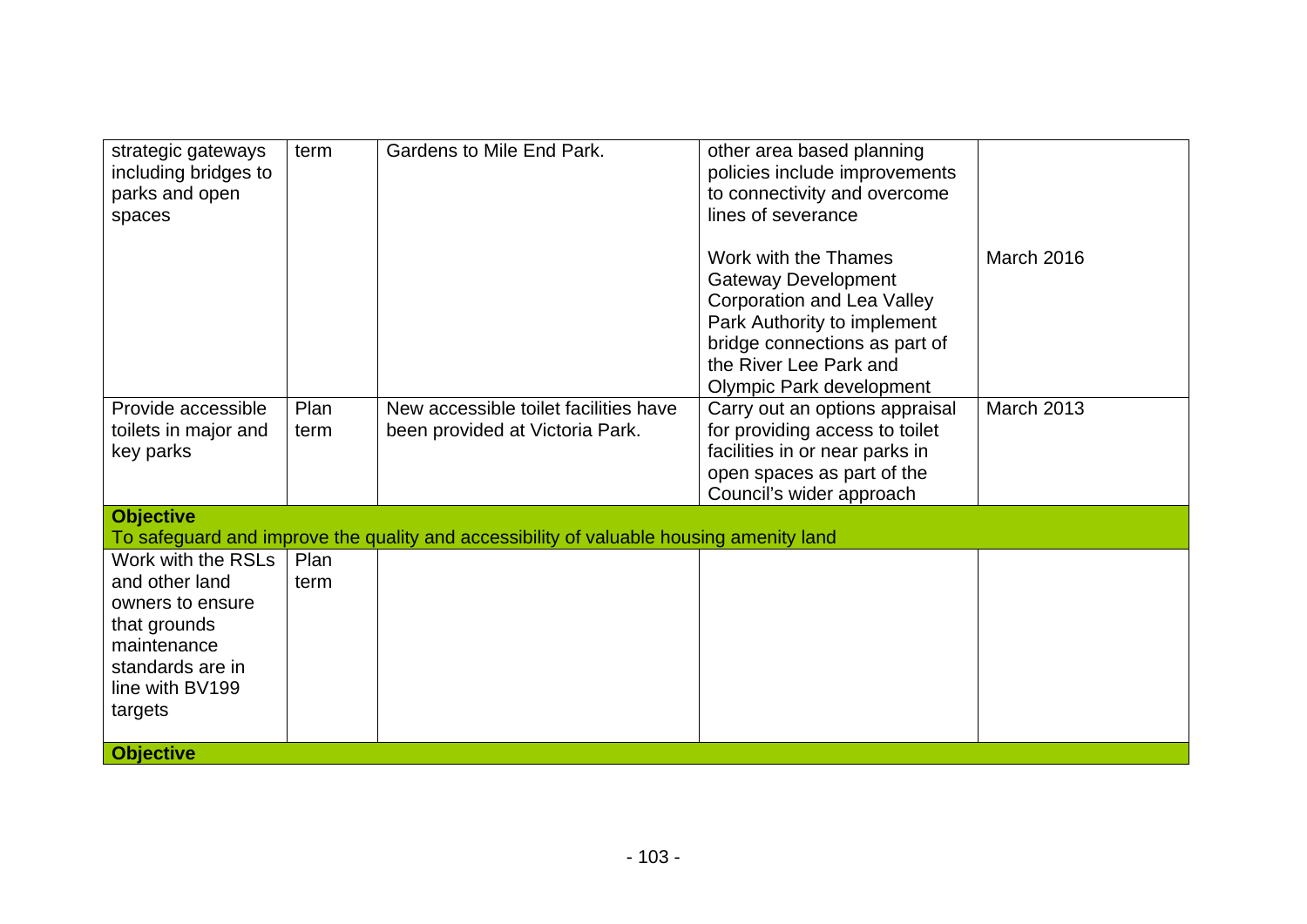| To ensure the Olympic Park and Millennium Quarter and other major developments deliver open space accessible to the<br>residents of Tower Hamlets                                               |                |                                                                                                                                                                                                                                                                                                    |                                                                                                                                                                                                                                                                                                                          |                                                             |  |
|-------------------------------------------------------------------------------------------------------------------------------------------------------------------------------------------------|----------------|----------------------------------------------------------------------------------------------------------------------------------------------------------------------------------------------------------------------------------------------------------------------------------------------------|--------------------------------------------------------------------------------------------------------------------------------------------------------------------------------------------------------------------------------------------------------------------------------------------------------------------------|-------------------------------------------------------------|--|
| Input to Olympic<br>Park planning<br>process                                                                                                                                                    | Medium<br>term | According to the legacy park plans<br>approximately one-sixth of Tower<br>Hamlets by area is within 10 minutes<br>walk of the Olympic Park; this the<br>part of the borough to the south of<br>Victoria Park and to the east of Mile<br>End Park, benefiting residents of<br>Bow and north Poplar. | The Council continues to<br>engage with the Olympic Park<br>planning process.<br>New and upgraded bridges<br>could connect the borough to<br>the Park at Hackney Wick and<br>Fish Island.                                                                                                                                |                                                             |  |
| Encourage<br>development<br>proposals within the<br><b>Millennium Quarter</b><br>and on other sites<br>to provide high<br>quality civic/open<br>spaces in<br>accordance with<br>planning policy | Plan<br>term   | Parts of open spaces required by the<br>MQ master plan have been<br>delivered but are not yet fully<br>functioning as adjacent sites are<br>awaiting development.                                                                                                                                  | Continue to ensure that<br>planning applications in the MQ<br>are reviewed to deliver open<br>space across a range of<br>development sites<br>Work to secure and implement<br>new Tower Hamlets Local Park<br>sites in Hackney Wick,<br>Spitalfields, Bethnal Green,<br>Poplar Riverside, Millwall and<br>Bromley-by-Bow | March 2016<br>In line with<br>development coming<br>forward |  |
| <b>Outcome</b>                                                                                                                                                                                  |                |                                                                                                                                                                                                                                                                                                    |                                                                                                                                                                                                                                                                                                                          |                                                             |  |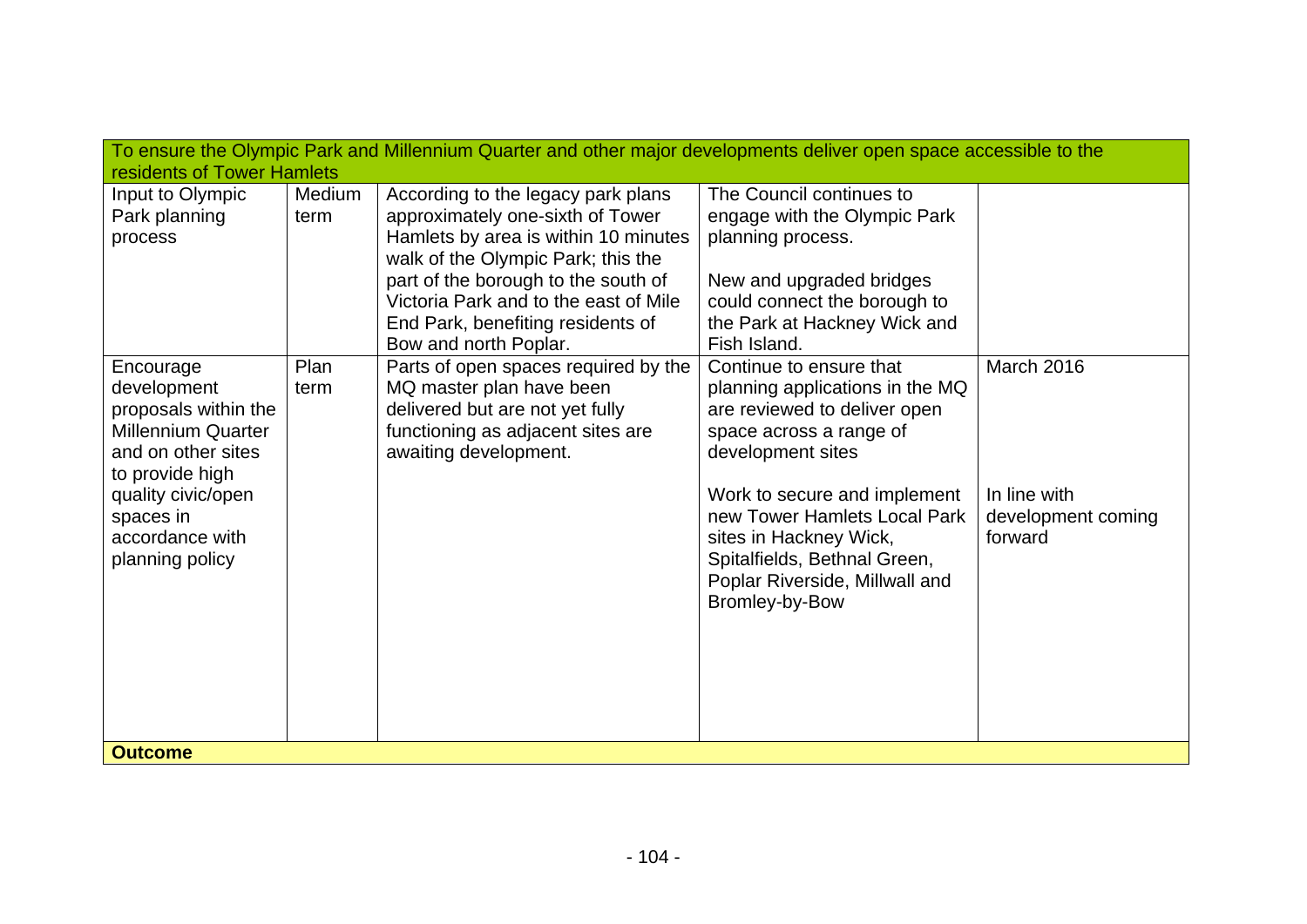| To prioritise public safety in parks                                                                                             |                |                                                                                                                                                                                                     |                                                                                                                                               |                                                                    |
|----------------------------------------------------------------------------------------------------------------------------------|----------------|-----------------------------------------------------------------------------------------------------------------------------------------------------------------------------------------------------|-----------------------------------------------------------------------------------------------------------------------------------------------|--------------------------------------------------------------------|
| <b>Objective</b>                                                                                                                 |                |                                                                                                                                                                                                     |                                                                                                                                               |                                                                    |
|                                                                                                                                  |                | To make parks and open spaces even cleaner and safer                                                                                                                                                |                                                                                                                                               |                                                                    |
| Further develop<br>and implement the<br>programme to<br>reduce crime and<br>anti social<br>behaviour in parks<br>and open spaces | Medium<br>term |                                                                                                                                                                                                     | Adopt new bye laws for parks<br>and open spaces                                                                                               | May 2012                                                           |
| Let Horticultural<br><b>Grounds</b><br>Maintenance<br>Contract                                                                   | Medium<br>term | Let new contract in 2006                                                                                                                                                                            | Align contract with other public<br>realm contracts to enable<br>coherent and consistent<br>management of the public<br>realm                 | <b>April 2013</b>                                                  |
| Incorporate<br>measures to design<br>out crime into park<br>management plans                                                     | Medium<br>term | Park management plans for key<br>parks incorporate site safety and<br>security plans<br>Capital projects have included,<br>subject to the availability of funding,<br>measures to design out crime. | Include designing out crime as<br>a key feature of parks capital<br>investment                                                                | Annual capital<br>programme subject to<br>funding                  |
| Develop the<br>network of CCTV<br>within parks and<br>open spaces                                                                | Plan<br>term   | CCTV cameras have been<br>implemented in a number of parks<br>where anti-social behaviour was<br>identified.                                                                                        | <b>Update CCTV Strategy</b><br>Ensure that the annual CCTV<br>investment programme<br>considers the need for CCTV in<br>parks and open spaces | February 2012<br>Annual capital<br>programme subject to<br>funding |
| <b>Objective</b>                                                                                                                 |                |                                                                                                                                                                                                     |                                                                                                                                               |                                                                    |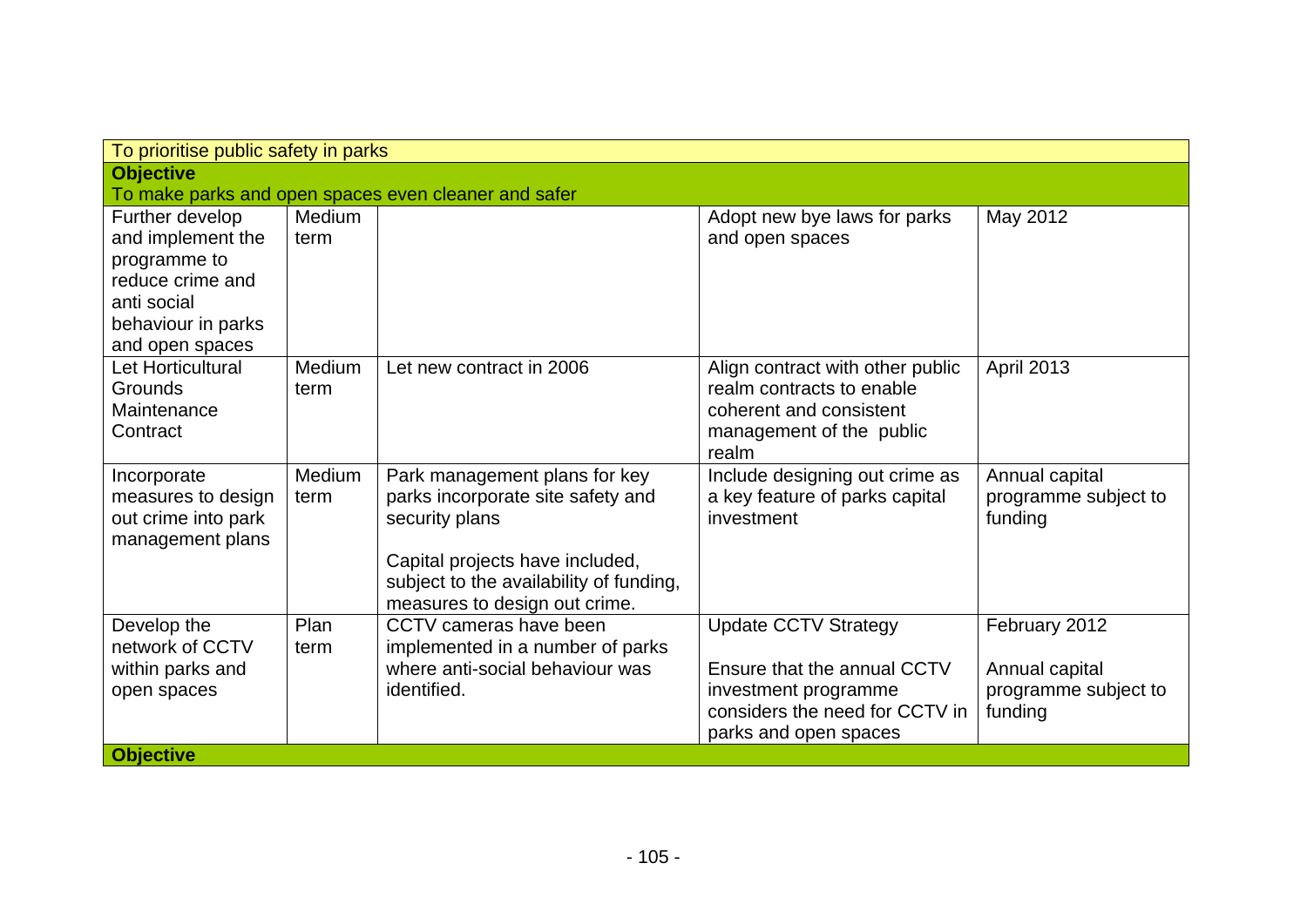|                                       | To increase training and employment opportunities in the open space business sector |                                                                                                                                |                                                                 |                      |  |  |
|---------------------------------------|-------------------------------------------------------------------------------------|--------------------------------------------------------------------------------------------------------------------------------|-----------------------------------------------------------------|----------------------|--|--|
| Engage with                           | Medium                                                                              | The Council has engaged a number                                                                                               | Seek to appoint apprentices                                     | Annually, subject to |  |  |
| <b>Further Education</b>              | term                                                                                | of apprentices and these have                                                                                                  | within the context of the                                       | funding.             |  |  |
| partners to explore                   |                                                                                     | worked with the landscape                                                                                                      | Council's corporate scheme.                                     |                      |  |  |
| partnership                           |                                                                                     | contractors, Park Rangers and in-                                                                                              |                                                                 |                      |  |  |
| potential                             |                                                                                     | house gardening team.                                                                                                          |                                                                 |                      |  |  |
| <b>Outcome</b>                        |                                                                                     |                                                                                                                                |                                                                 |                      |  |  |
|                                       |                                                                                     | To maximise funding opportunities arising from planning obligation benefits; lottery applications; partnership funding and any |                                                                 |                      |  |  |
|                                       |                                                                                     | other windfall opportunities in order to support the action plan.                                                              |                                                                 |                      |  |  |
| <b>Objective</b>                      |                                                                                     |                                                                                                                                |                                                                 |                      |  |  |
|                                       |                                                                                     | Maximise the potential of the major open spaces to attract tourism and investment.                                             |                                                                 |                      |  |  |
| Contribute to the                     | Plan                                                                                | Adoption of Green Grid Strategy in                                                                                             | Develop a Green Grid Strategy                                   | Annually, subject to |  |  |
| <b>Thames Gateway</b>                 | term                                                                                | February 2011.                                                                                                                 | implementation programme                                        | funding              |  |  |
| East London Green                     |                                                                                     |                                                                                                                                |                                                                 |                      |  |  |
| Grid                                  |                                                                                     |                                                                                                                                |                                                                 |                      |  |  |
| Integrate festivals                   | Medium<br>Term                                                                      |                                                                                                                                | Implement the Victoria Park                                     | <b>March 2015</b>    |  |  |
| and parks into the<br>Borough Tourism |                                                                                     |                                                                                                                                | Audience Development Plan to<br>establish the park as a visitor |                      |  |  |
| and Regeneration                      |                                                                                     |                                                                                                                                | destination                                                     |                      |  |  |
| Marketing                             |                                                                                     |                                                                                                                                |                                                                 |                      |  |  |
| strategies                            |                                                                                     |                                                                                                                                |                                                                 |                      |  |  |
| To undertake                          | Medium                                                                              | Participated in an international                                                                                               | N/A                                                             |                      |  |  |
| research into the                     | term                                                                                | action research project to investigate                                                                                         |                                                                 |                      |  |  |
| economic value to                     |                                                                                     | the economic impact of festivals and                                                                                           |                                                                 |                      |  |  |
| the Borough of the                    |                                                                                     | community events.                                                                                                              |                                                                 |                      |  |  |
| park based festival                   |                                                                                     |                                                                                                                                |                                                                 |                      |  |  |
| programme                             |                                                                                     |                                                                                                                                |                                                                 |                      |  |  |
|                                       |                                                                                     |                                                                                                                                |                                                                 |                      |  |  |
| <b>Objective</b>                      |                                                                                     |                                                                                                                                |                                                                 |                      |  |  |